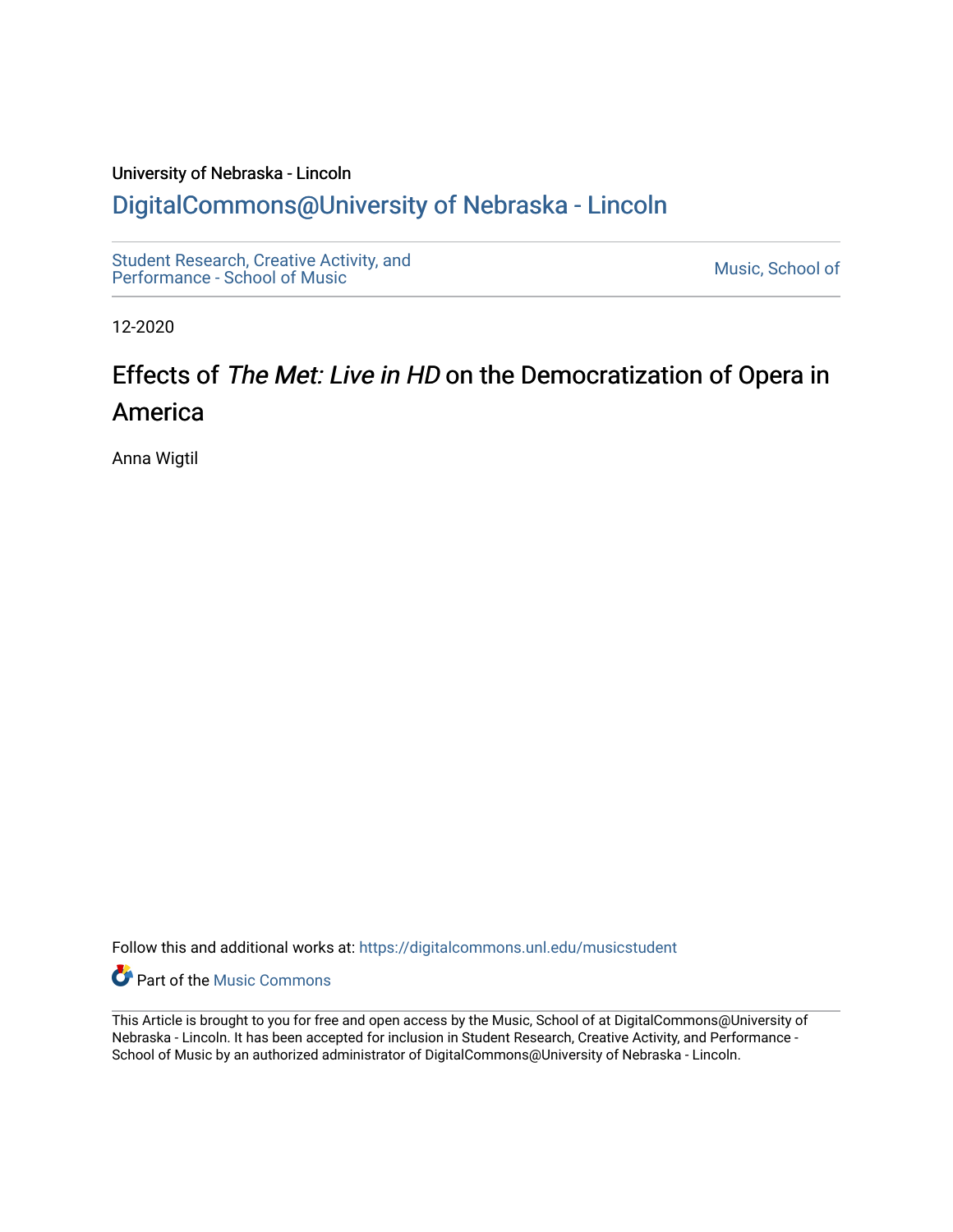### EFFECTS OF *THE MET: LIVE IN HD*

### ON THE DEMOCRATIZATION OF OPERA IN AMERICA

by

Anna K. Wigtil

### A THESIS

Presented to the Faculty of

The Graduate College at the University of Nebraska

In Partial Fulfillment of Requirements

For the Degree of Master of Music

Major: Music

Under the Supervision of Professor Pamela Starr

Lincoln, Nebraska

December, 2020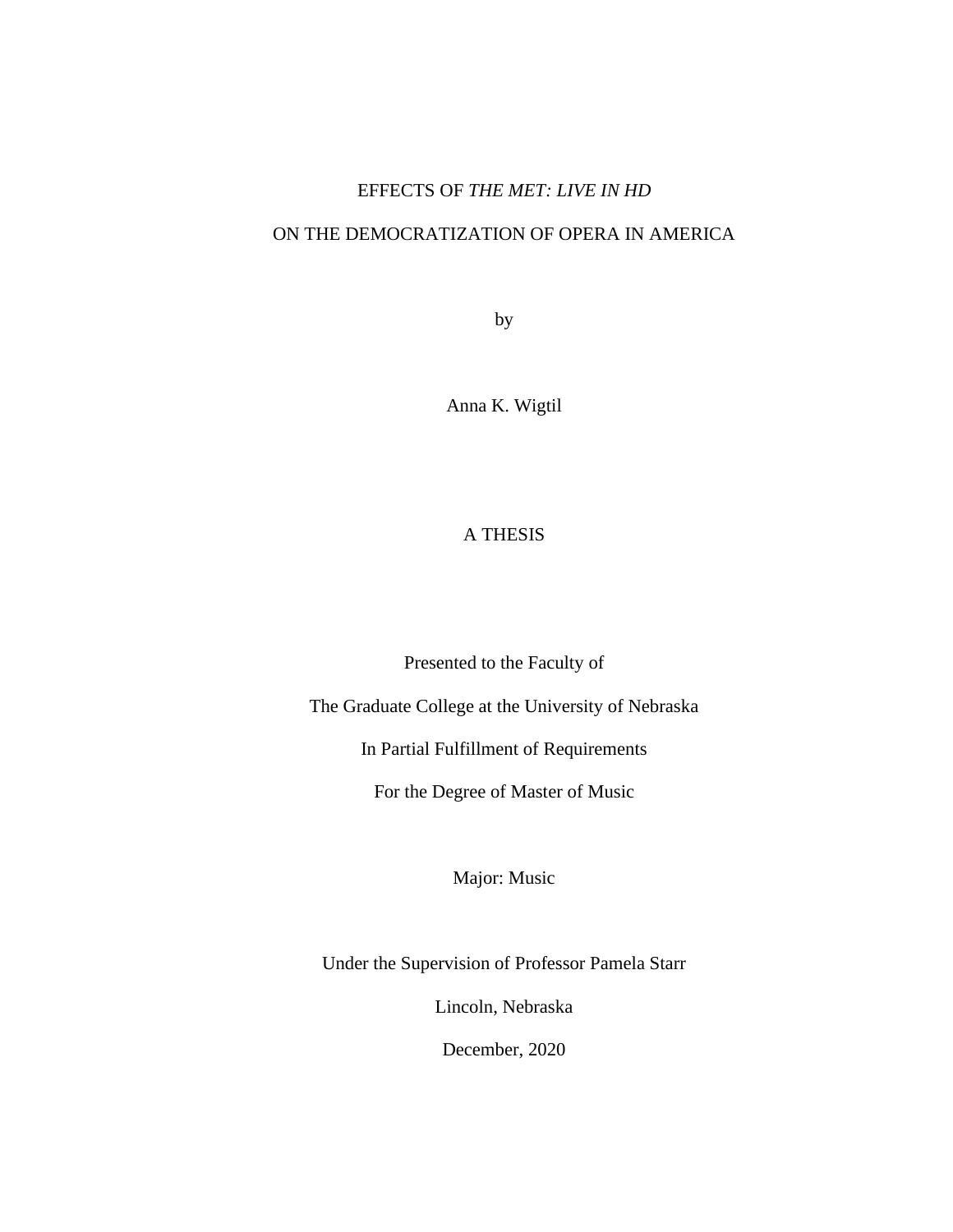# EFFECTS OF *THE MET: LIVE IN HD*  ON THE DEMOCRATIZATION OF OPERA IN AMERICA

Anna K. Wigtil, M.M.

University of Nebraska, 2020

Advisor: Pamela Starr

*The Met: Live in HD* satellite broadcasts of live opera performances began in 2006 and have since become popular with audiences around the world. While this could be an excellent avenue to democratize opera and make it available to new audiences, the available data indicates that most *Live in HD* viewers are already opera enthusiasts and have previously attended live opera performances. This thesis examines the history of the Metropolitan Opera's broadcasting efforts, the demographics of American opera audiences, trends in *Live in HD*'s repertoire, and strategies to increase *Live in HD*'s appeal to a broader, more diverse audience that can revitalize opera's popularity in the United States.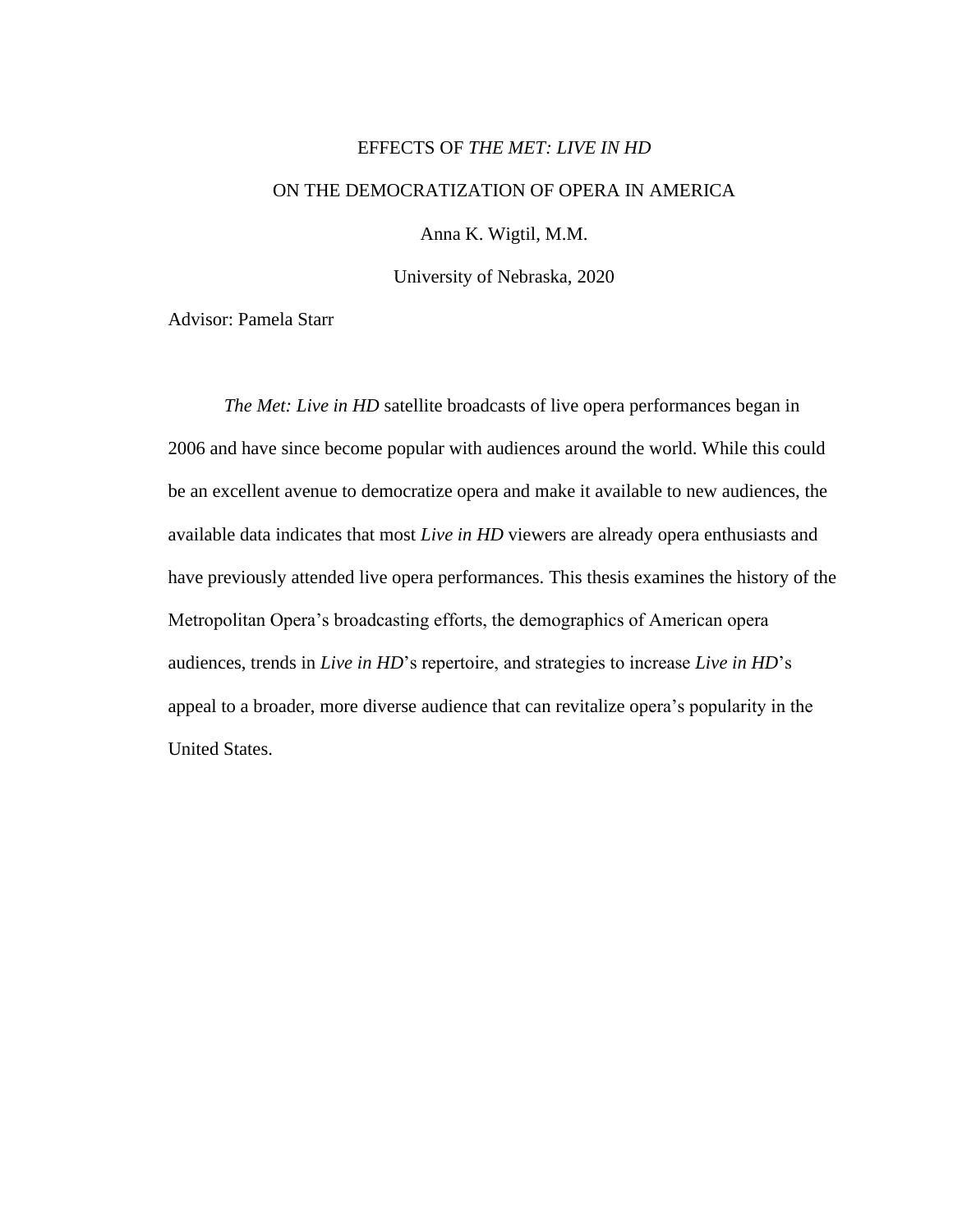Copyright 2020, Anna K. Wigtil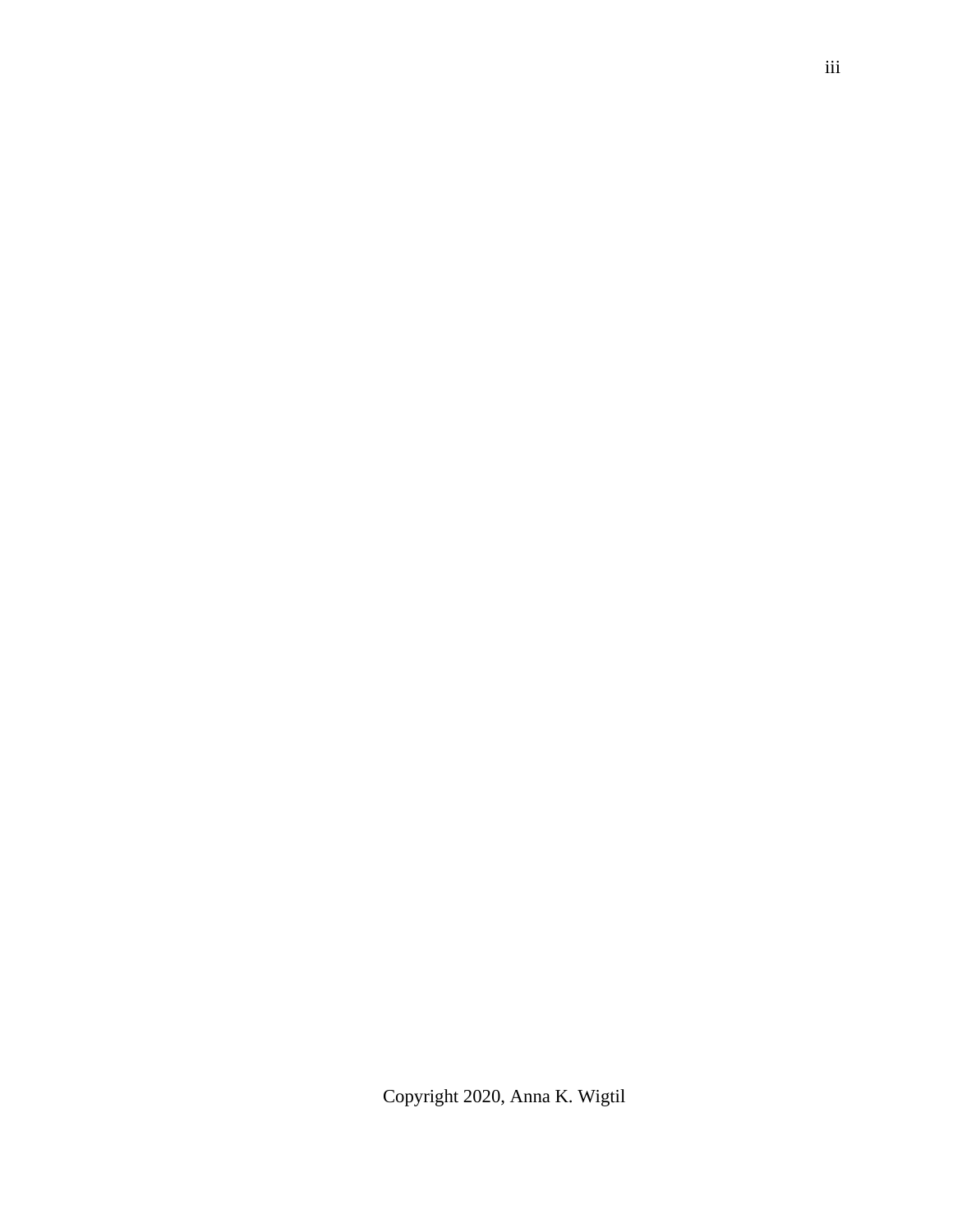#### ACKNOWLEDGEMENTS

I would like to thank the following people and organizations for their valuable contributions to this thesis:

Dr. Pamela Starr, for her guidance in helping me shape this thesis into its final form; Dr. Anthony Bushard, for his academic advising and for being on my thesis committee; and Dr. Bill Shomos, for being on my thesis committee as well as teaching my favorite class I've taken here at UNL, History of Opera. I would take that class several times over if I could.

Danny Ladely and the staff of the Mary Riepma Ross Media Arts Center, for sharing attendance data and other behind-the-scenes information about *Live in HD*.

Daniela Smolov Levy, for her helpful replies when I asked about her dissertation.

The UNL Libraries, for helping me access so many resources both online and in print.

My work supervisors, Charlene and Liz, for their encouragement and support in going back to school while working full-time.

My family, for their support and encouragement – especially Emma, who kept in touch with me every single day; Tessa, who always brings a smile to my face; and my parents, who raised me to value education and love music.

Casey, for being there for me every day and bringing so much joy into my life, even if you do like to sit on the computer while I'm trying to type.

My Mensa and Toastmasters friends, especially Jenni and Tami, for providing opportunities to socialize with intelligent, like-minded people whom I otherwise would have never met, and for helping me persevere throughout my time in graduate school.

Denise, for being my friend and keeping my spirits up with coffee shop writing sessions and brunches at Village Inn.

Emma, Erica, Jenni, Mike, and Tessa, for helping proofread this thesis and giving me their ideas to make it the best it could be.

And finally, those who unknowingly helped me fall in love with opera – composers Giacomo Puccini and Gaetano Donizetti, and singers Juan Diego Flórez and Natalie Dessay.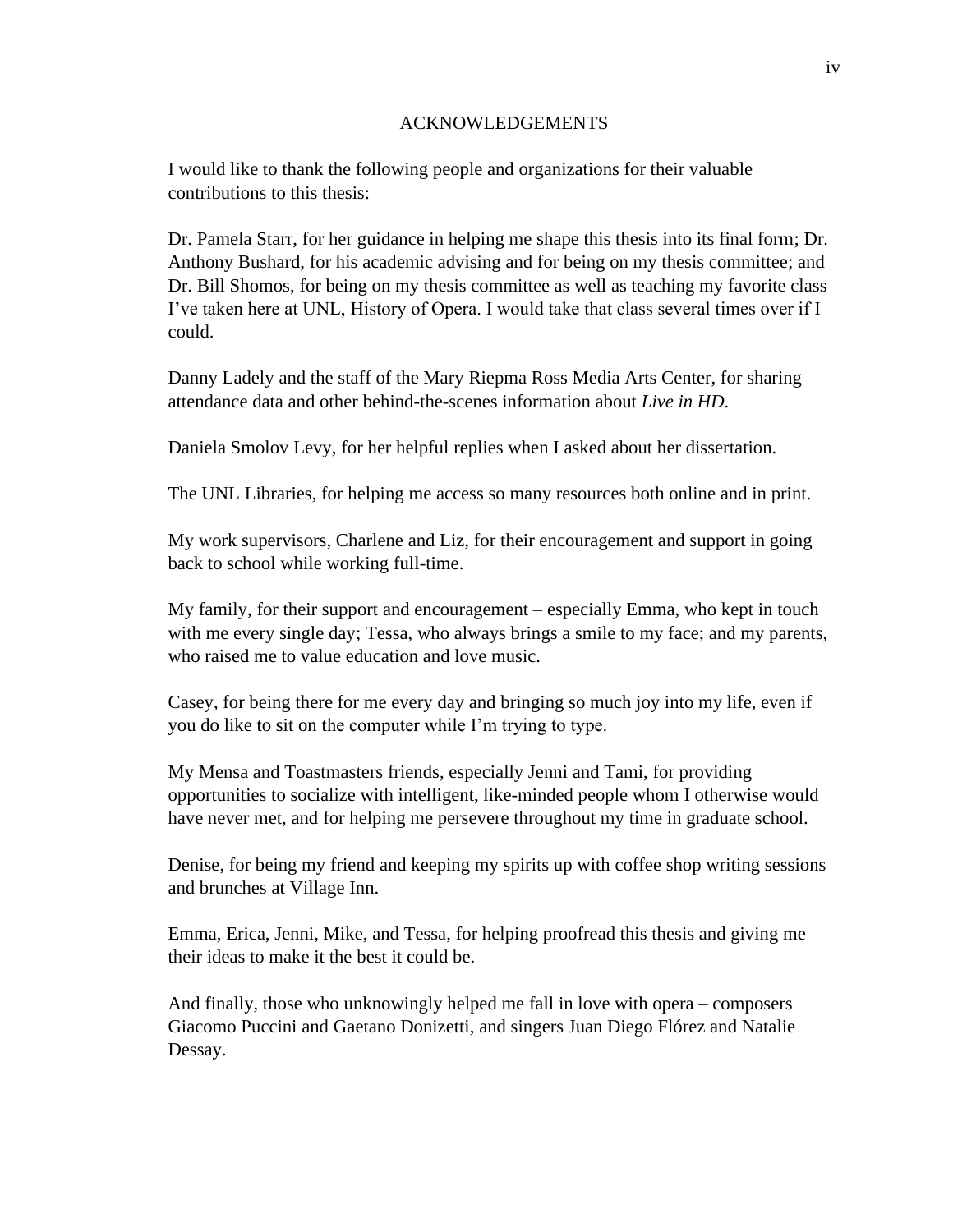#### PREFACE

Gathering information for this thesis presented several difficulties. First, I was unable to make contact with anyone at the Metropolitan Opera who would answer my questions or allow me to interview them. I tried several times to contact the Met's main email account, their press email account, and their archives, each time receiving either no response or a cursory response. Once, I was told that my questions would be forwarded to *Live in HD* staff, and another time, I was told they would be forwarded to the Met's press department, but I never heard back from either department. I was hoping that someone at the Met could provide me with the number of tickets sold for individual *Live in HD* operas, since the annual reports on the Met's website only provide ticket sales information for each season as a whole. I also contacted several people at By Experience, the company that distributes *Live in HD* programming in the United States, but did not receive a response from any of them, either.

I was also hoping to learn whether the Met knew of any large *Live in HD* audience surveys (or if they had done their own survey) since the Opera America survey in 2008. Since I did not find any more recent surveys similar to the Opera America survey, it is impossible to say whether the demographics of *Live in HD* audiences have significantly changed over the past twelve years.

Instead of interviewing someone from the Met, I was able to take some quotes from Daniela Smolov Levy's 2014 dissertation, in which she shares information from an interview with Elena Park (Supervising Producer for *Live in HD*). Still, I was unable to discover the answers to some of my questions, such as who ultimately decides which operas will be included in each *Live in HD* season.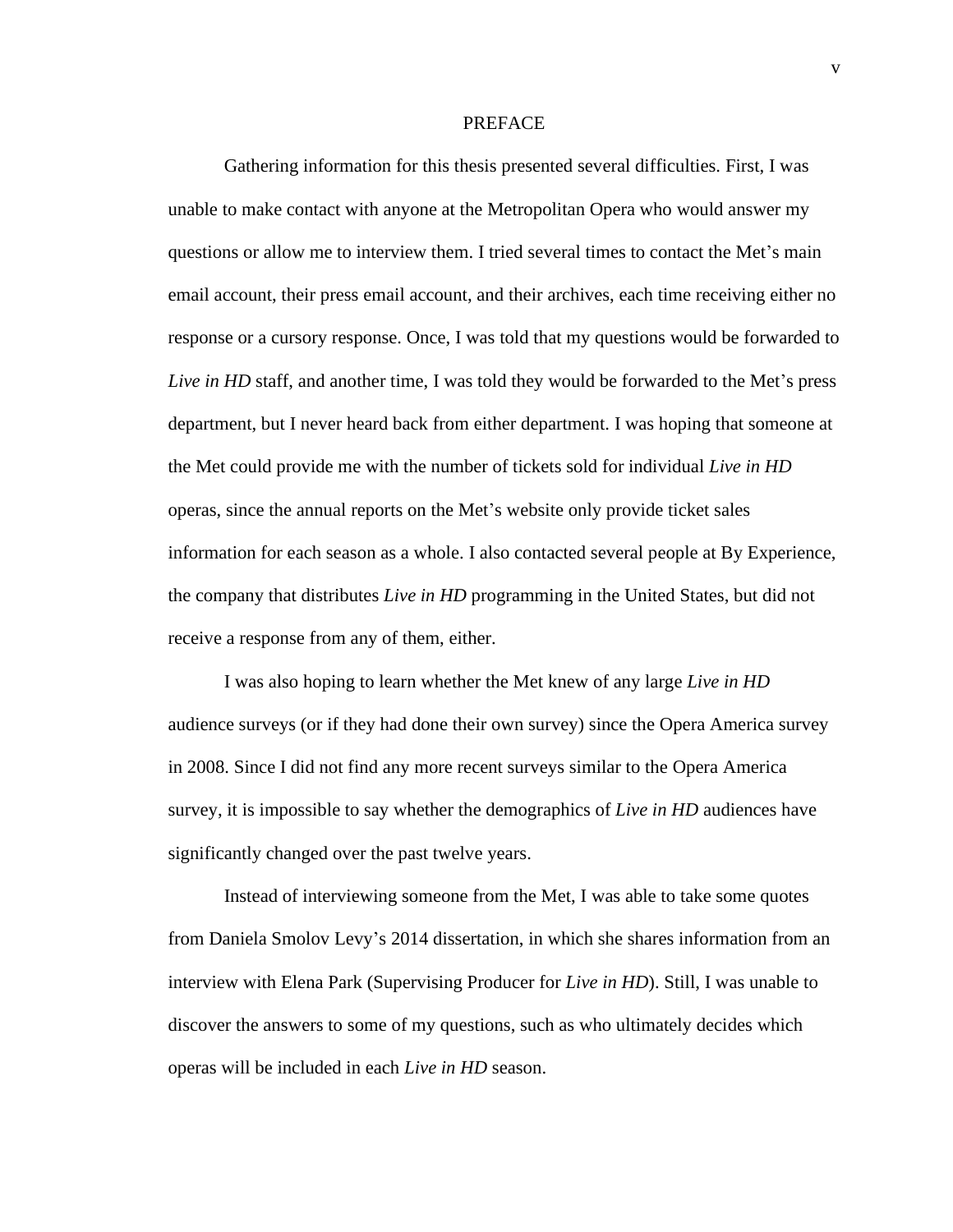Since I was unable to get national/international attendance data for each *Live in HD* broadcast, I reached out to my local theater, the Mary Riepma Ross Media Arts Center in Lincoln, Nebraska. Their staff graciously provided me with attendance data for individual operas from the past few *Live in HD* seasons. I discuss this data in Chapter 3, but I know that such a small sample cannot be understood to represent attendance patterns at the national or international level. I had also hoped to survey local *Live in HD* attendees to gather demographic information, but the Met's March 2020 decision to cancel future performances due to the COVID-19 pandemic prevented me from doing so.

If I had had more time to research, I would have contacted theaters in other locations to inquire about attendance data for individual *Live in HD* broadcasts. I would then have a larger dataset from which to draw conclusions about the relative popularity of each L*ive in HD* broadcast. If it were not for the Met's pandemic shutdown, I would have also attempted to survey Ross Media Arts Center attendees at a few *Live in HD*  broadcasts in spring and/or fall of 2020.

Despite these roadblocks, I hope that my research presented in this thesis is a good starting point to examine *The Met: Live in HD*'s successes and failures in bringing opera to a wider American audience.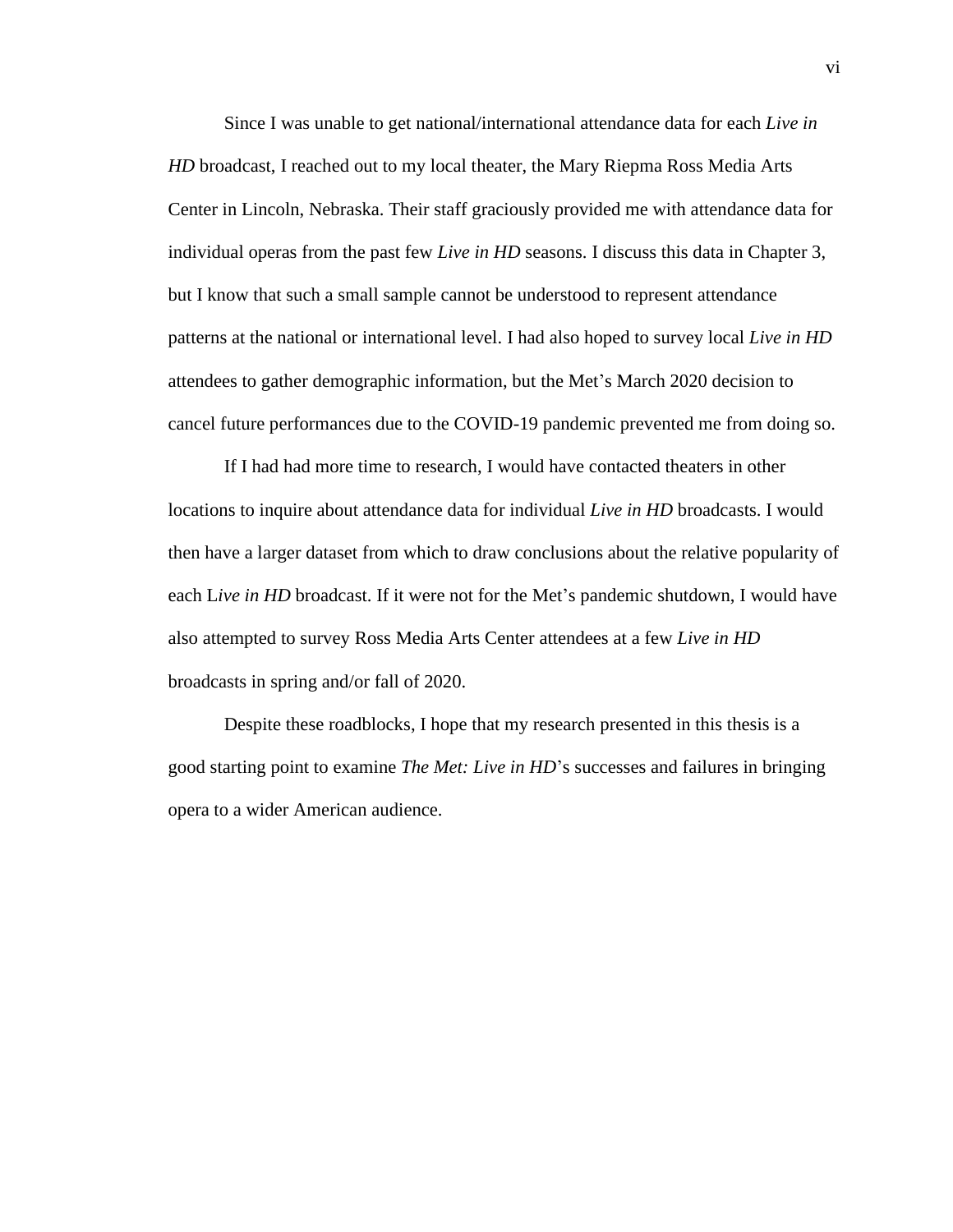## TABLE OF CONTENTS

| CHAPTER 2: CURRENT TRENDS IN U.S. AUDIENCE BEHAVIOR AND       |
|---------------------------------------------------------------|
|                                                               |
| CHAPTER 3: ANALYSIS OF THE MET'S LIVE IN HD PROGRAMMING 45    |
| CHAPTER 4: HOW CAN LIVE IN HD FURTHER DEMOCRATIZE OPERA IN    |
|                                                               |
|                                                               |
| APPENDIX B: TOP 100 OPERAS BY NUMBER OF PERFORMANCES IN THE   |
|                                                               |
| APPENDIX C: TOP 100 OPERA COMPOSERS BY NUMBER OF PERFORMANCES |
|                                                               |
| APPENDIX D: RECENT LIVE IN HD ATTENDANCE DATA FROM THE MARY   |
| RIEPMA ROSS MEDIA ARTS CENTER IN LINCOLN, NEBRASKA  86        |
|                                                               |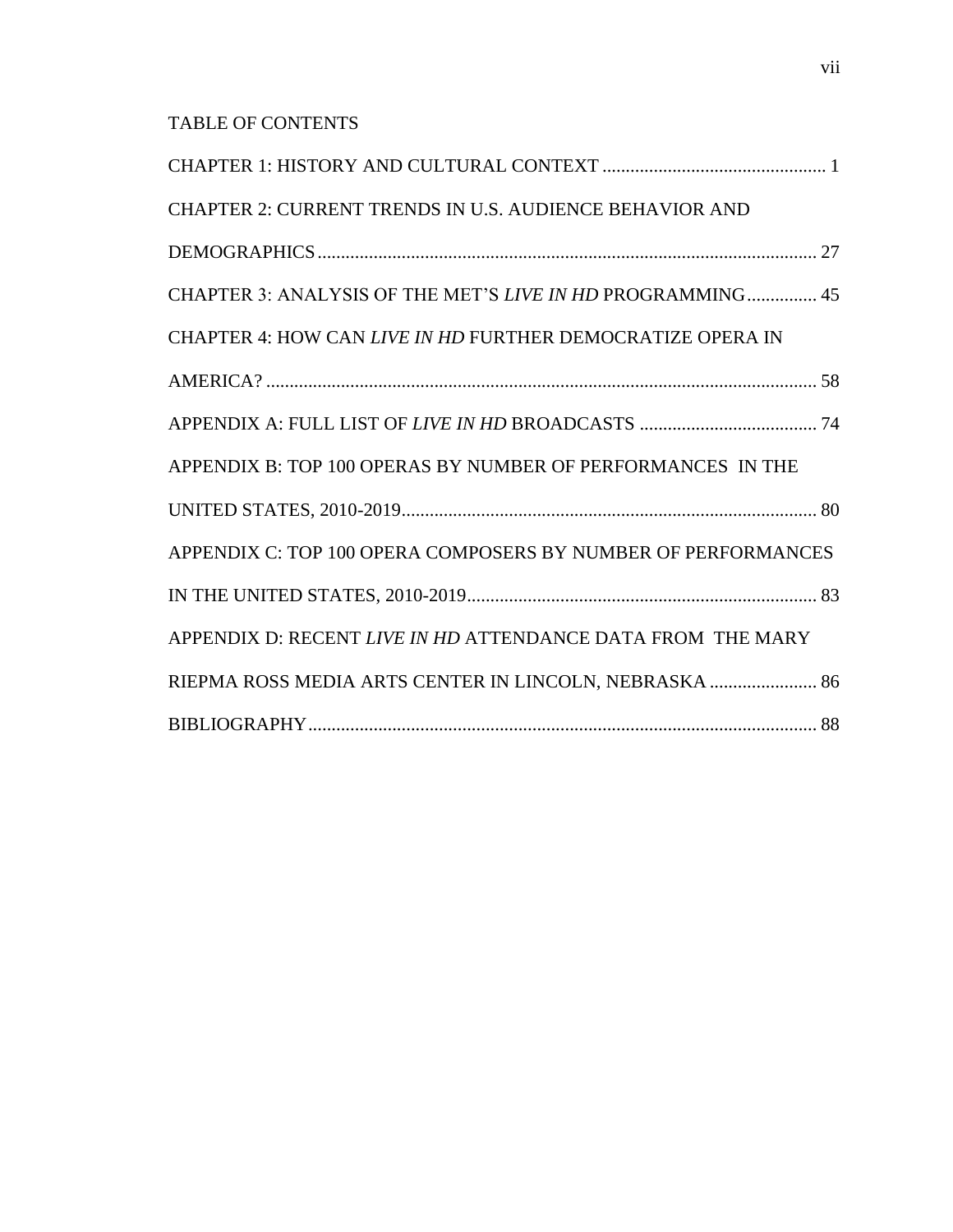#### <span id="page-8-0"></span>CHAPTER 1: HISTORY AND CULTURAL CONTEXT

*Opera fans are as fanatical about opera as baseball fans are about baseball. We want to make the Met as available electronically to its followers as the Yankees are to theirs.<sup>1</sup>*

– Peter Gelb, General Manager of the Metropolitan Opera

#### Introduction

Live video broadcasts of operas into movie theaters via satellite have regularly taken place since 2006. The first, most well-known, and longest-lasting of these broadcast series is the Metropolitan Opera's *The Met: Live in HD*. While the broadcasting of operas to the public is not a new idea (television and radio opera broadcasts have taken place since the early twentieth century), the concept of bringing live events to viewers in a movie theater via a live video feed is still fairly new. *The Met: Live in HD* has been well-received, and it has inspired other opera and theater companies to gain larger audiences via broadcasting live performances into movie theaters. It has also become a substantial income source for the Metropolitan Opera, with recordings of the live performances being further distributed via DVD sales, satellite radio, public television, and internet streaming.

<sup>1</sup> Ronald Blum, "Met Announces Plan to Simulcast Opera," *Associated Press Online*, September 7, 2006, accessed October 23, 2019, Nexis Uni.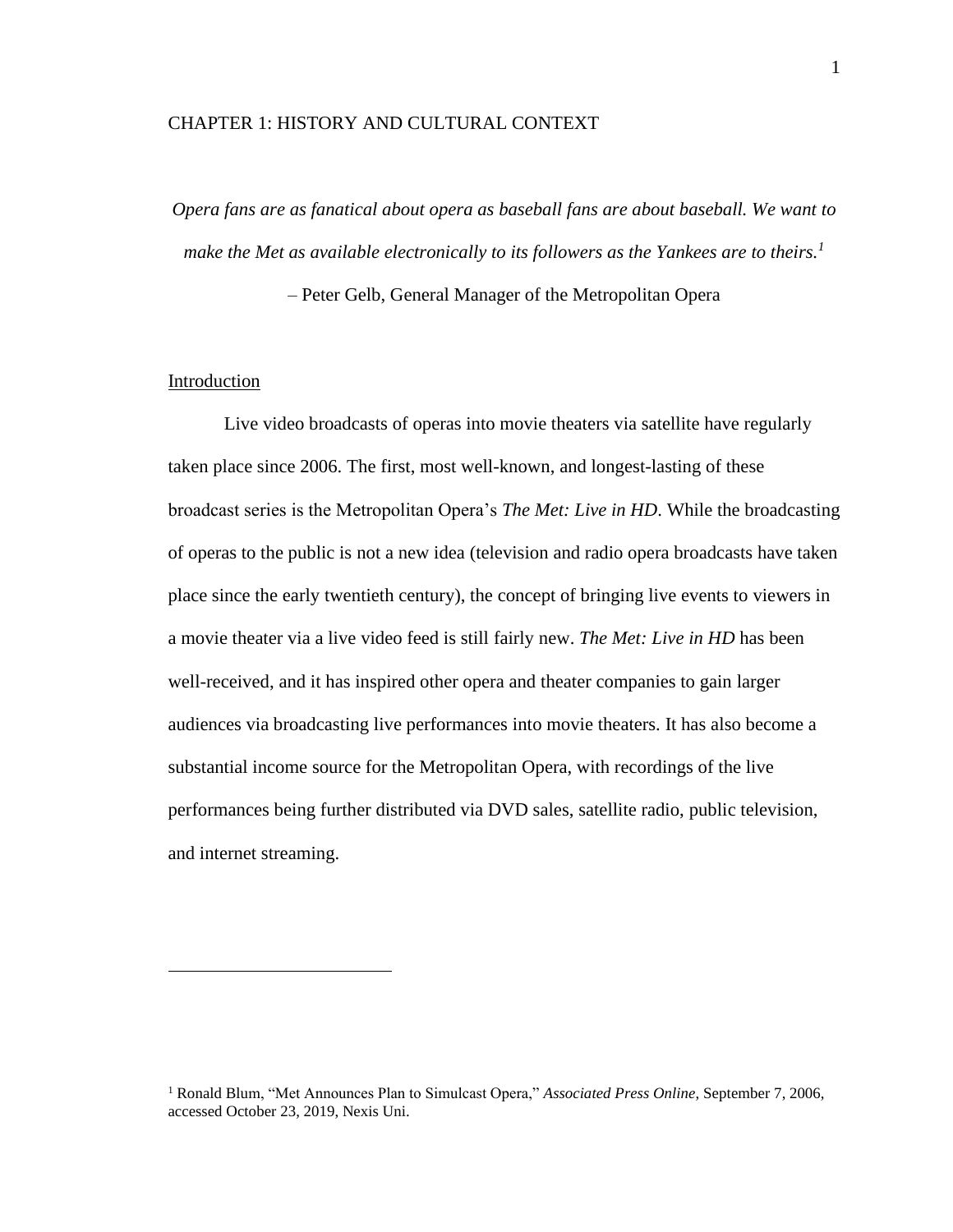Opera has long held a reputation as a form of entertainment for the wealthy and elite. While millions of tickets have been sold to *The Met: Live in HD* and similar broadcasts from other opera companies, who is actually attending? Are many of the attendees complete newcomers to opera, or are the majority of viewers already opera enthusiasts? How do the demographics of *Live in HD* viewers compare to those of live opera? The availability of opera and other performing arts events in movie theaters could benefit people who cannot easily access live, professional classical music and theater performances due to distance or expense. While there are only a few hundred opera companies in the United States, <sup>2</sup> movie theaters are more widespread and attract a much wider audience. Additionally, the American opera audience is overwhelmingly white and over age 65, necessitating the development of younger and more diverse opera enthusiasts to financially support the art form over the next few decades and beyond. This thesis aims to expand on the existing literature regarding opera broadcasting and attendance demographics, to determine the intended and actual audiences for *The Met: Live in HD*, and to suggest ways that the Metropolitan Opera and other performing arts organizations can broaden their appeal to attract and retain new and diverse audiences.

<sup>2</sup> "United States," OperaBase, accessed September 28, 2020, https://www.operabase.com/companies/united-states/en. This page lists 240 opera companies, but it may not be an exhaustive list.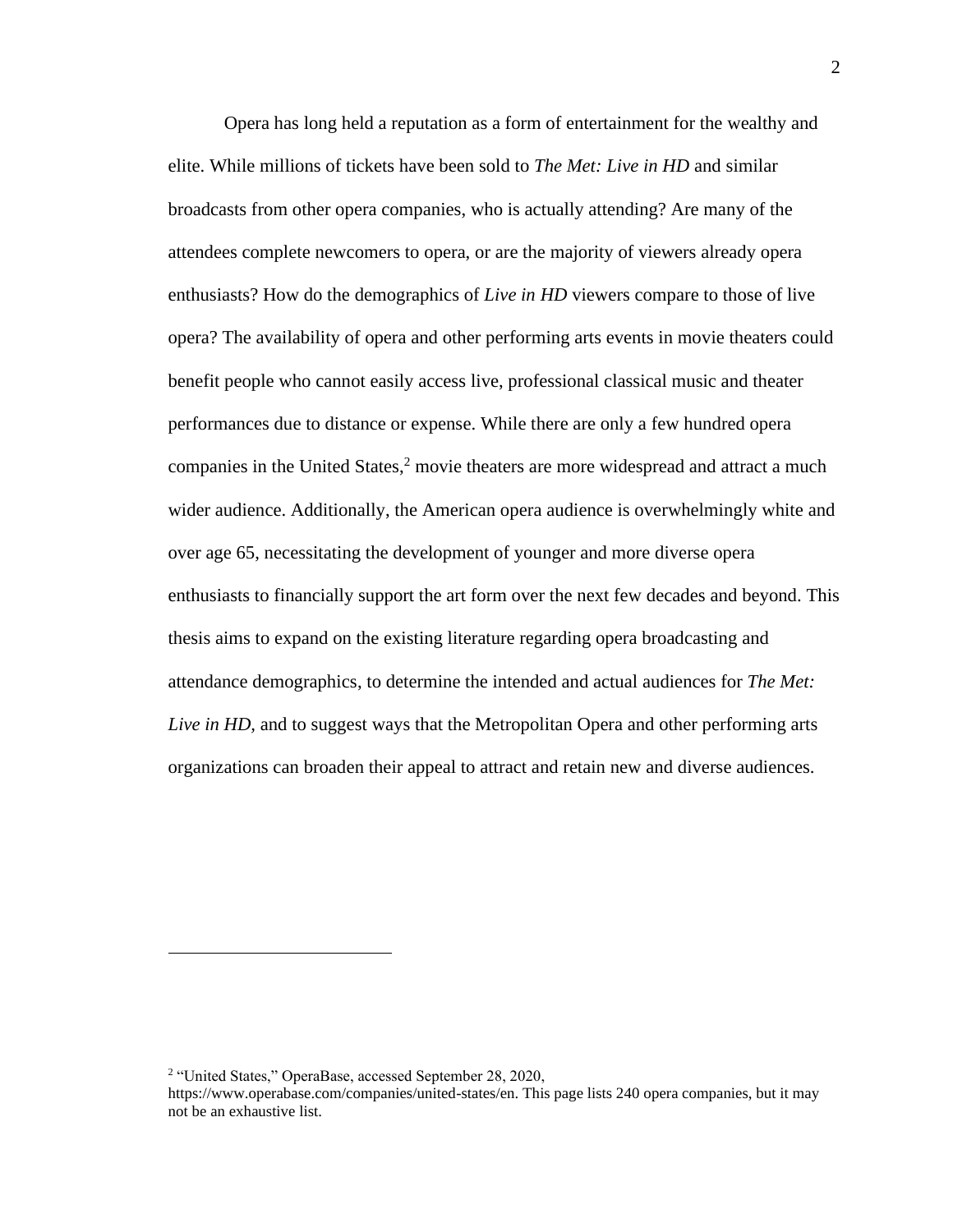#### A Note on Terminology

There is not currently a single, standard term used to describe live satellite broadcasts of performing arts events shown in movie theaters. Some media coverage of *The Met: Live in HD* uses the term "simulcasts," but this is a misnomer, as it refers to an event being broadcast simultaneously via more than one medium (for example, via both radio and television).<sup>3</sup> At times, the Metropolitan Opera *does* simulcast an opera via both *Live in HD* and radio broadcast, but it is incorrect to call the satellite transmission itself a simulcast.

Paul Heyer coined the term "digital broadcast cinema" and provided the following narrow definition:

*the broadcast into movie theatres, either live or recorded* (some Met broadcasts are repeated as encores), *of various arts and entertainment productions that, like cinema, have a narrative format.* Besides opera, this would include ballet, musicals, and theatrical productions; it would exclude sports, concerts, and news worthy public events.<sup>4</sup>

It is unclear why Heyer restricts his definition of "digital broadcast cinema" to

performing arts events when other types of events can be digitally broadcast into theaters.

Daniela Mueser and Peter Vlachos suggest a more specific term for this particular subset

of genres: "live-streaming theatre."<sup>5</sup>

https://www.dictionary.com/browse/simulcast.

<sup>3</sup> *Dictionary.com,* s.v. "simulcast," accessed August 22, 2020,

<sup>4</sup> Paul Heyer, "Live from the Met: Digital Broadcast Cinema, Medium Theory, and Opera for the Masses*," Canadian Journal of Communication* 33 (2008): 593, emphasis in original.

<sup>5</sup> Daniela Mueser and Peter Vlachos, "Almost Like Being There? A Conceptualisation of Live-Streaming Theatre," *International Journal of Event and Festival Management* 9, no. 2 (2018): 183-203, accessed October 22, 2020, https://pdfs.semanticscholar.org/f2df/3c6f7631a38b9e326e78378bca7b1566d5c4.pdf.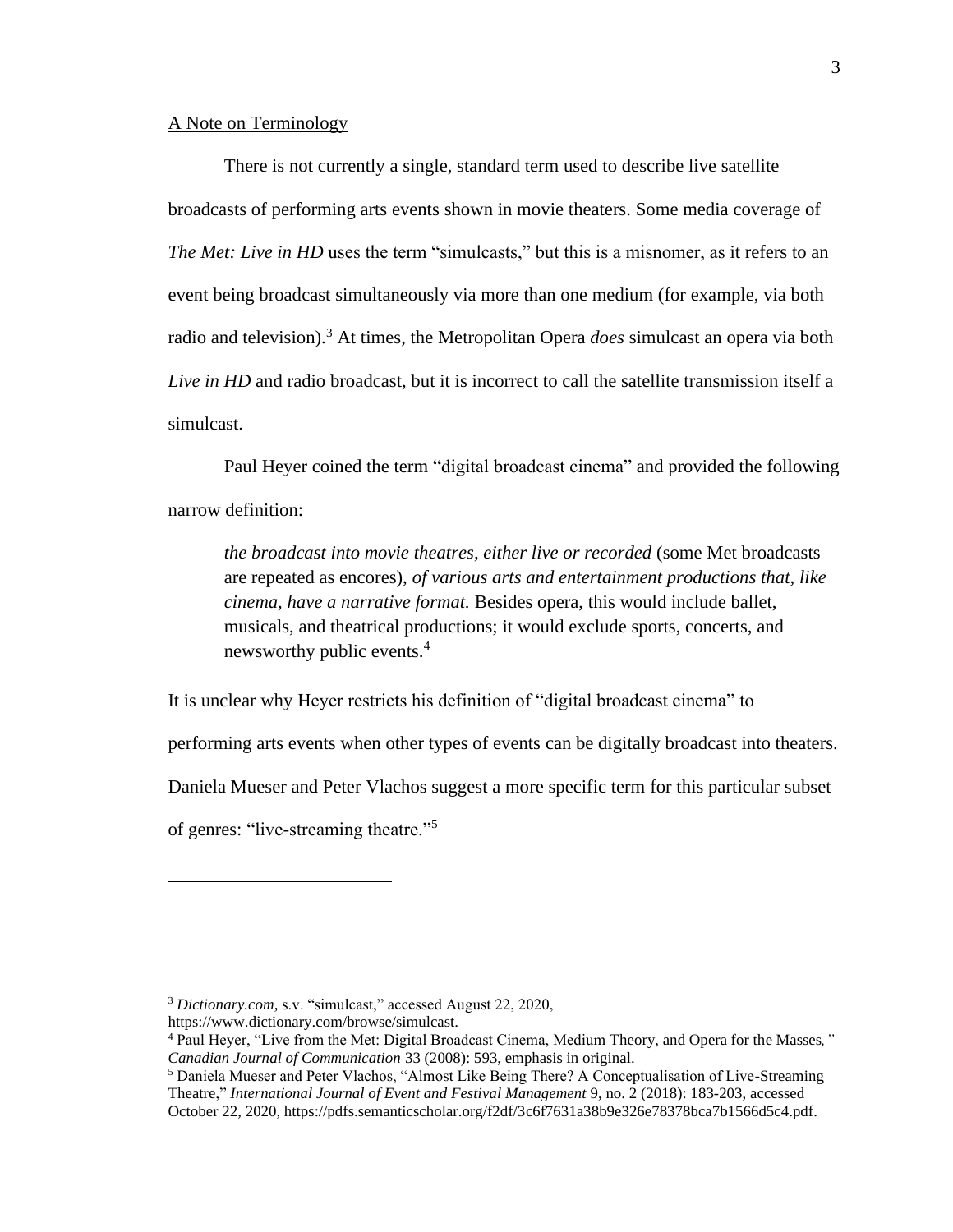Two broader terms that are already established in the entertainment industry are "event cinema" and "alternative content"; these can refer to a wide range of nontraditional movie theater programming, ranging from museum tours to rock concerts to sports.<sup>6</sup> Martin Barker, who has written the only book on this type of entertainment thus far, explains that he has "chosen henceforth to refer to these events as 'livecasts,' because it is short, and sort of descriptive."<sup>7</sup>

The Metropolitan Opera refers to their *Live in HD* events as "live transmissions," whereas the UK's National Theatre Live uses "broadcasts," and the Royal Opera House uses both "broadcasts" and "screenings."<sup>8</sup> I am not sure why the Met has chosen to solely use the term "live transmission" – it could be part of its branding strategy to emphasize the broadcasts' "liveness" and set *Live in HD* apart from similar cinema broadcast events. I will mainly be using the term "broadcast" throughout this paper since it is easily understood and a commonly used term in both scholarly and popular media coverage of *The Met: Live in HD*.

<sup>6</sup> Robert Cookson, "Alternative Content at Cinemas Draws in the Masses," *Financial Times,* June 14, 2013, accessed September 23, 2020, https://www.ft.com/content/f83bef68-d410-11e2-a464-00144feab7de. <sup>7</sup> Martin Barker, *Live to Your Local Cinema: The Remarkable Rise of Livecasting* (Basingstoke: Palgrave

Macmillan, 2013), 10-11.

<sup>&</sup>lt;sup>8</sup> "The Met: Live in HD," The Metropolitan Opera, accessed August 22, 2020,

https://www.metopera.org/season/in-cinemas/; "About Us," National Theatre Live, accessed August 22, 2020, http://ntlive.nationaltheatre.org.uk/about-us; "What's On," Royal Opera House, accessed August 22, 2020, https://www.roh.org.uk/tickets-and-events.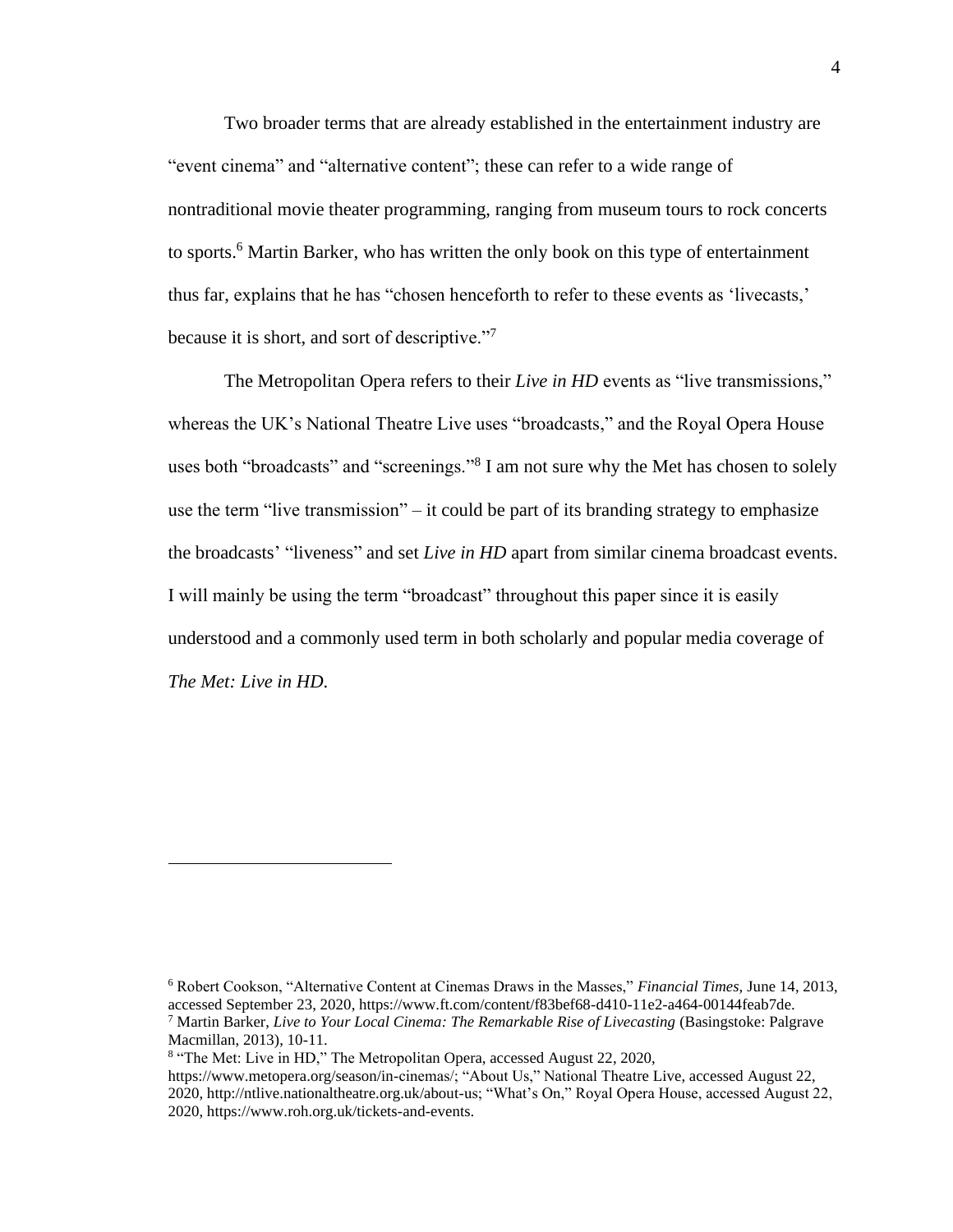#### Existing Scholarship on *The Met: Live in HD*

*The Met: Live in HD* has been widely covered in newspapers, with a few articles in music-, entertainment-, and culture-related magazines and trade publications. However, relatively few scholarly works have covered it thus far. The following paragraphs summarize several of the major scholarly contributions to this subject.

A 2011 master's thesis by Stephan van Eeden surveyed opera attendees to determine whether the local availability of *Live in HD* negatively impacted attendance at live opera performances in Vancouver, British Columbia.<sup>9</sup> The conclusion was that *Live in HD* broadcasts did not negatively affect audiences' interest in local live opera. However, the accuracy of this finding is questionable because the surveys had a very low response rate (3%-9% depending on the performance location where surveys were distributed, for a total of 166 respondents) and survey respondents self-selected into the study.

"Democratizing Opera in America, 1895 to the Present," a 2014 doctoral dissertation by Daniela Smolov Levy, examines various "democratizing initiatives" in American opera, placing *Live in HD* as the latest iteration of these efforts.<sup>10</sup> Levy discusses the many ways in which the Metropolitan Opera values and creates a sense of

<sup>9</sup> Stephan van Eeden, "The Impact of *The Met: Live in HD* on Local Opera Attendance" (master's thesis, University of British Columbia, 2011), accessed November 14, 2019,

https://open.library.ubc.ca/cIRcle/collections/ubctheses/24/items/1.0071678.

<sup>&</sup>lt;sup>10</sup> Daniela Smolov Levy, "Democratizing Opera in America, 1895 to the Present" (PhD diss., Stanford University, 2014), accessed October 23, 2019,

https://stacks.stanford.edu/file/druid:ys875gk2432/Dissertation%20Complete%20Final%20Correctedaugmented.pdf.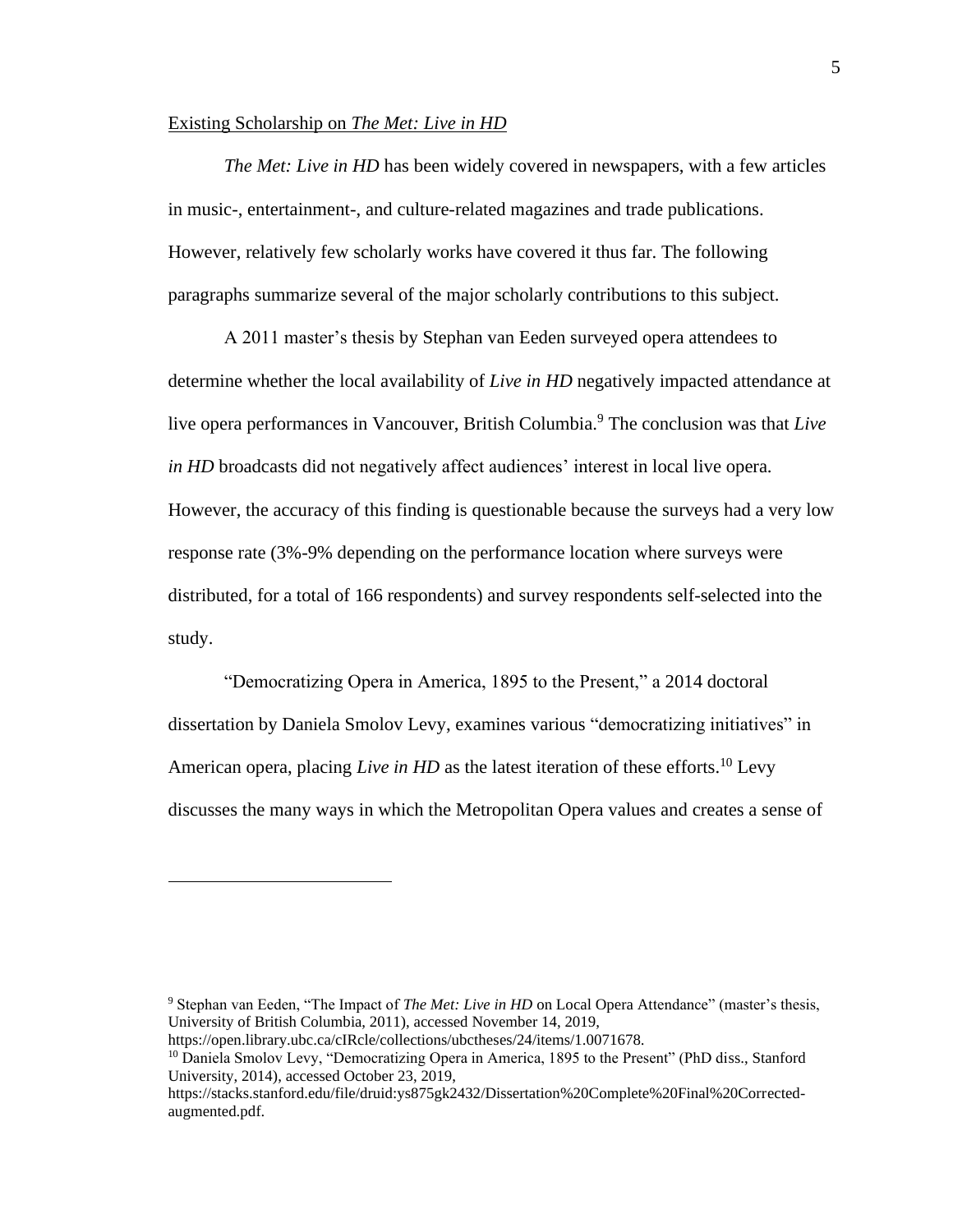authenticity for their satellite audiences. For example, *Live in HD* audiences are shown exactly the same performance that is shown to the live opera house audience; the operas are usually sung in their original languages and generally performed in their entirety with no cuts. Other methods of providing authenticity to the cinema audience include the spontaneity of the performance they see onscreen – there is no post-production editing done before the broadcast reaches the viewer – and the opportunity for the audience to see behind the scenes via interviews with Met artists and staff during intermissions. While the Met has embraced new technologies to create and distribute *Live in HD*, Levy suggests that its emphasis on providing an "authentic" operagoing experience does not do much to remove the elitist and highbrow reputation of opera that may dissuade potential new audience members.

"The Spell of Live Performance: HD Opera and Liveness Today," a 2016 doctoral dissertation by Mihaela Irina, describes the history of opera broadcasting via radio, television, and cinema, all of which have been used to bring opera to a wider audience at little or no cost to the listener/viewer.<sup>11</sup> Irina then discusses how *Live in HD* builds upon these prior democratization methods and how it interacts with other modern phenomena, such as the internet. She concludes that *Live in HD*'s immersive visuals and cinema environment allow its viewers to feel more connected with both the singers onstage and

<sup>&</sup>lt;sup>11</sup> Mihaela Irina, "The Spell of Live Performance: HD Opera and Liveness Today" (PhD diss., Carleton University, 2016), accessed November 14, 2019, https://curve.carleton.ca/9098f60d-cfc5-4f0e-8902 e1defa7bab47.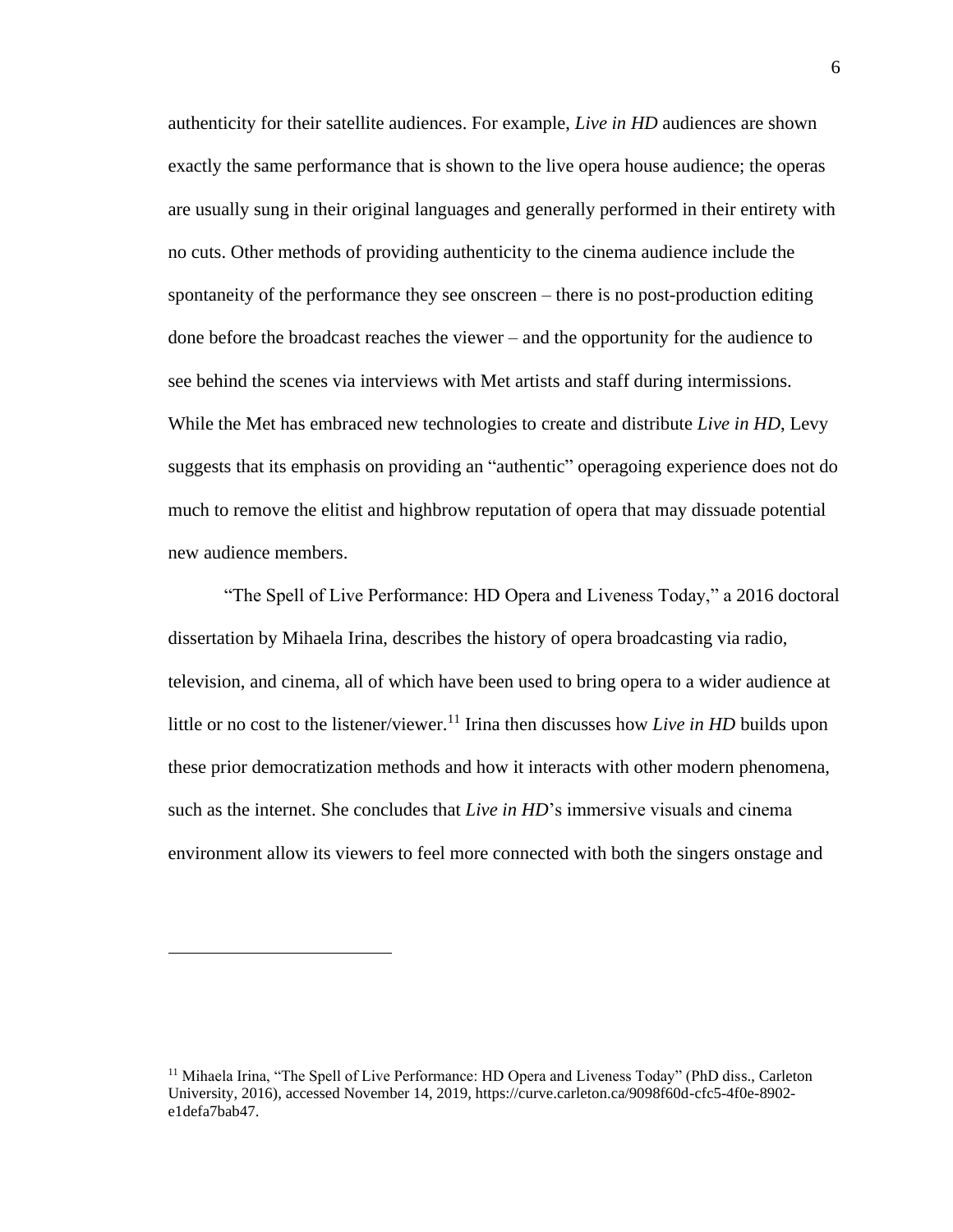the audience around them: "HD opera was an unexpected medium that revived the relationship between opera and its audience with its accessibility."<sup>12</sup>

James Steichen summarizes the Met's goals for *Live in HD,* emphasizing Peter Gelb's efforts to not only reinvigorate the genre of opera itself, but to bring greater awareness to the Metropolitan Opera as an institution.<sup>13</sup> The three goals Steichen identifies are "to deploy new media to update the opera experience," "to reinfuse opera with theatricality," and "to produce a wider renewal of opera as an art form and a social institution."<sup>14</sup> Steichen maintains throughout his article that the Met's constant selfpromotion through *Live in HD* makes "the Met" almost synonymous with opera itself.

Several writers have examined the concept of "liveness" in the context of a live opera broadcast. Bernadette Cochrane and Frances Bonner list several ways that liveness is emphasized in *Live in HD* performances (for example, the camera often follows singers as they exit the stage and engage in a brief interview with a Met presenter), while acknowledging the advantages and disadvantages between attending in a movie theater and attending the opera in-person. For example, close-ups allow *Live in HD* viewers to see the performers' costumes and gestures in greater detail than the in-person audience

<sup>&</sup>lt;sup>12</sup> Irina, "The Spell of Live Performance," 113.

<sup>&</sup>lt;sup>13</sup> James Steichen, "The Metropolitan Opera Goes Public: Peter Gelb and the Institutional Dramaturgy of *The Met: Live in HD,*" *Music and the Moving Image* 2, no. 2 (Summer 2009), accessed October 23, 2019, RILM.

<sup>&</sup>lt;sup>14</sup> Steichen, "Metropolitan Opera Goes Public," 25.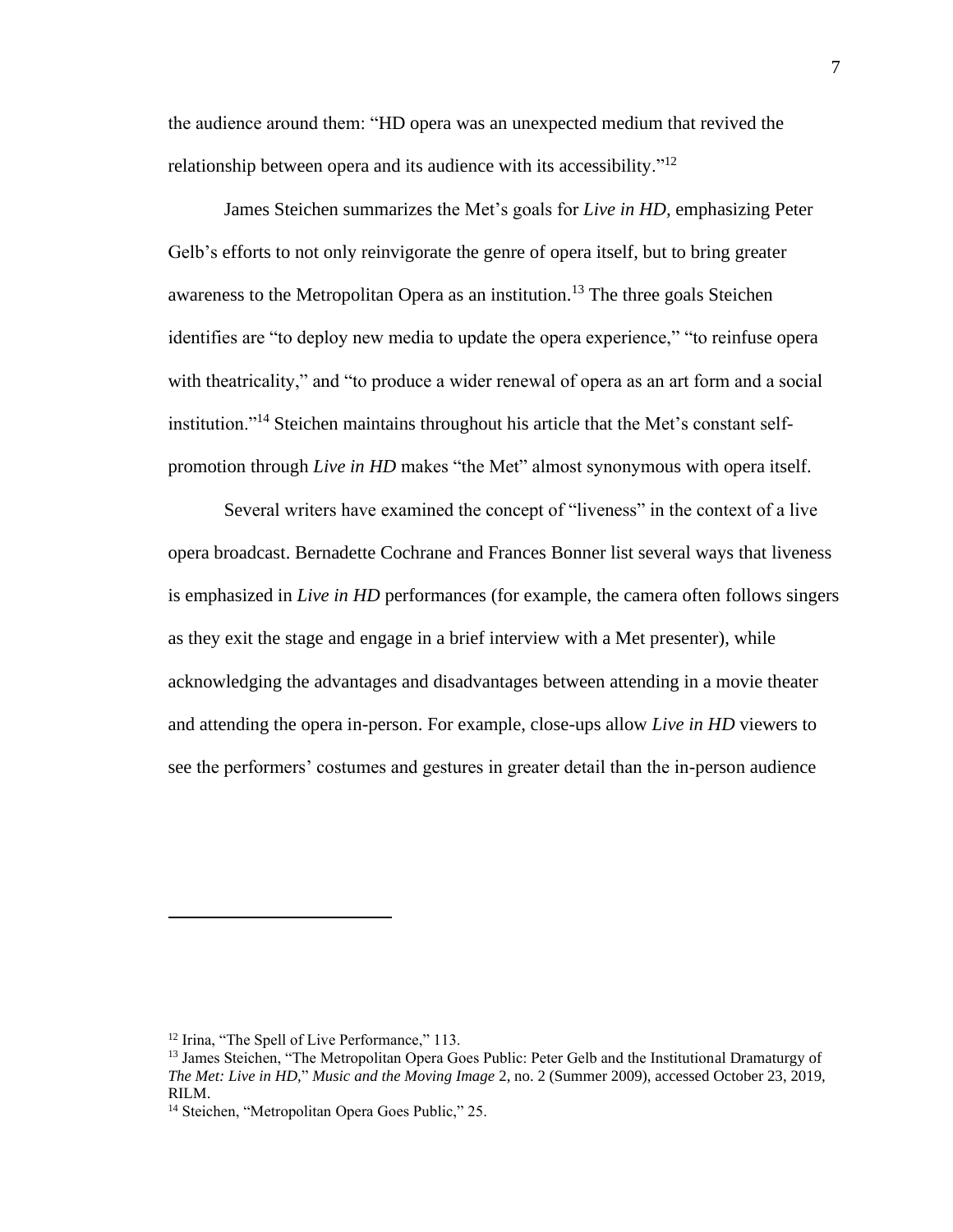does, while injudicious use of camera techniques such as dissolves and split-screens can alienate the viewers from the liveness of the performance.<sup>15</sup>

Kay Armatage, a self-described "opera novice," has written several papers on her experiences with *The Met: Live in HD*. The first describes her personal experiences attending *Live in HD* broadcasts, the differences she has observed between *Live in HD* and a typical movie theater experience, and her perceptions of a culture clash between seasoned opera fans and the typical movie theater environment.<sup>16</sup> The other two focus on the cinematic style of Barbara Willis Sweete, who has directed many of the *Live in HD* broadcasts.<sup>17</sup>

*Live to Your Local Cinema: The Remarkable Rise of Livecasting,* a short book by film scholar Martin Barker, provides a brief history of how digital broadcasting technology led to the rise of what he calls "Alternative Content" – i.e., showing nontraditional content in movie theaters – and more specifically "livecasting," where live video of an event is presented to the cinema audience. Barker begins by using *The Met: Live in HD* and *National Theatre Live* as case studies, then goes on to discuss more broadly the impact of livecasting on the concept of "liveness," how livecasting fits into

<sup>&</sup>lt;sup>15</sup> Bernadette Cochrane and Frances Bonner, "Screening from the Met, the NT, or the House: What Changes with the Live Relay," *Adaptation* 7, no. 2 (August 2014).

<sup>16</sup> Kay Armatage, "Operatic Cinematics: A New View from the Stalls," in *Audiences*, ed. Ian Christie (Amsterdam: Amsterdam University Press, 2012), 218-224.

<sup>17</sup> Kay Armatage, "Barbara Willis Sweete: Queen of HD Transmissions," in *Doing Women's Film History: Reframing Cinemas, Past and Future*, ed. Christine Gledhill and Julia Knight (Champaign: University of Illinois Press, 2015), 244-255; Kay Armatage, "Cinematic Operatics: Barbara Willis Sweete Directs Metropolitan Opera HD Transmissions," *University of Toronto Quarterly* 81, no. 4 (Fall 2012): 909-927.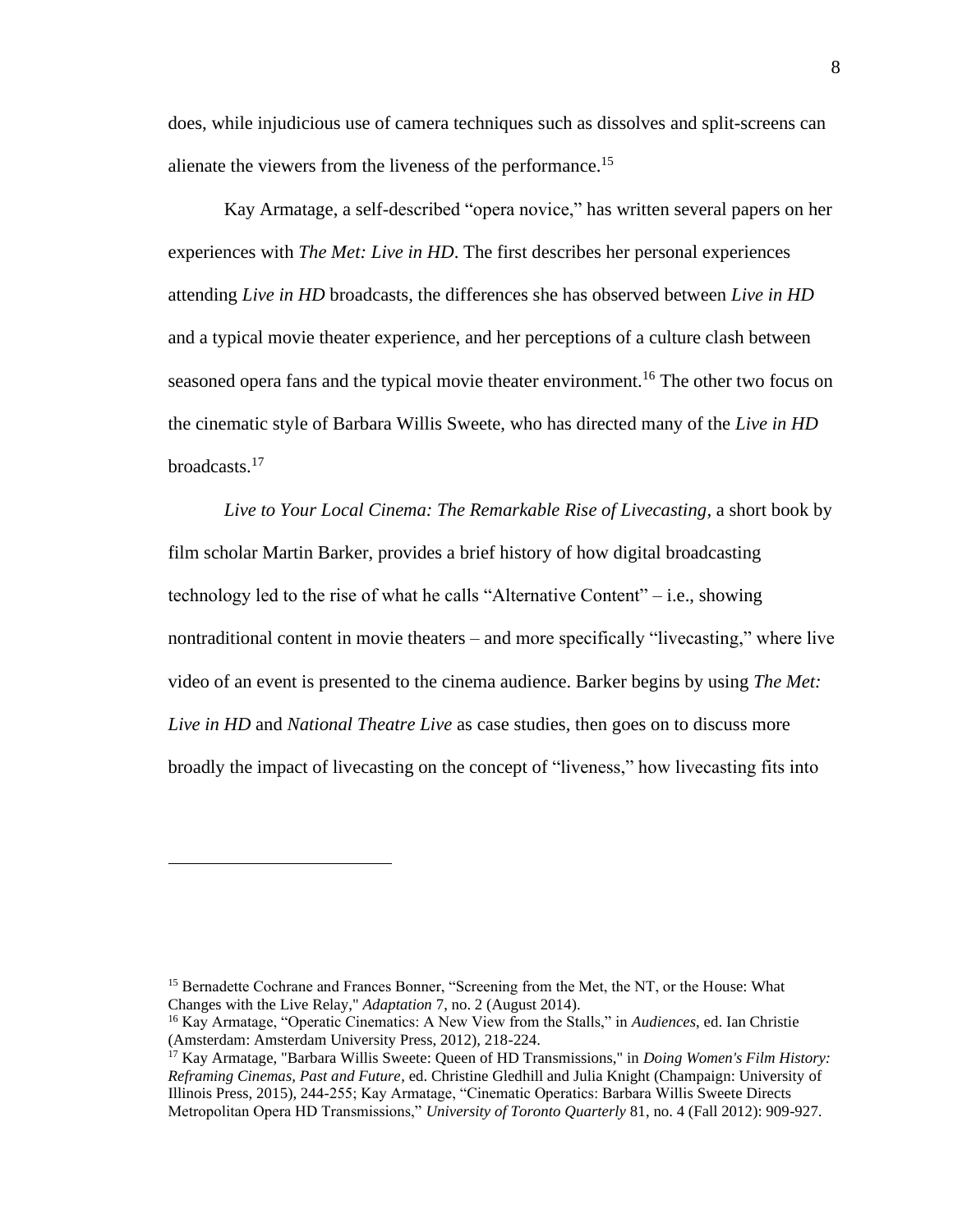the field of adaptation studies, and the potential impacts of livecasting on audiences, aesthetics, and economics.<sup>18</sup>

Several audience surveys and demographic studies have been done regarding *Live in HD* and similar events. The largest of these is a 2008 survey, commissioned by Opera America, of *Live in HD* attendees at theaters in thirty-two major metropolitan areas in the United States and Canada.<sup>19</sup> The 5,306 survey respondents were not very diverse, and the vast majority were already opera enthusiasts – 94% were white, 93% were age 45 and older, 83% were college graduates, and their mean income was \$103,740. Five percent of respondents had never previously attended a live opera. Seventy-three percent of respondents said "they love opera and want to see as much as possible."<sup>20</sup>

A survey of twenty-five *Live in HD* and *National Theatre Live* attendees from Austria, Canada, and Romania found that all respondents enjoyed the broadcasts. Their viewpoints about the programs they attended fell into four categories: avant-garde, classical, worthwhile, and grateful. <sup>21</sup> *Avant-garde* viewers perceived their experience as something new and unusual, making them feel part of the "leading edge of cultural consumption." *Classical* viewers "value conventional operatic or theatrical excellence";

<sup>18</sup> Martin Barker, *Live to Your Local Cinema.*

<sup>19</sup> Shugoll Research, *Metropolitan Opera Live in HD Survey* (June 2008), accessed May 30, 2020, http://web.archive.org/web/20200531011516/http://www.shugollresearch.com/uploads/file/Metropolitan% 20Opera%20Live%20in%20HD%20Survey%20Report.pdf.

<sup>20</sup> Shugoll Research, *Metropolitan Opera Live in HD Survey,* 37.

<sup>&</sup>lt;sup>21</sup> Florin Vladica and Charles H. Davis, "Value Propositions of Opera and Theater Live in Cinema" (paper presented at the 70th annual meeting of the World Media Economics & Management Conference, Thessaloniki, Greece, May 23-27, 2012), 10, accessed October 22, 2020,

https://people.ryerson.ca/c5davis/publications/Vladica-Davis%20-

<sup>%20</sup>value%20propositions%20of%20live%20cinema%20-%201%20May%202013.pdf.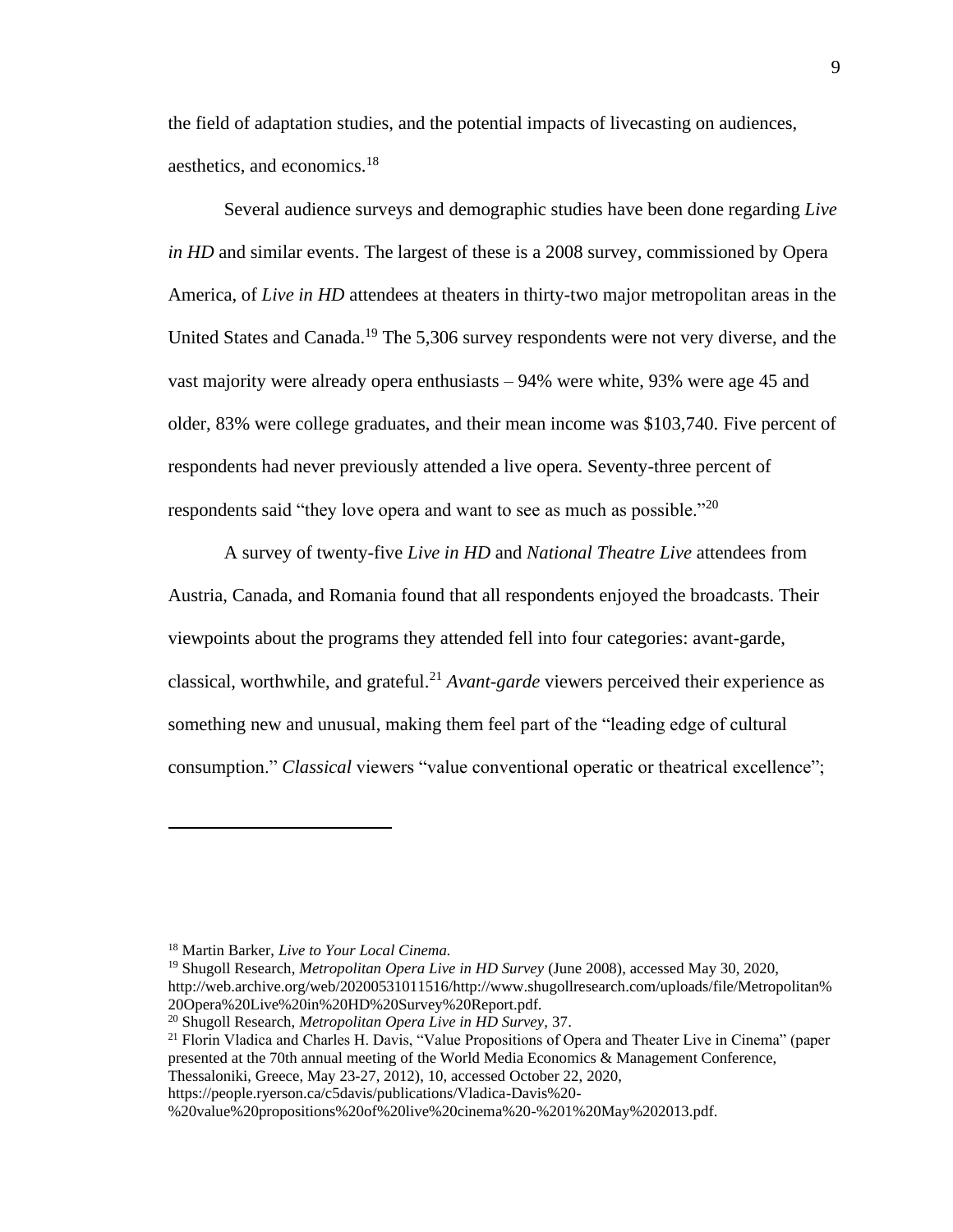they perceived the broadcasts as immersive to the point that they felt like applauding for the on-screen performers. *Worthwhile* viewers enjoyed the opportunity to attend a cultural event in their local cinemas and felt that the broadcasts were worth their time and money. Finally, *grateful* viewers appreciated that these cinema broadcasts are available to the general public, but felt that not being at the performance in-person made the experience "incomplete." Though the sample size was small and not necessarily representative of the larger audience, the audience demographics were similar to those found in the Opera America survey. Most of the respondents were college graduates with high incomes who attended *Live in HD* or *National Theatre Live* multiple times per year.<sup>22</sup>

The National Endowment for the Arts regularly surveys the American public through its Survey of Public Participation in the Arts.<sup>23</sup> While this survey does not ask respondents about cinematic events such as *Live in HD,* it provides demographic information about live opera attendees that is useful for comparison. This data will be examined in detail in Chapter 2.

<sup>22</sup> Vladica and Davis, 15.

<sup>&</sup>lt;sup>23</sup> "National Endowment for the Arts Releases Latest Survey of Public Participation in the Arts," National Endowment for the Arts, January 22, 2020, accessed November 8, 2020, https://www.arts.gov/about/news/2020/national-endowment-arts-releases-latest-survey-publicparticipation-arts.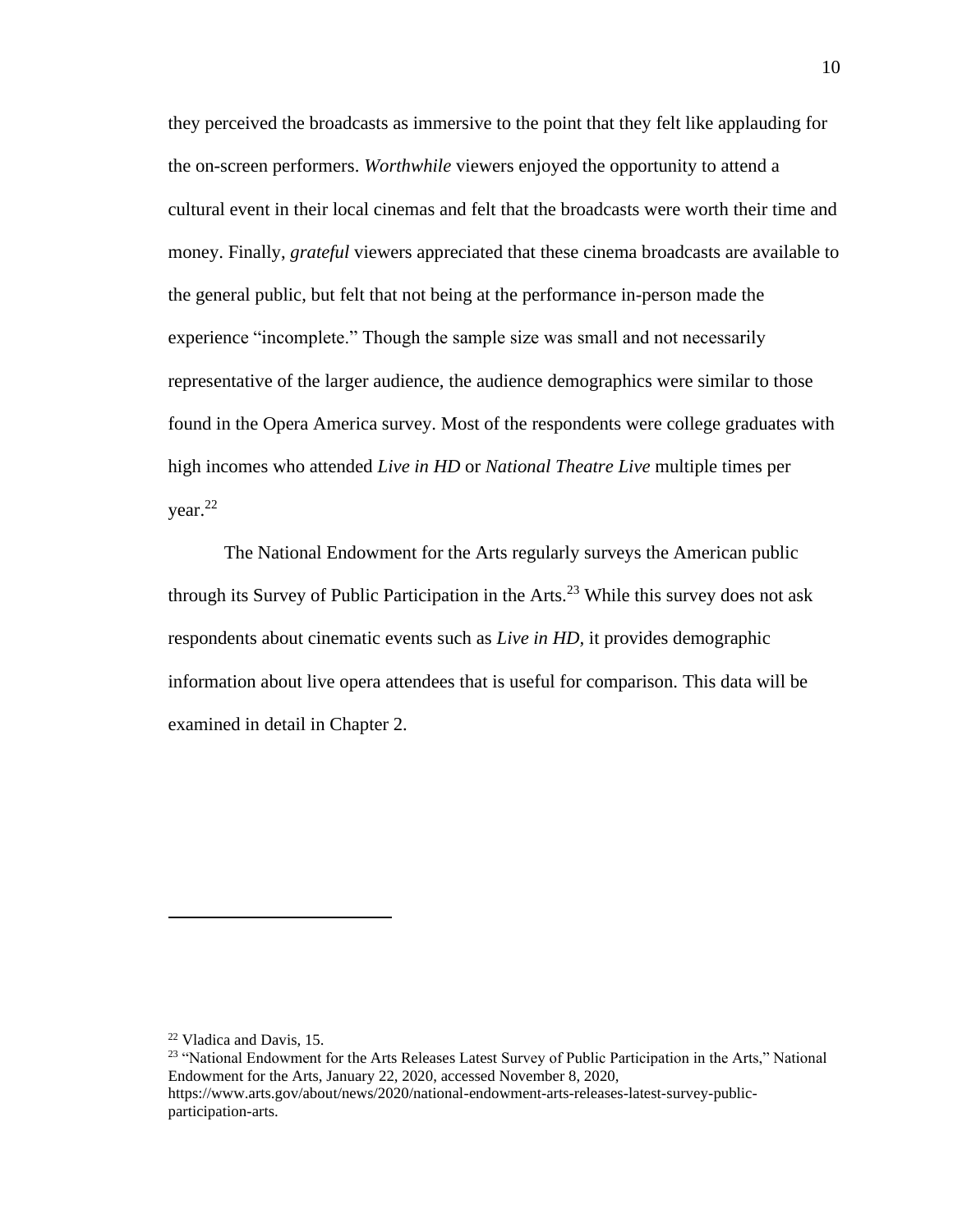#### History of Opera Broadcasting in the United States

Experimental radio broadcasts of opera began as early as 1910, when radio pioneer Lee de Forest broadcast *Cavalleria rusticana* and *Pagliacci* from the Metropolitan Opera House. However, this radio transmission was "heard by only a few hobbyists and reporters<sup>"24</sup> and "attracted relatively little attention."<sup>25</sup> De Forest championed the idea of making highbrow music easily accessible to the general public, "to send this form of inspiring music to every corner of the land."<sup>26</sup> He predicted that sharing performances over the airwaves would be profitable for opera companies:

The musical organizations which give freely of their product will suffer no loss; on the contrary, they will earn the grateful interest of multitudes who would otherwise never learn of this superb art. And from these ranks will flock new patrons, new recruits, new lovers of music who will next seek to hear and to know their newfound friends face to face. $27$ 

The first opera broadcast available to a wide audience came via a one-time, experimental broadcast from the Chicago Grand Opera Company in 1919. Just two years later, a series of grand opera broadcasts from the Chicago Grand Opera Company was heavily publicized and reached over fifty thousand listeners. Two Chicago department stores even installed radios to allow more people to hear these broadcasts.<sup>28</sup>

<sup>24</sup> Christina L. Baade and James Deaville, eds., *Music and the Broadcast Experience: Performance, Production, and Audiences* (New York: Oxford University Press, 2016), 73.

<sup>&</sup>lt;sup>25</sup> Heyer, "Live from the Met," 592.

<sup>26</sup> Baade and Deaville, *Music and the Broadcast Experience,* 74.

<sup>27</sup> Baade and Deaville, *Music and the Broadcast Experience*, 74.

<sup>28</sup> Baade and Deaville, *Music and the Broadcast Experience*, 79.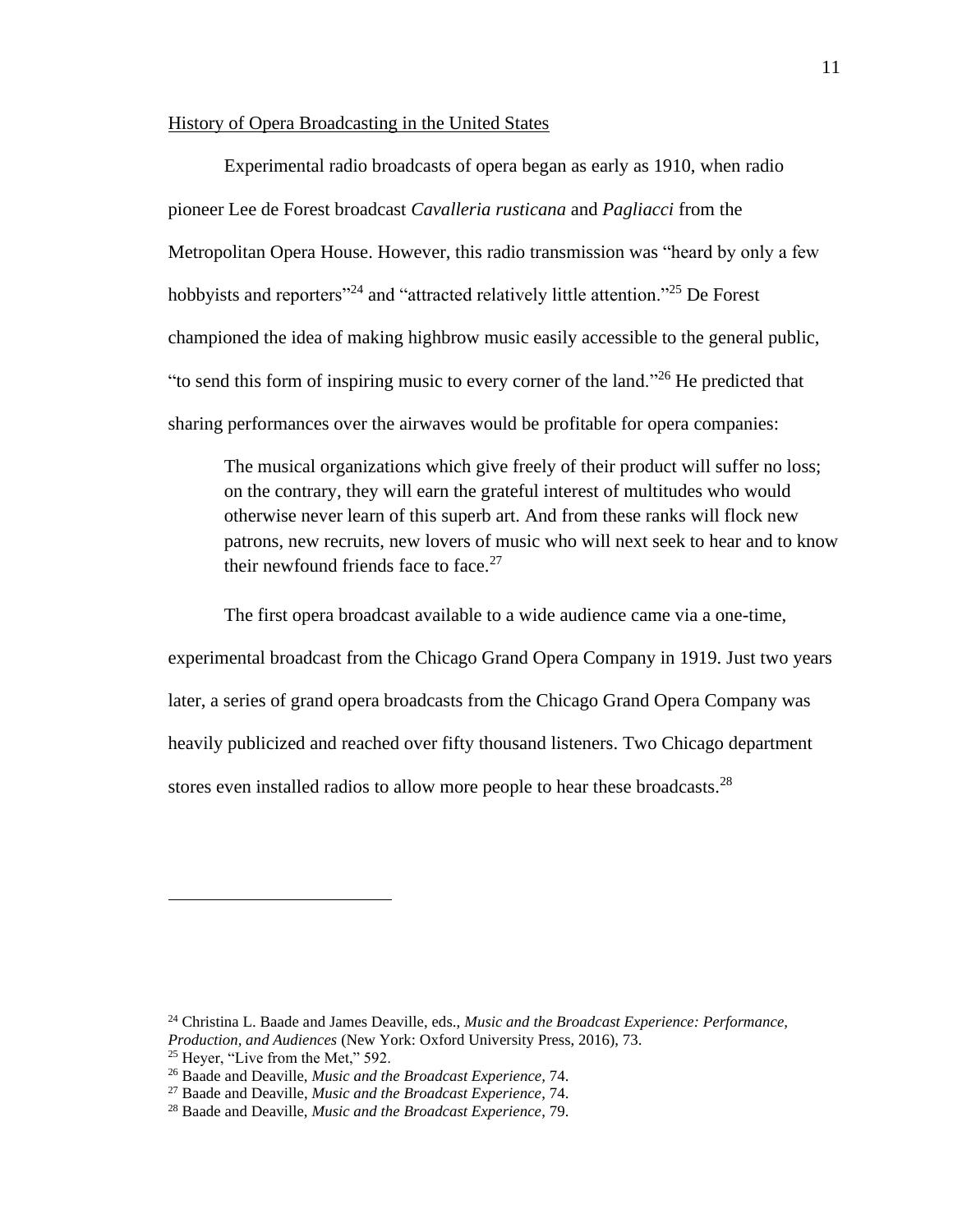Even at this time, opera was seen as an elitist institution, especially at the Metropolitan Opera House. In 1922, *Radio Digest* quoted an editor at the *Omaha World,* who shared his opinion on the potential of live radio broadcasts to dispel such notions:

Operas are criticized mostly by people who have never heard them; by those who have never had the opportunity to appreciate them. Most of these look upon them with displeasure – the opera as a place where only the elite go to display the gorgeous gowns and dresses they wear, but once the strains of the opera singer's voice or from the symphony orchestra go floating on the ether into the homes in every village...opinions may be changed.<sup>29</sup>

The Met was uncertain about whether the public actually wanted to hear opera over the radio, but the company began to broadcast portions of operas during the 1920s. Because the limitations of early audio mixing technology made it difficult to equalize the volume of multiple singers on one stage, Met performances were not broadcast "live from the stage" until 1931. The *New York Times* hailed this as a huge breakthrough: "The Metropolitan Opera is going on the air Saturday afternoons…the broadcasters feel that the final barrier has been passed in opposition to the broadcasting of fine music."<sup>30</sup> Paul D. Cravath, president of the Metropolitan Opera Company, believed that radio broadcasts would lead to higher attendance at the Met's live performances:

I believe that interest in the opera will be so stimulated by broadcasting that listeners will flock in such numbers to the opera house – where they can see opera as well as hear it – that we will have to build a new and bigger opera home to hold them…Let me assure the millions of my listeners…the grand opera you will see

<sup>29</sup> Baade and Deaville, *Music and the Broadcast Experience*, 80.

<sup>30</sup> Baade and Deaville, *Music and the Broadcast Experience*, 83.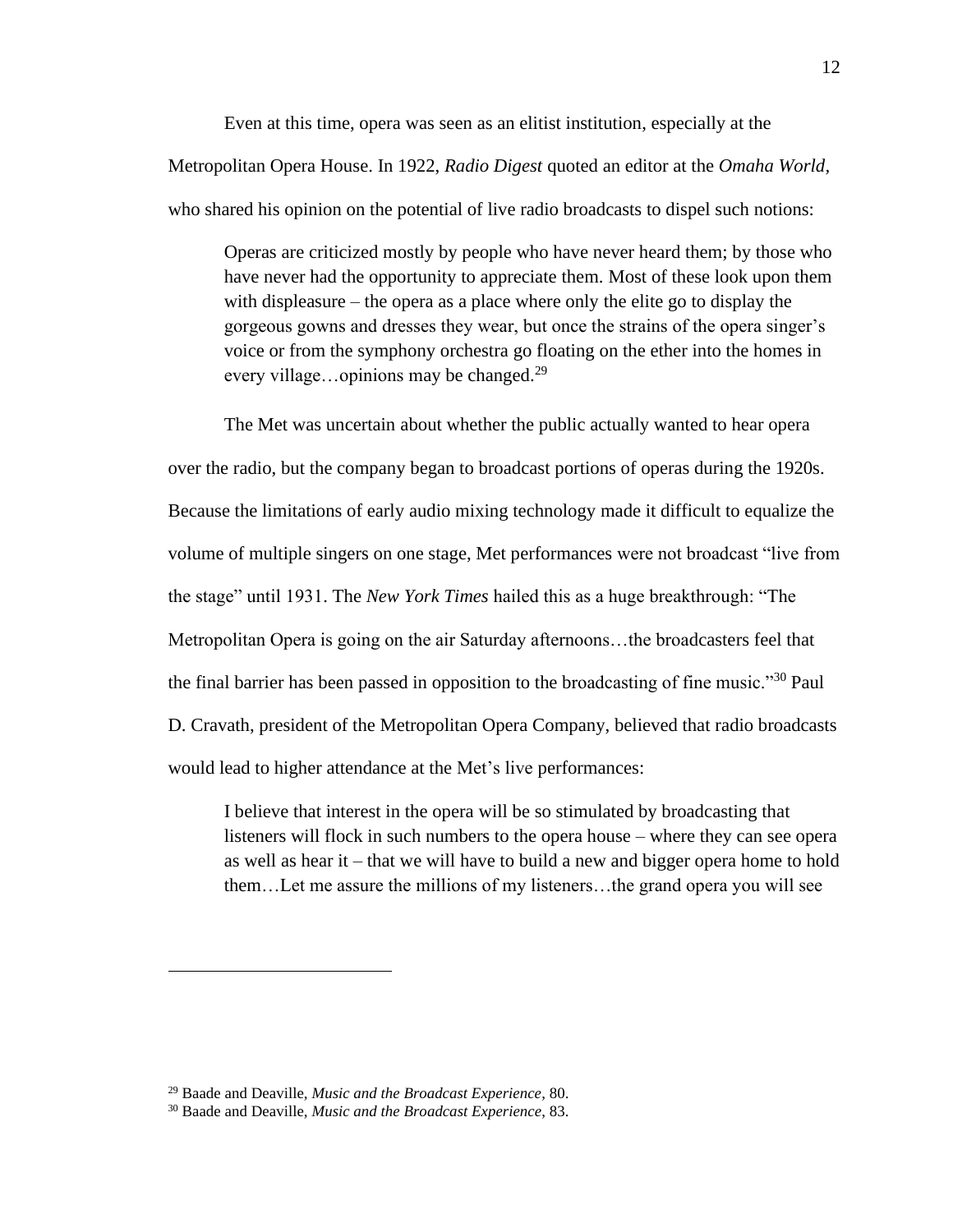and hear [at the Metropolitan Opera House] surpasses the music you hear over the radio, perfect as it is. $31$ 

The Metropolitan Opera still regularly broadcasts performances over the radio, meaning that opera has been reaching listeners over the airwaves for over a century. However, though opera broadcasts certainly played an important role in popularizing home radios and improving radio technology, it is difficult to say how well radio succeeded in bringing a greater awareness of opera to the general public. In a 1924 survey of radio listeners' programming preferences, 1.7% of respondents specifically mentioned "grand opera, though 24.7% mentioned the broader category of "classical music." 32

Opera first reached the television screen with the BBC broadcast of selections from *Mr. Pickwick* in 1936. <sup>33</sup> In the late 1940s and early 1950s, television stations pondered the importance of broadcasting classical music programs, noting that many television owners were in higher income/education brackets and therefore more likely to enjoy opera and other "quality cultural programming." Between 1948-1950, ABC aired a

<sup>31</sup> Baade and Deaville, *Music and the Broadcast Experience*, 84.

<sup>32</sup> Baade and Deaville, *Music and the Broadcast Experience*, 72; E. F. McDonald, Jr., "What We Think the Public Wants," *Radio Broadcast* 4, no. 5 (March 1924): 383, accessed December 4, 2020. http://www.vacuumtubeera.net/RadioBroadcast-Vol-04-1924-03.pdf. Upon examination of McDonald's original article, which was cited by Baade and Deaville, it appears that this was an open-ended question, since many of the responses overlap. The top three responses were "popular music" (29%), "classical music" (24.7%), and "jazz" (18.4%), but smaller percentages of respondents used more specific terminology, such as "orchestra," "symphony music," or "vocal selections." Therefore, it is hard to say how many people enjoyed opera but included it in the category of "classical music" or "vocal selections." <sup>33</sup> Marcia J. Citron, *Opera on Screen* (New Haven: Yale University Press, 2000), 42; "First Public Presentation of Excerpts from 'Mr. Pickwick,'" *Radio Times* 53, no. 684 (November 6, 1936): 91, accessed December 4, 2020. https://genome.ch.bbc.co.uk/fe8762dc7dd24696ba2b40f070102ba5.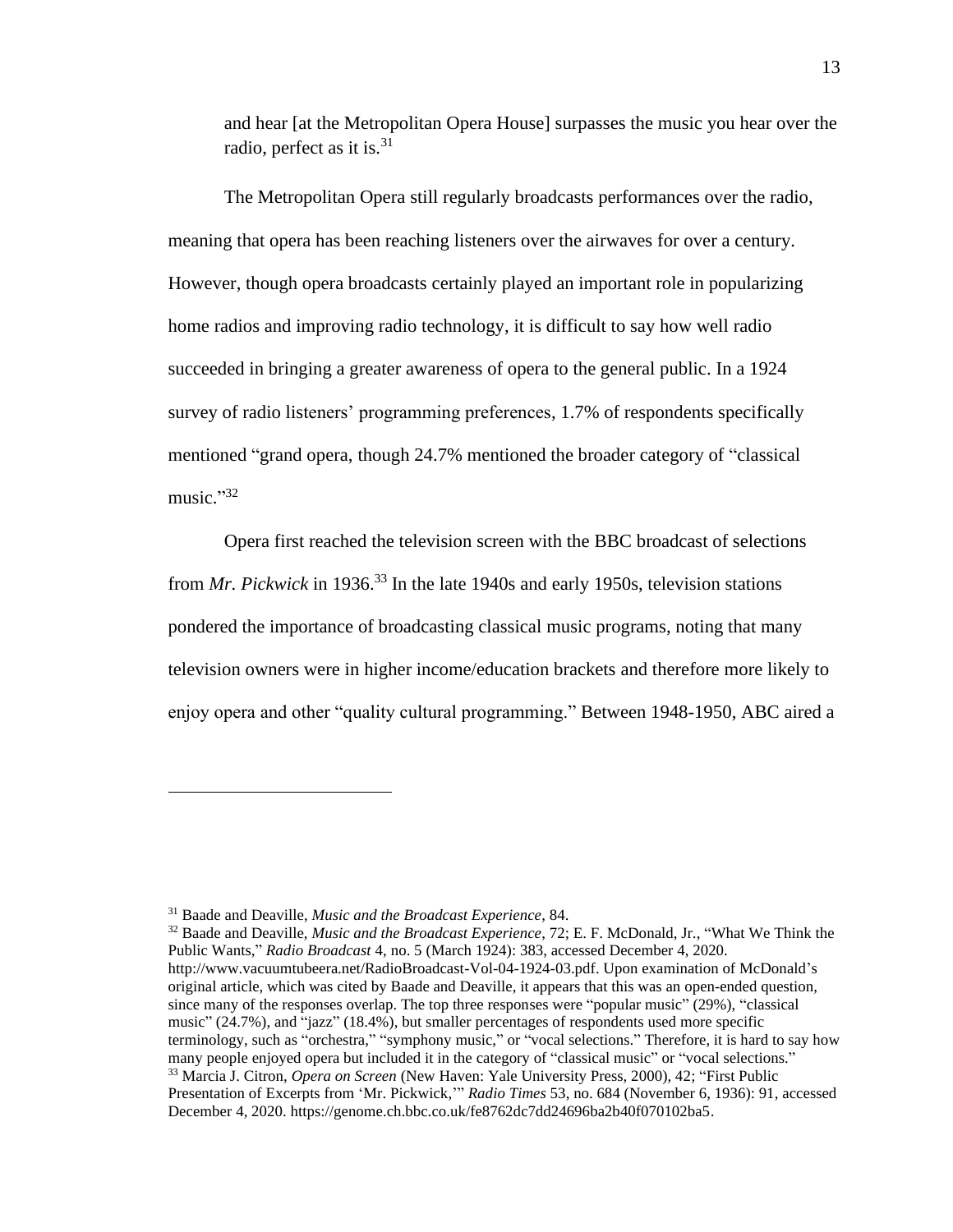series of Metropolitan Opera opening night broadcasts. The first of these, Verdi's *Otello,* attracted the viewership of approximately 500,000 American households – quite a large number, given that only about 1.2 million television sets were in use in the United States by the end of 1948. Though "hailed as a major achievement," this first broadcast was criticized for its cinematography and lighting (making it harder for viewers to enjoy the performance visually), and high production costs for the network led to the end of the series.<sup>34</sup> Additionally, as more Americans were able to afford television sets and the television audience represented a broader swath of society, classical music programming did not receive much viewership.

Still, other networks continued to broadcast opera in various forms. *NBC Opera Theatre* ran from 1949 to 1964 and premiered Gian Carlo Menotti's *Amahl and the Night Visitors*, the first opera written specifically to be performed on television, in 1951. Aside from *Amahl*, which attracted sponsors, the cost of these opera productions fell mainly on the network itself. Works performed on *NBC Opera Theatre* included both original productions as well as standard operas that were abridged to fit into an hourlong timeslot. <sup>35</sup> The new compositions commissioned by NBC included *Labyrinth* and *Maria Golovín* by Gian Carlo Menotti, *The Trial at Rouen* by Norman Dello Joio, and *Deseret* by Leonard Kastle, among others.<sup>36</sup> The changing priorities of advertisers and television

<sup>34</sup> Marcia J. Citron, *Opera on Screen* (New Haven: Yale University Press, 2000), 43; number of televisions taken from "Postwar American Television: Estimated U.S. TV Sets and Stations," Early Television Museum, accessed December 2, 2020, http://earlytelevision.org/us\_tv\_sets.html. <sup>35</sup> Citron, *Opera on Screen*, 43-44.

<sup>36</sup> Danielle Ward-Griffin, "As Seen on TV: Putting the NBC Opera on Stage," *Journal of the American Musicological Society* 71, no. 3 (2018): 641-647.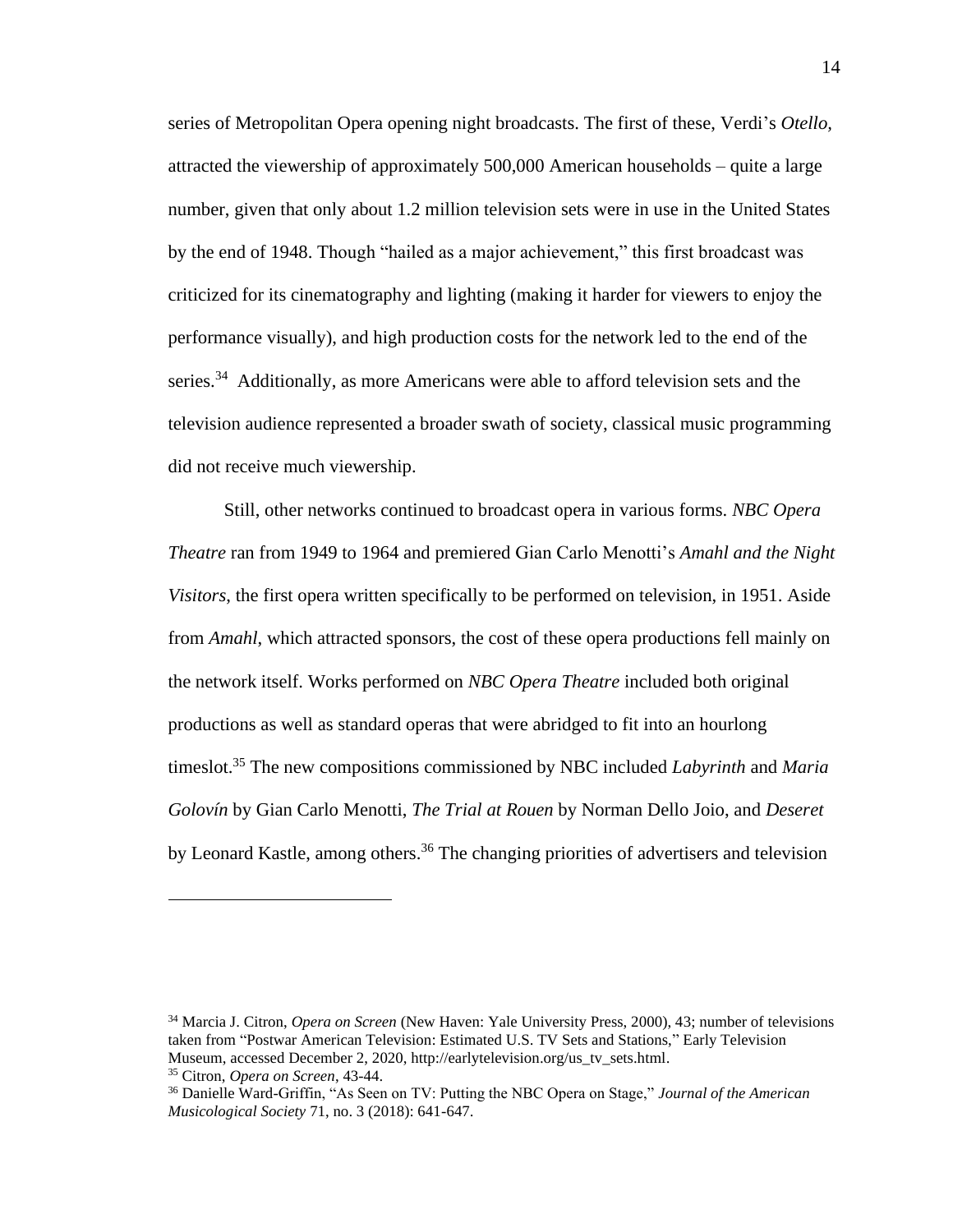networks led to musical programming shifting from the "big three" networks over to public television stations.<sup>37</sup> According to Levy, the transition of opera to public television "provided an opportunity to present high culture in ways that did not necessarily have to make a special effort to appeal to mass audiences," while "[s]ome producers and directors did, however, continue efforts to attract broad audiences and to that end staged opera that was specially adapted to television and that could appeal to audiences new to the genre."<sup>38</sup> An example Levy provides is the National Educational Television (NET) Opera, directed by Peter Herman Adler, who had previously worked with *NBC Opera Theatre*. <sup>39</sup> Adler's programming contained operas meant to appeal to the general public, as well as more avant-garde works. The program "was thus able to focus on a niche audience, seemingly with the hope that a broader public would, through exposure, come to acquire the elite tastes of the original minority audience.<sup> $140$ </sup>

On December 11, 1952, fifty-four years before the debut of *Live in HD*, the Met experimented with broadcasting a live performance of Bizet's *Carmen* into thirty-one movie theaters in twenty-six American cities via closed-circuit television.<sup>41</sup> The Met returned to television in 1977 as part of the PBS *Great Performances* series. In many ways, these broadcasts foreshadowed *Live in HD*: they were often broadcast live, used

<sup>37</sup> Levy, "Democratizing Opera," 266-267.

<sup>38</sup> Levy, "Democratizing Opera," 267-268.

<sup>&</sup>lt;sup>39</sup> Levy, "Democratizing Opera," 268.

<sup>40</sup> Levy, "Democratizing Opera," 268.

<sup>41</sup> "Carmen (1952)," IMDb, accessed September 26, 2020, https://m.imdb.com/title/tt0330121/; Heyer, "Live from the Met," 592. Heyer was the only scholarly source I found that mentions this broadcast, but erroneously describes the broadcast as taking place in 1951.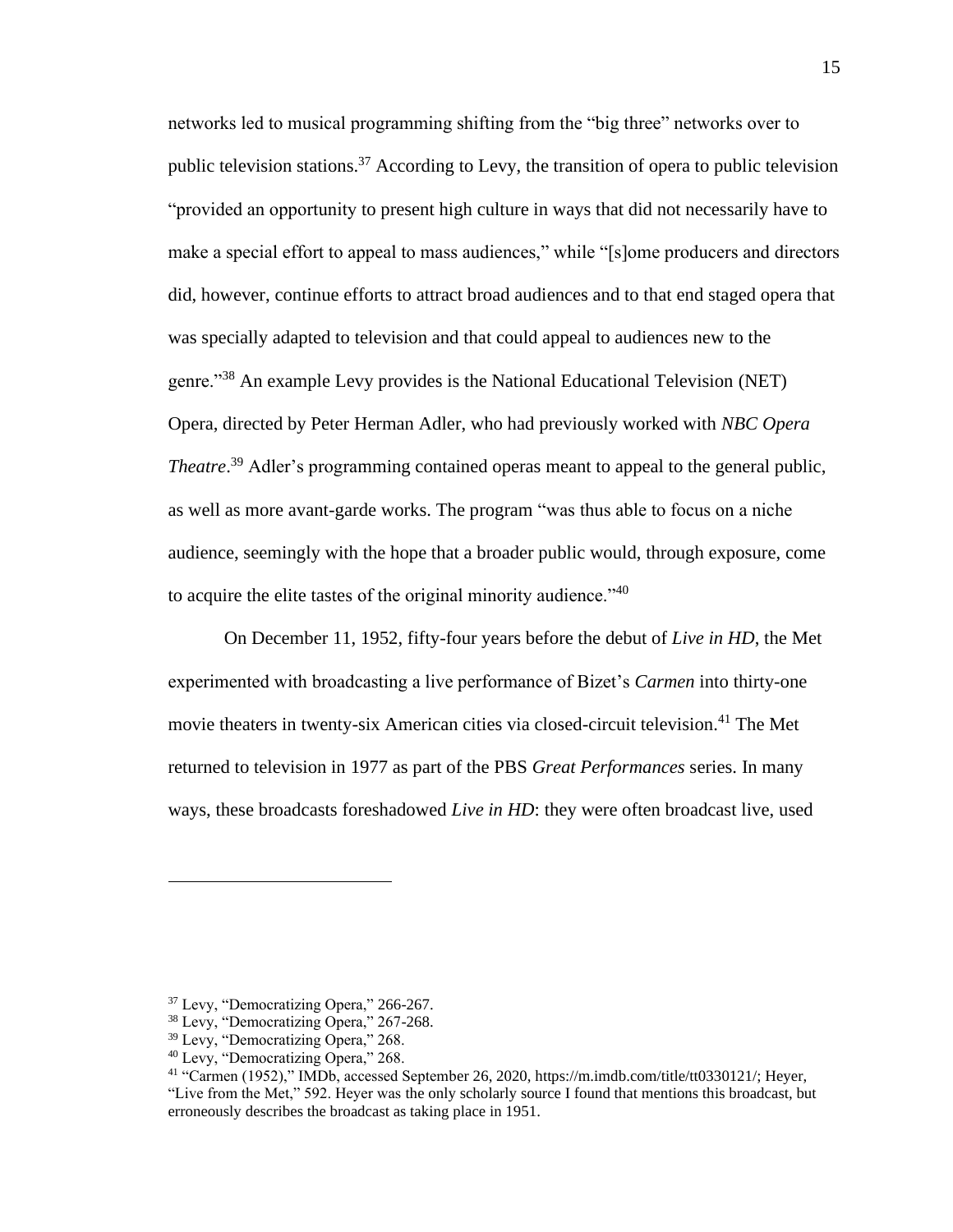multiple camera angles, and attracted viewers with opera stars such as Luciano Pavarotti and Plácido Domingo.<sup>42</sup> These were authentic opera performances filmed onstage at the Metropolitan Opera House, not written or adapted for television like many of the NBC and NET opera performances.<sup>43</sup> The invention of surtitles (also known as supertitles) by the Canadian Opera Company for live opera performances in the 1980s also provided a way for opera to become more accessible to the average viewer – they were described as a "device that finally makes it possible for ordinary people to understand what's going on onstage."<sup>44</sup>

#### Peter Gelb and the Creation of *Live in HD*

Peter Gelb was hired as the General Manager of the Metropolitan Opera in 2005, "in part, to shake things up at the 132-year-old institution."<sup>45</sup> In Gelb's view, the Met was "detached from the cultural life of New Yorkers" and "needed to regain some kind of footing in mainstream culture."<sup>46</sup> In the mid-2000s, ticket sales were falling and the Met was "artistically stagnant." This decline spurred Gelb to find ways to revitalize not only the Met's audience, but also opera itself: "[Without making changes] the Met would gradually collapse of its own weight, because like any art form, opera has to be renewed

<sup>42</sup> Citron, *Opera on Screen*, 47-49.

<sup>43</sup> Levy, "Democratizing Opera," 269-270.

<sup>44</sup> "The Canadian Opera Company Launches Surtitles," Danny Finkleman, aired March 27, 1983, on CBC Radio, https://www.cbc.ca/archives/entry/the-coc-launches-surtitles.

<sup>45</sup> Tim Greiving, "Highbrow Opera for the Masses," *Variety* 329, no. 7 (August 24, 2015): 65, accessed October 23, 2019, MasterFILE Complete.

<sup>&</sup>lt;sup>46</sup> Greiving, "Highbrow Opera for the Masses," 65.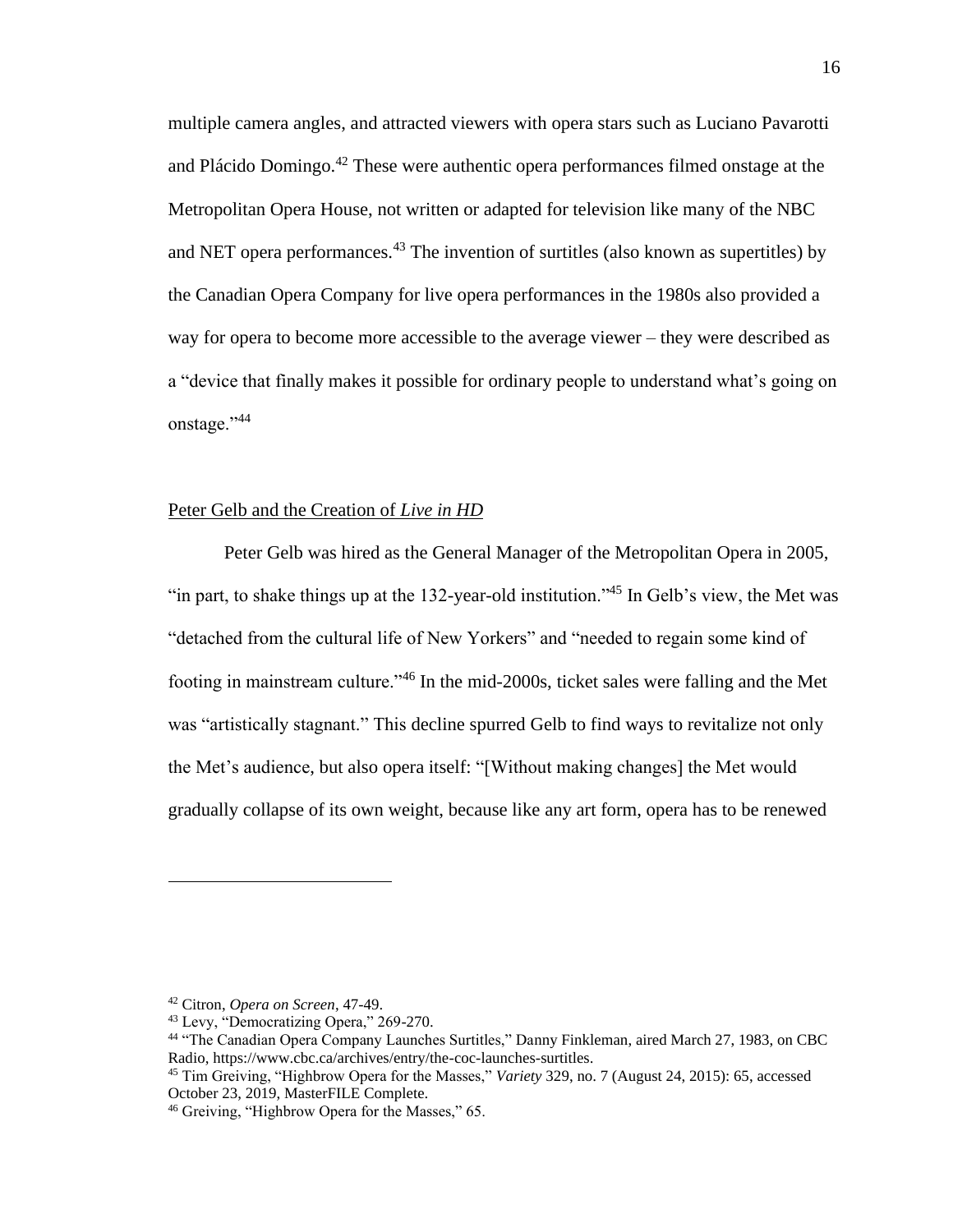in order to be relevant and to attract new audiences. So the trick, of course, at the Met has been to not alienate the older audience, while at the same time trying to bring in a new audience, because this is the challenge of any aging institution."<sup>47</sup> Gelb has emphasized the need for opera to be comprehensible to the average audience member; the cast members must not only be excellent singers, but also convincing actors. He has also brought in new directors for many of the Met's productions, often coming from the world of Broadway. Gelb intends these directors to infuse new creativity into opera productions, without making them too avant-garde. The number of new productions per season has doubled during Gelb's tenure, as he seeks to attract the attention of audiences both old and new.<sup>48</sup>

Gelb states that low ticket prices "make it worthwhile to experience opera…we want to hook people and get them interested."<sup>49</sup> "An effort to democratize our ticket pricing,"<sup>50</sup> the Met's rush ticket initiative began in 2006, allowing unsold tickets anywhere in the house to be purchased online for just \$25 the day of the performance. Standing room tickets are also available, sometimes as low as  $$20<sup>51</sup>$  Gelb also began a

<sup>47</sup> Peter Gelb, interview by Jim Zirin, "Has Peter Gelb Saved the Metropolitan Opera? | Conversations in the Digital Age" (video), CUNY TV, December 15, 2014, accessed August 22, 2020, https://www.youtube.com/watch?v=t\_EMObhG7O4.

<sup>&</sup>lt;sup>48</sup> Peter Gelb, interview by Susan Haskins and Michael Riedel, "Theater Talk: Peter Gelb of The Metropolitan Opera" (video), CUNY TV, January 28, 2011, accessed August 22, 2020, https://www.youtube.com/watch?v=rBKrfwjgZe4.

<sup>49</sup> Gelb, interview by Jim Zirin.

<sup>50</sup> Gelb, interview by Jim Zirin.

<sup>51</sup> "Support Met Rush Tickets," The Metropolitan Opera, accessed August 22, 2020, https://www.metopera.org/support/make-a-gift/support-met-rush-tickets/; "Standing Room Ticket Information," The Metropolitan Opera, accessed August 22, 2020, https://www.metopera.org/about/faq/standing-room-ticket-information/.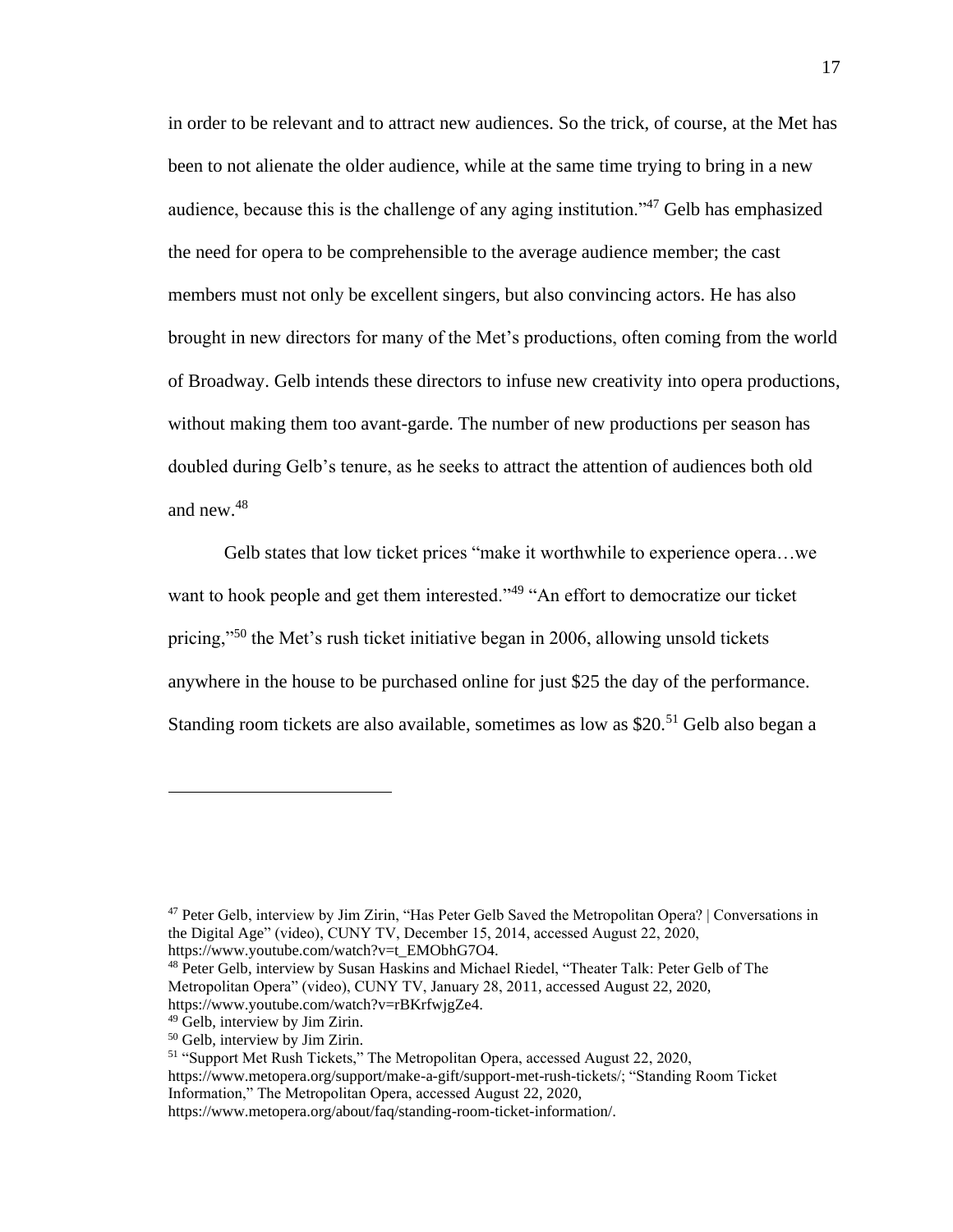tradition of broadcasting the opening night of each season to numerous outdoor screens in Time Square, as well as providing free admission to the Met's dress rehearsals.<sup>52</sup> However, low ticket prices can only go so far. Though the Metropolitan Opera House is quite large, like any building, it has limited seating capacity, and it is still inaccessible to anyone unable to travel to New York City.

Gelb clearly values getting more of the general public interested in opera:

It's essential that opera be in the public interest, otherwise the public would lose interest in it, so I'm determined…to keep opera and the Met somewhere within the broader boundaries of the cultural mainstream. It's never going to be pop music or have that appeal, but we have to keep trying to inject it into the public's imagination through the productions we present on the stage and the way we connect with the larger public outside of the opera house as well.<sup>53</sup>

This need to expand beyond the boundaries of the opera house led to Gelb's vision for

*The Met: Live in HD.*

#### History of *Live in HD*

Gelb created the *Live in HD* satellite transmissions in partnership with director Gary Halvorson.<sup>54</sup> The beginning of Gelb's tenure at the Met serendipitously coincided with technological advances that made *Live in HD* possible; small, lightweight HD cameras and high-end microphones were on the market, and cinemas had recently

<sup>52</sup> Nina Munk, "The Met's Grand Gamble," *Vanity Fair,* March 30, 2010, accessed November 13, 2020, https://www.vanityfair.com/culture/2010/05/metropolitan-opera-201005; Daniel J. Wakin, "Puccini for the People: The Met's Free Lunch," *New York Times,* September 23, 2006, accessed November 14, 2020, https://www.nytimes.com/2006/09/23/arts/music/23open.html.

<sup>53</sup> Gelb, interview by Jim Zirin.

<sup>&</sup>lt;sup>54</sup> Greiving, "Highbrow Opera for the Masses," 65.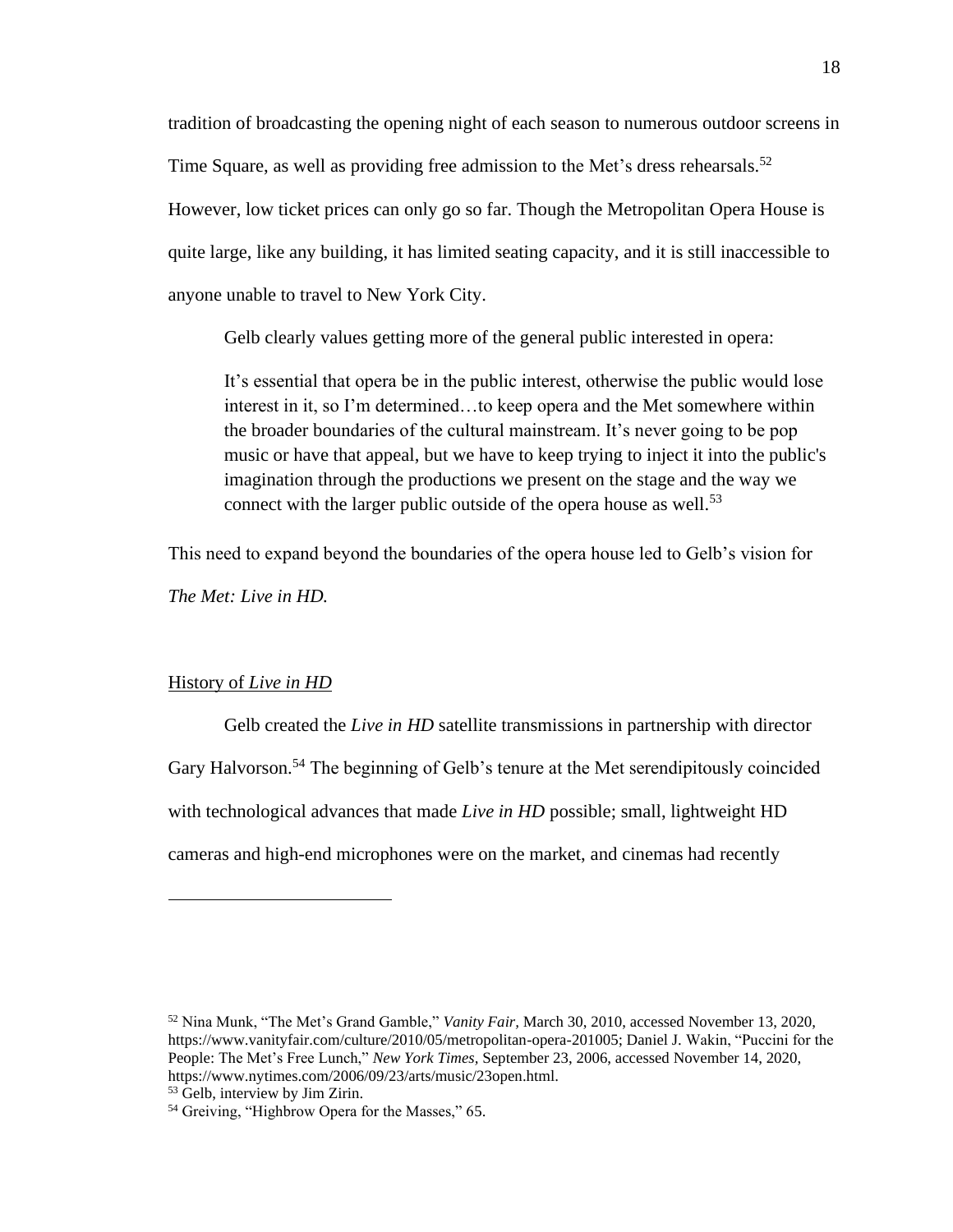adopted digital projection systems that could receive broadcasts of "alternative content." <sup>55</sup> The first *Live in HD* performance took place December 30, 2006 – an abridged performance, in English translation, of Mozart's *The Magic Flute*. It would be followed by five more broadcasts that season, including the premiere of Tan Dun's *The First Emperor* and a new production of Puccini's *Il trittico*. 56

Early press coverage praised the innovative idea of bringing opera to a wider audience via movie theaters. A *Chicago Daily Herald* article quotes several local opera enthusiasts, including Lyric Opera of Chicago general director William Mason: "I'm interested in the [HD broadcasts], and I will be fascinated to see what becomes of it – how successful it is and whether or not it will bring in people" to see local live opera performances.<sup>57</sup> Mary Robins, a member of a Chicago Lyric Opera chapter, expressed the hope that *Live in HD* would attract "uninitiated opera audiences" due to the relatively low ticket price and the easily-accessible, less-intimidating, informal movie theater venue – while noting that she did not consider it a replacement for live opera.<sup>58</sup> Meanwhile, a music critic at the *Philadelphia Inquirer* expressed some doubts about how well live opera would translate to the big screen and surround-sound systems: "How will notoriously fussy opera connoisseurs take to sound levels they can't adjust? Illusions cast

<sup>55</sup> Barker, *Live to Your Local Cinema*, 4-7; Andrew Fuhrmann, "Designed for Camera Operators: Theatre on Screen," *Metro* 176 (Autumn 2013): 94-96, accessed August 29, 2020, MasterFILE Complete. <sup>56</sup> Scott C. Morgan, "The Met Goes to the Movies: New York's Metropolitan Opera Brings Live Opera Simulcasts to Suburban Multiplexes," *Chicago Daily Herald,* December 22, 2006, accessed October 23, 2019, Nexis Uni.

<sup>57</sup> Morgan, "The Met Goes to the Movies."

<sup>58</sup> Morgan, "The Met Goes to the Movies."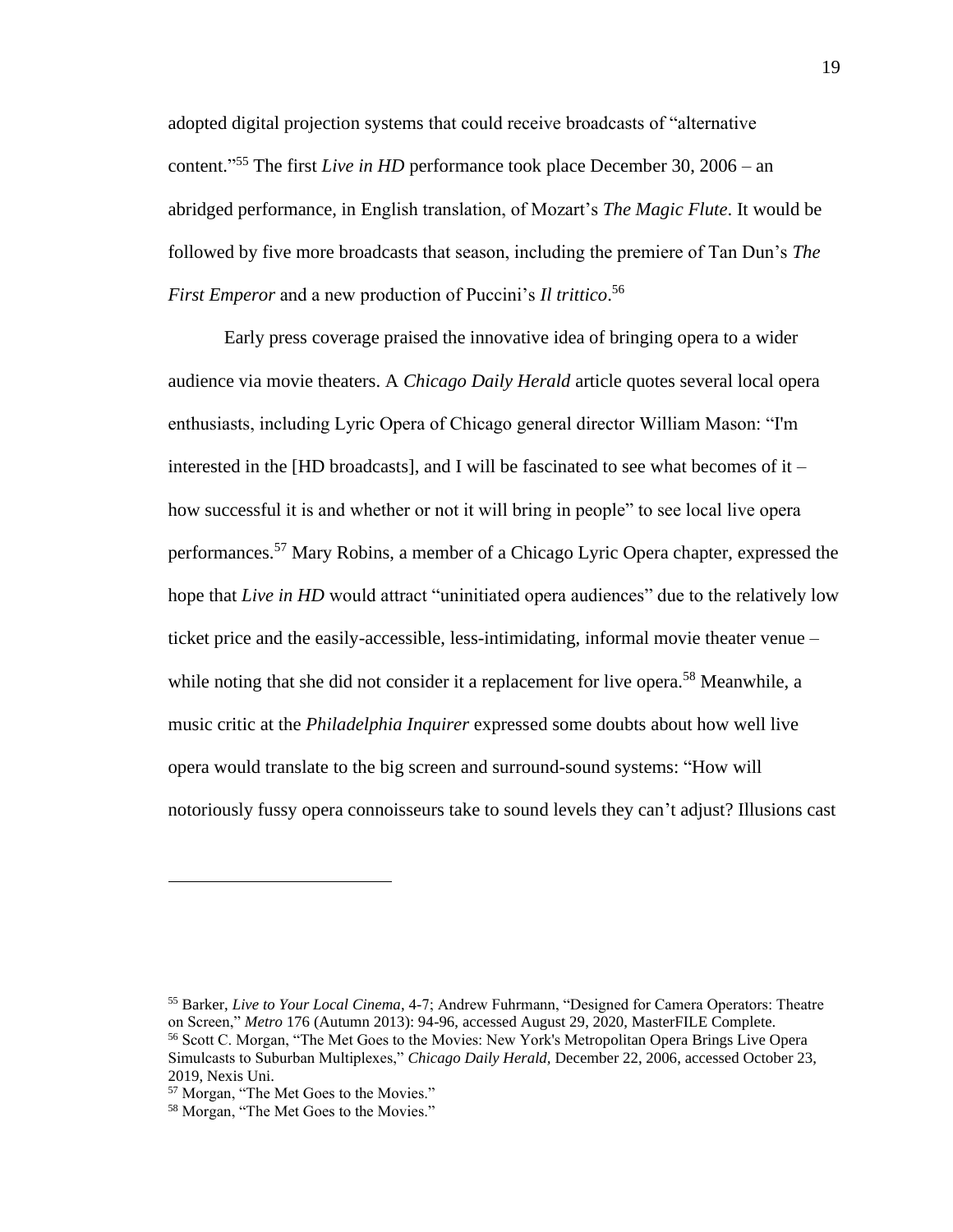by some productions onstage may show their seams on the large screen." Still, he noted that local broadcasts of *The Magic Flute* sold out in advance.<sup>59</sup>

While *Live in HD* gained attention for its novelty and potential ability to bring in new audiences, it was just part of Peter Gelb's effort to expand the Met's revenue streams. From the beginning, Gelb planned to re-release *Live in HD* audio and video recordings as PBS television programming, CDs, DVDs, streaming video, and digital downloads, while at the same time making archived recordings available for online streaming. The Met's long-running public radio matinees would continue, but they would now serve an additional role as an opportunity to market *Live in HD* to opera fans.<sup>60</sup> Gelb also expanded the Met's audio programming to Sirius Satellite Radio.<sup>61</sup>

#### Awards, Attendance, and Financial Success

*The Met: Live in HD* won four awards early in its history: in 2009, a special Emmy for "advancing technology through ongoing, live, global transmission of highdefinition programming to movie theaters"; a Peabody award for its "vividly designed, smartly annotated productions of *Hansel and Gretel, Doctor Atomic, Peter Grimes* and other operas [using] state-of-the-art digital technology to reinvent presentation of a classic art form"; the IBC (International Broadcasting Convention) International Honour

<sup>&</sup>lt;sup>59</sup> David P. Stearns, "Opera on the Big Screen: Productions by the Met Will Be Simulcast in This Area and Elsewhere, and They Will Be in High Definition," *Philadelphia Inquirer,* December 27, 2006, accessed September 5, 2019, Nexis Uni.

<sup>60</sup> Blum, "Met Announces Plan to Simulcast Opera."

<sup>&</sup>lt;sup>61</sup> Morgan, "The Met Goes to the Movies."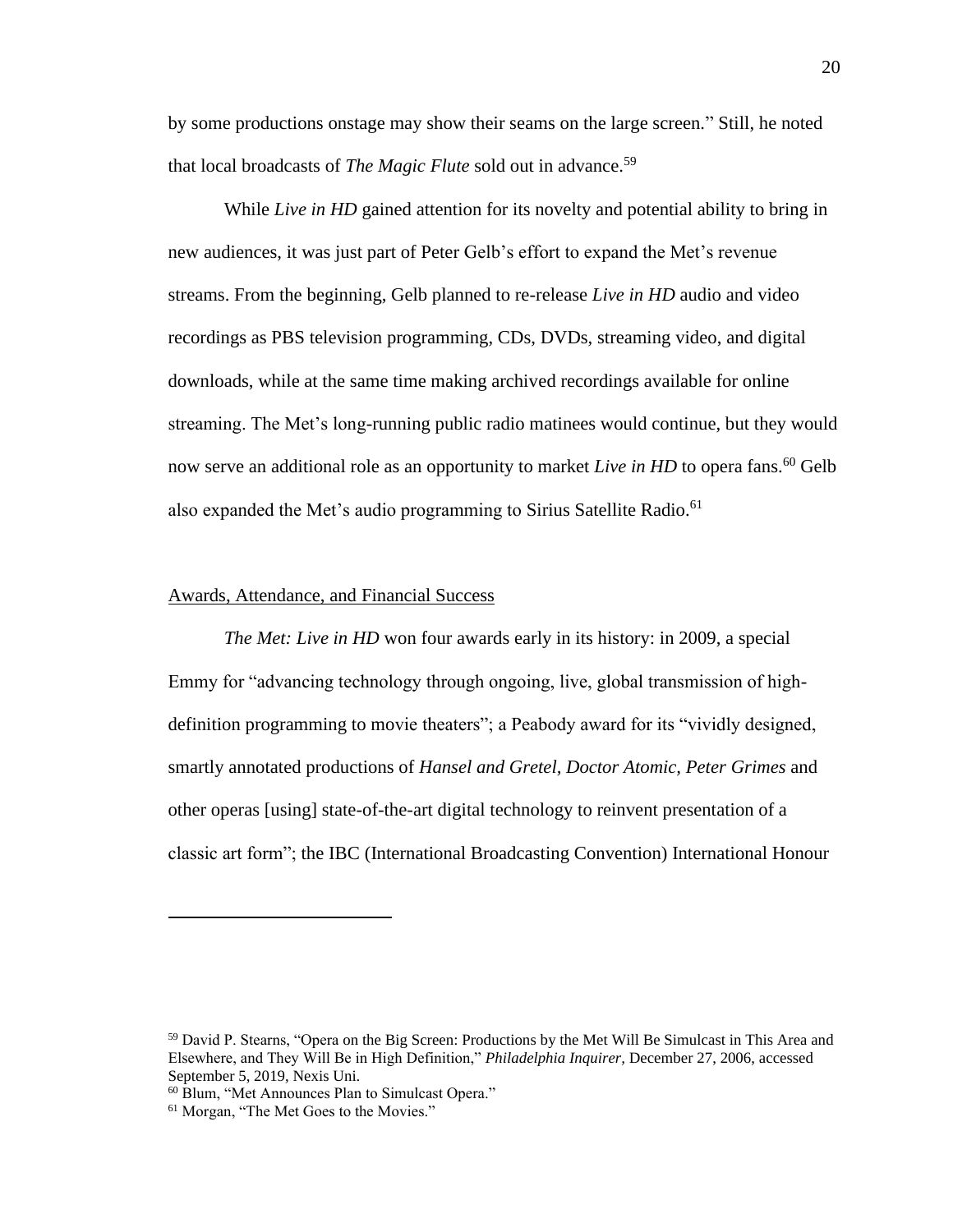for Excellence for "outstanding contribution to the creative, commercial, or technical advance of the electronic media industry, on a global scale"; and in 2010, an Emmy for "Outstanding Technical Direction, Camerawork, Video Control for a Miniseries, Movie or a Special" (for *Don Pasquale*).<sup>62</sup>

The estimated total *Live in HD* attendance went from 325,000 in the 2006-07 season (about 54,000 per broadcast) to 2.3 million in the 2016-17 season (about 230,000 per broadcast).<sup>63</sup> The attendance has actually stayed fairly steady in recent years – the estimated *Live in HD* attendance has stayed between 2.3 million and 2.6 million for each season, from 2010-11 to 2016-17.<sup>64</sup> The total box office/*Live in HD* revenue for 2016-17 (the most recent year for which an annual report is available on the Met's website) was \$111 million.<sup>65</sup> Although Gelb initially hoped to just break even on the *Live in HD* project, by 2015 it was producing an annual profit of around \$17 million.<sup>66</sup>

#### Audience Responses to *Live in HD*

While *Live in HD* has certainly been a financial success for the Met, and audiences continue to attend year after year, it is interesting to see the reactions of

<sup>62</sup> Metropolitan Opera, *The Met: Live in HD Press Fact Sheet 2012-2013* (New York: Metropolitan Opera, 2012), 2, accessed July 25, 2020, http://www.manisteemi.gov/DocumentCenter/View/900/HD-Fact-Sheet2012-13.

<sup>63</sup> Metropolitan Opera, *Annual Report 2016-17* (New York: Metropolitan Opera, 2017), 4, accessed August 30, 2020, https://www.metopera.org/globalassets/about/annual-reports/fy17\_annual\_report.pdf.

<sup>64</sup> Attendance numbers taken from respective annual reports. "Annual Reports and Financial Information," The Metropolitan Opera, accessed August 30, 2020, https://www.metopera.org/about/annual-reports/.

<sup>65</sup> Metropolitan Opera, *Annual Report 2016-17,* 4.

<sup>&</sup>lt;sup>66</sup> Greiving, "Highbrow Opera for the Masses," 65.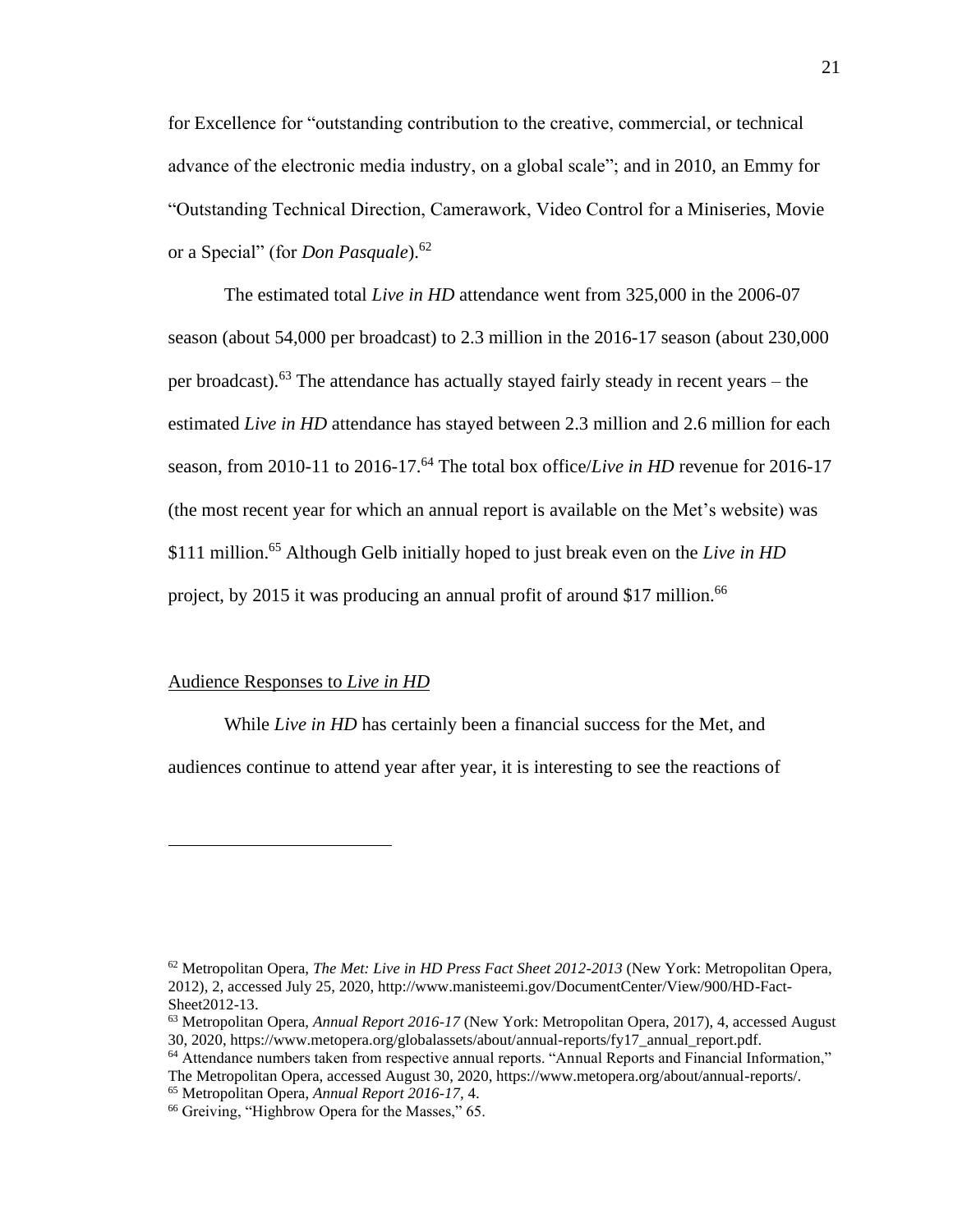individual audience members, whether published by critics, cited in news media, or commented directly on news websites.

John Wyver, a film scholar in the UK, expressed his enjoyment of the *Live in HD* performance he attended, and even mentioned the possibility that *Live in HD* could bring in audiences who are new to the genre of opera:

The HD pictures projected onto a movie screen are exceptional and, apart from an occasional problem with the synchronisation, the sound is excellent. I love the sense of sharing the occasion not only with 200-odd others in the cinema but also the Met audience and company across the Atlantic…. And they help draw in a new audience, as we found when my 11-year-old daughter went to Manon Lescaut and, despite her scepticism, was entranced.<sup>67</sup>

Tim Ashley, a music critic for *The Guardian,* concurred:

[T]he sheer enormity of a movie screen confers tremendous immediacy on the proceedings. The whole thing was quite staggeringly filmed, with strategically placed cameras and ceaseless tracking shots drawing us in to the production rather than allowing us to watch it from a discreet distance. On more than one occasion there was a sense of eyeball-to-eyeball contact with the performers that you rarely find even in the smallest opera houses, and certainly not in a vast auditorium like the Met… The problem is not insuperable, however, and the benefits of the whole enterprise far outweigh its occasional flaws. Many of us don't have the opportunity to travel outside the UK to hear opera on a regular basis, so a cinecast allows us to see live performances that we won't otherwise experience first hand...The potential for drawing new listeners to opera is, of course, enormous, though the ticket prices – it currently costs £25 to get in – should perhaps be cheaper, if that is the intention.<sup>68</sup>

<sup>67</sup> John Wyver, "Who Needs Opera Glasses? The Met's Screen Revolution," *Guardian,* March 27, 2008, accessed August 22, 2020,

https://www.theguardian.com/music/musicblog/2008/mar/27/whoneedsoperaglassestheme.

<sup>68</sup> Tim Ashley, "A Bit of New York Beamed Live into South London," *Guardian,* March 26, 2007, accessed August 22, 2020,

https://www.theguardian.com/music/musicblog/2007/mar/26/abitofnewyorkbeamedlive.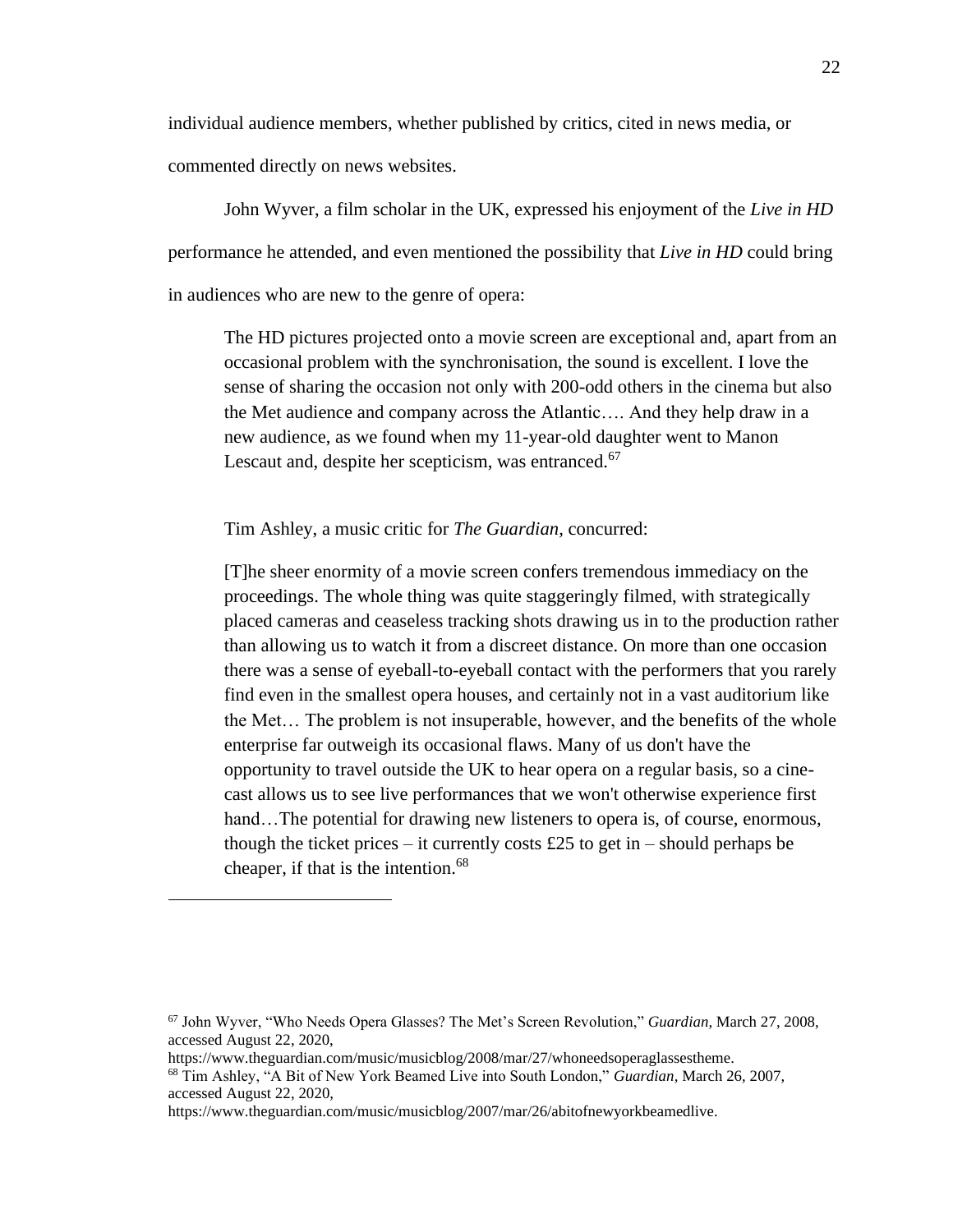Ashley's sole criticism was that a cinema cannot adequately replicate the acoustics of the concert hall: "The sound quality, in this instance, proved to be the principal drawback. It was, I should point out, admirably clear and very spacious, but what it didn't always replicate is the genuine balance between stage and pit that you can only fully experience in an opera house."<sup>69</sup>

*New York Times* music critic Anthony Tommasini also critiqued the sound, even stating that "opera is not opera" unless it is heard live in the concert hall:

Those young people who see their first operas in HD broadcasts might easily conclude that they get what opera is all about. It might be a hard sell to convince these newcomers that no matter what they thought about seeing "Parsifal" in a movie theater, opera is not opera unless you hear those amazing voices live in a house with splendid natural acoustics, like the Met. I remember as an adolescent sitting in the stratosphere of the Met where the beautiful sound of Leontyne Price's pianissimo high notes as Aida would float up and surround me. You cannot have such an experience in a cinema. It makes sense that a majority of those attending HD broadcasts are already hooked on opera. They know how to enjoy the special qualities of the video broadcasts because they know what the real thing is.<sup>70</sup>

But what about the average *Live in HD* attendee, someone who is not a journalist or critic? The comments on the online version of Tommasini's article provide a selection of audience members' thoughts. Some acknowledged the differences in a live, in-person

<sup>69</sup> Ashley, "A Bit of New York."

<sup>70</sup> Anthony Tommasini, "A Success in HD, but at What Cost?" *New York Times,* March 14, 2013, accessed August 22, 2020, https://www.nytimes.com/2013/03/15/arts/music/mets-hd-broadcasts-success-but-atwhat-cost.html.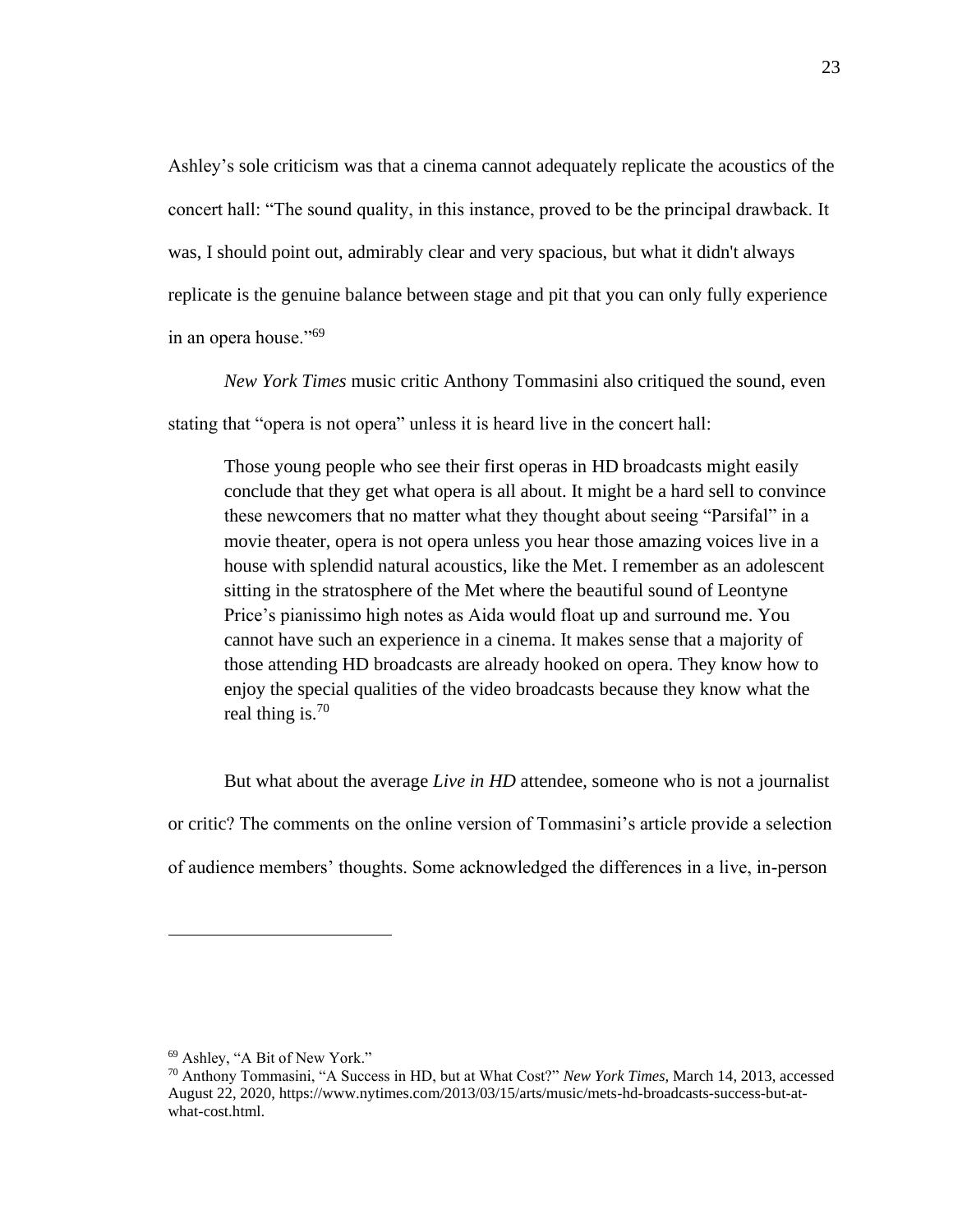performance as opposed to the *Live in HD* version, while also noting that *Live in HD* was still overall a positive experience for them, for example: "The broadcasts are just different from live theater and I value the differences and am grateful that the HD performances exist."<sup>71</sup> Some even prefer *Live in HD* to an in-person performance: "Perhaps audience members are aware that the experience they have at the HD telecast is likely to be more satisfying than what they encounter in the actual live performance in the house itself. In the movie theatre, they are 'closer' to the action and can both see and hear better than they would in that huge auditorium."<sup>72</sup> Other commenters made it clear that they saw *Live in HD* as a lesser experience: "I saw the live performance last year of Manon and also the HD version. In the live performance as in the HD version, the singing was glorious but sitting in the audience at the Met, you got the whole encompassing effect of the music, the scenery and the costumes that the opera is meant to give you. In the HD version, I, at least became distracted by the close-ups."<sup>73</sup>

Many of the online comments disagreed with Tommasini's fear that *Live in HD* would cause declining box office sales at the Met. One commenter acknowledged that attending a *Live in HD* transmission is cheaper and more accessible than a live Met performance: "It's a false problem to say that HD broadcasts can lead to declining audience at the Met. The real problem is price and access and the Met should focus on these issues, not on the HD broadcasts, which are such a blessing for people who can't go

<sup>71</sup> Riki Turofsky, comment, March 18, 2013, on Tommasini, "A Success in HD."

<sup>72</sup> David Walsh, comment, March 18, 2013, on Tommasini, "A Success in HD."

<sup>&</sup>lt;sup>73</sup> pete the cat, comment, March 18, 2013, on Tommasini, "A Success in HD."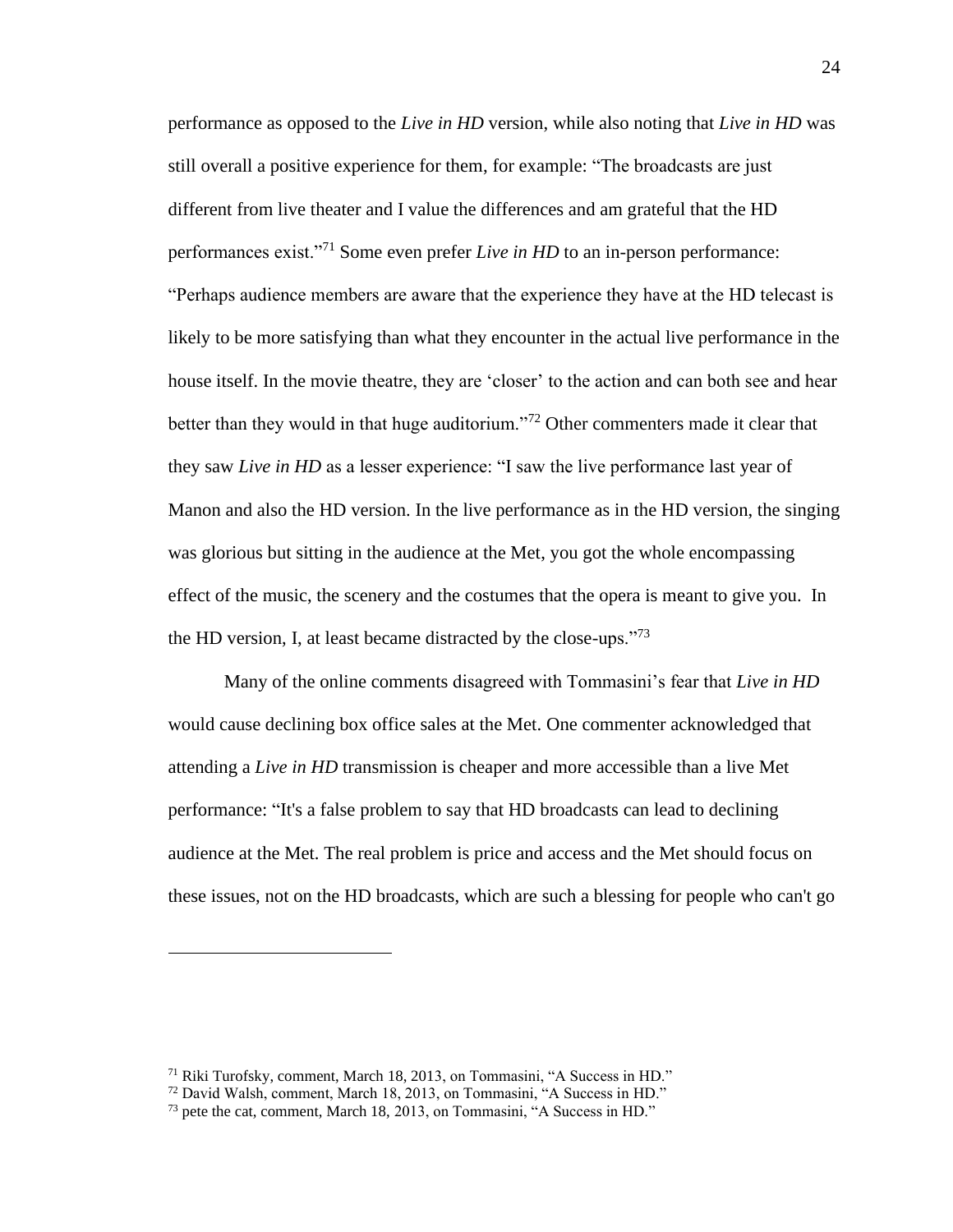to the Met, for one reason or another."<sup>74</sup> Another emphasized that *Live in HD* was in no way a replacement for the "real thing":

I want Mr. Gelb to know that the broadcasts didn't cannibalize my attendance at the house; [they] increased it. I love them both…Being able to hear Joan Sutherland in Kansas was a pretty amazing experience. Thank you to the Met for the many ways I have the opportunity to visualize, listen to, watch and attend such wonderful events.<sup>75</sup>

*The Met: Live in HD* has certainly increased the Metropolitan Opera's audience – now, hundreds of thousands of people can attend a performance at the same time, instead of the Metropolitan Opera House's maximum capacity of four thousand. *Live in HD* also began to turn a profit soon after it was introduced; with so many more people buying tickets, the Met has been able to recoup more than it spends on producing its HD broadcasts.<sup>76</sup>

*Live in HD* could be an incredible form of outreach to attract new opera audiences in the United States. It certainly makes opera more accessible to the general public, since the broadcasts are shown in so many movie theaters throughout the country, and the Met's ten to twelve HD broadcasts per year provide more opportunities for attendance than smaller, regional opera companies do. The theaters also provide a less intimidating environment for people who are unlikely to attend events in a traditional concert hall setting. This greater accessibility could broaden the reach of opera and lead to increased

<sup>74</sup> Marina Ranga, comment, March 18, 2013, on Tommasini, "A Success in HD."

<sup>75</sup> Beth Mastro, comment, March 16, 2013, on Tommasini, "A Success in HD."

<sup>76</sup> Maria Nockin, "Met Live in HD Begins to Pay Dividends," *Classical Singer* 27, no. 3 (March 2014): 6.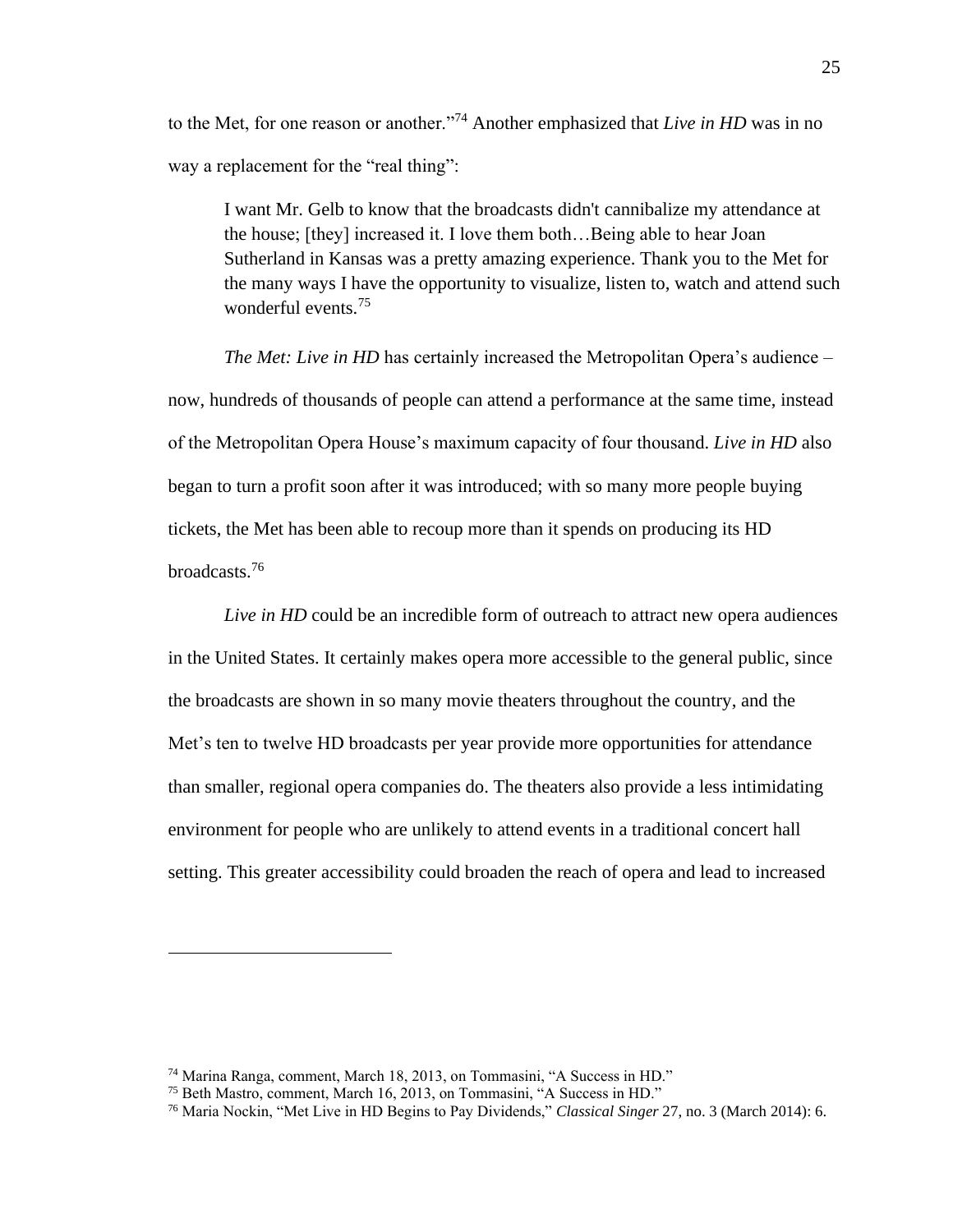diversity of audiences. But has *Live in HD* brought in many viewers who are new to opera, or does it mainly cater to those who were already opera enthusiasts?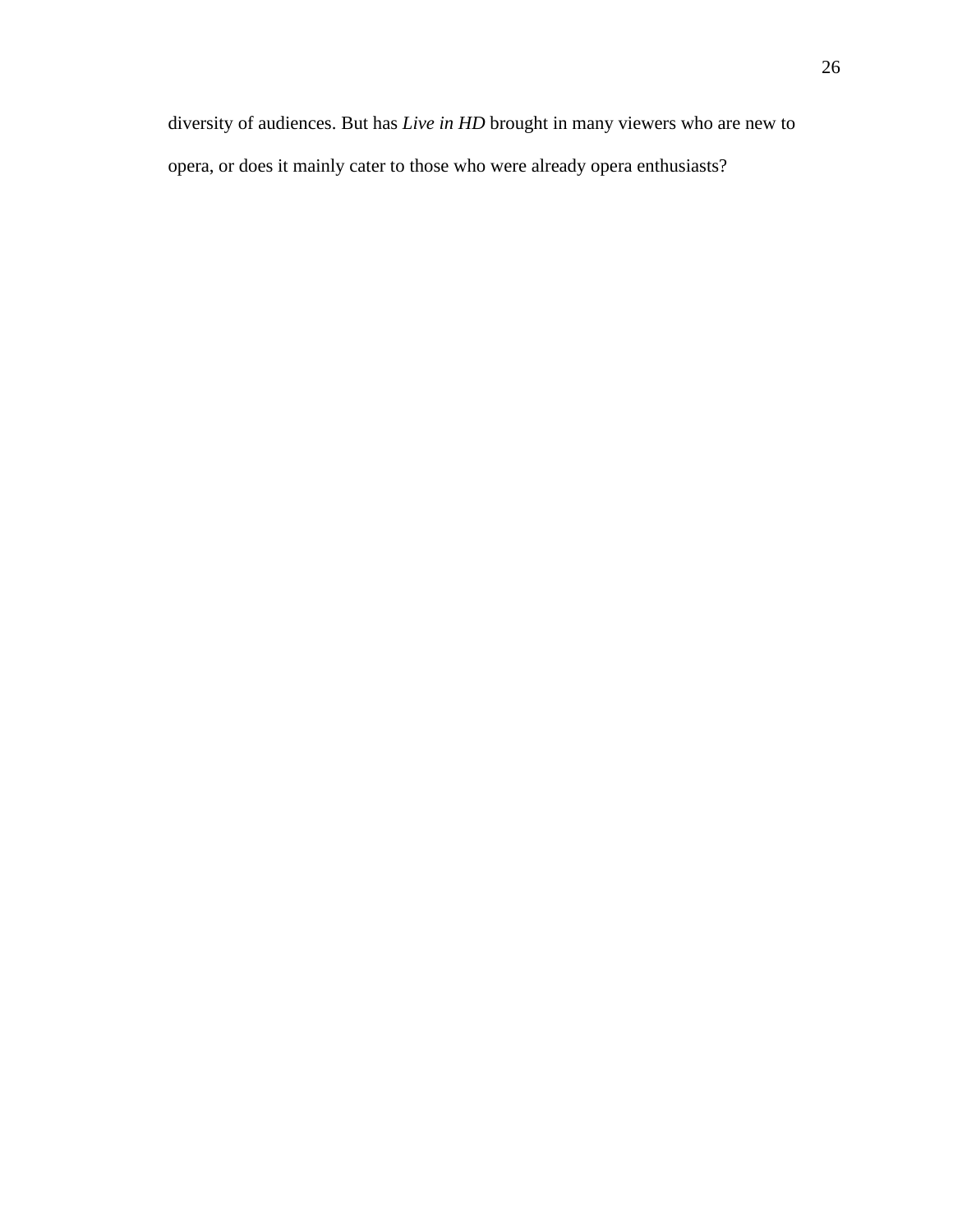## <span id="page-34-0"></span>CHAPTER 2: CURRENT TRENDS IN U.S. AUDIENCE BEHAVIOR AND DEMOGRAPHICS

*Is American opera as a whole in a terminal condition?*

– Terry Teachout, *Commentary* magazine<sup>77</sup>

*If there isn't an audience there's no point.*

– Peter Gelb, speaking of classical music in general<sup>78</sup>

#### Opera in a Changing Culture

Many music critics have bemoaned what they believe to be the slow, inevitable death of opera. "The truth is that grand opera as we know it may be headed for extinction," says soprano and researcher Caitlin Vincent.<sup>79</sup> Or, as dramatically stated in *The Guardian*, "Grand opera is dying along with its increasingly ancient audience."<sup>80</sup> Audiences for live opera are dwindling despite prior democratizing efforts, such as the mid-twentieth-century phenomenon of operas adapted for or even written for television

<sup>77</sup> Terry Teachout, "The Fat Lady Is Singing," *Commentary*, October 2018, accessed July 22, 2020, https://www.commentarymagazine.com/articles/terry-teachout/fat-lady-singing/.

<sup>78</sup> Munk, "The Met's Grand Gamble."

<sup>79</sup> Caitlin Vincent, "The Incredible Shrinking Opera Audience," *OperaPulse*, (n.d. [2011?]), accessed July 22, 2020. http://web.archive.org/web/20190111164527/http://www.operapulse.com/exploreopera/features/the-incredible-shrinking-opera-audience.

<sup>80</sup> Tom Service and Maev Kennedy, "New York's Met Opera House on Edge of Precipice, Says Peter Gelb," *Guardian,* June 6, 2014, accessed October 24, 2020,

https://www.theguardian.com/music/2014/jun/06/new-york-met-opera-house-edge-precipice.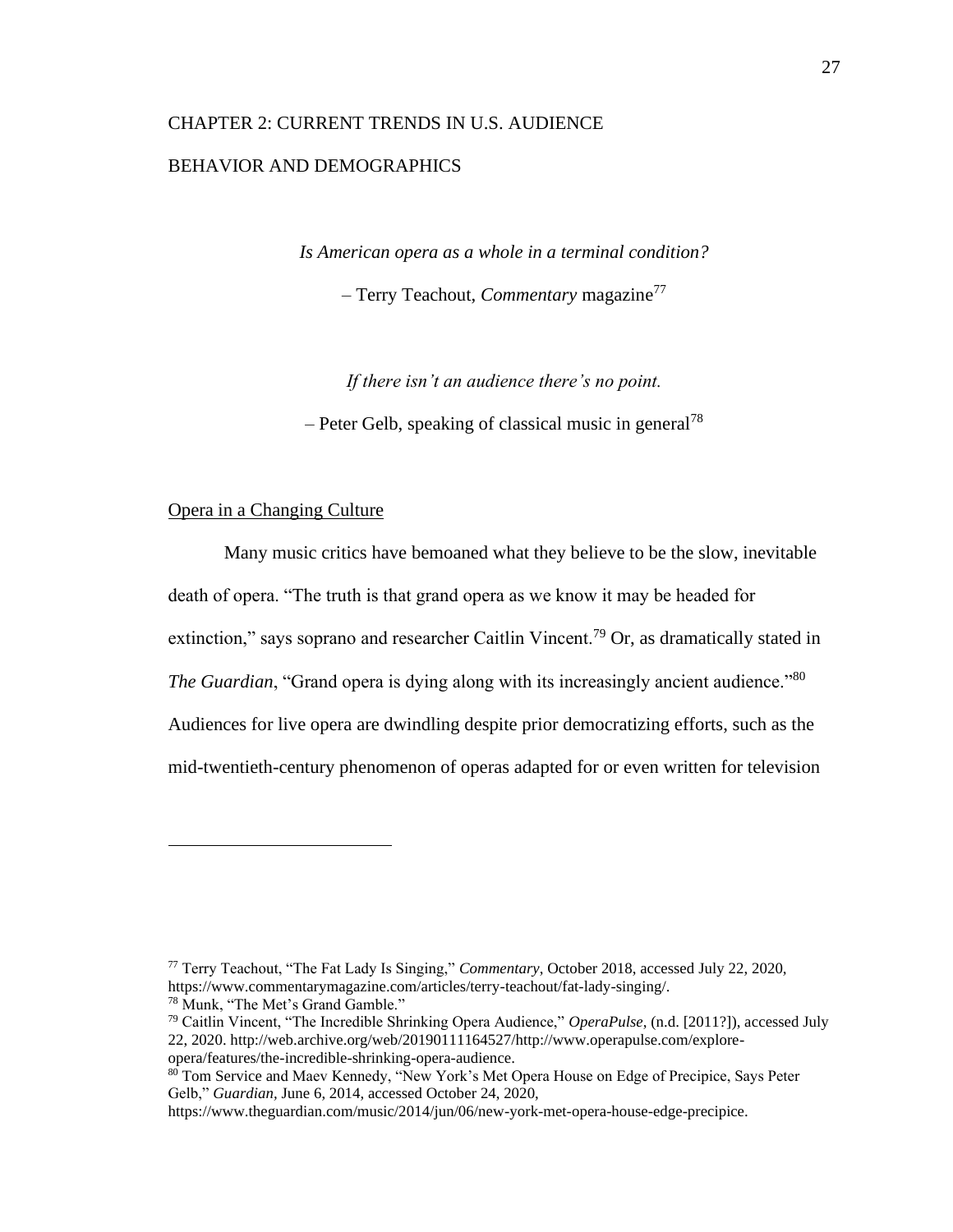and the 1980s development of surtitles. Over the past fifteen years or so, the internet has made opera more accessible than ever before – there are many full performances on YouTube, and many universities live-stream their student opera performances. However, opera has retained its reputation as a highbrow, upper-class art form that is of little interest to the general American public.

There have been significant shifts in America's demographics and social class structure since the mid-twentieth century. Levy suggests that opera has remained a "high class" activity, but instead of wishing to emulate the high class, Americans are more likely to criticize it. She states that "opera has become less effective as a sign of status, likely due to the decline in the mass public's aspiration to emulate elites."<sup>81</sup>

Another factor in Levy' list of potential reasons for declining fine arts attendance is America's changing immigration patterns. Opera originated in Europe, and most operas performed in America were written by European composers and are sung in European languages. Beginning in the 1980s, a significant number of immigrants to the United States have come from non-European countries, and therefore do not have as many cultural ties to opera.<sup>82</sup>

Changing cultural ideals have also affected opera's reputation. The general public is less interested in "highbrow" activities than they used to be – in the 1950s and 1960s,

<sup>81</sup> Levy, "Democratizing Opera," 288.

<sup>82</sup> Abby Budiman, "Key Findings About U.S. Immigrants," Pew Research Center, August 20, 2020, accessed November 3, 2020, https://www.pewresearch.org/fact-tank/2020/08/20/key-findings-about-u-simmigrants/; Levy, "Democratizing Opera," 285-286; "Two Centuries of US Immigration," Metrocosm, accessed November 3, 2020, http://metrocosm.com/us-immigration-history-map.html.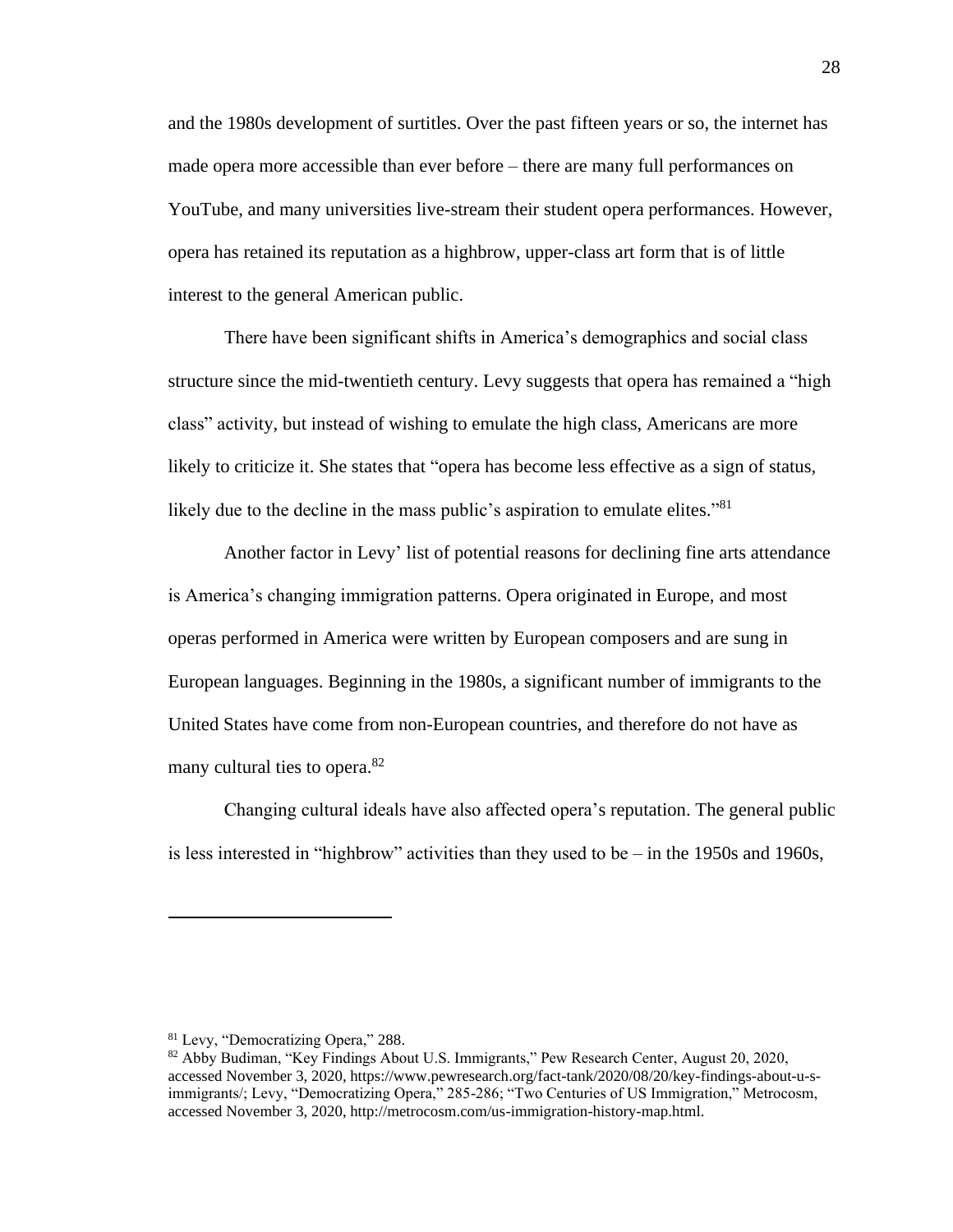middlebrow culture, which is really high-toned popular culture, was thriving in America. There was still a sense that culture is good for your character, and that a respectable person should spend time absorbing the best that has been thought and said…[H]ow one spends one's leisure time is intensely important. Time spent with consequential art uplifts character.<sup>83</sup>

Even if people didn't attend opera, it was sufficiently well-known to be regularly covered alongside movie reviews in news magazines. <sup>84</sup> Levy argues that, beginning in the 1970s, changes in social values, such as greater multiculturalism, cultural relativism, and progressivism, led to a decline in interest in "highbrow" art forms.<sup>85</sup> At the same time, musicologists were studying opera to a greater degree, leading to more historicallyinformed performances; while this scholarship is valuable, it led to changes in operatic performance that may have made it less appealing to the public. Examples of this include performing operas in their entirety with no cuts, accompanying operas with period instruments, a more historically accurate singing style, and performances in the original language instead of in English. Therefore, Levy says, opera now caters to an audience that values performances authentic to the composer's intentions.<sup>86</sup>

Because today's opera enthusiasts value high-quality, authentic performances, opera companies must cater to those tastes. This leads to the neglect of programming that might appeal to a broader audience, such as abridged performances or operas translated

<sup>83</sup> David Brooks, "Joe Strauss to Joe Six-Pack," *New York Times,* June 16, 2005, accessed November 8, 2020, https://www.nytimes.com/2005/06/16/opinion/joe-strauss-to-joe-sixpack.html.

<sup>84</sup> Brooks, "Joe Strauss to Joe Six-Pack."

<sup>85</sup> Levy, "Democratizing Opera," 298-299.

<sup>86</sup> Daniel Snowman, *The Gilded Stage: A Social History of Opera* (London: Atlantic Books, 2009): 394- 396, quoted in Levy, "Democratizing Opera," 295-298.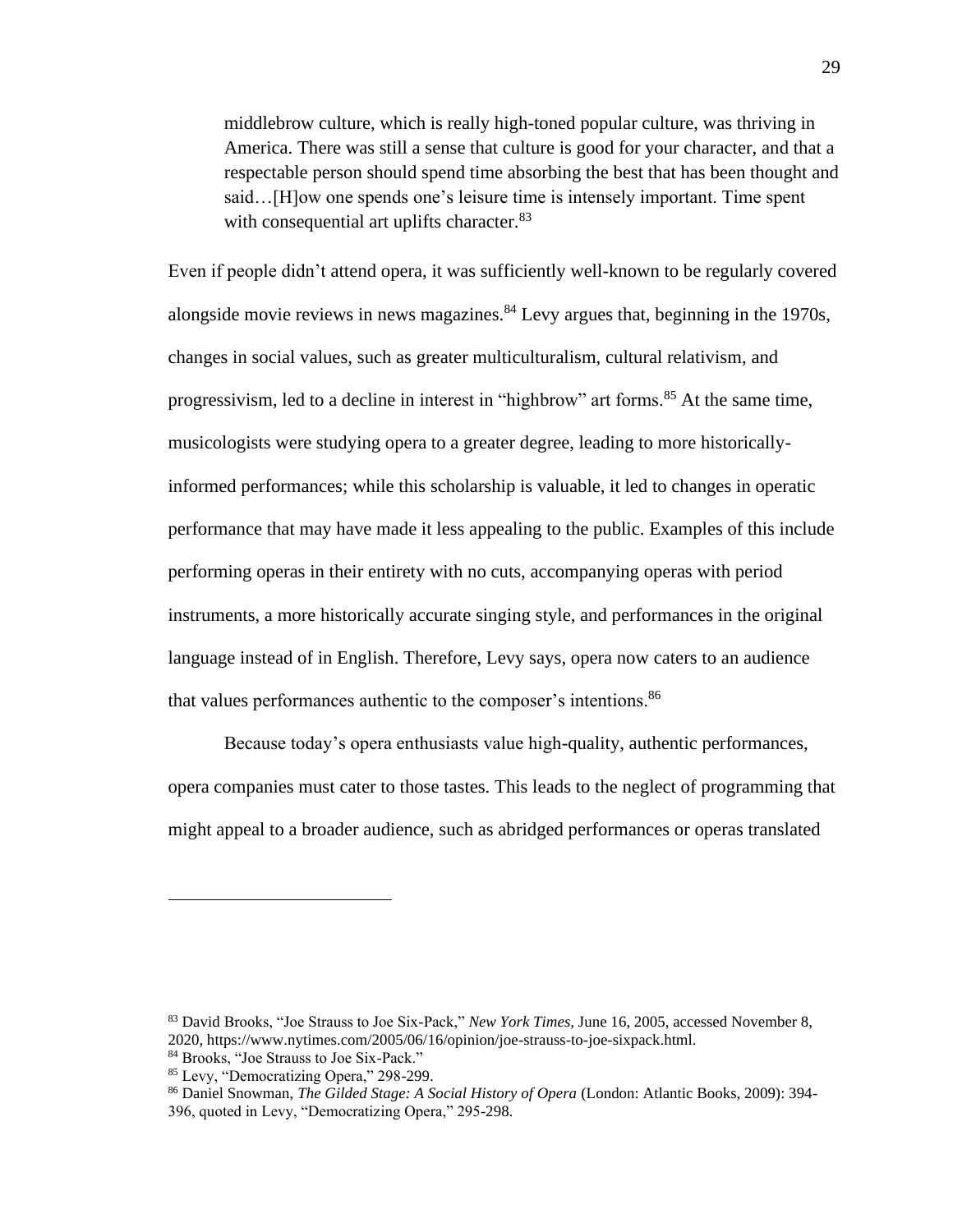into English.<sup>87</sup> Instead, current democratizing efforts, such as *The Met: Live in HD,* imply that "easy access to opera [is] easy access to high culture and the elite or upper class status associated with appreciating it. … [H]owever, the seeming decline in aspiration among the general public to imitate the upper class has meant that this strategy has found little success."<sup>88</sup> Therefore, instead of opera gaining a broader audience, it has "become an increasingly niche cultural form that relies on its uniqueness, its difference from the vast array of other cultural products in the art and entertainment market, to appeal to the mass public."<sup>89</sup>

# The Met's Aging Audience

The Metropolitan Opera in particular is often singled out as an example of aging and dwindling opera audiences. In 2006, shortly before the *Live in HD* series began, the average age of a Metropolitan Opera attendee was 65. "We've stopped the increasingly elderly attendance," stated Peter Gelb in 2014, noting that the average age was now "59 or 61."<sup>90</sup> Still, he noted in the same year that 30% of the *Live in HD* audience was over the age of  $75<sup>91</sup>$  As the Met's audience is aging, it is also dwindling. In 2015, the Met

<sup>87</sup> Levy, "Democratizing Opera," 288-289.

<sup>88</sup> Levy, "Democratizing Opera," 288.

<sup>89</sup> Levy, "Democratizing Opera," 289-290.

<sup>90</sup> Nockin, "Met Live in HD Begins to Pay Dividends," 6.

<sup>&</sup>lt;sup>91</sup> Service and Kennedy, "New York's Met Opera House."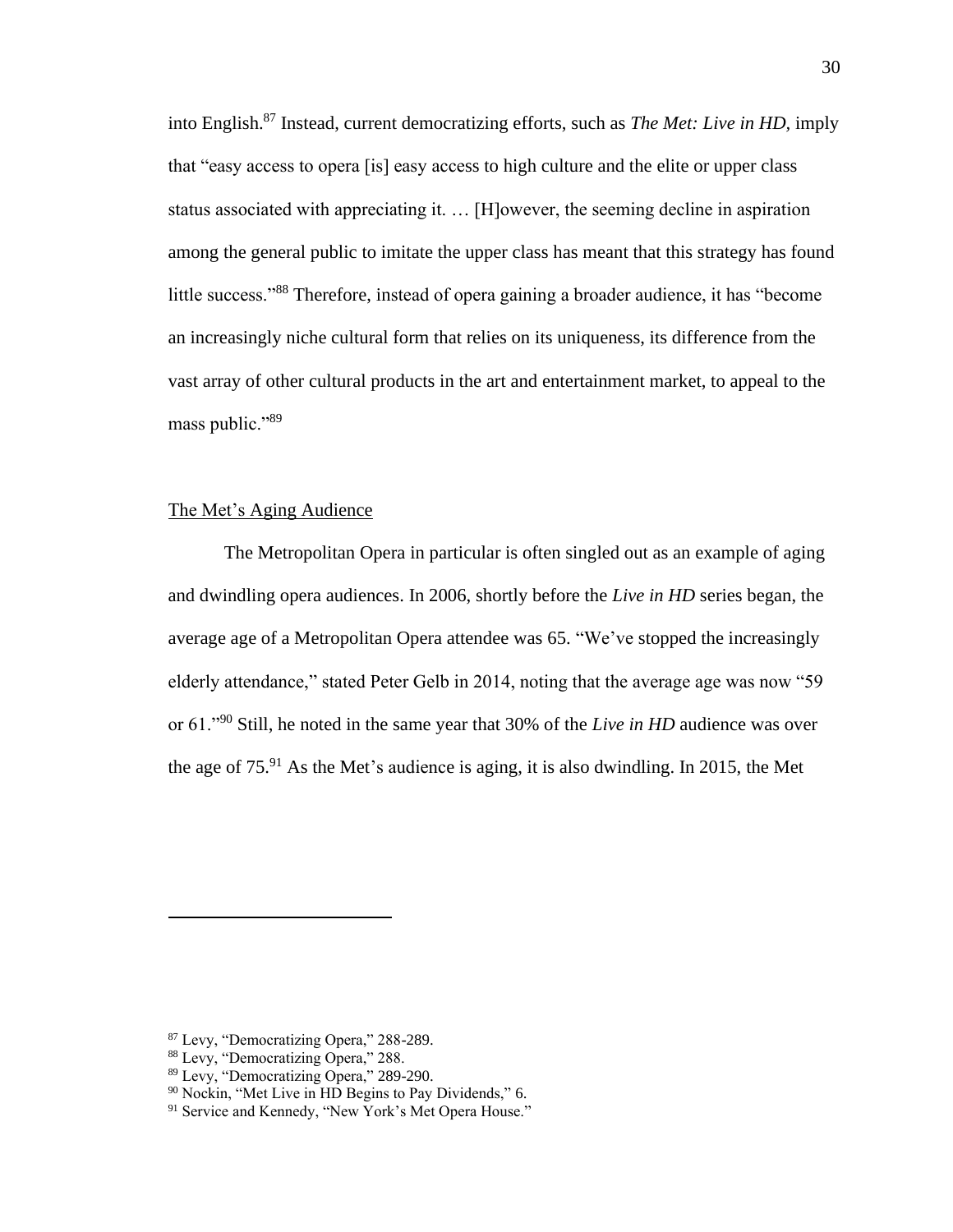only earned sixty-six percent of its potential box office revenue for live performances in the opera house, down from ninety percent just twenty years ago.  $92$ 

The aging opera audience might be a particularly American problem. Alex Beard, chief executive of the UK's Royal Opera, said that the fears of opera's looming demise are "just *so* far from our experience. Opera is on a roll. As long as love, death, longing and despair are part of the life experience, and people want to hear great stories told through music, opera has a vibrant future.<sup>"93</sup> John Berry, artistic director of the English National Opera, concurred, saying "[O]ur audiences are not dying – they are getting steadily younger."<sup>94</sup>

Perhaps American opera companies and their audiences need a change of perspective. Gelb describes opera as "a dinosaur of an art form" and says the Met is operating "in the face of a cultural and social rejection of opera as an art form."<sup>95</sup> Such statements paint opera as a cultural institution on the cusp of disappearance, struggling to survive. In fact, with over two hundred opera companies in the United States – not to mention many university music programs staging their own performances – and over two thousand cinemas worldwide showing *Live in HD* broadcasts, American opera is very

<sup>92</sup> Terry Teachout, "Rampant Cost Disease May Be Killing the Met," *Wall Street Journal,* June 29, 2016, accessed October 24, 2020, https://www.wsj.com/articles/rampant-cost-disease-may-be-killing-the-met-1467233987.

<sup>93</sup> Service and Kennedy, "New York's Met Opera House," emphasis in original.

<sup>&</sup>lt;sup>94</sup> Service and Kennedy, "New York's Met Opera House."

<sup>&</sup>lt;sup>95</sup> Teachout, "The Fat Lady is Singing."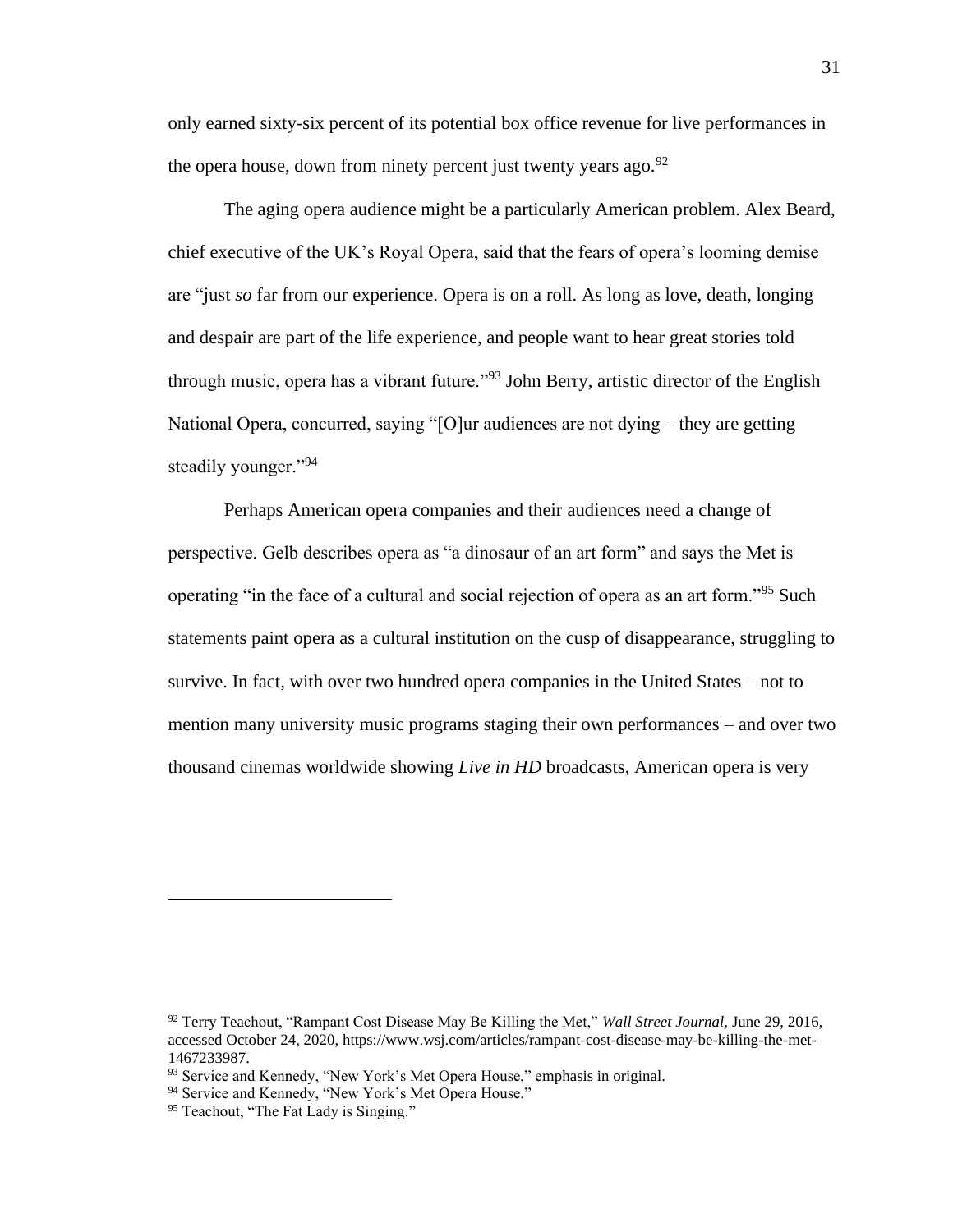much alive and accessible.<sup>96</sup> Perhaps potential new attendees would be more interested in opera if Gelb and others in the opera industry stopped emphasizing its supposed irrelevance.

## Opera Attendance Statistics from the Survey of Public Participation in the Arts

It is true that only a small minority of Americans attend live opera, and that audiences have shrunk somewhat in recent decades. The National Endowment for the Arts's 2012 Survey of Public Participation in the Arts (SPPA), which measures Americans' engagement in the arts and other cultural events, found that only 2.1% of respondents attended a live opera performance within the past year, down from 3.2% in  $2002.^{97}$  Slightly more respondents consumed opera recordings, with 1.5% watching or listening to opera via the internet within the past year, and 3.6% watching opera on television or listening to it on the radio within the past year.<sup>98</sup> Even if we only look at respondents who have attended any live music event within the past year, opera was the least-attended genre, only mentioned by 4.8% of concert attendees.<sup>99</sup> However, 8.8% of total survey respondents said they enjoyed *listening* to opera.<sup>100</sup>

<sup>96</sup> Number of cinemas taken from Anastasia Tsioulcas, "Met Opera Chief Peter Gelb Renews His Contract Through 2027," NPR, November 26, 2019, accessed October 24, 2020,

https://www.npr.org/2019/11/26/782905615/met-opera-chief-peter-gelb-renews-his-contract-through-2027. <sup>97</sup> National Endowment for the Arts, *A Decade of Arts Engagement: Findings from the Survey of Public Participation in the Arts, 2002-2012* (Washington, DC: National Endowment for the Arts, January 2015),

<sup>7,</sup> accessed July 22, 2020, https://www.arts.gov/sites/default/files/2012-sppa-jan2015-rev.pdf.

<sup>98</sup> National Endowment for the Arts, *Decade,* 34.

<sup>99</sup> National Endowment for the Arts, *Decade*, 24.

<sup>100</sup> National Endowment for the Arts, *Decade*, 84.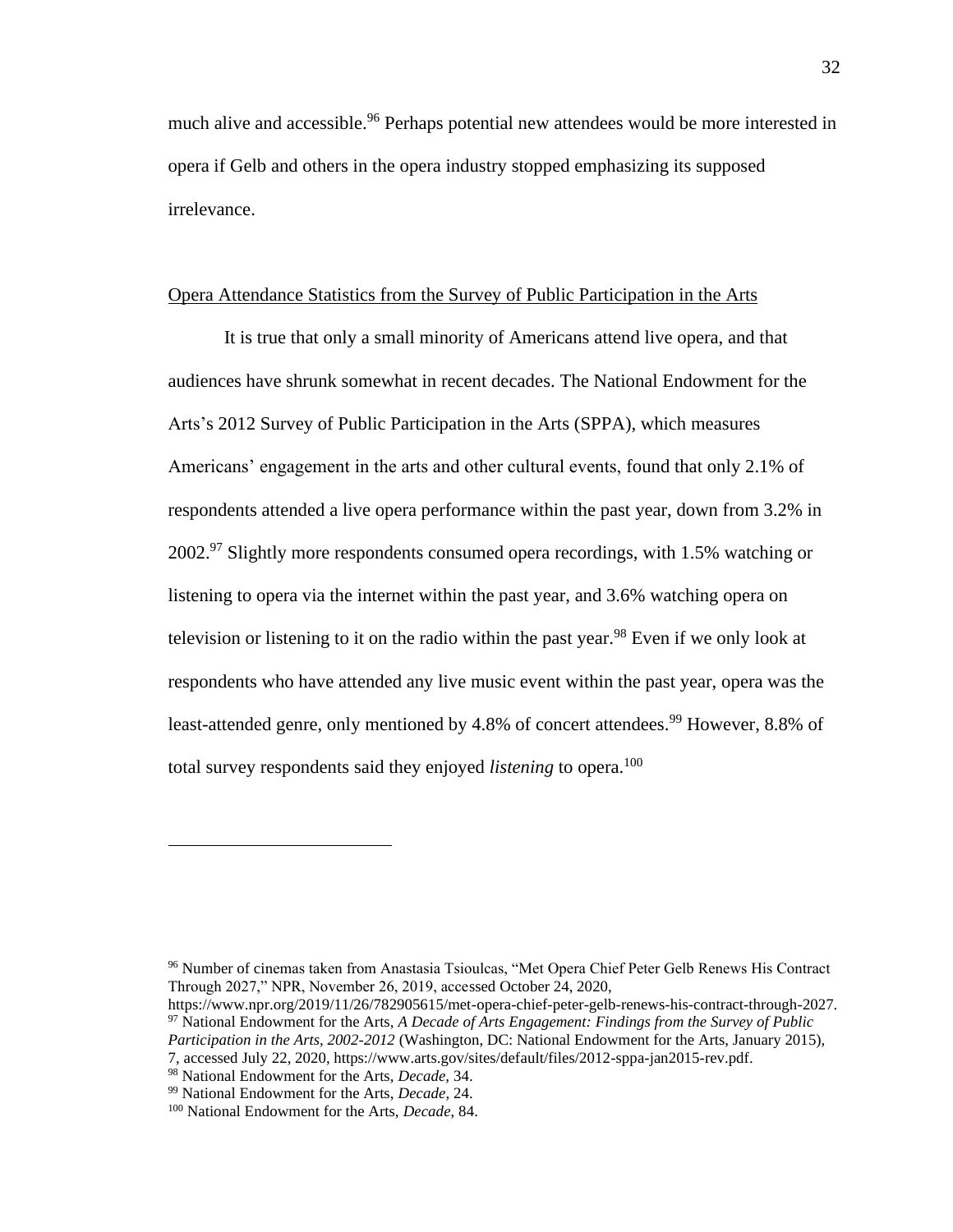Opera attendees' demographics tend to match the American stereotype of the typical operagoer – older white adults who are wealthy and well-educated. The SPPA found that 78% of opera attendees were white; African Americans and Hispanic Americans were the ethnic groups least likely to attend. Attendance was highest among older people – 46.2% of opera attendees were age 55 and up. Seventy percent of opera attendees were college graduates, and  $54.1\%$  earned over \$75,000 per year.<sup>101</sup> Interestingly, those earning under \$20,000 per year (perhaps college students) were more likely to have attended than those earning \$20,000-75,000, though those earning \$75,000 and up were the most likely to attend.<sup>102</sup>

More generally, attendance at concerts and other fine arts events has been dwindling over the past several decades. All types of live performing arts events mentioned in the 2002 SPPA (jazz, classical, opera, musicals, plays, ballet, and other dance) had decreased attendance by 2012.<sup>103</sup> Frequent attendees of classical music and opera (defined as attending at least once a month) decreased by 36.7% from 2006-  $2012$ <sup> $104$ </sup> However, those who did attend opera saw, on average, two operas in the past year, a number that stayed the same from 2002 to 2012.<sup>105</sup>

<sup>101</sup> National Endowment for the Arts, *Decade*, 12-13.

<sup>102</sup> National Endowment for the Arts, *Decade*, 24.

<sup>103</sup> National Endowment for the Arts, *Decade*, 24.

<sup>104</sup> David H. Gaylin, *A Profile of the Performing Arts Industry: Culture and Commerce* (New York: Business Expert Press, 2016), 203.

<sup>105</sup> National Endowment for the Arts, *Decade*, 8.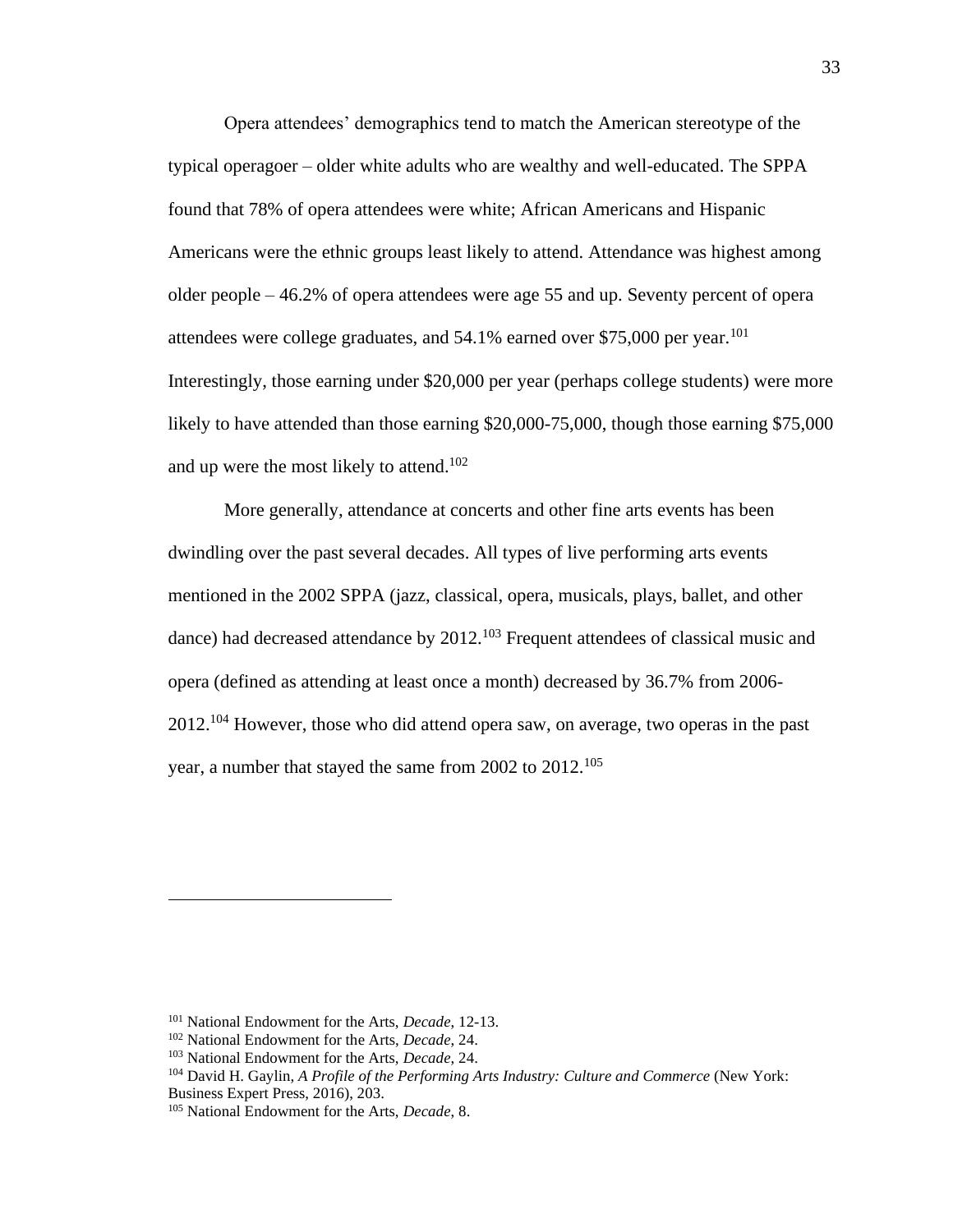### Reasons for the Decline in Attendance

One explanation for the decline in audience numbers is the changing demographic makeup of the United States. According to the 1982 SPPA, people under age 35 made up 31.7% of recent opera attendees, but by 2008 that had fallen to 21.2%. Meanwhile, the proportion of audience members aged 60 and above rose from 21.6% to 28.1% during the same time period; in part, the aging audience reflects the aging American population as a whole.<sup>106</sup>

True to their name, the Baby Boomers, defined as being born between 1946-1964, outnumber the generations both immediately before and after them (the Traditionalists or Silent Generation, born between 1928-1945, and Generation X, born between 1965- 1980). Since Baby Boomers make up a larger percentage of the population than other generations, it makes sense that they would make up a larger percentage of audiences as well. In fact, as stated in an NEA report on audience demographics, "Baby Boomers continue to dominate audiences, just as we did in the 1980s, when we were among the youngest audience members."<sup>107</sup> So, it is not so much that people tend to attend opera and other classical music more often as they age – rather, it is that the Baby Boomers, a particularly large section of the American population, have been more interested in the arts throughout their lifetimes. Baby Boomers also tend to value civic engagement, and

<sup>106</sup> Mark Stern, *Age and Arts Participation: A Case Against Demographic Destiny* (Washington, DC: National Endowment for the Arts, February 2011), 38-39, accessed July 22, 2020, https://www.arts.gov/sites/default/files/2008-SPPA-Age.pdf. <sup>107</sup> Stern, *Age and Arts Participation,* 5.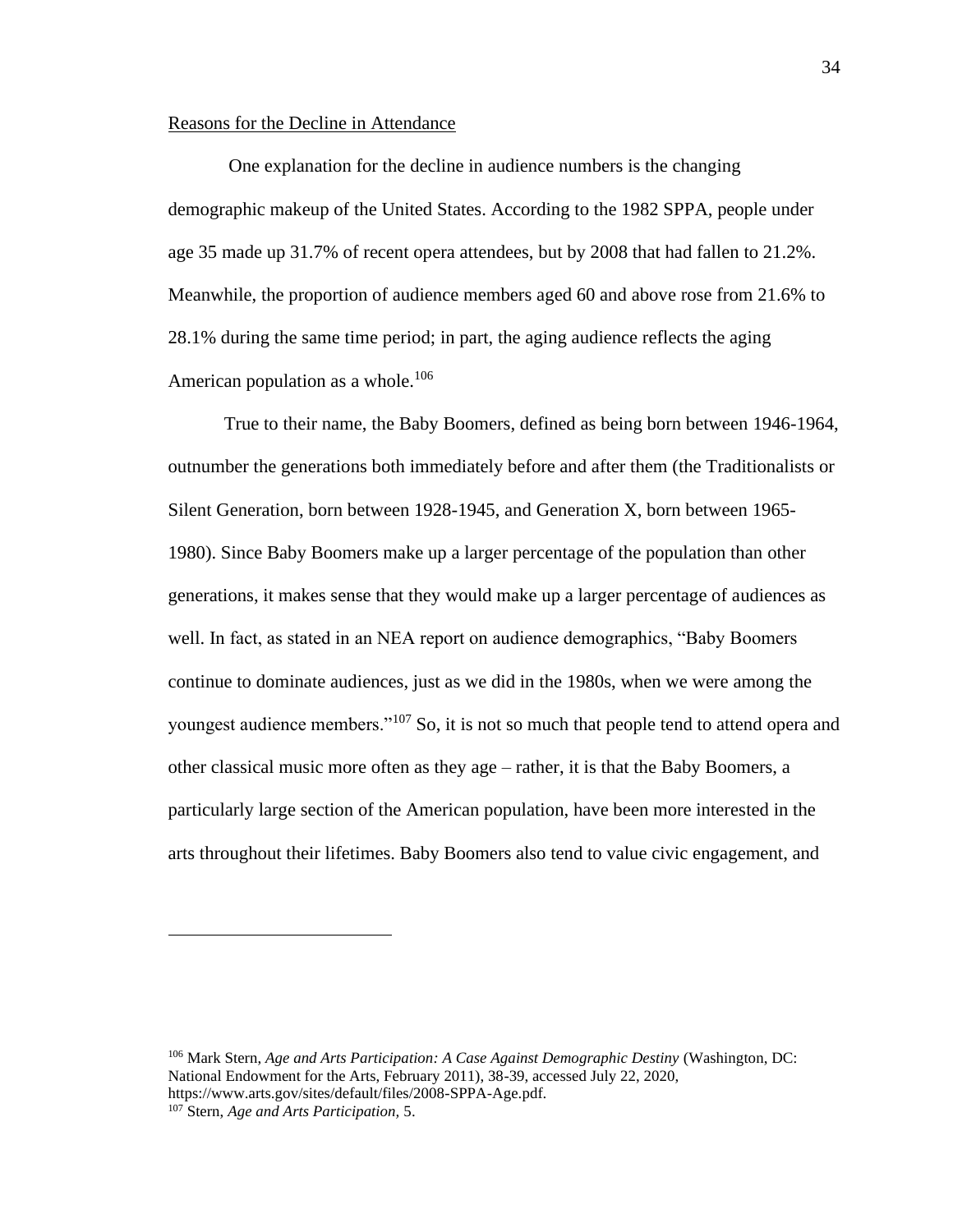they may see concert attendance as an aspect of that value.<sup>108</sup> Additionally, empty-nesters and retirees are more likely than Millennials to cite "wanting to experience high-quality art" or "celebrating cultural heritage" as motivators for attendance, and retirees were more likely than younger people to attend events alone.<sup>109</sup>

Alongside the country's changing demographics, American lifestyles are also changing – there is an ever-increasing variety of ways to spend our time, and there is not enough time for everything we would like to do. Even in 2002 (almost two decades ago), a study of classical music audiences found that "[o]nly half of those who express the very highest levels of preference for attending classical music concerts actually attend, even infrequently."<sup>110</sup> One contributing factor to this apathy towards live performances is that there is an ever-increasing array of entertainment opportunities available to the public. The internet, particularly the rise of on-demand streaming media, makes it much easier to consume entertainment in one's home.<sup>111</sup> Additionally, the former standard of selling season tickets to an arts organization or concert series is less appealing to younger audiences. People younger than 35 tend to buy tickets only for a single concert at a time.<sup>112</sup> This has been partially blamed on "commitment phobia" – younger people like to remain flexible and keep their schedules open.<sup>113</sup>

<sup>108</sup> Stern, *Age and Arts Participation,* 26.

<sup>109</sup> Stern, *Age and Arts Participation,* 3.

<sup>110</sup> Gaylin, *Profile*, 219.

<sup>111</sup> Gaylin, *Profile*, 207.

<sup>112</sup> Gaylin, *Profile*, 216.

<sup>113</sup> Gaylin, *Profile*, 214-215.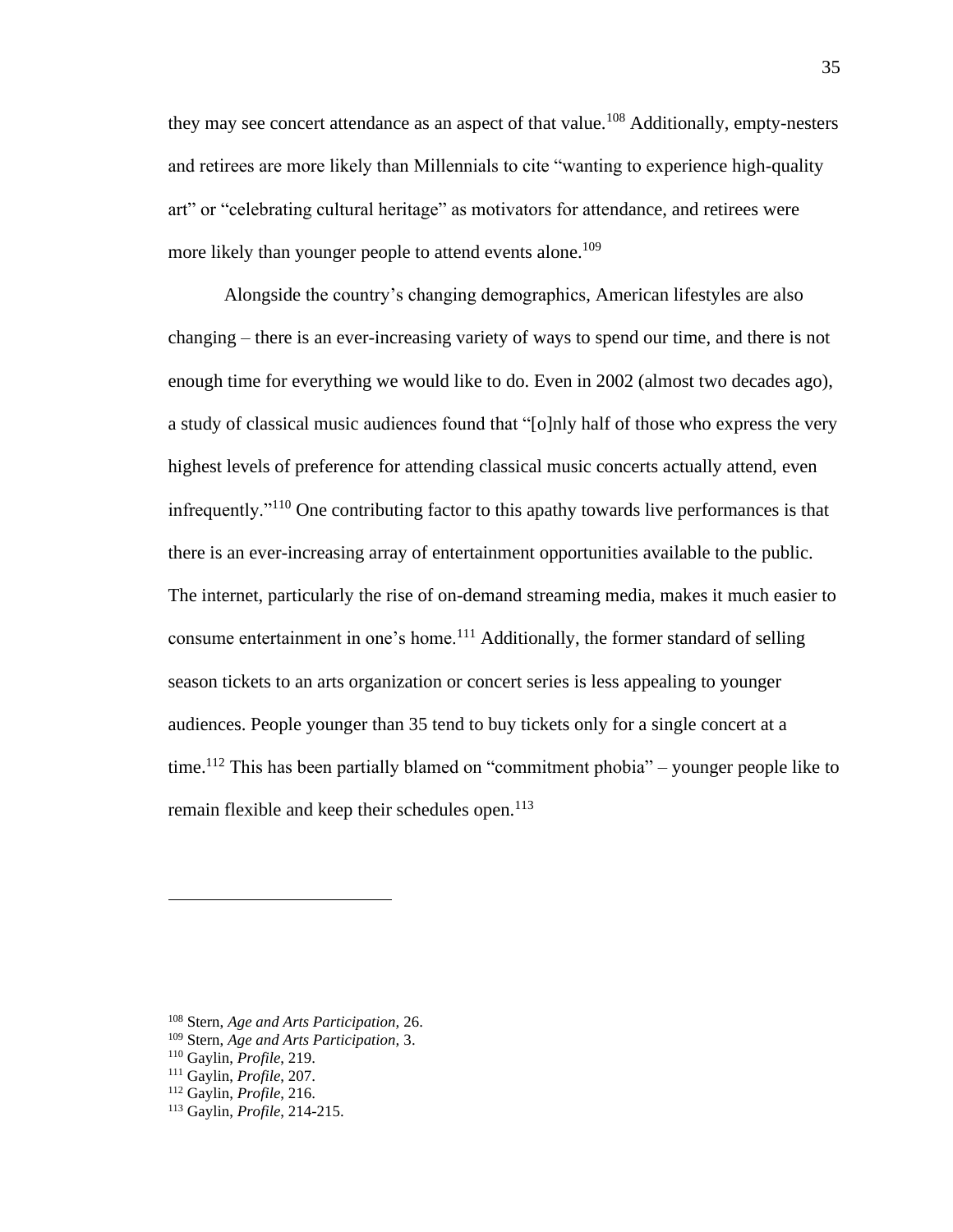Younger people also like to socialize – a 2012 NEA survey found that "Socializing with friends or family members was the most common motivation for arts attendance...76 percent of performance attendees mentioned socializing among their reasons for attending, and over half of performance attendees were accompanied by one or more friends at the most recent event they attended."<sup>114</sup> Twenty-two percent of survey respondents said that "not having anyone to go with" was a significant barrier to attendance.<sup>115</sup> Not having a friend or family member to attend with is "important – possibly even a deal-breaker" for many respondents.<sup>116</sup> If a Millennial, for example, is interested in attending an opera or other classical music performance, they may change their mind if they cannot find a friend to go with them. As an NEA report states:

For example, if an individual's friends do not attend arts events, if the individual herself has not previously attended or if she thinks there will not be others like her in the audience, then she might experience perceptual barriers to attendance. Perceptual barriers can increase the sense of risk people feel, thus making prospective attendance less attractive...it is reasonable to suppose that [practical] behaviors come into play only *after* an individual overcomes perceptual barriers.<sup>117</sup>

<sup>114</sup> National Endowment for the Arts, *When Going Gets Tough: Barriers and Motivations Affecting Arts Attendance* (Washington, DC: National Endowment for the Arts, January 2015), 2, accessed July 22, 2020, https://www.arts.gov/sites/default/files/when-going-gets-tough-revised2.pdf. "Performance" was defined as a live music, theater, or dance event within the past year, not including K-12 school performances. <sup>115</sup> National Endowment for the Arts, *When Going Gets Tough,* 2.

<sup>116</sup> National Endowment for the Arts, *When Going Gets Tough,* 16.

<sup>117</sup> National Endowment for the Arts, *When Going Gets Tough,* 14, emphasis in original.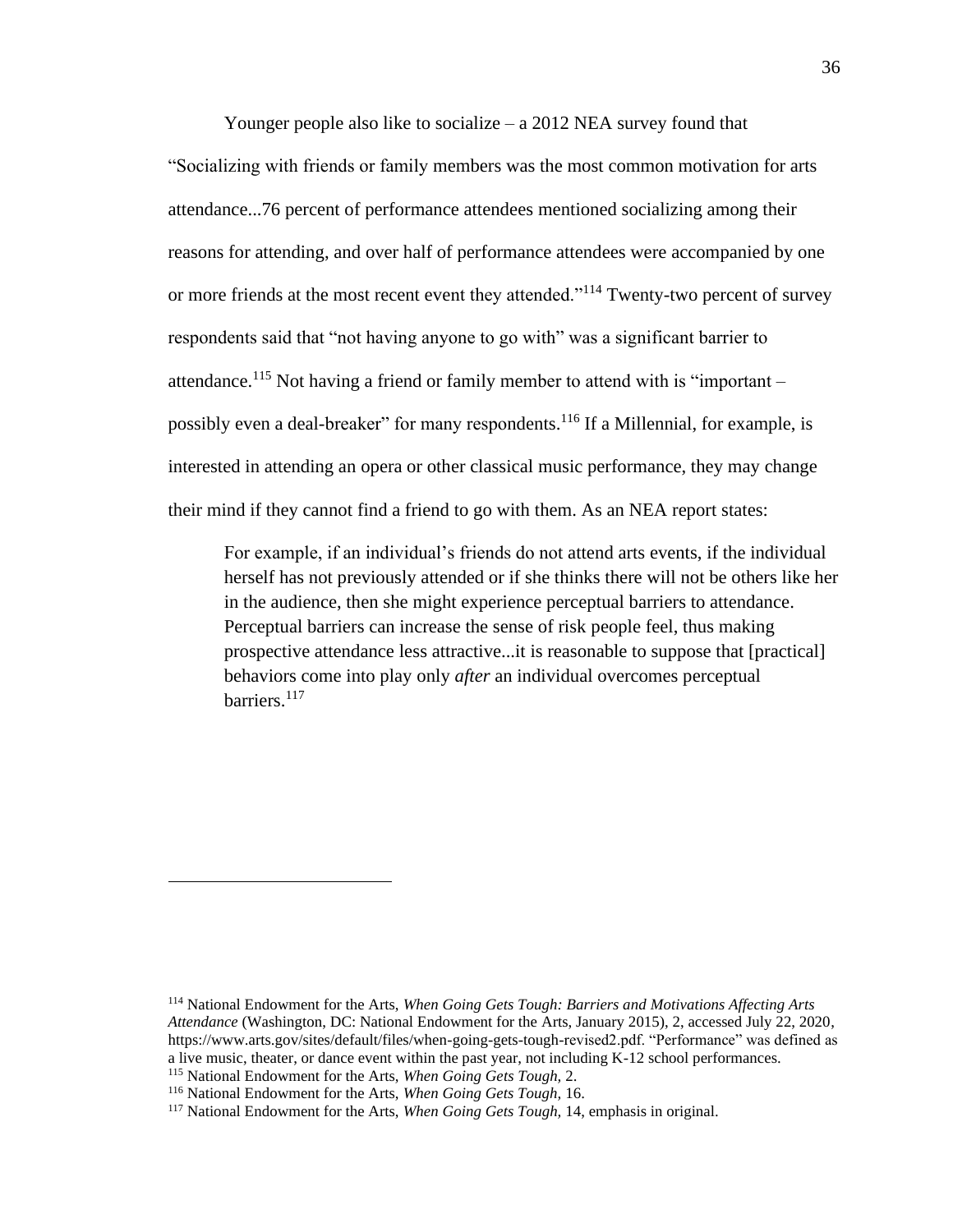Other significant barriers to attending performing or visual arts events included lack of time (especially among parents of young children), high cost, and difficulty getting to the venue. $118$ 

# Proposed Solutions to the Attendance Problem

Performing arts organizations, especially orchestras and opera companies, have done studies regarding the best ways to attract and retain new audience members. One study found that new orchestra concert attendees wanted a more seamless experience, including parking, socializing at a bar, and ease of exchanging tickets.<sup>119</sup> A major motivator for attendance is the content – "to see the programming or the performers and to be inspired and uplifted by their live performance."<sup>120</sup>

Interestingly, ticket discounts and promotions are good at bringing in first-time attendees, but not necessarily effective at keeping them. One theater found that over two thirds of their attendees had gotten their tickets at some type of discount – "[t]he discounts helped fill the seats, but did not grow revenue or encourage repeat purchases...[t]he industry's long-term challenge is rebuilding demand for the product."<sup>121</sup>

A report by Cindy Asen for the Wallace Foundation focuses specifically on how to get more Millennials (defined in this study as ages 18-34) to attend fine arts events.

<sup>118</sup> National Endowment for the Arts, *When Going Gets Tough,* 2.

<sup>119</sup> Gaylin, *Profile*, 217.

<sup>120</sup> Gaylin, *Profile*, 218.

<sup>121</sup> Gaylin, *Profile*, 217-218.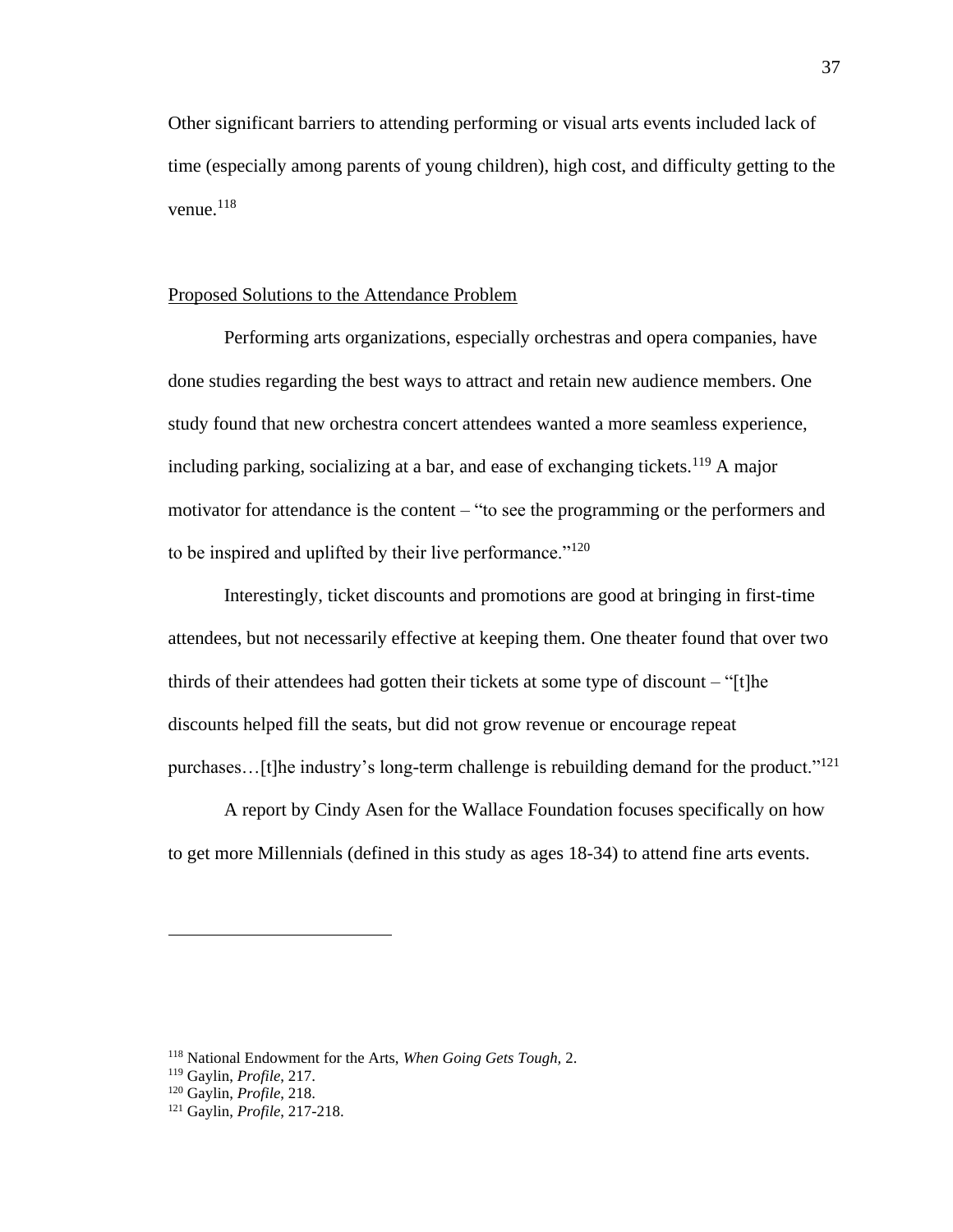The study notes that compared to prior generations, Millennials as a group tend to have lower annual earnings, lower net worth, and more student loan debt, resulting in less disposable income. However, they are also more likely to live in cities (where most opera performances take place) and to move within the next five years, and they almost always have their smartphone nearby.<sup>122</sup> Perhaps performing arts organizations could use this information to encourage Millennial attendance. Potential strategies include mailing postcards or brochures to neighborhoods where Millennials are likely to live, or creating a smartphone app that informs and educates them about upcoming local events.

The Wallace Foundation study emphasizes cost as a barrier to Millennial attendance: "Millennials are willing to spend more freely for rock concerts or other special events they know they'll enjoy. They will not spend as much for an event they're not sure about."<sup>123</sup> Compared to older age groups, Millennials are more likely to overestimate how much a classical music performance ticket will cost.<sup>124</sup> They prefer to attend events where they will be around peers, that have food and drink, opportunities to socialize, an informal atmosphere, and are "buzz-worthy" (e.g., worth telling friends and coworkers about, or sharing on social media to make one's friends jealous). They are also interested in events that feel like an "experience," which could include food and drink, opportunities to meet performers, or an unusual performance venue.<sup>125</sup> In fact, many

<sup>122</sup> Cindy Asen, *Building Millennial Audiences: Barriers and Opportunities* (New York: Wallace Foundation, February 2017), accessed July 22, 2020, https://www.wallacefoundation.org/knowledgecenter/Documents/Building-Millennial-Audiences.pdf.

<sup>123</sup> Asen, *Building Millennial Audiences,* 21.

<sup>124</sup> Asen, *Building Millennial Audiences,* 22.

<sup>125</sup> Asen, *Building Millennial Audiences,* 30-33.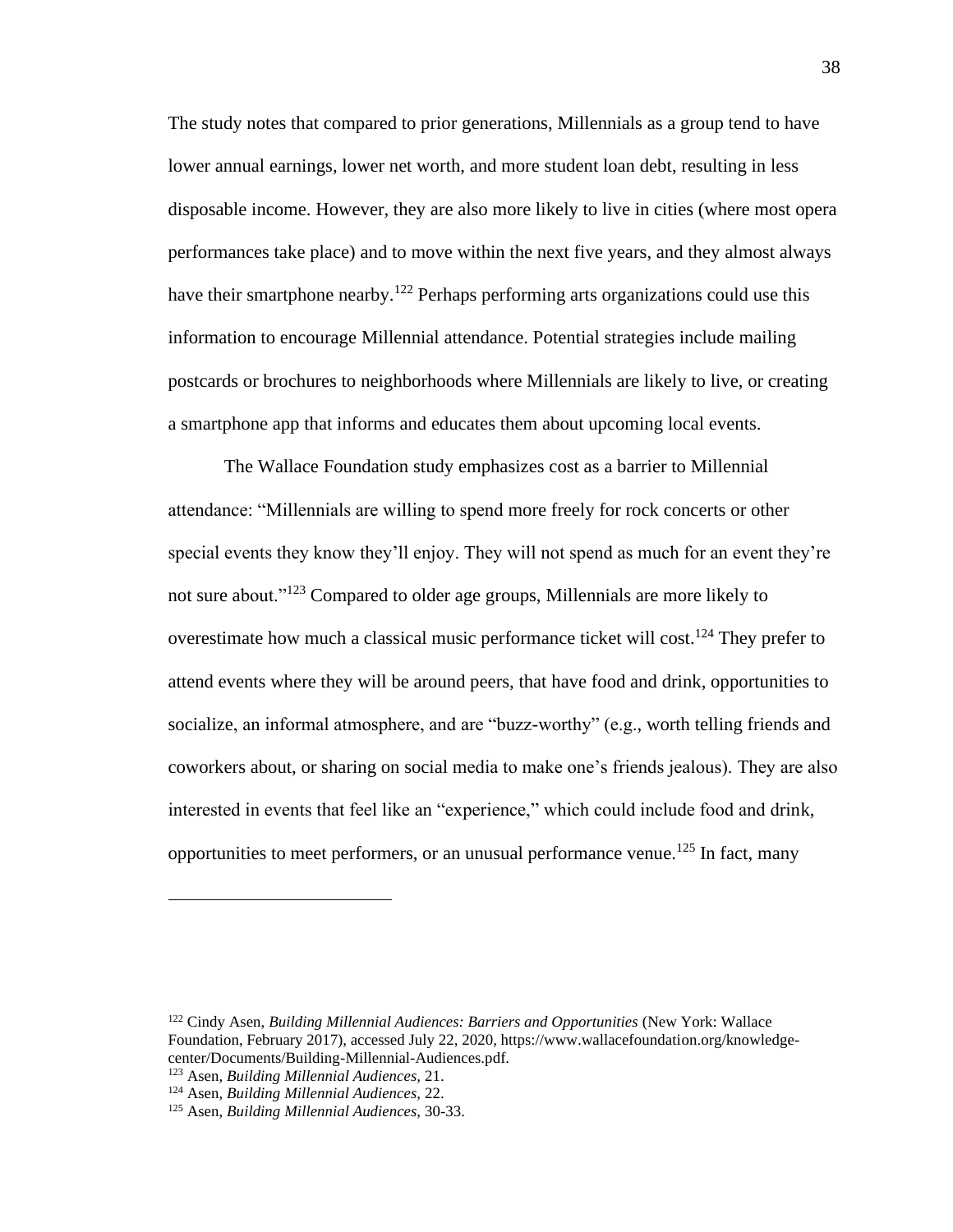movie theaters are already providing such experiences by expanding their food and drink options, providing interactive experiences, and showing films in nontraditional locations.<sup>126</sup> Millennials are most likely to hear about events from word of mouth, Facebook and Instagram, and arts organizations' websites and mailing lists.<sup>127</sup>

Asen's study suggests that organizations should market performing arts events in a way that engages Millennials' emotions – Millennials who attend opera and other performing arts events say that it lets them experience beauty, feel part of something bigger, stay "in the moment," de-stress, and feel sophisticated. Opera companies and other organizations could encourage Millennials to buy tickets by emphasizing each live performance as a unique experience that demands one's full attention in order to "be in the moment." They could also "focus on topics that reflect Millennials' passion for social issues" and "provide [an] opportunity to be part of a diverse audience or community that's different from usual friends and associates." 128

Soprano and scholar Caitlin Vincent concurs, saying that high ticket prices, "opera's reputation for snobbery," and the short attention span of Millennials (generally defined as those born between 1981-1996) show the need for opera companies to shift their priorities and innovate more. To attract a younger audience, Vincent suggests taking

<sup>126</sup> Andrew Arnold, "Convenience Vs. Experience: Millennials Love Streaming But Aren't Ready To Dump Cinema Just Yet," *Forbes,* Oct 26, 2017, accessed November 18, 2020,

https://www.forbes.com/sites/andrewarnold/2017/10/26/millennials-love-streaming-but-arent-ready-todump-cinema-just-yet/.

<sup>127</sup> Asen, *Building Millennial Audiences,* 38.

<sup>128</sup> Asen, *Building Millennial Audiences,* 41-46.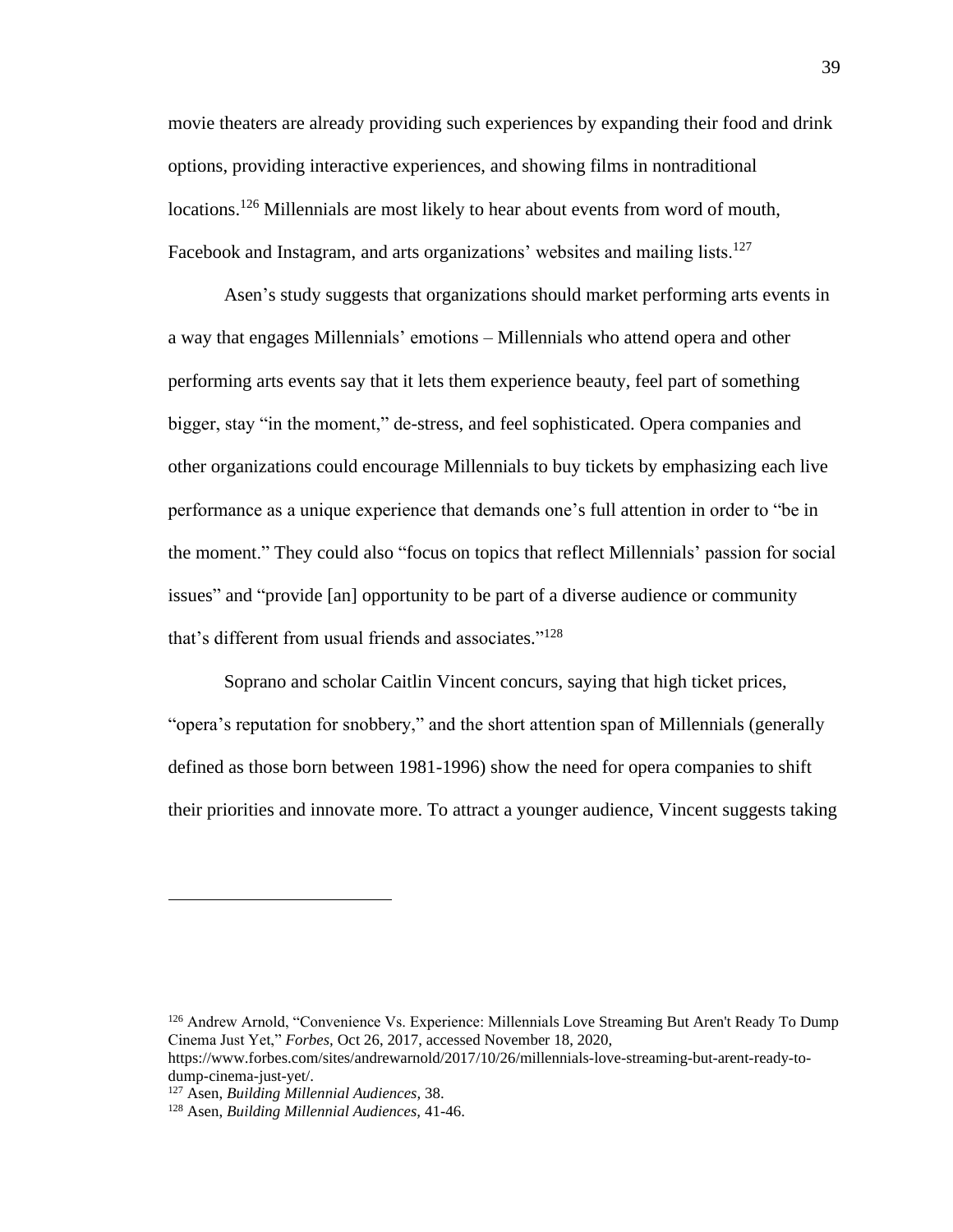inspiration from modern stage productions such as professional theater and pop music concerts, along with performing more contemporary operas:

There will always be a place in the canon for Mozart, Puccini, and Verdi, just as there will always be a certain glamor and sophistication associated with grand opera. But we can't hope to build the audience for opera if our philosophy is to rely on past masterpieces and remain oblivious to the cultural changes around us. We need masterpieces from our own time that are relevant to the current generation. And, most importantly, we need patrons and impresarios who are willing to advocate for these new works and remind us why we need opera in the first place.<sup>129</sup>

Cost can be another potential barrier. While a *Live in HD* performance costs much less than actually going to see a Met performance in person – especially for people who do not already live in New York City – it still costs more than many similar events. Table 1 compares ticket prices at two independent theaters in large Nebraska cities – the Mary Riepma Ross Media Arts Center in Lincoln, Nebraska and Film Streams in Omaha, Nebraska.

<sup>&</sup>lt;sup>129</sup> Caitlin Vincent, "The Incredible Shrinking Opera Audience."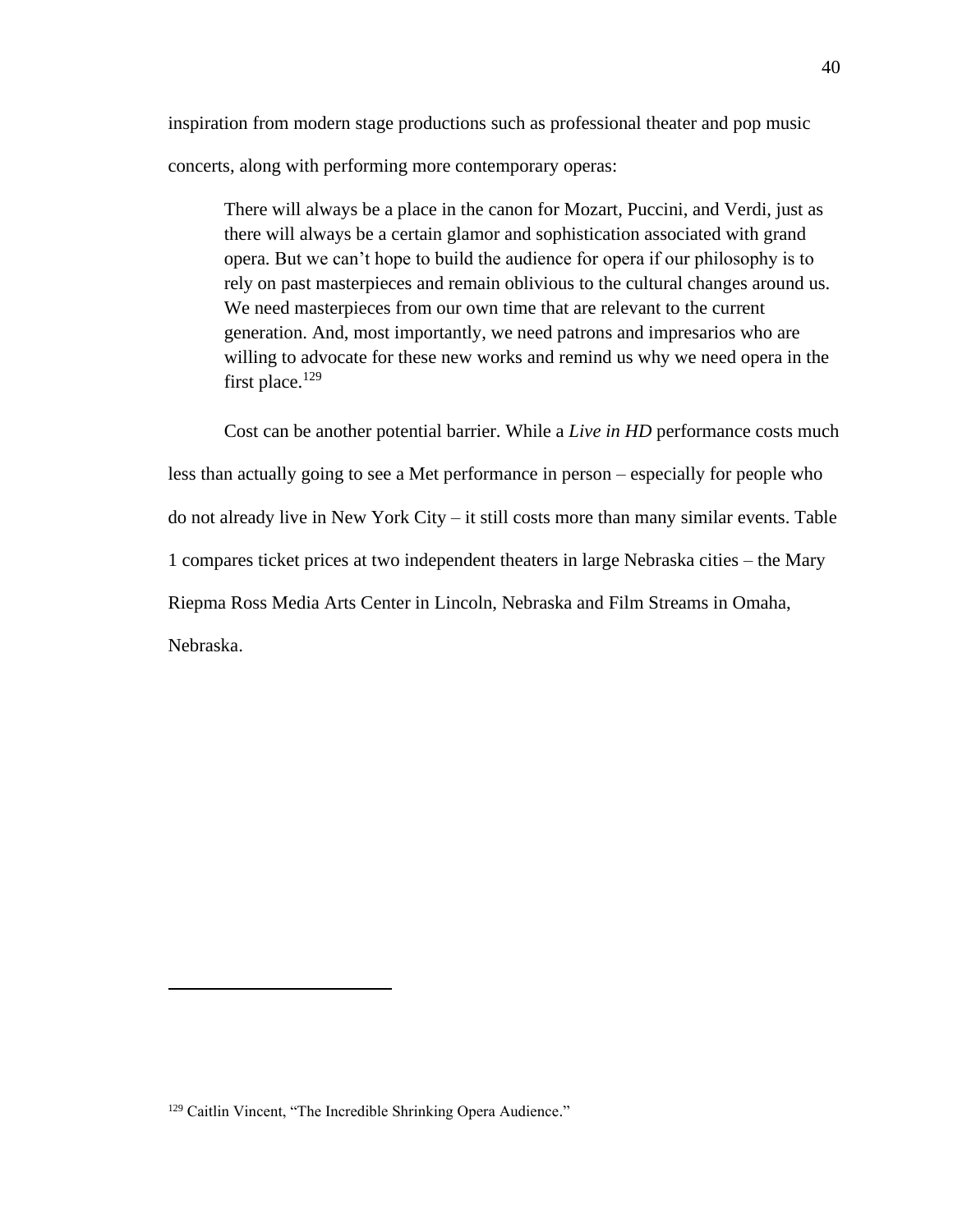| <b>Ticket type</b>         | <b>Mary Riepma Ross</b>     | <b>Film Streams (Omaha)</b> |
|----------------------------|-----------------------------|-----------------------------|
|                            | <b>Media Arts Center</b>    |                             |
|                            | (Lincoln)                   |                             |
| Live in HD adult ticket    | \$24                        | \$24                        |
| Live in HD ticket for      | \$17                        | \$20                        |
| theater members            |                             |                             |
| Live in HD student ticket  | \$5 for students at Lincoln | \$10                        |
|                            | colleges $&$ universities,  |                             |
|                            | otherwise \$17              |                             |
| Regular movie adult ticket | \$10.75                     | \$10                        |
|                            | $(\$8.50$ matinee)          |                             |
| Regular movie ticket for   | \$6.50 (\$6 matinee)        | \$5                         |
| theater members            |                             |                             |
| Regular movie student      | \$5 for students at Lincoln | \$7.50                      |
| ticket                     | colleges $\&$ universities, |                             |
|                            | otherwise $$7 ($6.50$       |                             |
|                            | matinee)                    |                             |

TABLE 1: Ticket Prices for *Live in HD* vs. Regular Movies

While these are locally owned, independent theaters, many large theater chains such as AMC, Cinemark, and Regal also show *Live in HD* broadcasts.<sup>130</sup> While many offer discounts for seniors and children, regular ticket prices are fixed at \$24. However, depending on the location, movie, and showtime, a regular movie ticket can cost much less. Many theaters also have promotions, such as Marcus Theaters' "\$5 Tuesday," that cannot be applied to *Live in HD* broadcasts. For someone who is unsure about whether

<sup>&</sup>lt;sup>130</sup> "U.S. Cinemas: *The Met: Live in HD* 2019-20 Season," The Metropolitan Opera, accessed November 14, 2020, https://www.metopera.org/globalassets/season/in-cinemas/us-theaters-july11.pdf.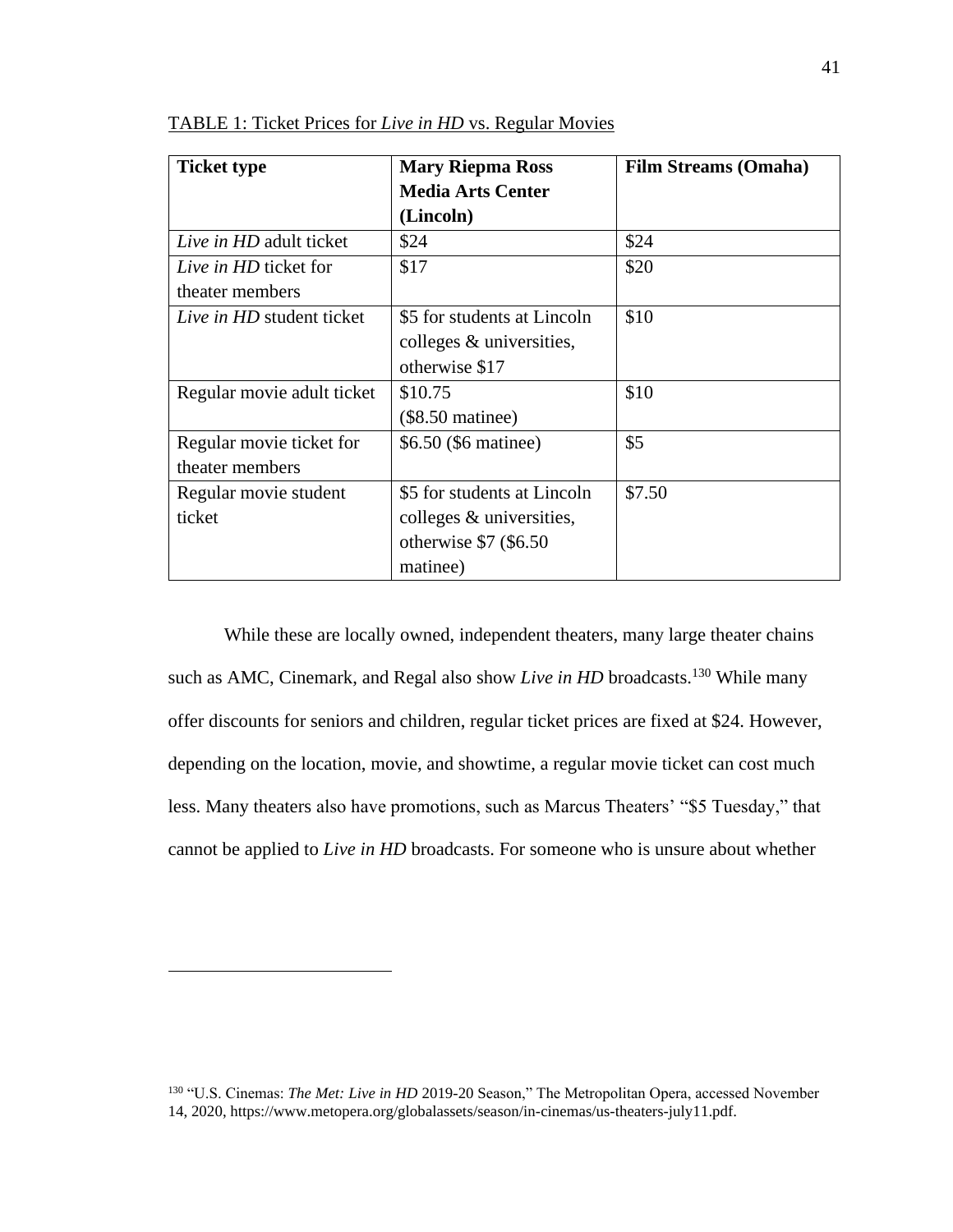they will enjoy opera, it may be more appealing to see a Hollywood film they know they will enjoy than to pay at least twice as much for a *Live in HD* ticket.

Additionally, the cost to see a *Live in HD* broadcast often exceeds the cost of attending a live professional performing arts event. Some examples of live concert ticket prices in the Lincoln/Omaha area are: \$15 for the Lincoln Symphony, \$19 for the Omaha Symphony, \$12.66 for Opera Omaha (based on a \$38 season ticket for 3 performances), and around \$25-30 for a touring Broadway show at the Lied Center in Lincoln.<sup>131</sup> Again, it is likely that many people would rather pay less to see a live concert in their local community than to spend more on a *Live in HD* ticket when they are unsure of whether they will enjoy it.

#### Introducing Opera to Potential Listeners

Recorded opera has never been as available as it is now. Even if someone is not able to attend *Live in HD* or a live, in-person opera performance, they can choose from thousands of opera clips and full performances available for free on YouTube. There are also many ways to watch live opera online for free – many university music departments, for example, live-stream their concerts, and the Met itself has made a different *Live in HD* performance available to stream for free on their website each day during the COVID-19 pandemic. The Met also offers Met Opera on Demand, a subscription service

<sup>&</sup>lt;sup>131</sup> Prices for movie and concert tickets were found on the respective organizations' websites on Feb. 29, 2020 and reflect the lowest adult ticket price offered.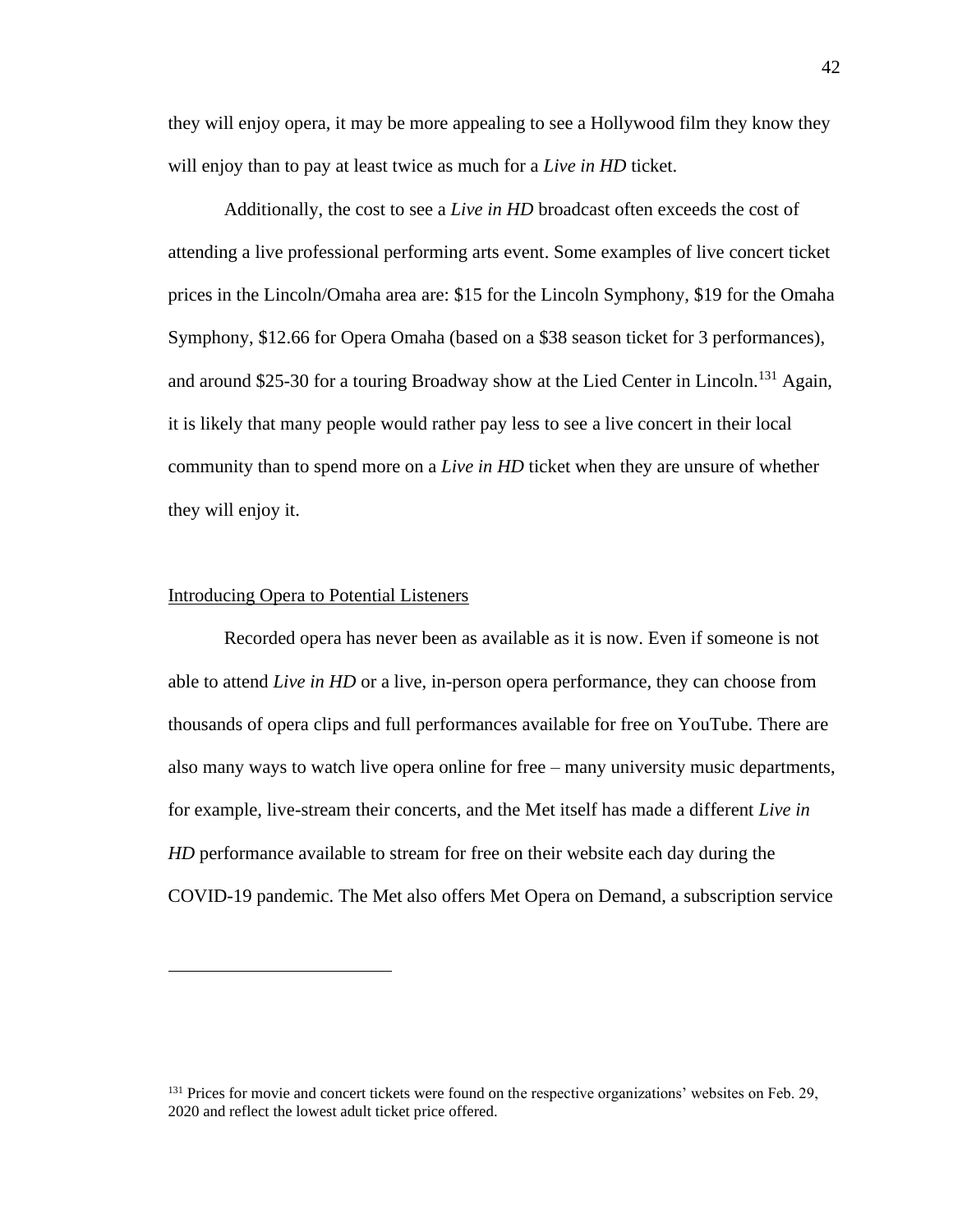allowing members to watch previous *Live in HD* performances along with many audio and video recordings of Met performances that predate *Live in HD*; the monthly cost is \$14.99, less than the cost of a single ticket to a *Live in HD* broadcast!<sup>132</sup>

The number of people who watch opera via the internet cannot be easily ascertained, but it seems likely that similarly to *Live in HD,* opera on the internet is mainly consumed by people who are already interested in opera, along with students who are required to watch or listen to opera for a college music class. In fact, I would suggest that attending a live opera or a *Live in HD* broadcast in-person may be a good catalyst to get people listening to more opera on the internet over time. People may think that opera is outdated, irrelevant to them, and difficult to understand until they get caught up in the emotions and grandeur of a live performance. The vividness of a live performance could provide a good starting point for people to become interested in opera, leading them to later seek it out on their own.

The rhetoric around the demise of opera may be contributing to its downfall; the idea that an art form is "dying" does not make it sound appealing to the average person. It is important for opera companies and opera lovers to emphasize why opera should be preserved and celebrated. One could compare the preservation and popularization of opera to that of theater – plays by Shakespeare (hundreds of years old) and Greek playwrights such as Euripides (thousands of years old) are commonly studied and

<sup>&</sup>lt;sup>132</sup> "Met Opera on Demand," The Metropolitan Opera, accessed November 3, 2020, https://www.metopera.org/season/on-demand/.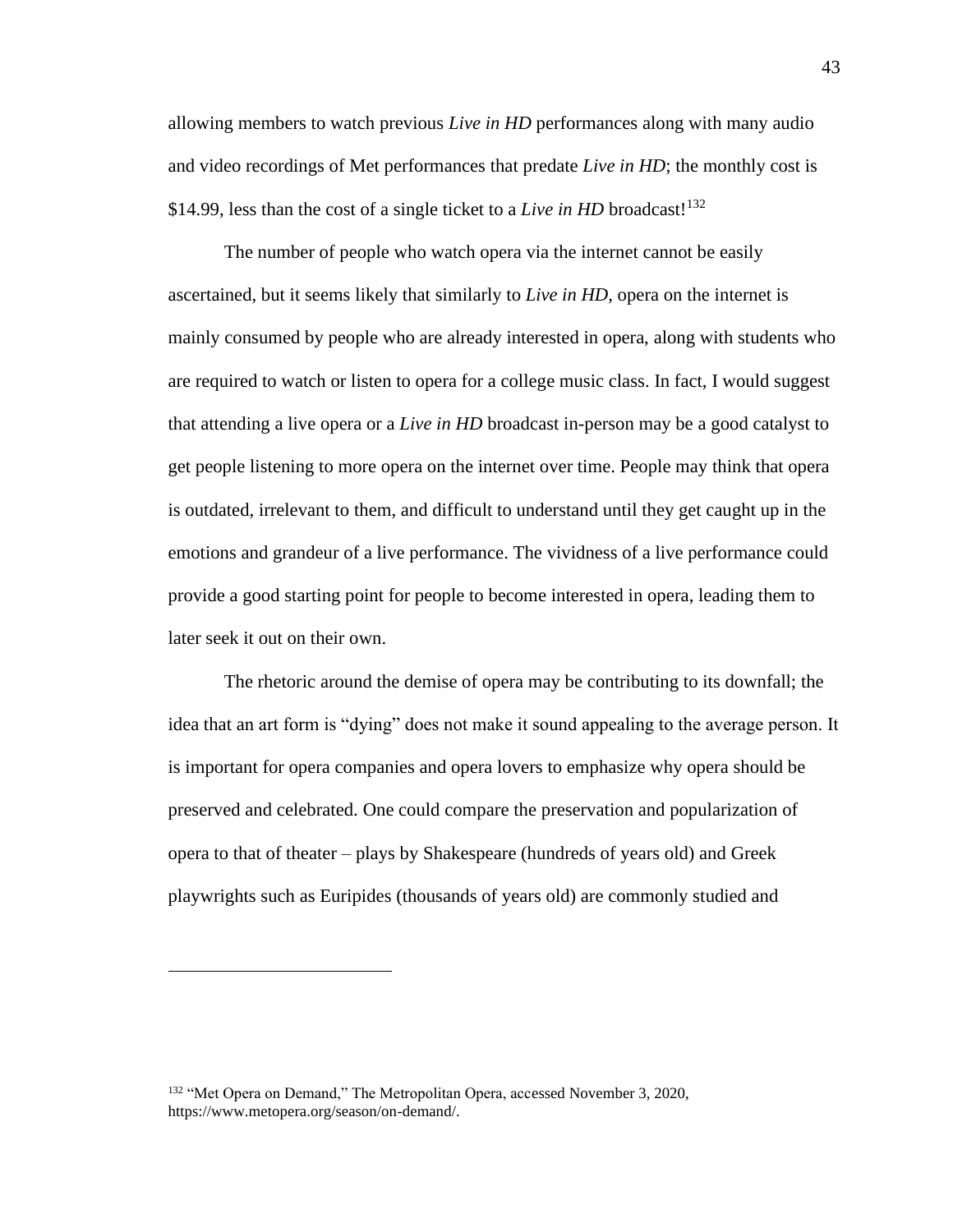performed today. Why should opera, a similar art form, not also be preserved in this way? What if someday high school students were required to learn as much about a Puccini or Mozart opera as they do about Shakespeare's *Romeo and Juliet*? Adding opera to the public high school curriculum could also reach students across a broad spectrum of racial and socioeconomic demographics that are not currently well-represented among opera attendees.

Opera is also a more diverse art form than even *Live in HD*'s variety of programming would suggest. The Met only performs large, grand operas due to the size of the opera house, and likely also due to its audience's tastes. Once someone is interested in opera, they can explore similar works such as oratorios and chamber operas, along with newer or more avant-garde pieces that are not in the Met's repertoire.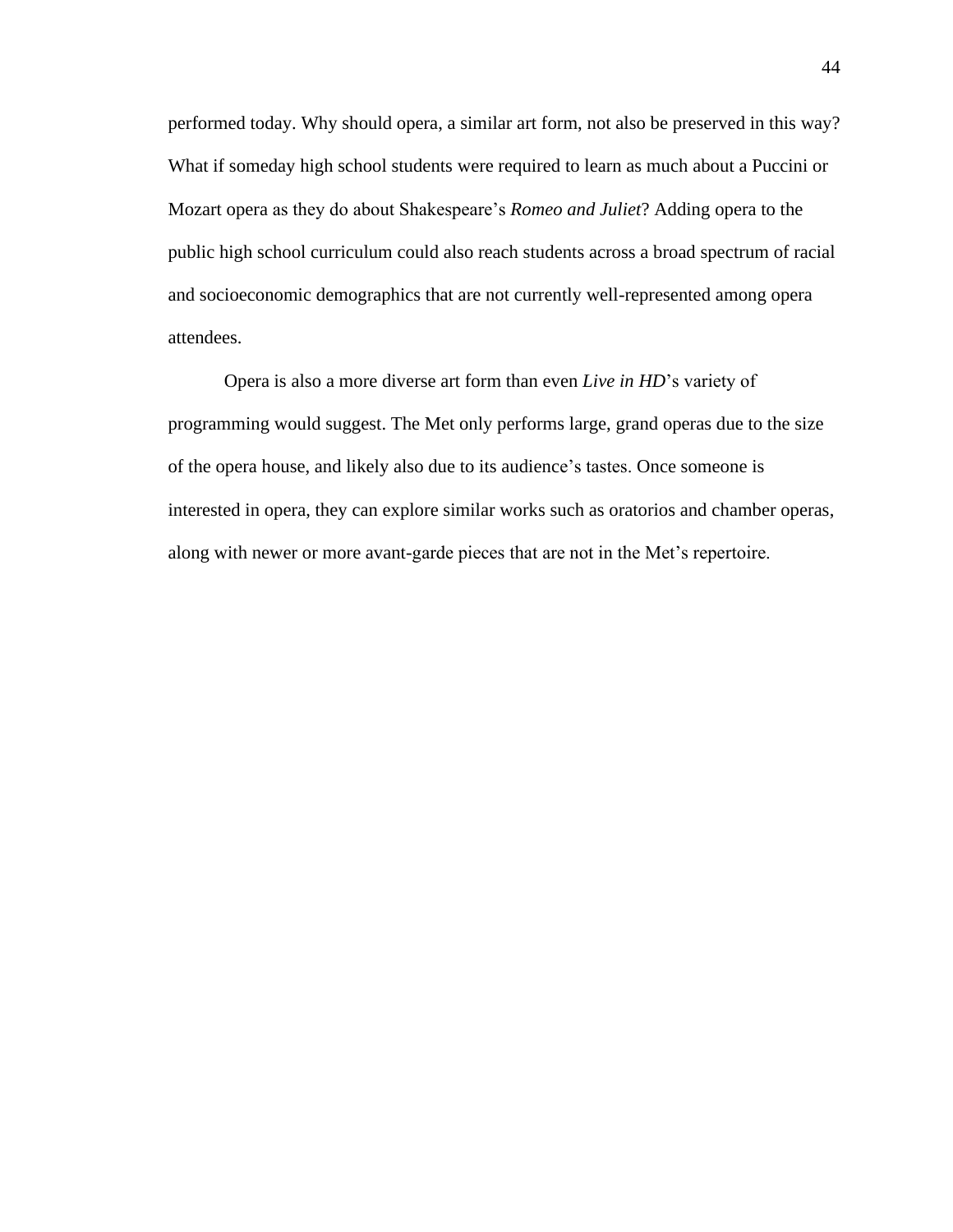# CHAPTER 3: ANALYSIS OF THE MET'S *LIVE IN HD* PROGRAMMING

*The Met is leading a revolution, albeit one that has less to do with what it's putting onstage than with how it's sending it into the world.* – Zachary Woolfe, *The New York Times<sup>133</sup>*

# Typical *Live in HD* experience

The Metropolitan Opera provides an excellent experience for its *Live in HD* audiences. The audio and video quality is superb, the camerawork is smooth, and the onscreen content is varied and engaging. *Live in HD* not only combines live operatic performance with a movie theater setting, but also adds elements most often associated with television programming, including messages from sponsors and live and/or prerecorded interviews with performers.

Before the live broadcast begins, there is an onscreen countdown alongside promotional images from various *Live in HD* productions; this is accompanied by the sound of the orchestra warming up and some ambient audience noise from the Met, the same sounds one would hear in the opera house itself. After the countdown ends, an image of a satellite appears onscreen, reminding the audience that people around the world are watching the performance at the same time. The satellite fades into a similarlyshaped image, one of the Metropolitan Opera House's famous chandeliers. Next, several

<sup>133</sup> Zachary Woolfe, "I'm Ready for My Close-Up, Mr. Puccini," *New York Times,* April 27, 2012, accessed November 13, 2020, https://www.nytimes.com/2012/04/29/arts/music/the-mets-hd-broadcasts-arechanging-opera.html.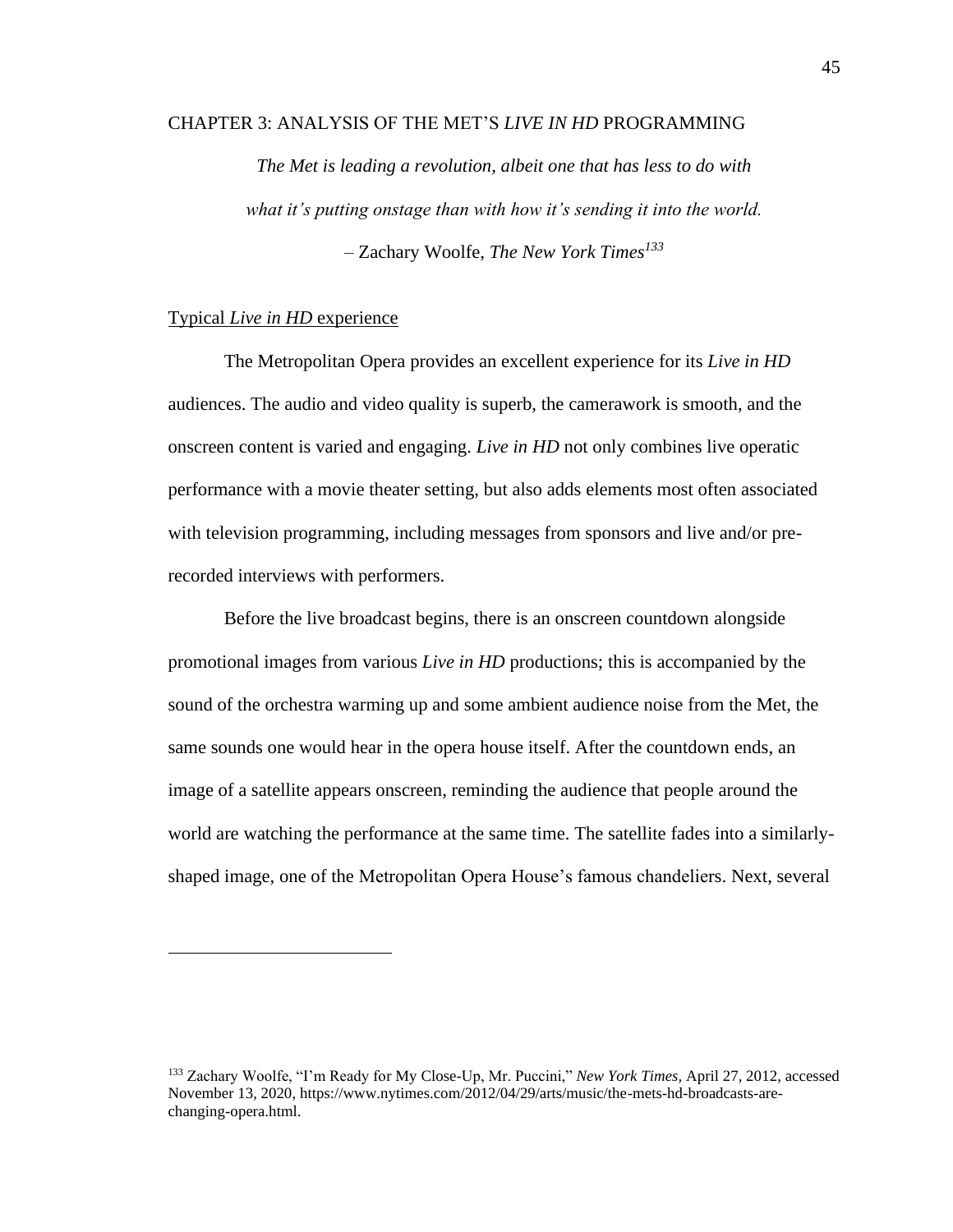sponsorship messages are played (in the 2019-20 season, the major corporate sponsors were the Neubauer Family Foundation, Bloomberg Philanthropies, and Rolex). Just before the performance begins, the host (often a singer from another performance in the same *Live in HD* season) provides a brief introduction to the opera's plot, setting, singers, and conductor. Then, the opera itself begins, and the audience can enjoy the performance with the assistance of English subtitles, which are carefully placed to not interfere with the audience's enjoyment of the visuals onscreen.

Depending on the opera's length and structure, there are typically one or two intermissions during the live performance. While an audience member in the opera house can use this time to chat with friends or get a drink, the *Live in HD* audience is treated to a number of special features to enhance their operagoing experience. These include live and/or prerecorded short video features, which can include interviews with the singers, conductor, or other performers (for example, the puppeteers in *Madama Butterfly* and the jugglers in *Akhnaten*); interviews with other Metropolitan Opera staff; a preview of an upcoming performance (for example, rehearsal footage); and the trailer for the current *Live in HD* season. Each intermission period concludes with about ten minutes of live behind-the-scenes footage of the sets being changed for the next act. These intermission features provide constant video content for the *Live in HD* audience – they may choose to leave the theater during this time, but if they stay, they are not bored by an empty screen. As the intermission ends, the host returns to introduce the next act. Each broadcast ends with an acknowledgement of the people and organizations that made the performance possible; combining traditions from live performance and movies, the singers take their bows onstage while credits roll onscreen. The Met has clearly put much thought and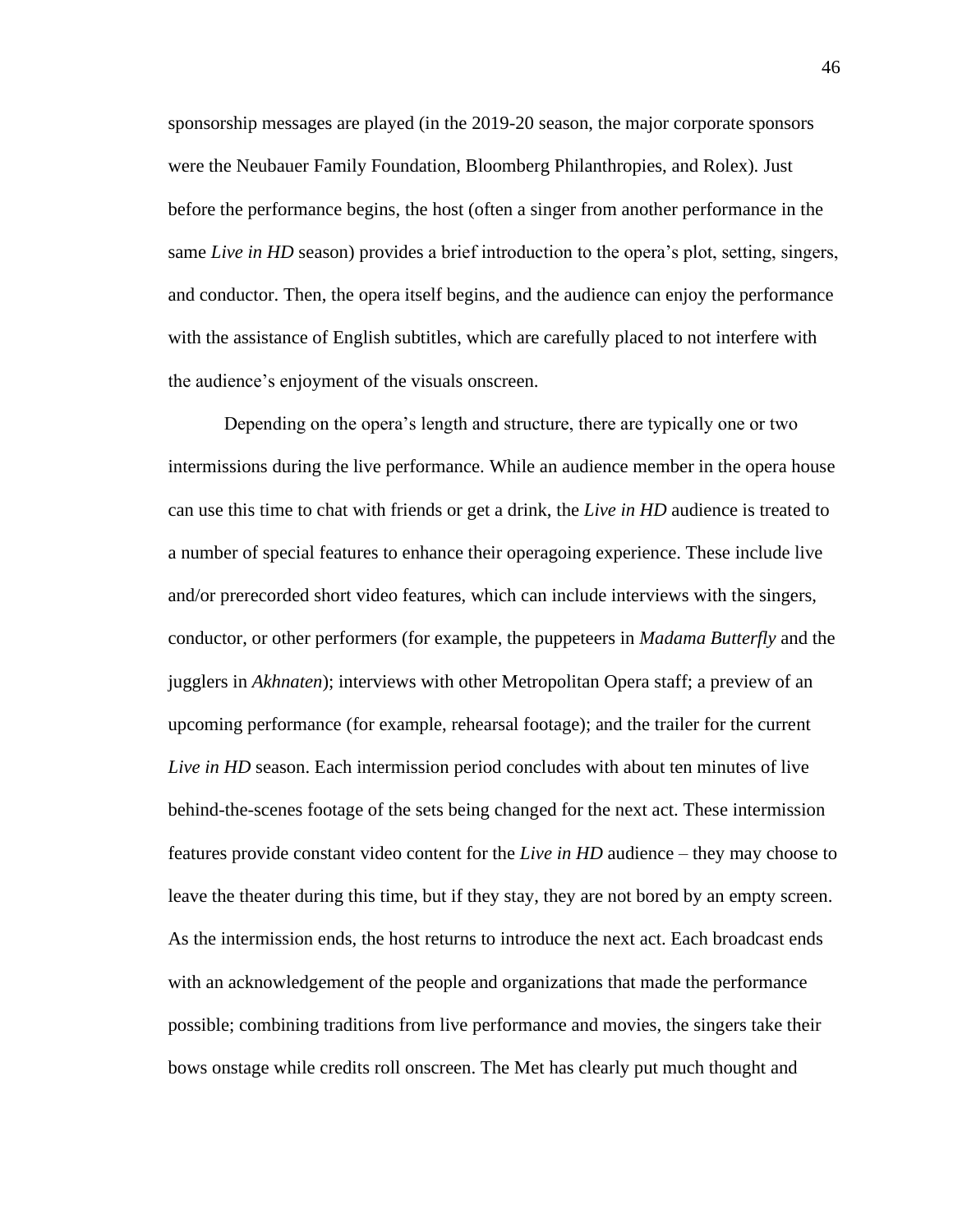effort into providing an exceptional experience for their satellite audiences, even providing them with behind-the-scenes content that opera house attendees do not get to see. But what happens before the broadcast? How does the Met market its *Live in HD* series to potential audiences?

# Finding New Audiences

Elena Park, the Met's former Assistant General Manager for Creative Content and current Supervising Producer for *Live in HD*, described three audiences that the Met is hoping to attract to its *Live in HD* broadcasts.<sup>134</sup> The first is current opera lovers, the second is people who enjoy similar cultural activities, such as theater performances and going to art galleries, and third, those who are completely new to opera.<sup>135</sup> Regarding this third category, however, Levy notes,

since the attendance at the HD broadcasts has been so high, the Met seems satisfied with its initiative, even though the available evidence suggests that the audiences being drawn to the HD showings are existing, traditional opera audiences consisting of people who can't go to the Met in person or who already go to their local opera house, not new audiences who have never seen an opera before.<sup>136</sup>

<sup>&</sup>lt;sup>134</sup> I tried repeatedly to contact someone at the Met for an interview by phone or email, along with asking for attendance numbers for specific broadcasts, but did not get any helpful replies. It is likely that this is in part due to limited staffing while the opera house is closed during the COVID-19 pandemic. Quotes from Ms. Park are taken from her conversation with Daniela Smolov Levy in November 2013, as reproduced in Levy's dissertation.

<sup>&</sup>lt;sup>135</sup> Levy, "Democratizing Opera," 314-315.

<sup>&</sup>lt;sup>136</sup> Levy, "Democratizing Opera," 314.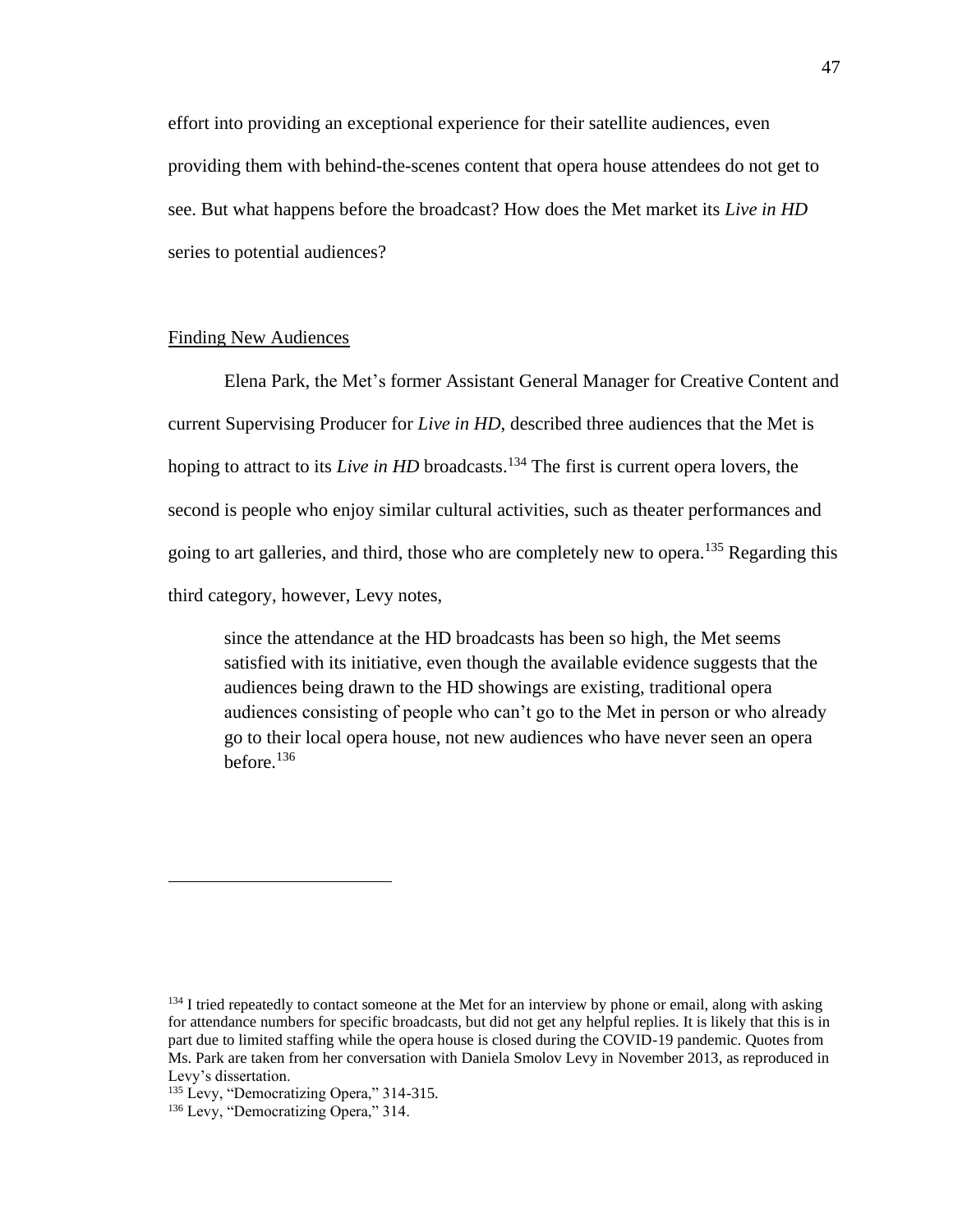The Met's *Live in HD* Frequently Asked Questions web page indicates that they believe

any opera can appeal to a newcomer:

### *Is this program just for opera fans?*

*The Met: Live in HD* is for everyone. The productions are chosen to represent a variety of styles and the full range of the Met repertoire and artists. They all feature great storytelling, great singing, and extraordinary production values. Many people tell us that it is a perfect, low-risk way to introduce a reluctant opera goer to the art form.

*How are the operas chosen for the series? Are there some operas that might be more "challenging" for a general audience than others?* Various factors play a part in choosing the repertoire for *Live in HD,* including the music, the composers, the performers, a Met favorite, etc. In general, opera, when it's presented at the highest level both musically and theatrically, appeals to a very broad audience.<sup>137</sup>

It is true that the Met's level of operatic excellence is impressive, no matter the specific opera performed. It makes sense that the Met's *Live in HD* staff do not want to alienate potential audiences by saying that any particular opera is more appealing or enjoyable than another. However, anyone advertising *Live in HD* at a local level – for example, a movie theater or an arts organization promoting *Live in HD* to their local constituency – should be aware of which operas are more approachable than others. The Met itself is certainly aware of this, considering that the first *Live in HD* broadcast in 2006, *The Magic Flute,* was an abridged English-language version of an opera with fantastical characters in a fairy-tale setting, aspects that would appeal to a broader

<sup>&</sup>lt;sup>137</sup> "Live in HD FAQ," The Metropolitan Opera, accessed November 3, 2020, https://www.metopera.org/about/faq/live-in-hd-faq/.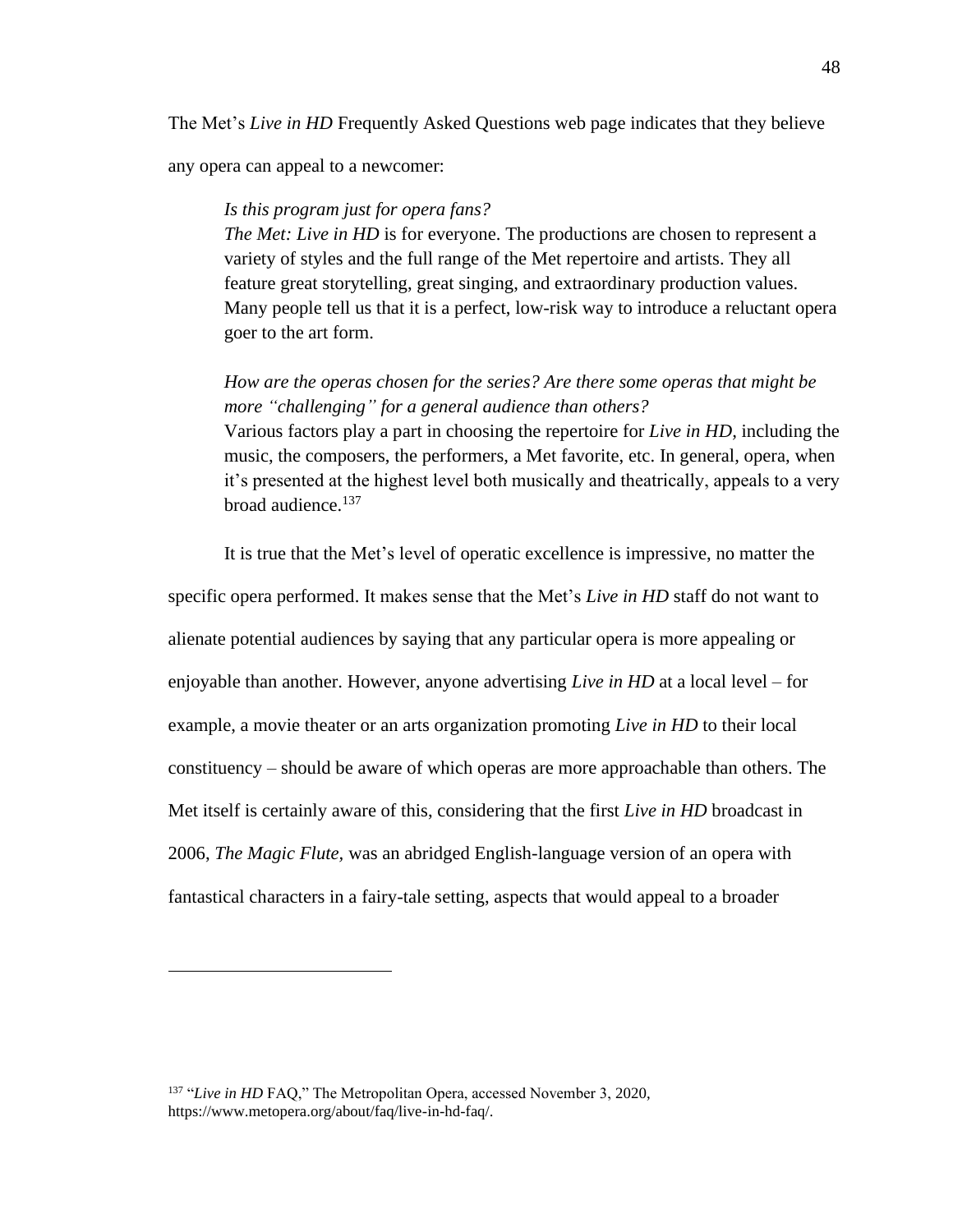audience than, for example, *Wozzeck*. While the Met has since broadcast only full-length operas in their original languages, their choice of operas throughout each subsequent *Live in HD* season continues to favor operas with more approachable musical styles.

## Trends in *Live in HD* Programming

From December 2006 to February 2020, the Met produced 156 *Live in HD* broadcasts, showing a total of 159 opera performances. I am counting each of the 2014- 15 season's "double bill" broadcasts (*Iolanta/Duke Bluebeard's Castle* and *Cavalleria rusticana/Pagliacci*) as two operas, counting 2007's *Il trittico* as three operas, and not counting 2008's Opening Night Gala since it included excerpts from multiple operas. For the purposes of this analysis, I am including the full projected 2019-20 *Live in HD* season, even though the last three broadcasts were cancelled due to the COVID-19 pandemic. This brings the total to 159 broadcasts and 160 distinct opera performances.

Though it remains unclear who is ultimately responsible for choosing which of the Met's operas are broadcast via *Live in HD* each year (Gelb? Met music director Yannick Nézet-Séguin? A committee of some sort?), Gelb states that "[t]he HD season is a microcosm of the best – in terms of quality and variety – of the Met season."<sup>138</sup> Park describes each season as a combination of "blockbusters" and "rarities."<sup>139</sup> So far, it appears that *Live in HD* mainly presents well-known, standard opera repertoire, mainly

<sup>138</sup>Kyle MacMillian, "HD Broadcasts of Met Reeling in Opera Lovers," *Denver Post*, October 1, 2009, accessed August 29, 2020, https://www.denverpost.com/2009/10/01/hd-broadcasts-of-met-reeling-inopera-lovers/.

<sup>&</sup>lt;sup>139</sup> Levy, "Democratizing Opera," 319.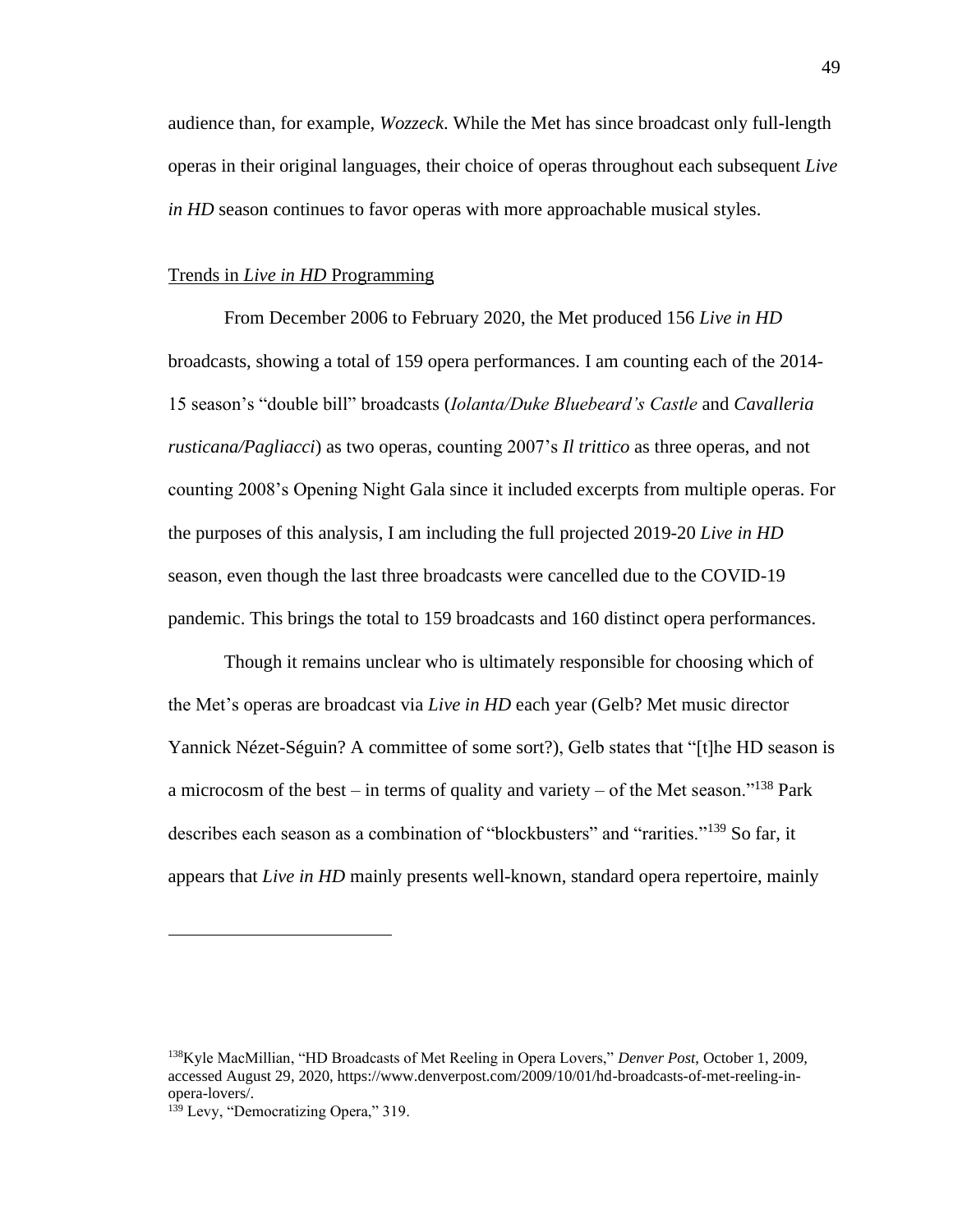from the Classical and Romantic eras, with perhaps one new, rarely performed, or otherwise "unusual" opera each season.

Operabase.com is a website that tracks performances of operas around the world. To determine the relative popularity of the operas broadcast via *Live in HD,* I retrieved a list of the top one hundred most-performed operas in the United States over the past decade (2010-2019) from Operabase. I then noted the position on the list of each opera shown via *Live in HD* from 2006-2020. The full list of the one hundred most-performed operas can be found in Appendix B. This analysis shows that *Live in HD* has shown each of the top twenty-nine operas on the list at least once, along with forty-three of the top fifty operas and seventy-one of the top one hundred operas. The remaining thirty-three operas that the Met has shown via *Live in HD* cover a range of time periods, composers, and popularity, spanning from the Baroque (Handel's *Agrippina*, first performed in 1709 but premiered at the Met in 2019) to the present (Nico Muhly's *Marnie*, premiered in 2017).

To determine the most frequently performed opera composers for *Live in HD* programming, I retrieved a list of the top one hundred most-performed opera composers in the United States over the past decade (2010-2019) from Operabase. I then noted the position on the list of each composer whose work has been performed via *Live in HD.* This analysis shows that *Live in HD* has shown works by a total of thirty-nine composers, including the top twelve opera composers, thirty of the top fifty, and thirty-three of the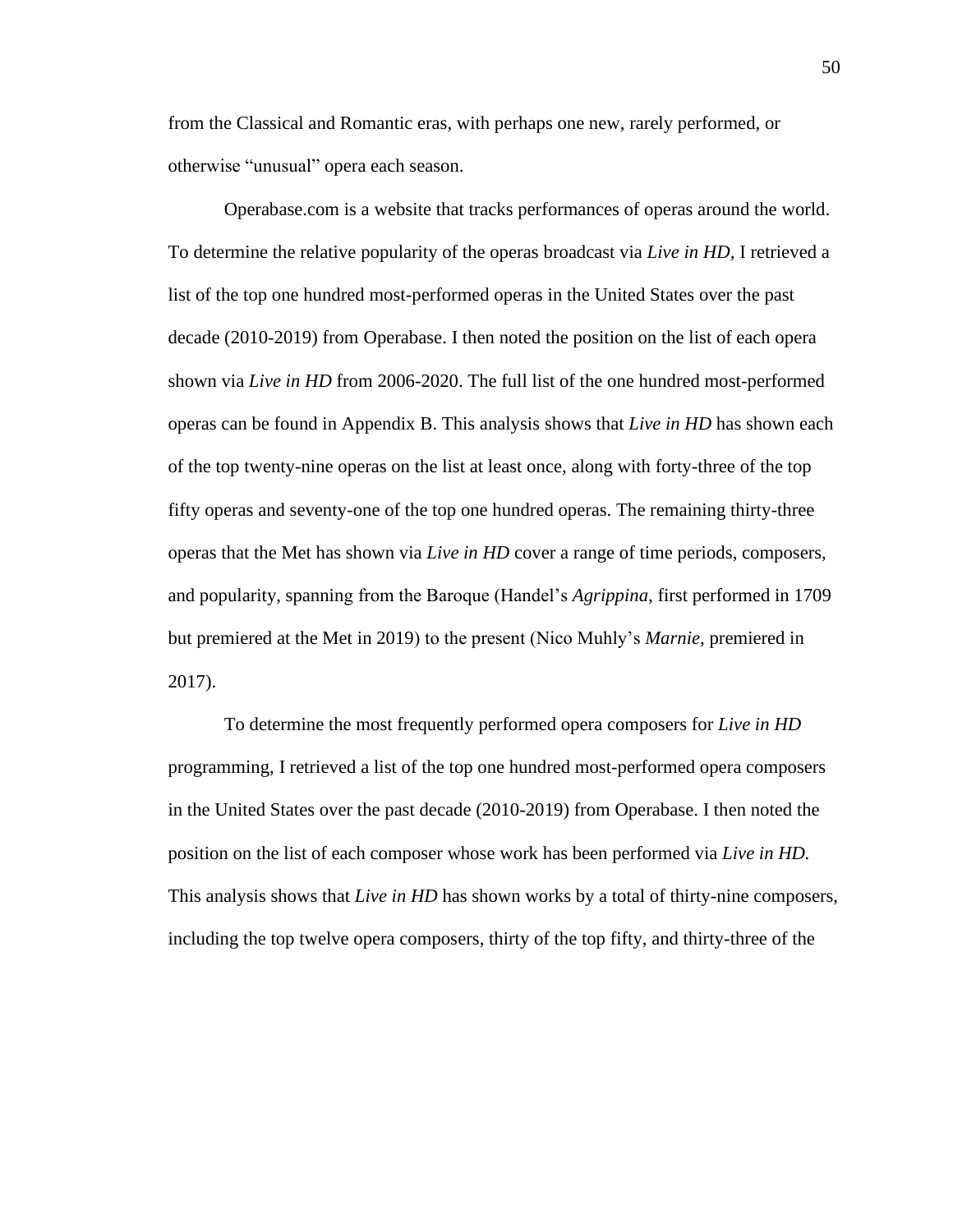top one hundred.<sup>140</sup> The full list of the one hundred most-performed opera composers can be found in Appendix C.

In 2011, *The Met: Live in HD* broadcast its first repeated work, a new performance of Donizetti's *Lucia di Lammermoor,* which had previously been broadcast in 2009. To date, twenty-seven operas have had at least one repeat broadcast (whether a subsequent performance of a previously broadcast stage production, or a different stage production than previously broadcast).<sup>141</sup> These are not recordings of past performances but rather a completely new performance. Each broadcast is different from previous broadcasts of the same work; each performance showcases different singers, and sometimes there is even a new stage production with new sets, costumes, and staging. An example is Puccini's *Tosca,* which has been the most repeated *Live in HD* title – it has been scheduled in four *Live in HD* seasons (in 2009, 2013, 2018, and a cancelled 2020 performance). A different soprano sang the role of Tosca in each of the four broadcasts; the 2009 and 2013 performances used a stage production by Luc Bondy, whereas the 2018 and 2020 performances were staged by Sir David McVicar.

*Live in HD*'s most-performed composer is Giuseppe Verdi (the second-mostperformed opera composer nationally) with twenty broadcasts, followed closely by Giacomo Puccini (the most-performed opera composer nationally) with nineteen

<sup>140</sup> For the purposes of this analysis, I am excluding 2011's *The Enchanted Island,* which was a pastiche of music by several Baroque composers.

<sup>141</sup> I am counting the abridged English version of *The Magic Flute* and the complete German version of *Die Zauberflöte* as a single opera.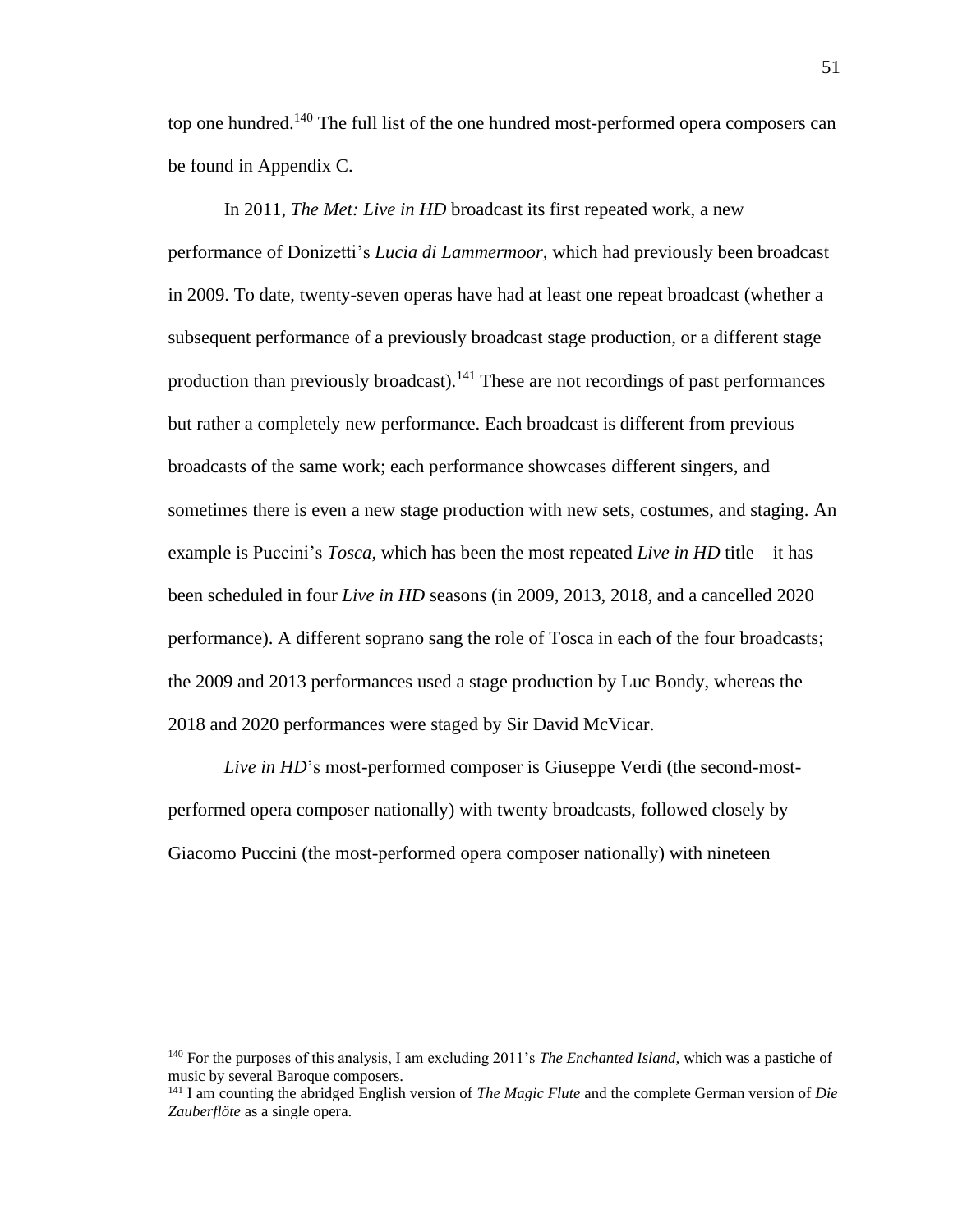broadcasts. These are followed by Gaetano Donizetti (fifth most-performed nationally) and Richard Wagner (seventh most-performed nationally), with eleven *Live in HD* broadcasts each.

In terms of the number of discrete operas, not individual broadcasts, Verdi still holds the top place, with thirteen distinct works shown via *Live in HD*. Wagner is in second place with nine distinct works, Puccini in third place with eight distinct works, and Donizetti and Rossini tied for fourth place, with seven distinct works each.

To determine trends in *Live in HD* programming, I have sorted operas into three categories:

- Top 20 The twenty most-performed operas of the past decade, according to Operabase.
- Familiar Operas that are not in the Top 20 but still have good name recognition; this includes those that are among the one hundred most-performed operas, as well as rarer operas that were written by the top ten most-performed composers.
- Unusual Operas that do not fall into either of the previous two categories. Table 2 contains the number of *Live in HD* broadcasts that fell into each of these categories each season.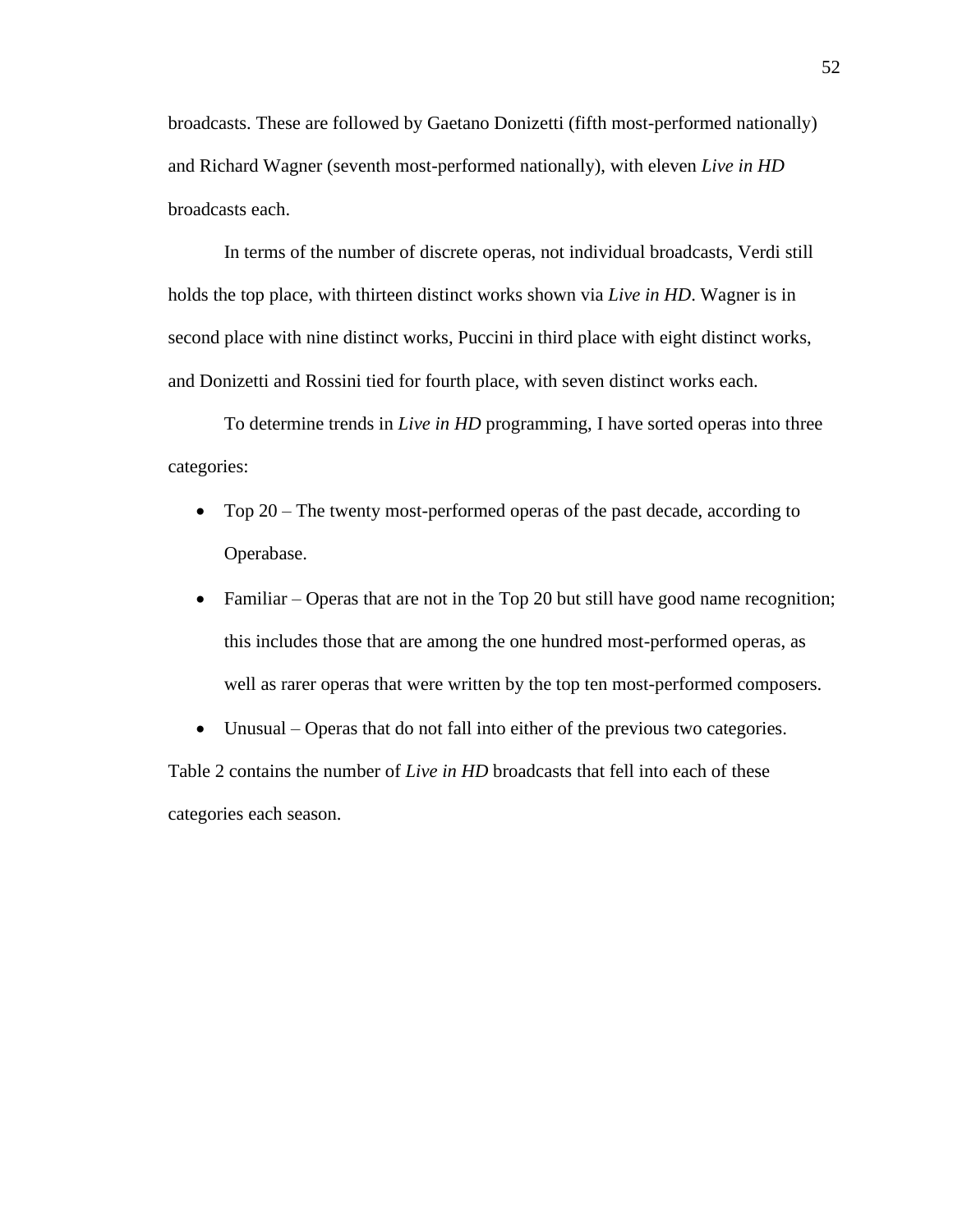| <b>Season</b>     | Top 20 operas        | <b>Familiar operas</b> | <b>Unusual operas</b> |
|-------------------|----------------------|------------------------|-----------------------|
| 2006-07           | 2                    | 5                      |                       |
| 2007-08           | 3                    | 4                      | 1                     |
| 2008-09           | 3                    | 5                      | $\overline{2}$        |
| 2009-10           | 4                    | $\overline{4}$         |                       |
| 2010-11           |                      | 10                     |                       |
| 2011-12           | $\overline{2}$       | 7                      | $\overline{2}$        |
| 2012-13           | 3                    | 6                      | 3                     |
| 2013-14           | 4                    | 4                      | $\overline{2}$        |
| 2014-15           | $\overline{4}$       | 7                      |                       |
| 2015-16           | 3                    | 6                      |                       |
| 2016-17           | 3                    | 6                      |                       |
| 2017-18           | 5                    | 4                      |                       |
| 2018-19           | 3                    | 5                      | $\overline{2}$        |
| 2019-20           | 3                    | 6                      |                       |
| Totals (140 total | 43 (30.7% of Live    | 77 (55% of Live in     | 20 (14.3% of Live     |
| operas)           | <i>in HD</i> operas) | HD operas)             | in HD operas)         |

TABLE 2: Categorization of *Live in HD* Operas by Season

*Live in HD* programming has skewed heavily toward Top 20 and Familiar operas. This may indicate that the Met believes its audience prefers to attend operas that are "classics" or "have stood the test of time." It is also likely that the Met has performed these operas many times throughout its history, meaning that costumes and sets from previous performances can be reused. Singers are also more likely to have well-known operas in their current repertoire, meaning that they will not have to take the time to learn new music and lyrics as they would for a new or otherwise less-familiar opera.

However, the Met also likes to stage "rarities," as Elena Park said. Staging new or rarely-performed operas shows that the Met is forward-thinking and wants to give its audience a chance to explore operas they may not already be familiar with. Most *Live in HD* seasons have included just one Unusual opera. These Unusual operas fall into three categories, each of which caters to different audience interests: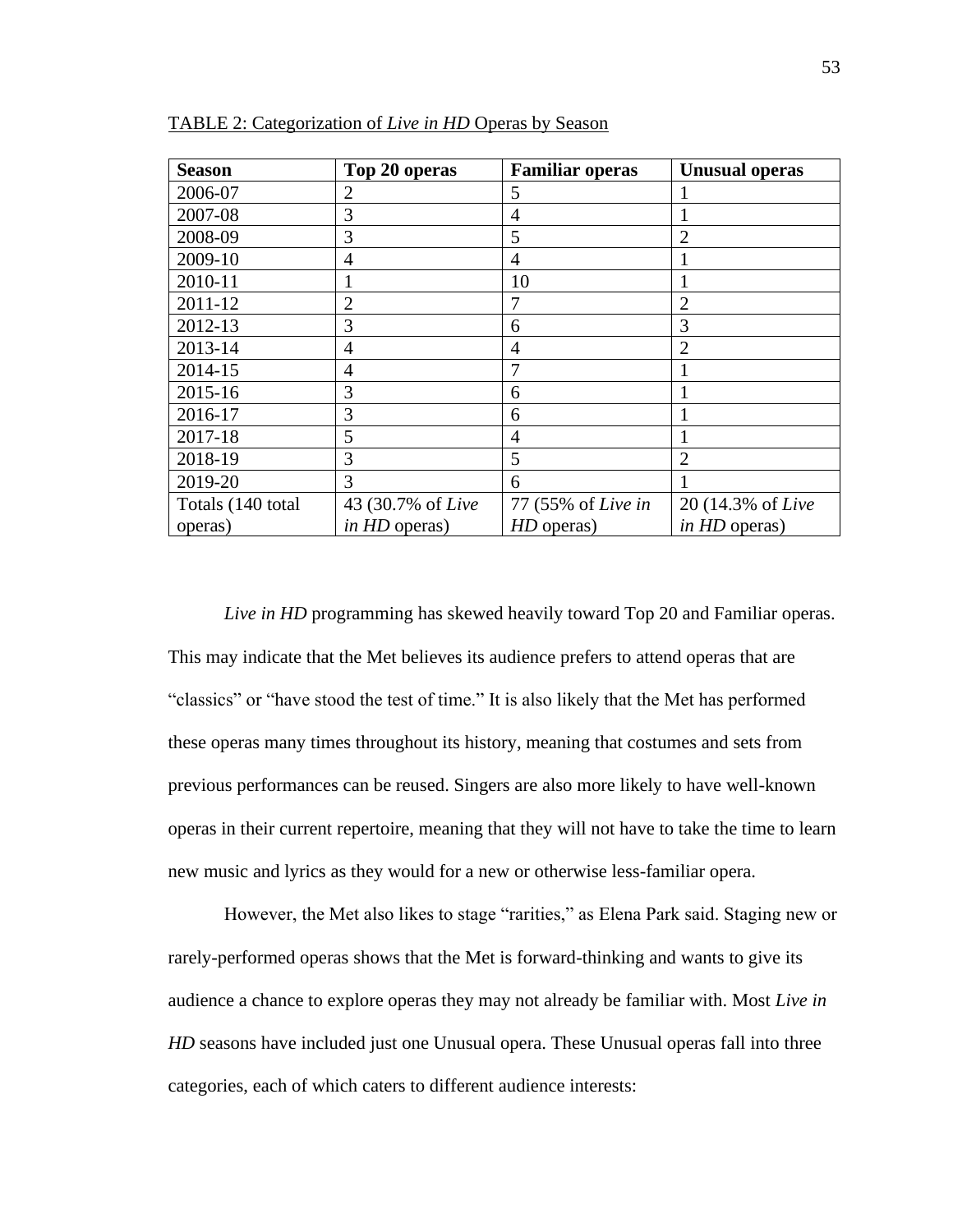- Very New (Adams's *Doctor Atomic* [2005], Adès's *The Exterminating Angel* [2016] and *The Tempest* [2004], Muhly's *Marnie* [2017], Saariaho's *L'Amour de loin* [2000], Tan Dun's *The First Emperor* [2006]). These operas were premiered in the twenty-first century, making them of interest to audiences who enjoy keeping up with the operas being written today. (*The Enchanted Island* was premiered in 2011 but belongs more to the Traditional category since it is based on music from the Baroque period.)
- Modern (Berg's *Lulu,* Britten's *Peter Grimes,* Glass's *Satyagraha* and *Akhnaten,*  Shostakovich's *The Nose*)*.* These operas were premiered in the twentieth century and incorporate elements such as minimalism and twentieth-century tonalities that may be more challenging for the general listener to enjoy.
- Traditional (Berlioz's *La damnation de Faust* and *Les Troyens,* Borodin's *Prince Igor,* Cilea's *Adriana Lecouvreur,* Gluck's *Iphigénie en Tauride,* Léhar's *The Merry Widow,* Thomas's *Hamlet,* Zandonai's *Francesca da Rimini,* and the Baroque pastiche *The Enchanted Island*). These operas are lesser-known but use a musical vocabulary (that of the Baroque, Classical, and Romantic periods) that is enjoyable to the average listener.

Though each *Live in HD* season includes at least one "rarity" which will attract the attention of audiences who want something new, the Met still wants to sell as many tickets as possible – they have never scheduled more than one truly "challenging" (Very New or Modern) opera in a single *Live in HD* season.

Of course, rarity and familiarity can be subjective; for example, while Hector Berlioz and Pyotr Ilyich Tchaikovsky are not among the top ten opera composers, nor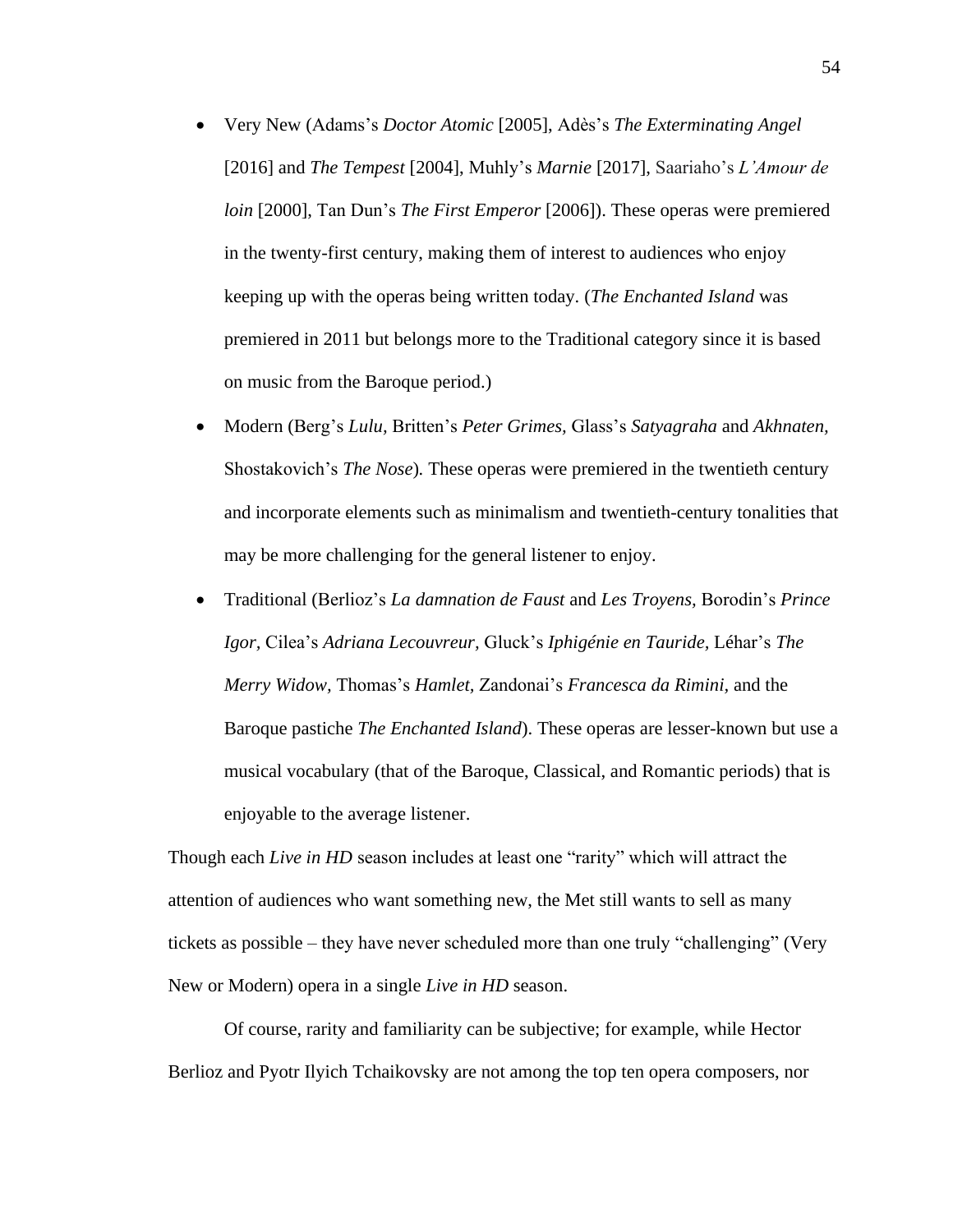represented among the top one hundred operas, their names will almost certainly be familiar to those who enjoy classical orchestral music. Similarly, those familiar with twentieth-century instrumental music are likely to recognize the names of John Adams and Philip Glass. It could be beneficial to introduce these operas to classical music lovers by making connections from the operas to their composers' more familiar works. For example, a local classical radio station could play Berlioz's *Symphonie Fantastique* and mention to the audience that if they enjoyed this piece, they should consider attending the *Live in HD* broadcast of *Les Troyens*. Ideally, each *Live in HD* opera could have its own marketing strategy based on the composer, historical era, subject matter, etc. Ideas for developing such marketing strategies will be explored in the next chapter.

#### Relationship between Opera Popularity and Attendance

While the Met does not provide the attendance numbers for each individual *Live in HD* broadcast, I was able to get some attendance data from the past few seasons from the Mary Riepma Ross Media Arts Center, which shows *Live in HD* in Lincoln, Nebraska. The full data can be found in Appendix D. This local attendance data shows that attendance roughly correlates to opera popularity.

In the 2018-19 season, the broadcast with the lowest attendance in Lincoln was Cilea's *Adriana Lecouvreur,* with 47 attendees; this was one of two Unusual operas this season. The other was *Marnie,* which attracted 94 attendees – likely because it was both a Very New opera that people had not had the chance to see before and also an adaptation of an Alfred Hitchcock film. The most well-attended opera, attracting 134 attendees, was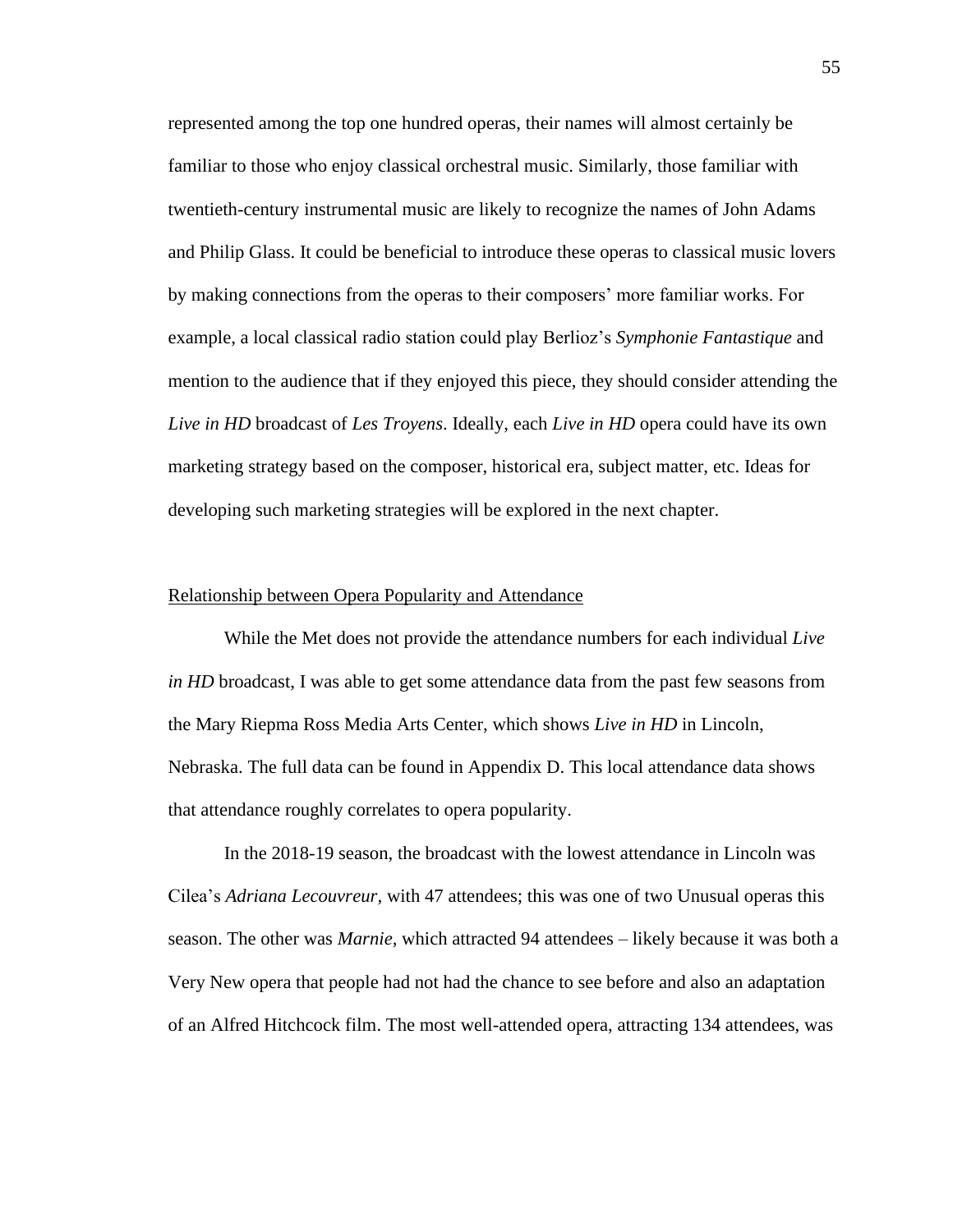Verdi's *La Traviata,* which is the third most popular opera of the decade according to Operabase.

In the 2017-18 season, there were three Unusual operas. Two of these, Verdi's *Luisa Miller* and Rossini's *Semiramide* (both lesser-known operas by well-known composers) were the least well-attended, with 45 and 55 attendees, respectively. The highest attendance (182) was for Massenet's *Cendrillon,* which is seventy-third on the Operabase list, but likely has high appeal since it is both written by a well-known composer and based on the familiar story of Cinderella. The second-highest attendance (132) was for Puccini's *Tosca,* the fifth-most-performed opera of the past decade.

In the 2016-17 season, the least-well-attended opera was Tchaikovsky's *Eugene Onegin* (60 attendees), which is the twenty-third most-popular opera; in this case, attendance does not directly correlate with the opera's nationwide popularity. However, this season was filled with popular operas and composers, and *Eugene Onegin*'s attendance was not far off from other well-known operas this season, for example Mozart's *Idomeneo* (70) and Wagner's *Tristan und Isolde* (67). The sole Unusual opera this season was Saariaho's *L'Amour de loin,* which attracted 77 attendees and was notable as a Very New opera by a female composer (and in this broadcast, also conducted by a woman!). The most well-attended opera this season was, again, *La Traviata,* with 180 attendees.

In the 2015-16 season, Richard Strauss's *Elektra* was the least-well-attended opera, with 57 attendees. The two most well-attended were *Turandot* (163) and *Madama Butterfly* (158), both very well-known Puccini operas. Interestingly, the one Unusual opera this season, Berg's *Lulu,* reached a respectable 94 attendees – perhaps because of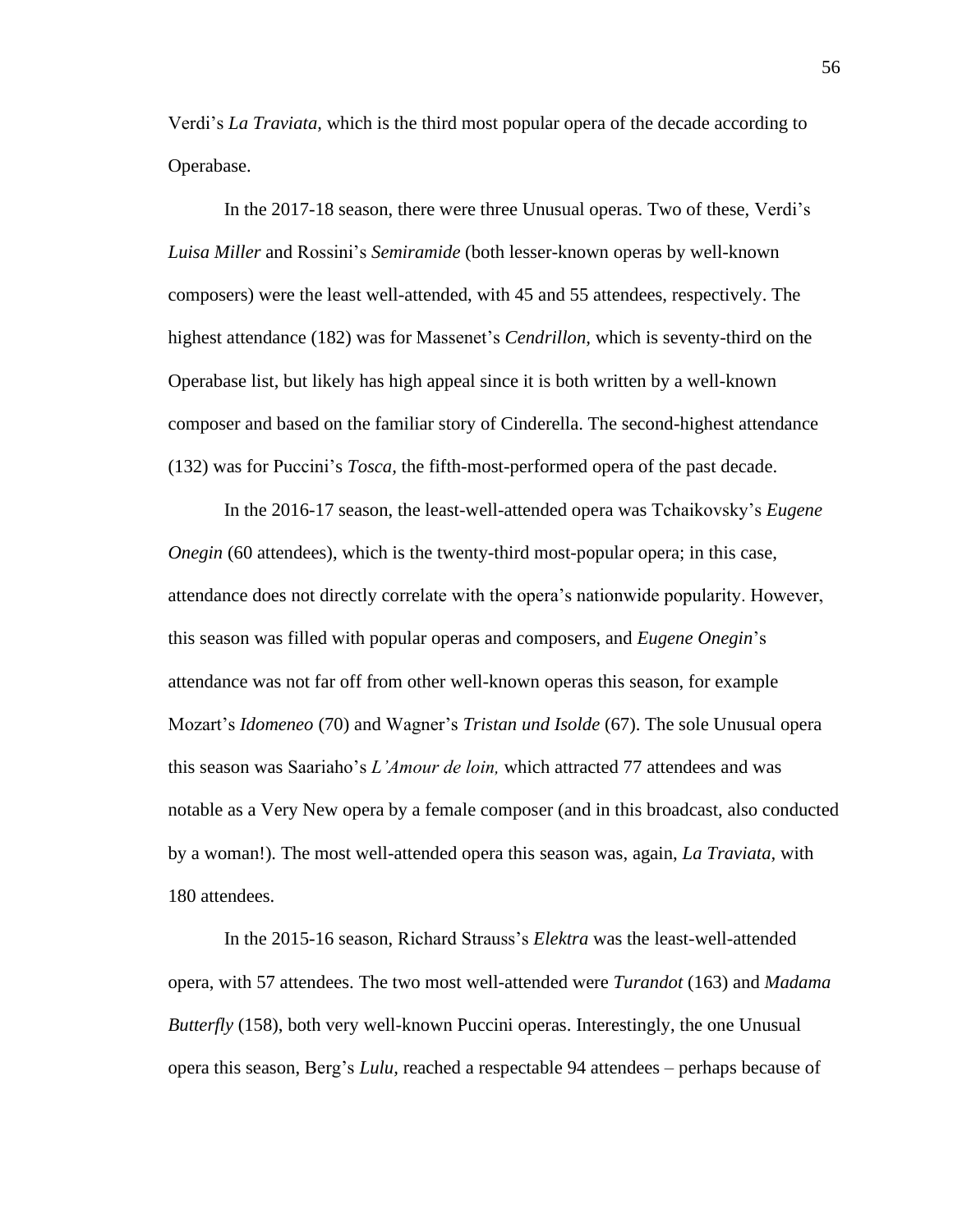the curiosity aroused by the Met's trailer for the production, which focused on the opera's salacious and sensationalistic elements.<sup>142</sup>

In the 2013-14 season (the Ross Media Arts Center did not provide data for 2014- 15), the best-attended opera was the most popular according to Operabase – Puccini's *La bohème,* which reached 141 attendees. *Eugene Onegin* was again not very well-attended, reaching 64 attendees compared to 2016-17 season's 60; this may just be a matter of the local opera audience's tastes. The least-well-attended opera this season was Shostakovich's *The Nose* (59 attendees), one of two Unusual operas – the other was Borodin's *Prince Igor,* with 76 attendees.

It may be useful for both local theaters and the Met itself to analyze attendance data for each season to determine how to better market the less-popular operas to improve ticket sales and overall revenue. For example, *Marnie* was unfamiliar to audiences as an opera, but likely familiar to many of them as a movie. Making connections between each opera and the potential audience's interests is likely to draw greater attention to each broadcast and even increase overall *Live in HD* attendance over time.

<sup>142</sup> "Lulu: Trailer" (video), posted November 4, 2015, accessed November 18, 2020, https://www.youtube.com/watch?v=n5GoAnCaq9U.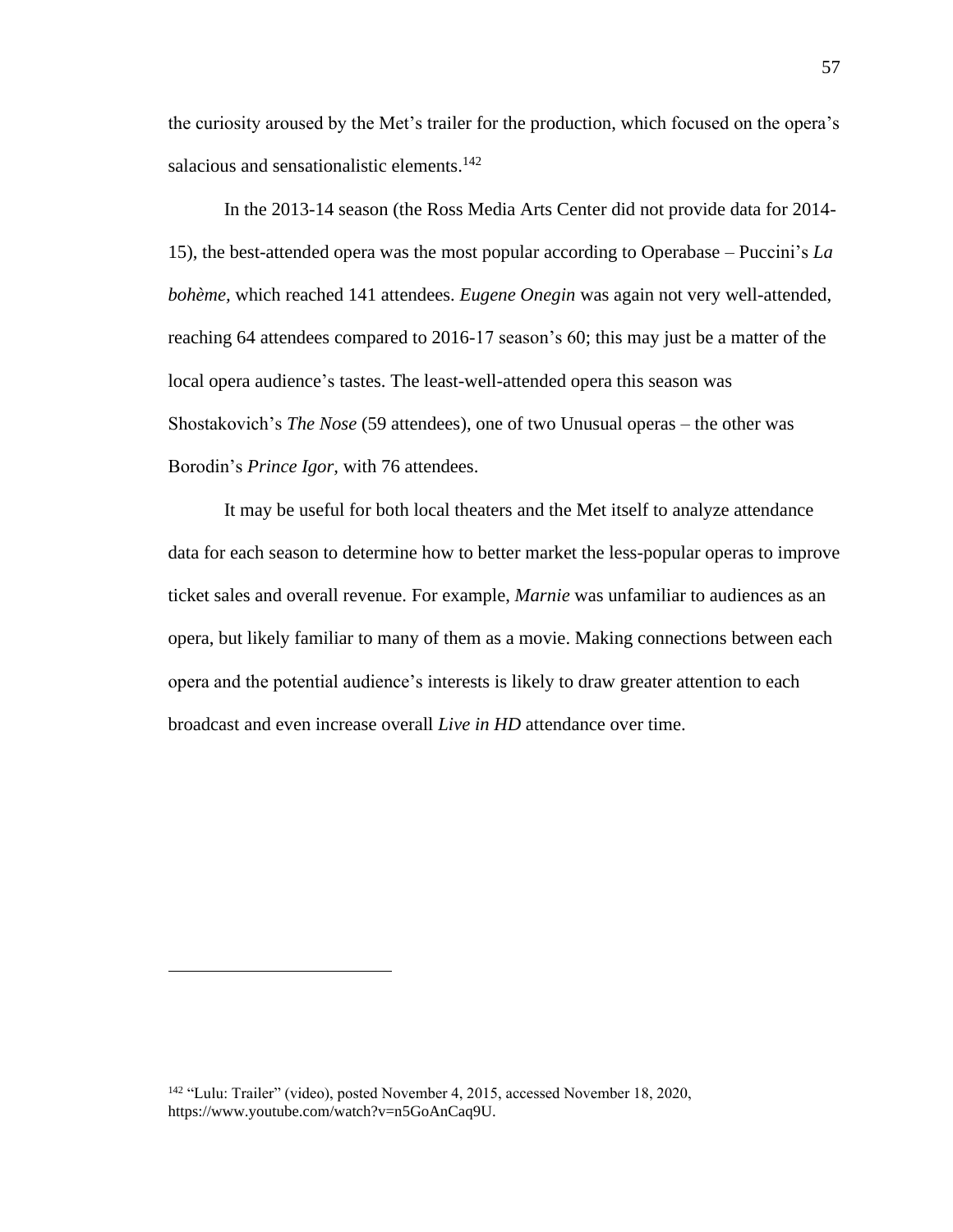## CHAPTER 4: HOW CAN *LIVE IN HD*

# FURTHER DEMOCRATIZE OPERA IN AMERICA?

*I need audience shots. Young people. Is there anyone under 40? Find young people!*

– An unnamed *Live in HD* video director at the 2009 broadcast of *Turandot<sup>143</sup>*

### Marketing to New Audiences

*The Met: Live in HD* has been a financial success for the Metropolitan Opera, and it has fulfilled Peter Gelb's goal of making opera more accessible to the public. However, there is much potential for the Met to reach a broader audience with *Live in HD*. As discussed in Chapter 3, the *Live in HD* series has consistently provided audiences with popular, recognizable operas and works by well-known composers. This combination of crowd pleasers with the occasional new or obscure opera is well-suited to opera-loving audiences. As the 2008 Opera America survey of *Live in HD* attendees found, 73% of respondents said "they love opera and want to see as much as possible."<sup>144</sup> However, based on the available data, the Met does not seem to have succeeded in introducing a significant number of new audience members to opera.

To attract a wider audience, both the Met and the movie theaters that show *Live in HD* broadcasts must develop tactics that help opera shed its stuffy stereotypes and appeal to a younger and more diverse audience. To that end, I suggest the following methods:

<sup>&</sup>lt;sup>143</sup> Munk, The Met's Grand Gamble"

<sup>144</sup> Shugoll Research, *Metropolitan Opera Live in HD Survey,* 37.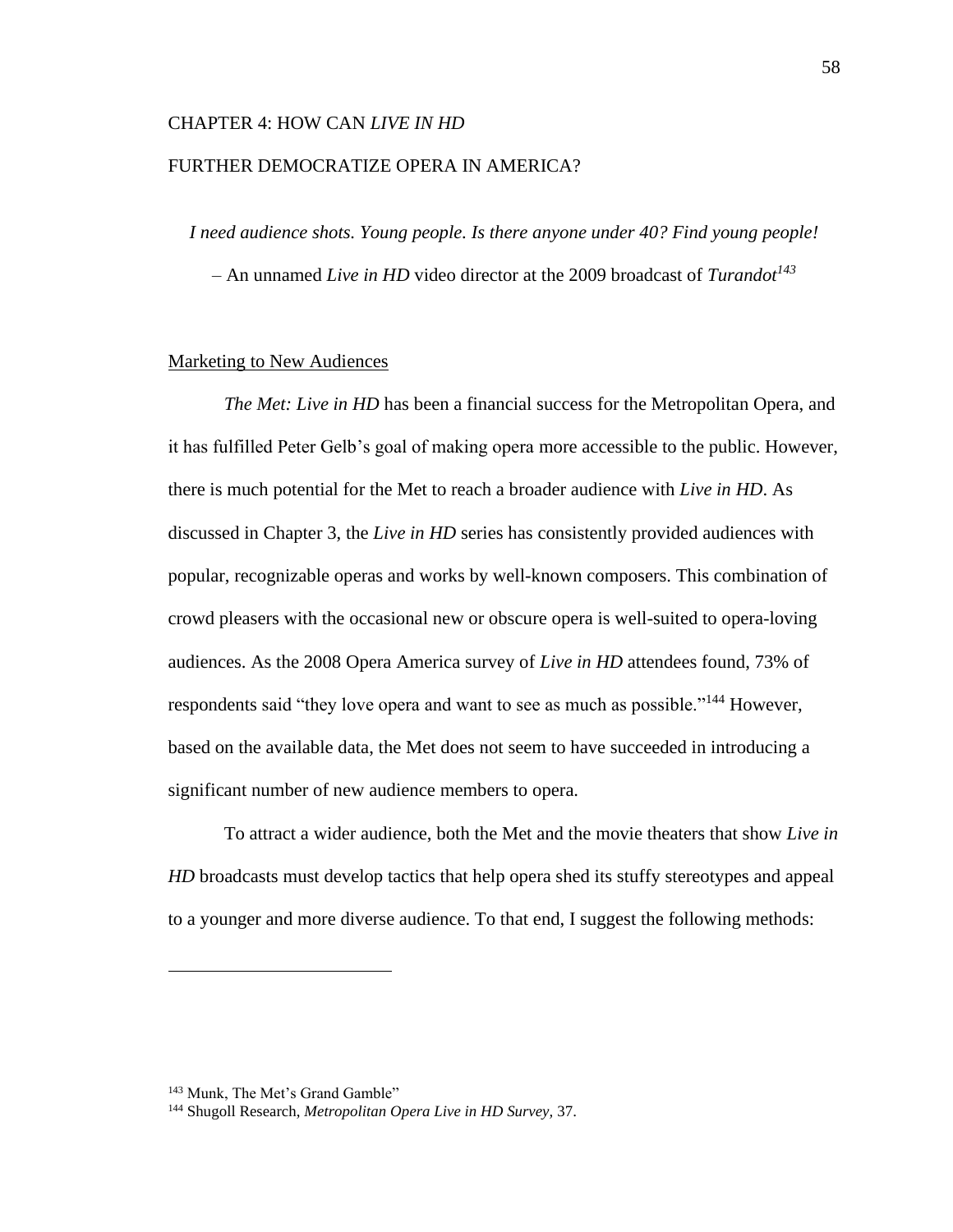creating and distributing interesting marketing materials, marketing directly to students and young adults, and lowering financial and temporal barriers to attendance. All these strategies could help *Live in HD* reach a broader, more diverse audience and educate the public about opera.

# Creating Marketing Materials

The Metropolitan Opera's website contains the most up-to-date information about the *Live in HD* series. However, the information provided about each opera is rather sparse, focusing more on the singers and producer than on the music or the plot. While this may be useful to current opera enthusiasts, it is useless to a potential new attendee who is trying to decide what opera to attend. People new to the opera world will most likely be unfamiliar with the singers, conductors, and producers that are prominently listed.

For example, the description of the November 2019 broadcast of *Madama* 

## *Butterfly*:

Soprano Hui He takes on the heartbreaking title role of the doomed geisha, with tenor Bruce Sledge as the American naval officer who abandons her—in cinemas November 9. Paulo Szot is Sharpless, alongside Elizabeth DeShong as Suzuki, and Pier Giorgio Morandi is on the podium for Anthony Minghella's sweeping production, a perennial audience favorite. This live cinema transmission is part of the Met's award-winning *Live in HD* series, bringing opera to more than 2,200 theaters in more than 70 countries worldwide. $145$ 

<sup>&</sup>lt;sup>145</sup> "Madama Butterfly Live in HD," The Metropolitan Opera, accessed November 8, 2020, https://www.metopera.org/season/in-cinemas/2019-20-season/madama-butterfly-live-in-hd/.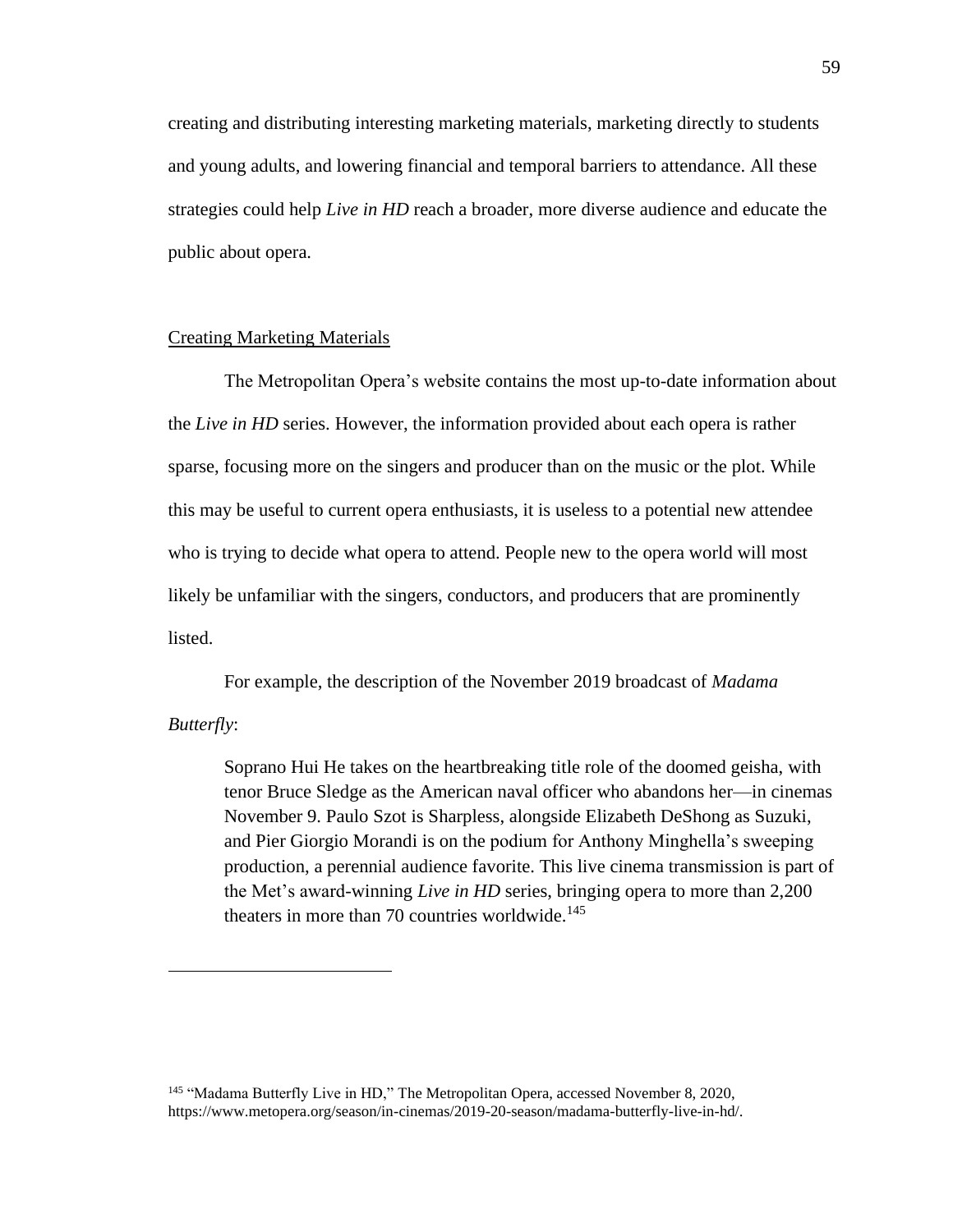This description does not describe the plot beyond a "doomed geisha" and "the American naval officer who abandons her." It is "a perennial audience favorite," but does not explain why. Particularly interesting is that this paragraph does not mention the opera's music at all. Further down the page, there is a "Read Synopsis" link, followed by one paragraph each describing the opera's importance in the repertoire, the composer, the setting, and the music. However, all this information, which is arguably more important to an opera newcomer than the paragraph quoted above, is easy to miss due to the design of the web page. One must scroll past several large photos, a list of the main singers, and the names of the production team to see all the information available. There are also two video excerpts from the opera, which are helpful for potential audiences to get a taste of the music, but again, these are rather far down the page.

Another example, this time from a more lighthearted opera, is the May 2019

### broadcast of *La fille du régiment*:

Tenor Javier Camarena and soprano Pretty Yende team up for a feast of bel canto vocal fireworks—including the show-stopping tenor aria "Ah! Mes amis," with its nine high Cs. Alessandro Corbelli and Maurizio Muraro trade off as the comic Sergeant Sulpice, with mezzo-soprano Stephanie Blythe as the outlandish Marquise of Berkenfield. Enrique Mazzola conducts.<sup>146</sup>

Again, this description focuses on names that the average American will not recognize. Though it provides a small amount of information on the music, mentioning "bel canto

<sup>146</sup> "La Fille du Régiment," The Metropolitan Opera, accessed November 8, 2020, http://web.archive.org/web/20180218224732/http://www.metopera.org/Season/2018-19-season/fille-duregiment-donizetti-tickets/.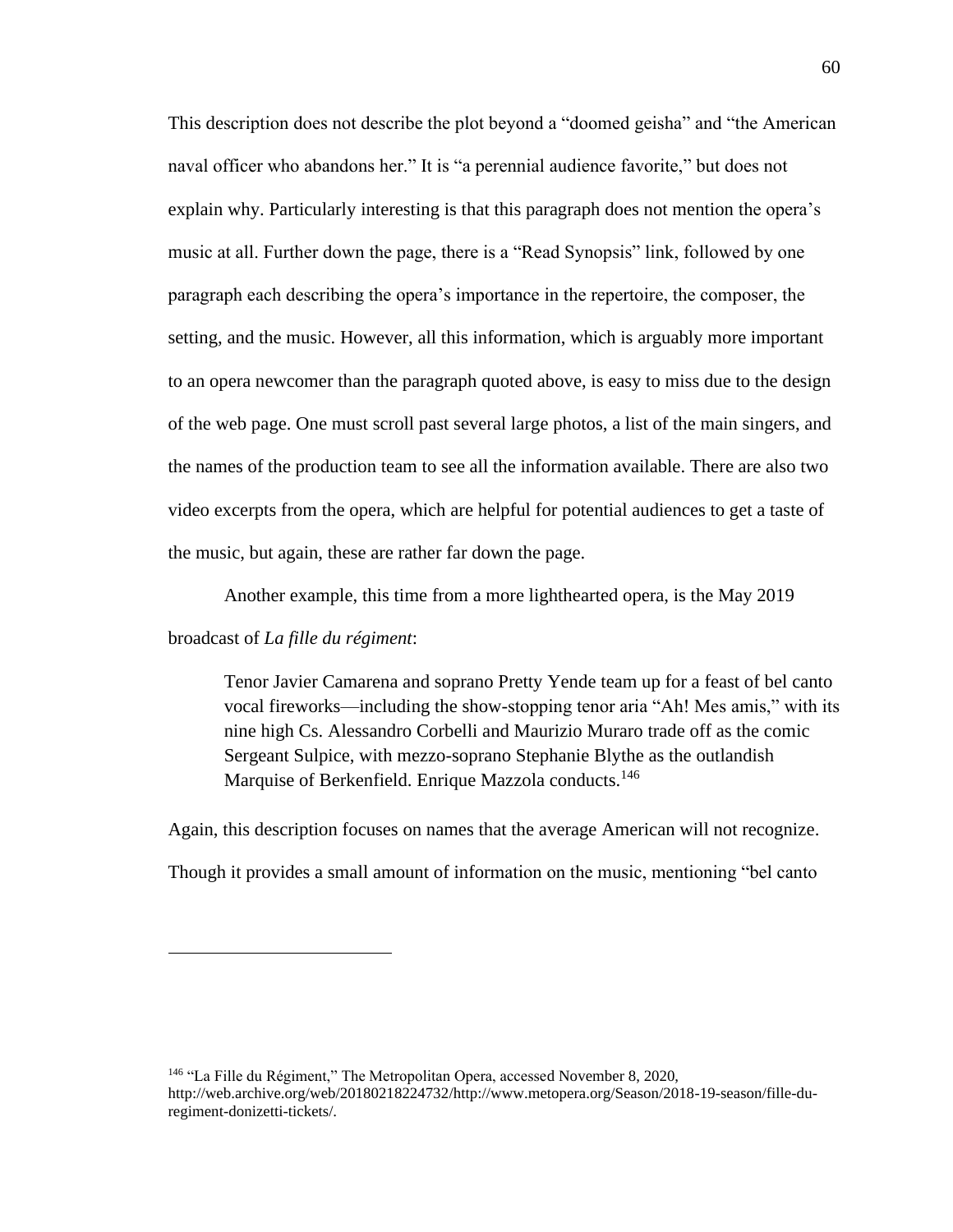vocal fireworks" and "the show-stopping tenor aria," these terms may be meaningless to newcomers, and the plot is not mentioned at all. As with *Madama Butterfly,* there is more relevant information further down the page, but many people may not realize that they have to scroll down so far to see it.

To attract a wider audience, the Met needs to provide more information upfront that is relevant to newcomers trying to decide what opera to attend. The Met does not even need to change their current web layout, assuming it meets the needs of existing opera enthusiasts. Instead, they could create a page called "New to Opera?" that provides information in a more inviting way. It could help visitors decide which opera to attend by saying "If you enjoy stories of romance that end in heartbreak, try *La bohème*" or "If you enjoyed *Così fan tutte*, you may also like *Don Pasquale*." This information could be focused on the current *Live in HD* season, or it could be expanded to be a perennial resource for audiences new to opera that provides easy-to-understand descriptions for all the operas available through the Met's online streaming service.

The Met could also benefit from the increased use of trailers. Movie trailers are an iconic part of the moviegoing experience and are a major way for people to learn about upcoming movies they may want to see. Each *Live in HD* broadcast includes a trailer for the rest of the *Live in HD* season.<sup>147</sup> However, this trailer shows only a few still images from each upcoming opera, with the title, composer, and lead singers' names prominently

<sup>&</sup>lt;sup>147</sup> For example, "Metropolitan Opera 2013-14 Live in HD Trailer" (video), posted March 27, 2013, accessed November 8, 2020, https://www.youtube.com/watch?v=YXyr2Vs2niw.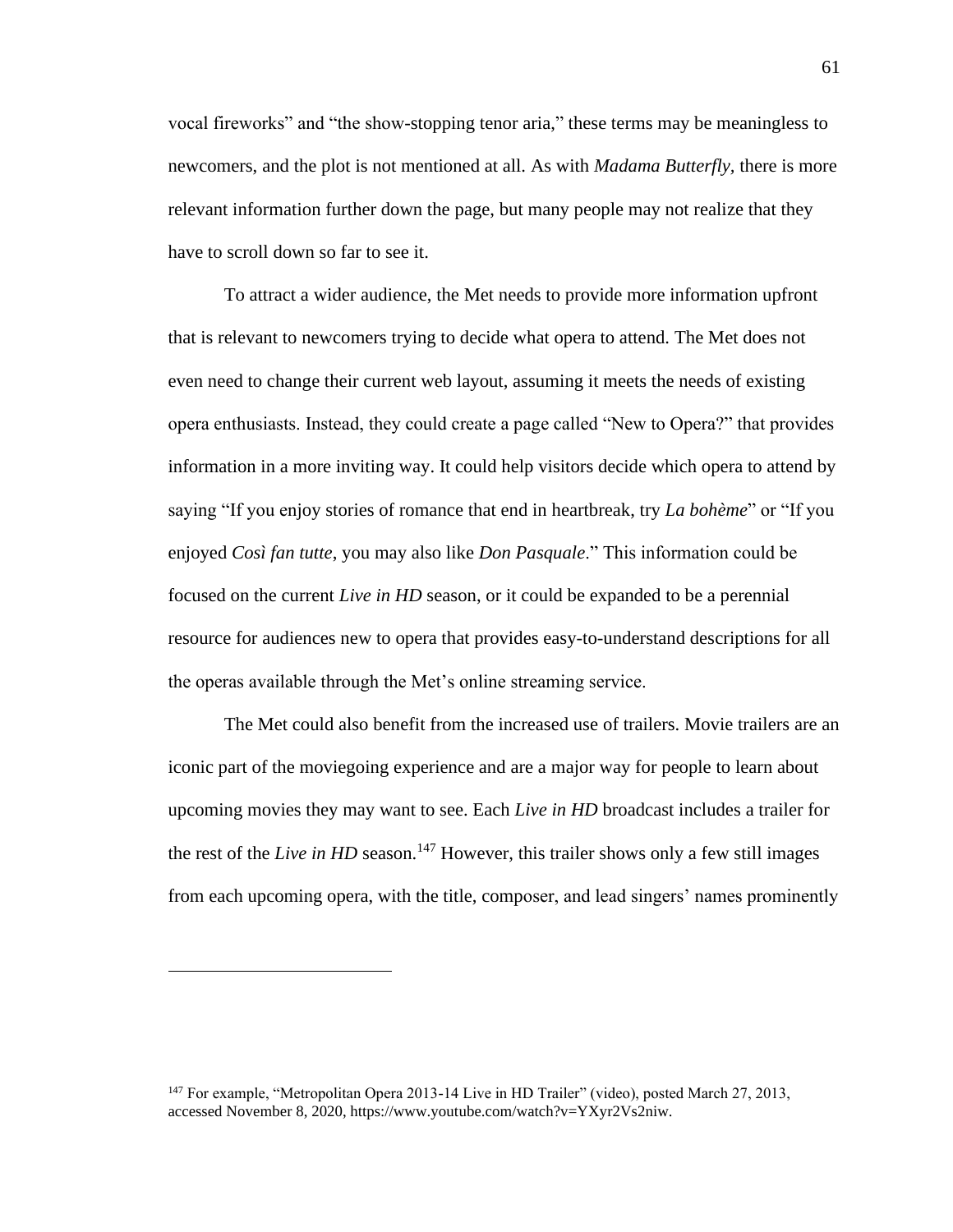featured. Each set of images is accompanied by a short audio excerpt of the opera. While seasoned opera enthusiasts may recognize many of these titles and composers, audiences who do not know much about opera will not gain much knowledge from the trailer. It would be more helpful to less-experienced audience members to provide more context about each upcoming opera. Any voice-over narration would compete with the underlying audio clip, so perhaps a short summary of the plot could be written onscreen alongside the opera's title and composer. The host of each *Live in HD* broadcast typically provides a short description of the next *Live in HD* opera, but adding a short description to each segment of the trailer would be a beneficial repetition, as well as introducing audience members to operas further ahead in the season.

In any type of marketing, it would be useful for the Met's opera descriptions to include a few specific points that a potential viewer can use to differentiate between operas and decide which ones sound the most interesting to them. One example would be to point out whether a particular opera is a popular fan favorite or a more obscure work, or whether it is a comedy or a tragic drama. The following is a list of other salient features that could be emphasized in opera marketing – specifically to English-speaking audiences in the United States – along with examples from past *Live in HD* programming:

- English-language libretti *Doctor Atomic, The Enchanted Island, The First Emperor, Marnie, Peter Grimes*
- Operas based on other, more familiar works *Nabucco, Salome, Samson et Dalila* (the Bible), *The Enchanted Island, Hamlet, Otello, Roméo et Juliette, The Tempest* (Shakespeare plays), *Orfeo ed Euridice* (Greek myth), *Iphigénie en*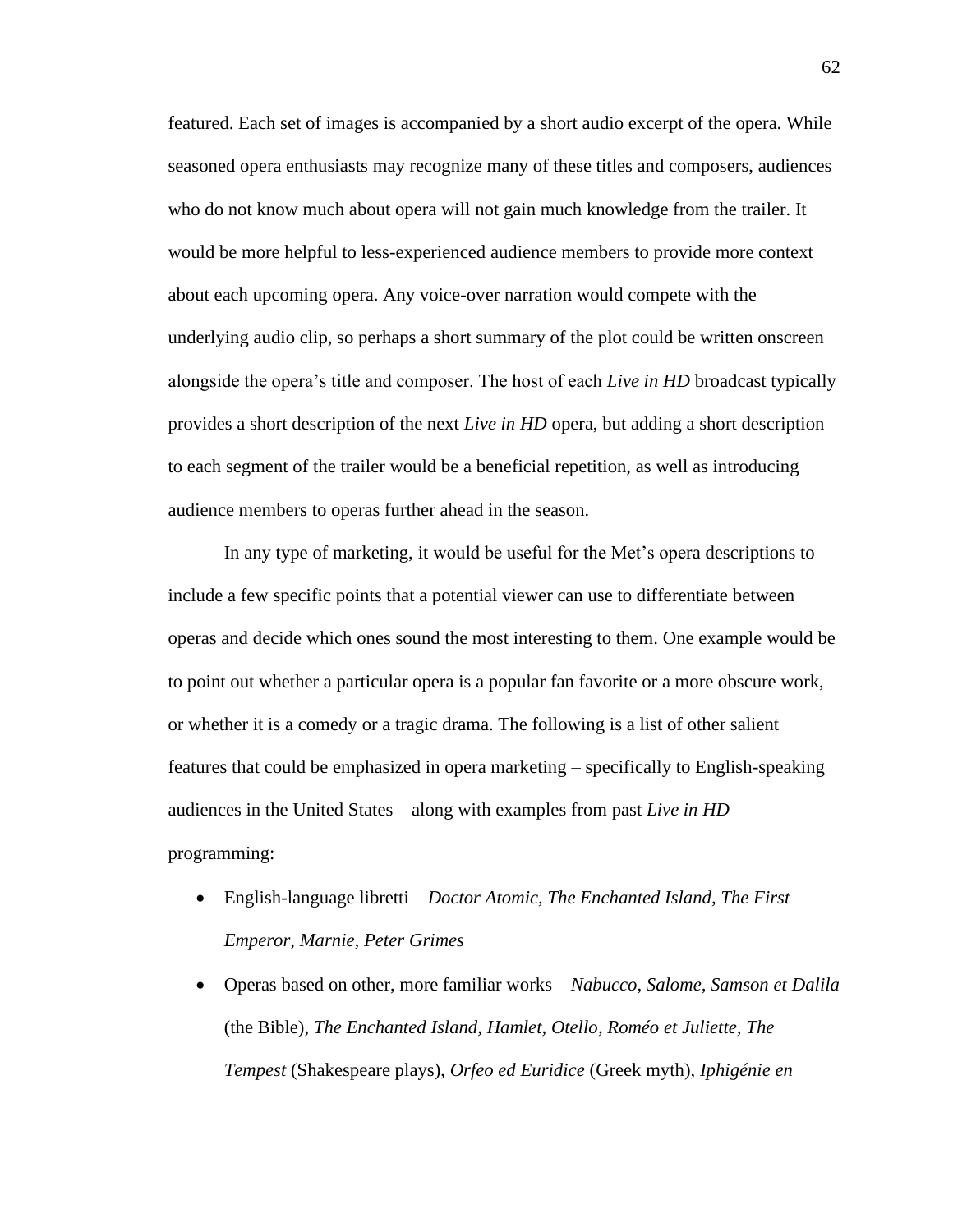*Tauride* (Greek play), *Les Troyens* (the *Aeneid*), *Faust* (German legend), *Der Ring des Nibelungen* (Norse sagas), *Cendrillon*, *La Cenerentola, Duke Bluebeard's Castle* (European folktales collected by Charles Perrault and the Brothers Grimm)

- Diversity of composers *L'Amour de loin* (female composer), *Dialogues des Carmélites, Peter Grimes, The Tempest* (gay composers), *The First Emperor* (Chinese composer), *Akhnaten, Doctor Atomic, Porgy and Bess* (American composers)
- Newness *Doctor Atomic, The Exterminating Angel, Marnie* (21<sup>st</sup> century operas), *Agrippina, Porgy and Bess* (Met premieres of older works)
- Non-European setting –*Armida* (Middle East), *The First Emperor, Turandot* (China), *Madama Butterfly* (Japan)
- Historical setting *Aida, Akhnaten* (ancient Egypt), *Agrippina* (ancient Rome), *Thaïs* (Egypt under the Roman Empire), *Armida* (the Crusades), *Dialogues des Carmélites* (French Revolution), *La fille du régiment* (Napoleonic Wars), *Doctor Atomic* (World War II)
- Fanciful setting or plot elements *Les Contes d'Hoffmann, La damnation de Faust, Don Giovanni, The Magic Flute/Die Zauberflöte, Turandot*
- Unusual literary/musical style –*The Exterminating Angel* (surrealism), *Lulu* and *Wozzeck* (Expressionism), *Akhnaten* (minimalism)
- Unusual staging *Agrippina,* premiered in 1709 and taking place in the Roman Empire, using a modern set that "features homeless people pushing shopping carts; TV reporters; a lively bar scene; and a deranged Nero, consuming positively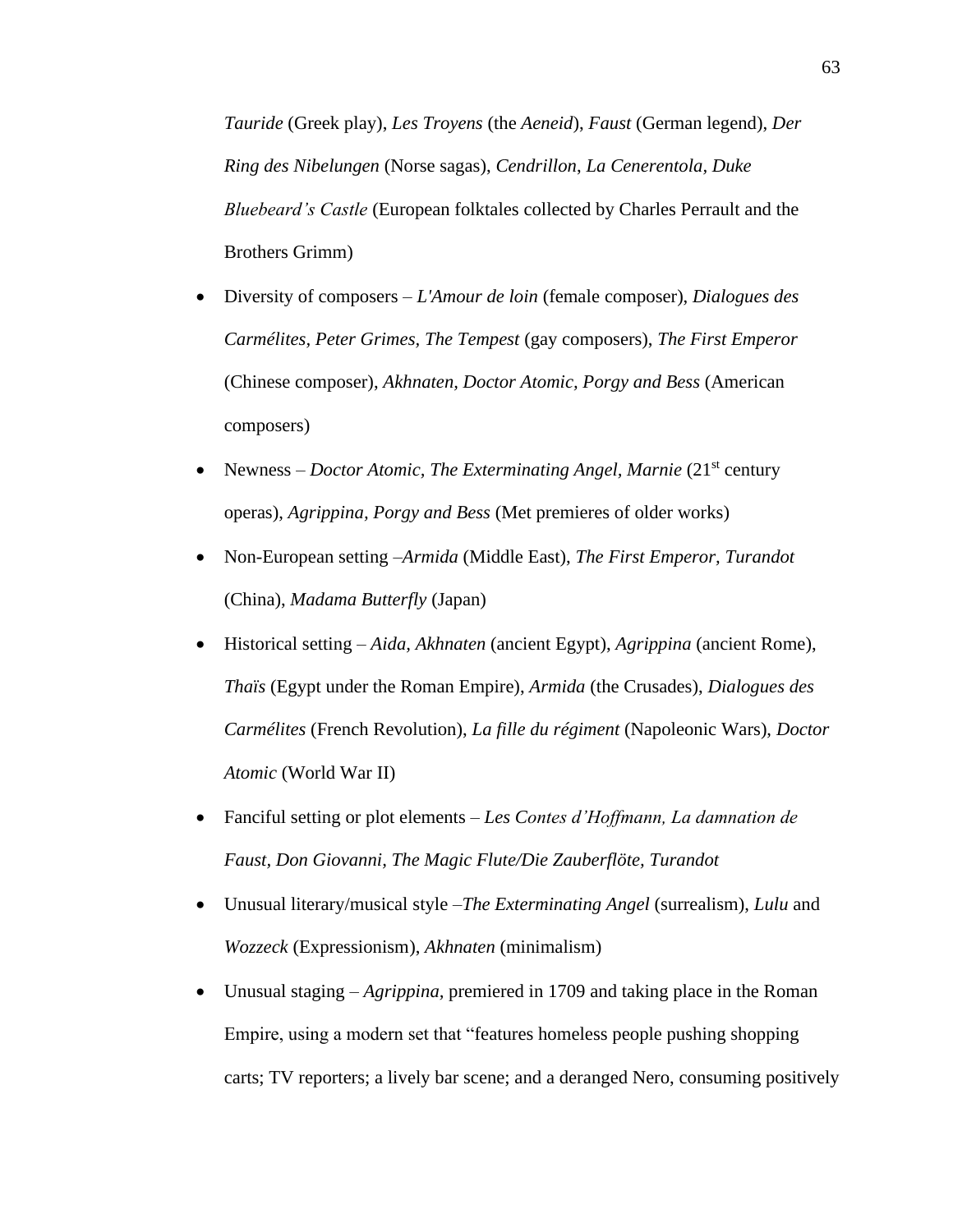imperial amounts of cocaine"<sup>148</sup>; director Robert Lepage's controversial production of *Der Ring des Nibelungen* using a set that "features 24 planks constructed between two towers and runs on a hydraulic system" and "can be configured into a multitude of forms to accommodate every scene," though the "machine's malfunctions became something of a leitmotif, right from the start"<sup>149</sup>; and *Rigoletto* "set in a 1960s Las Vegas casino"<sup>150</sup>

- Similarity to well-known stories in other forms of media *Don Giovanni* (Don Juan), *Der Ring des Nibelungen* (The Lord of the Rings), *Rusalka* (The Little Mermaid)
- Shorter run times<sup>151</sup> *La bohème, Cavalleria rusticana, Duke Bluebeard's Castle, Elektra, Gianni Schicchi, Hansel and Gretel, Iolanta, Iphigénie en Tauride, The Nose, Pagliacci, Les pêcheurs de perles, Salome, Suor Angelica, Il tabarro, Tosca, Wozzeck*

<sup>148</sup> Michael Cooper, "In the Met Opera's 'Agrippina,' the Roman Empire Never Ended," *New York Times,*  January 31, 2020, accessed November 9, 2020, https://www.nytimes.com/2020/01/31/arts/music/handelagrippina-met-opera.html.

<sup>&</sup>lt;sup>149</sup> "The Ring Transformed," The Metropolitan Opera, accessed November 9, 2020,

https://www.metopera.org/user-information/nightly-met-opera-streams/articles/the-ring-transformed/; James Barron, "Leaving the Met, but Not for Valhalla," *New York Times,* May 17, 2013, accessed November 18, 2020, https://www.nytimes.com/2013/05/18/arts/music/the-met-packs-up-its-notorious-ringmachine.html.

<sup>&</sup>lt;sup>150</sup> "Michael Mayer's Las Vegas-themed production of Verdi's Rigoletto returns to the Met April 26," The Metropolitan Opera, April 26, 2019, accessed November 18, 2020, https://www.metopera.org/about/pressreleases/michael-mayers-las-vegas-themed-production-of-verdis-rigoletto-returns-to-the-met-april-26/.

<sup>&</sup>lt;sup>151</sup> These operas have an approximate runtime of two hours or less, according to "Running Times: Are All Operas Long?" The Opera 101, accessed November 8, 2020,

https://www.theopera101.com/operas/runningtimes.html.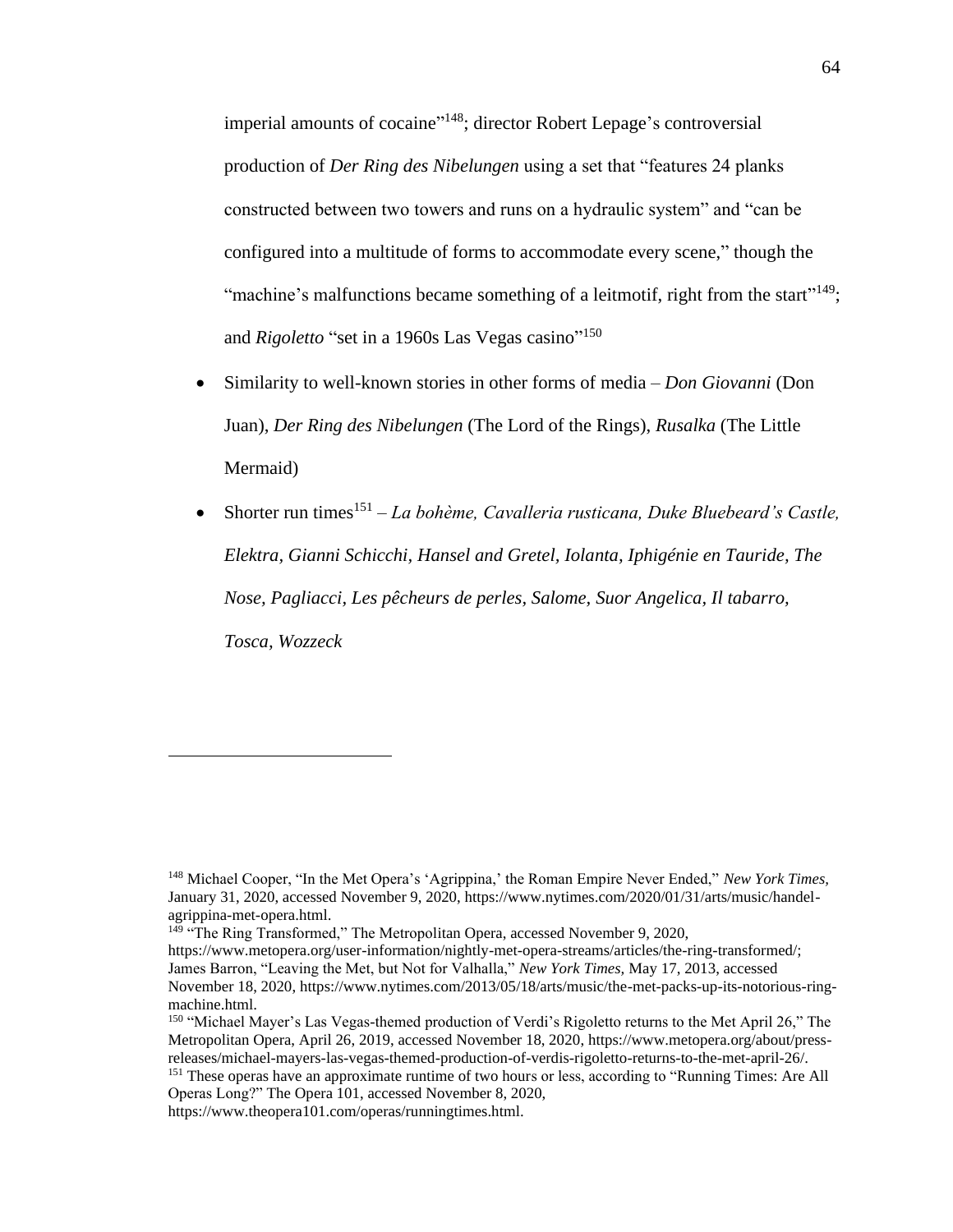• Melodies that have made their way into popular culture – *Carmen* ("Habanera," used in all sorts of contexts from *The Muppets* to food advertisements<sup>152</sup>), *Die Walküre* ("Ride of the Valkyries," used in the movie *Apocalypse Now* and the *Merrie Melodies* short film "What's Opera, Doc?"), *Thaïs* ("Meditation," performed and recorded by many violinists and other instrumentalists), *Il barbiere di Siviglia* ("Largo al factotum," used in "Rabbit of Seville" and other *Looney Tunes* short films), *Rigoletto* ("La donna è mobile"), *Turandot* ("Nessun dorma," often sung by Luciano Pavarotti and The Three Tenors)

Of course, different aspects will be of interest to different audiences. For example, the general American public might particularly appreciate English-language operas and shorter run times, while theater students may be interested in seeing an opera with unusual staging elements, and those studying history might be drawn to operas set in a historical period of interest to them.

#### Finding a Younger Audience

As discussed in Chapter 2, many arts organizations are investigating ways to attract younger audiences, and the Met should do the same. For opera to remain relevant, it must attract younger attendees who will support opera companies after their current, aging audiences pass on.

<sup>&</sup>lt;sup>152</sup> "Carmen in Pop Culture," Seattle Opera, October 12, 2011, accessed November 18, 2020, https://www.seattleoperablog.com/2011/10/carmen-in-pop-culture.html.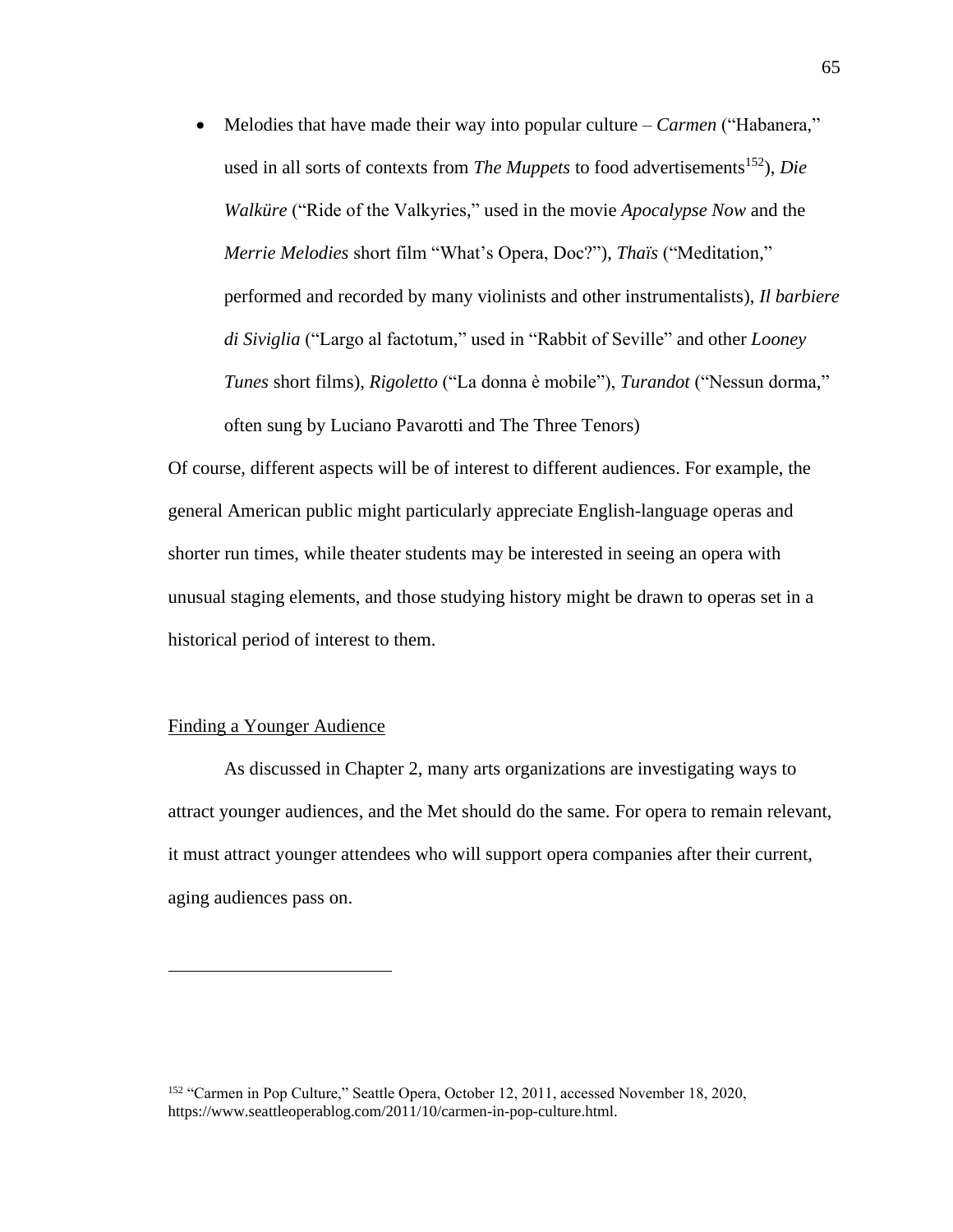Currently, *Live in HD* does not seem to have a comprehensive promotional strategy. While the Met has advertised its live performances in the subways and on city buses in New York City since 2006,<sup>153</sup> the promotion of *Live in HD* seems to be left to each individual theater or theater chain. For example, the Mary Riepma Ross Media Arts Center in Lincoln, Nebraska advertises *Live in HD* broadcasts on its website and social media pages.<sup>154</sup> Social media marketing is an inexpensive way for theaters and local organizations to reach potential audiences. Movie theaters showing *Live in HD* broadcasts should take advantage of social media features that can expand their reach in the local community. For example, the theater could create a Facebook event for each broadcast and share it with local opera companies, orchestras, museums, libraries, and other organizations that have Facebook pages. As these organizations share the event on their own pages, information about *Live in HD* will reach many of the people who follow those pages. If someone is interested in attending the broadcast, they can also share it with their friends and family, further increasing the event's reach and potentially making the *Live in HD* broadcast an attractive social outing. This can all happen organically, but organizations can also pay Facebook to show the event to certain groups of users – for example, people in the local area who are 18-35 years old and are interested in music. Other social media platforms such as Twitter and Instagram do not have similar event-

<sup>153</sup> Julie Bosman, "The Metropolitan Opera's New Stage," *New York Times,* August 29, 2006, accessed November 8, 2020, https://www.nytimes.com/2006/08/29/business/media/29adco.html. <sup>154</sup> Danny Ladely, email message to author, November 10, 2020.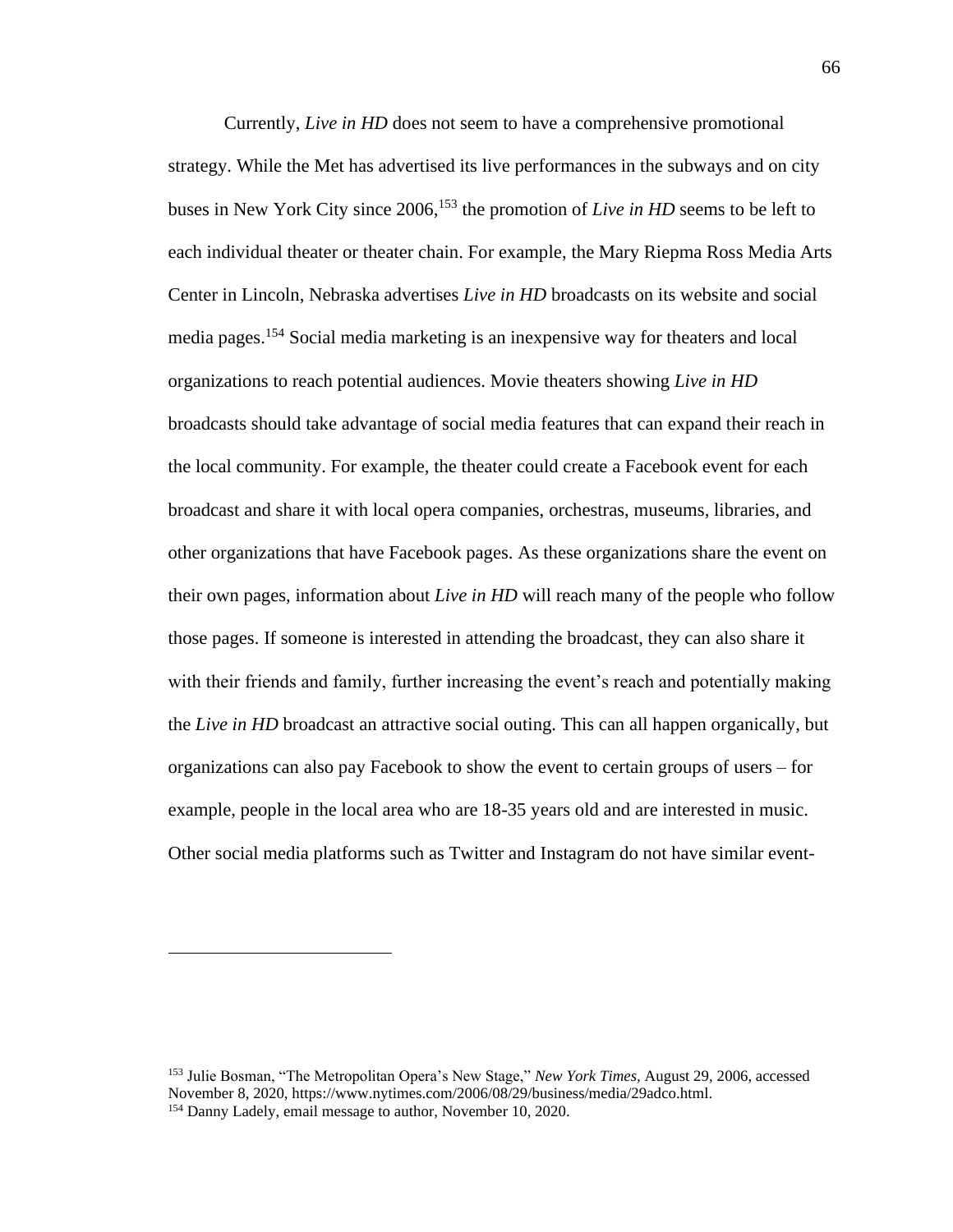planning features, but they can be additional avenues to spread the word about *Live in HD*.

Theaters and arts organizations could also collaborate to provide memorable, worthwhile experiences for young adults in their twenties and thirties who are interested in opera but hesitant about attending on their own. Events should be planned using tactics from the Wallace Foundation's *Building Millennial Audiences* report summarized in Chapter 2. For example, a local art museum or orchestra could create an exhibit or concert that ties in with an upcoming *Live in HD* performance. Another idea is for a nearby venue to host a pre-performance event that includes food and one or more speakers who can inform the attendees about issues related to the opera they are about to see. This could take the form of a brunch before the live Saturday broadcast, or a dinner before an evening encore screening. Colleges and universities would be ideal locations to host this type of event, given that many instructors and students, as well as people who live in the surrounding community, will be interested in learning something new and perhaps already familiar with the location and speakers. Hosting this type of event at a college will also help younger attendees to see the opera as a social event that they can discuss with like-minded people, instead of as an intimidating event they will be attending by themselves. A college instructor could also ask their students to attend a relevant opera for a required or extra credit assignment, which would guarantee students could attend with a group of their peers.

67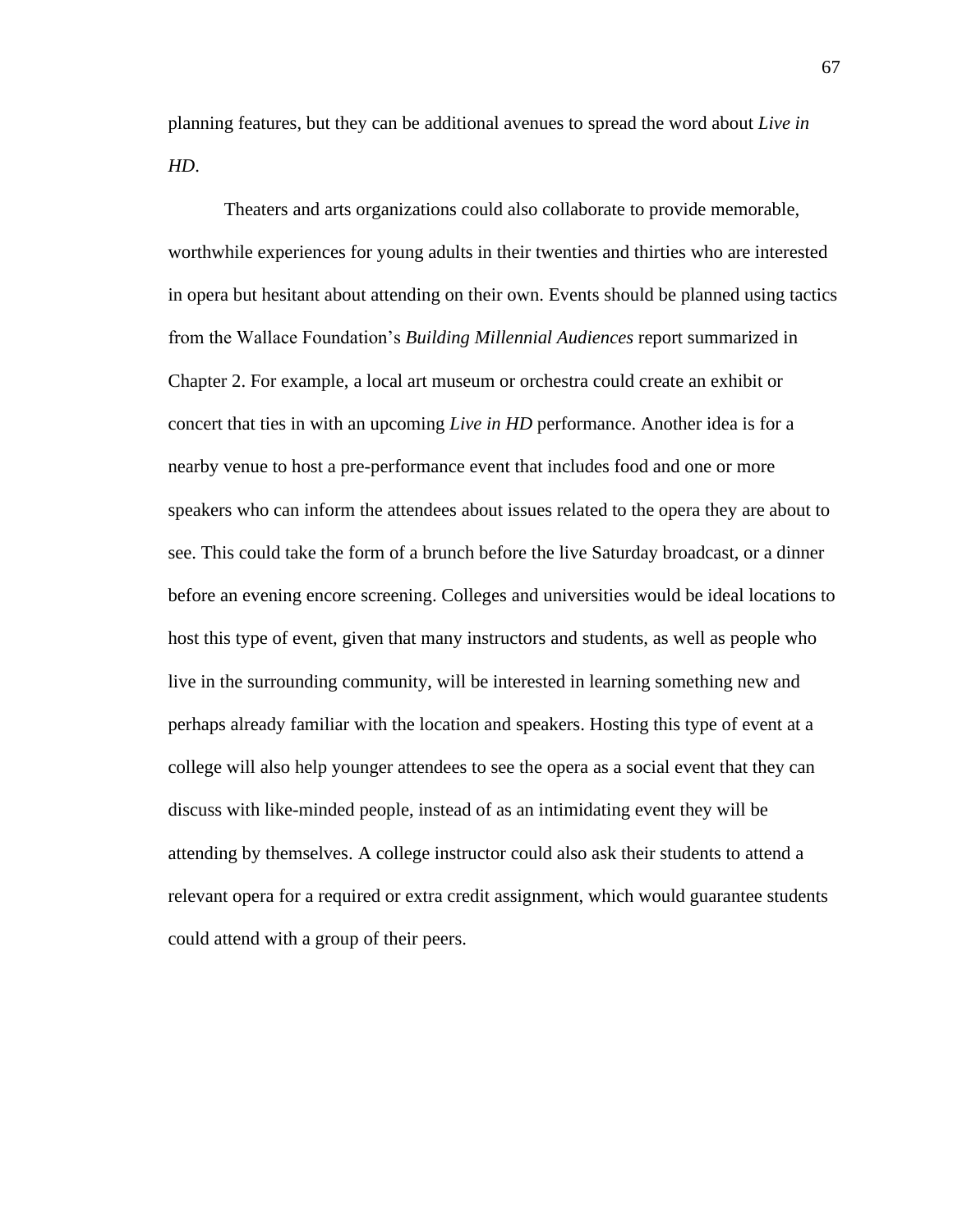#### Lowering Barriers to Attendance

As described in Chapter 2, *Live in HD* tickets have a significant cost. Many people do not want to spend \$24 on a performance they might not enjoy. The Met likely requires theaters to charge these high prices as a way to show that *Live in HD* is different from a typical movie theater experience, that it is a premium product, and that it is worth at least as much as a rush ticket or standing room ticket at the Metropolitan Opera House itself. The Met should keep its *Live in HD* tickets at their current price, given that *Live in HD* has become a significant source of revenue, and many opera lovers are willing to pay for the experience. However, the Met and/or local theaters and arts organizations should find ways to lower the cost for people who are new to opera, so that they can experience an opera broadcast with little financial risk and potentially become a regular purchaser of full-price tickets in the future.

There are many ways that *Live in HD* ticket prices could be lowered for new attendees. A classical radio station, community orchestra, or other organization that provides low-cost classical music to the local community could hold a prize drawing and give *Live in HD* tickets to the winners. Colleges, universities, and secondary schools could use grant or donor money to subsidize the cost of tickets for their students. Movie theaters that already provide discounted student movie tickets could expand this program to *Live in HD* – the Ross Media Arts Center in Lincoln, Nebraska currently does this,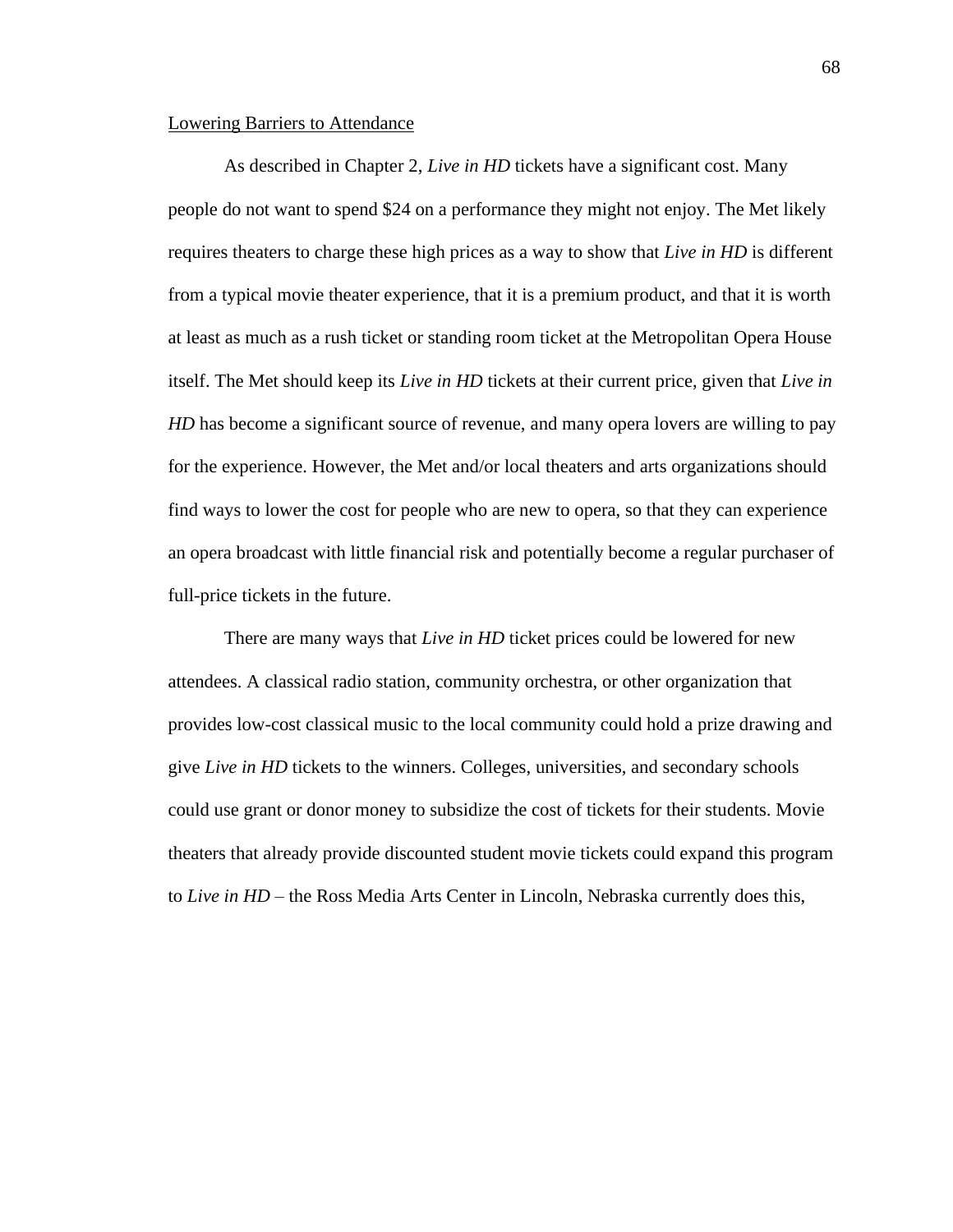charging \$24 for a standard adult ticket and \$17 for a child ticket, but allowing local college students to attend an opera broadcast for just \$5.<sup>155</sup>

Another option would be to keep the initial *Live in HD* broadcast at its current price, with a more affordable encore offered at a later time. This would keep the initial live satellite transmission at a premium price that higher-income opera enthusiasts are willing to pay. Entertainment, like many other things, loses its perceived value over time – for example, first-run movie tickets and new DVD releases cost more than second-run movie tickets and DVDs that have been available for several years. Similarly, *Live in HD* tickets cost around \$24, but some recorded *Live in HD* broadcasts are eventually rebroadcast on public television stations, making them free to anyone with a television set.<sup>156</sup> Additionally, the Met has a subscription service that allows unlimited streaming of its audio and video broadcast archives for only \$14.99 per month.<sup>157</sup> There is potential to have a middle option, where older *Live in HD* recordings are shown on a movie theater screen at a discounted price. A lower price could also encourage audiences to spend more money on concessions, which are where movie theaters make most of their money.<sup>158</sup>

<sup>155</sup> "Opera and Theatre Broadcasts," Mary Riepma Ross Media Arts Center, accessed November 8, 2020, https://theross.org/live-theatre/.

<sup>156</sup> Jasmine Wilson, "The Top 5 Can't-Miss Operas of Great Performances at the Met Season 14," *In the Wings: News and Insights from Great Performances,* June 2020, 2020, accessed November 14, 2020, https://www.pbs.org/wnet/gperf/blog/the-top-5-cant-miss-operas-of-gmet-season-14/.

<sup>157</sup> "Met Opera on Demand," accessed November 14, 2020, https://www.metopera.org/season/on-demand/. <sup>158</sup> Clancy Morgan, "17 Sneaky Ways Movie Theaters Get You to Spend More Money," *Business Insider,* August 2, 2019, accessed November 14, 2020, https://www.businessinsider.com/movie-theaters-sneakyways-spend-more-money-amc-regal-2019-8.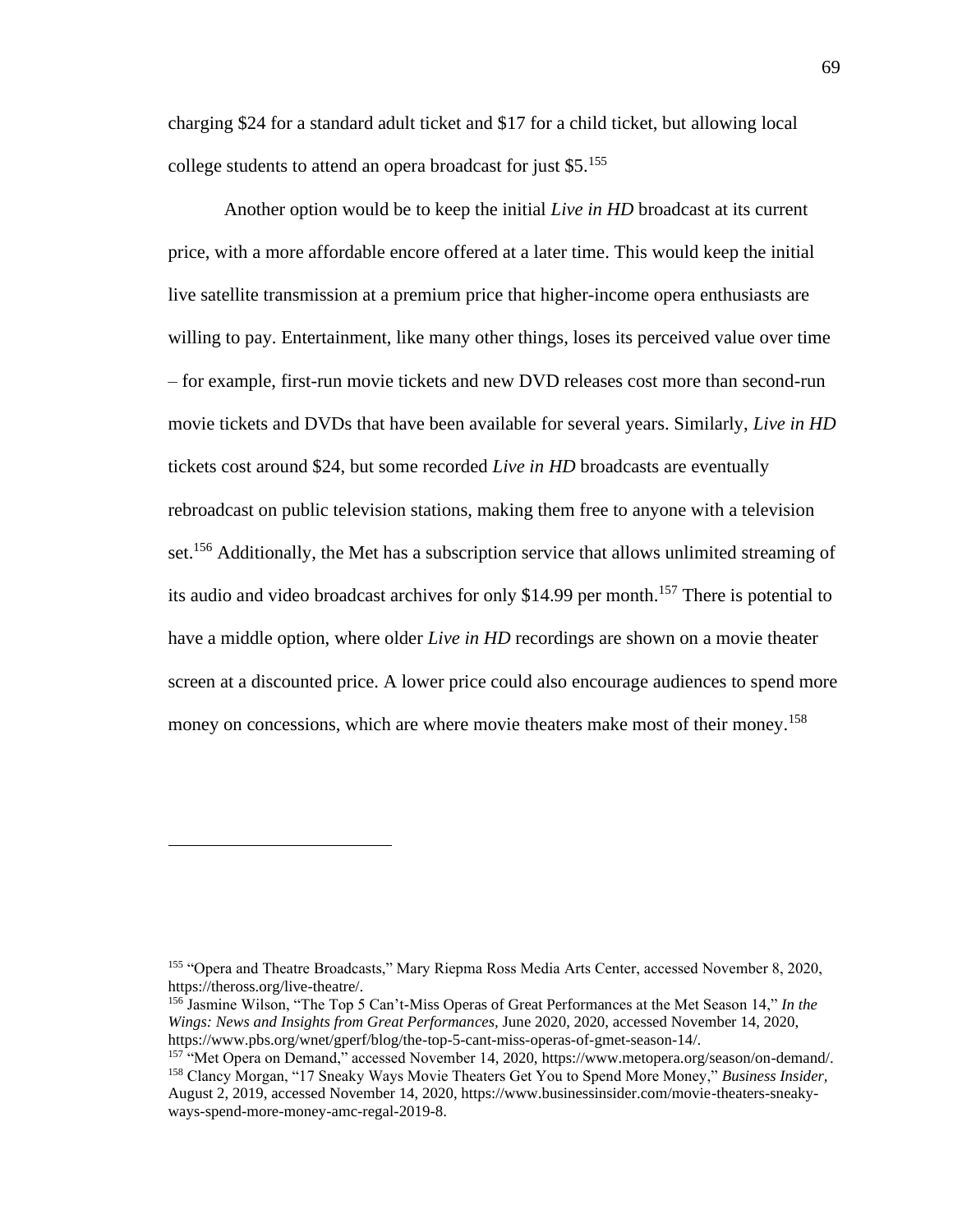The Met runs an educational program called HD Live in Schools, which provides free *Live in HD* tickets and related educational materials to public school teachers and students. This is an excellent opportunity for children and teenagers to learn about opera, but it is currently only active in fifty-three school districts in the United States, plus five New York City high schools.<sup>159</sup> As of late 2020, the program is active in forty-three states, but most of these states have only one or two school participating school districts. This opportunity could be greatly expanded as a way to reach more young people who could become loyal opera attendees in the future.

Time is also a significant barrier to opera attendance. *Live in HD* performances are consistently broadcast on Saturdays at 12:55 PM EST; many theaters show a recording of the broadcast as an encore at some time during the following week. This means that there are only one or two chances to see each opera in the theater. This makes attending a *Live in HD* broadcast harder to fit into one's schedule, unlike a typical movie that is shown in the theater multiple times per day for several weeks. If someone misses the opportunity to see a particular *Live in HD* broadcast, they will likely not have a chance to see it on a theater screen in the future. Additionally, it can be hard to remember when *Live in HD* events are happening soon, since they do not occur on a predictable schedule, such as the first weekend of every month. People who intend to attend a *Live in HD* broadcast but do not carefully note the broadcast date can easily forget to attend.

<sup>&</sup>lt;sup>159</sup> "School District Partners," The Metropolitan Opera, accessed November 8, 2020, https://www.metopera.org/discover/education/hd-live-in-schools/school-district-partners/.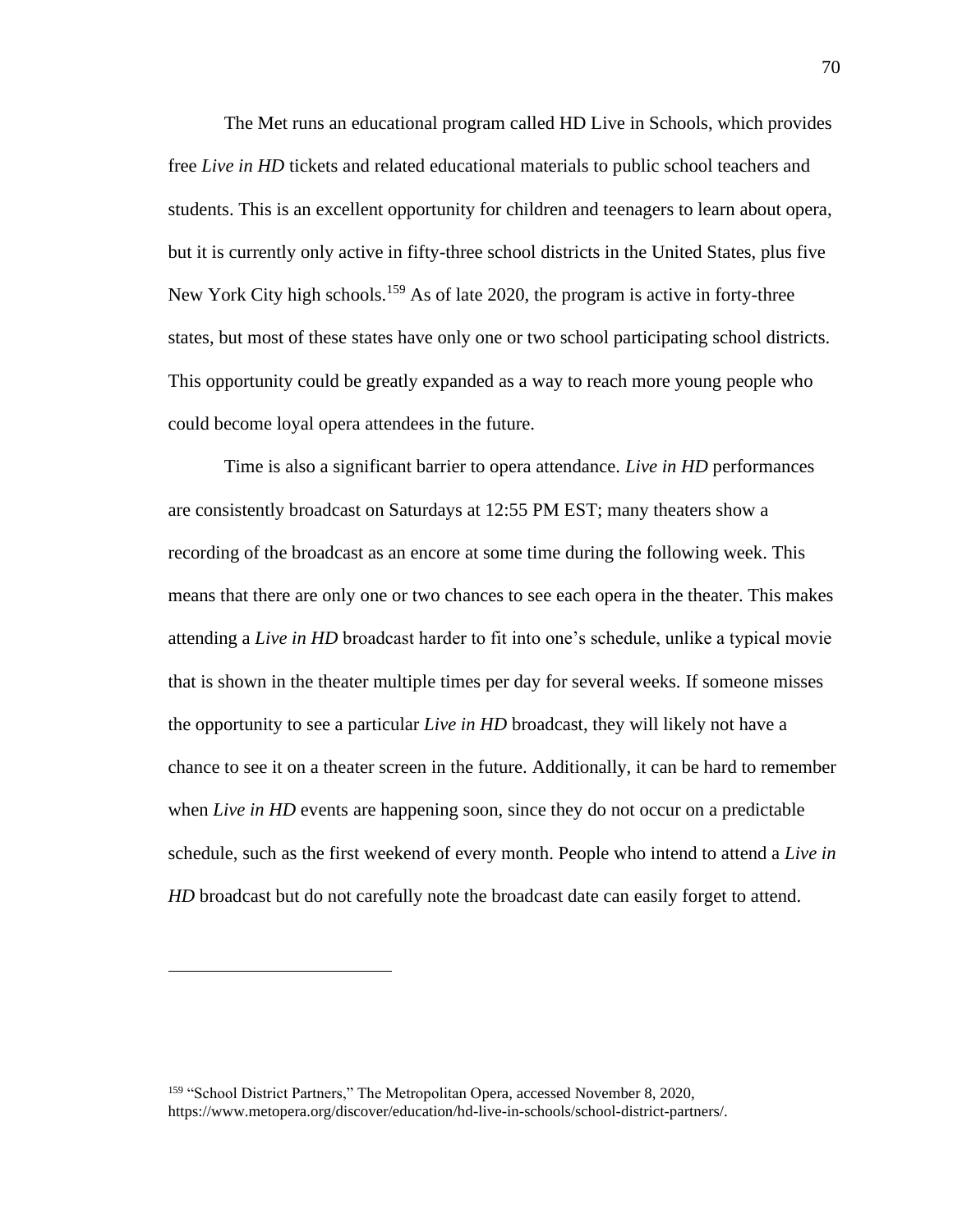Depending on whether the Met places any restrictions on encore showings, and depending on whether a theater has a screen available at a given time, theaters could alleviate this problem by providing several time slots for audiences to see an encore recording of each *Live in HD* opera. This could also bring in more ticket revenue for both the local theater and the Met itself. Additionally, since the Met's 2020-21 season was cancelled due to the COVID-19 pandemic, theaters could use *Live in HD* encore showings to their benefit. Theaters who have reopened could host socially-distanced encores, perhaps at a slightly reduced price if the recording has already been pushed out to other markets, such as streaming, DVDs, or public television. Having more showings of each opera could be particularly beneficial in locations that regularly sell out their *Live in HD* broadcasts, whereas theaters with smaller *Live in HD* attendance numbers might not see much additional revenue.

Another time constraint is that operas, on average, run much longer than a typical movie does. Few newcomers to opera would be willing to sit through *Götterdämmerung* or *Die Meistersinger von Nürnberg,* which are each four and a half hours long before factoring in intermissions!<sup>160</sup> Many Hollywood movies are under two hours long, whereas a *Live in HD* broadcast, including intermissions, often lasts three hours or even longer. It can be difficult for a potential attendee to carve out this amount of time to see an opera, especially on a Saturday afternoon when they likely have several competing leisure activities from which to choose. Fortunately, the Met's website always provides

<sup>&</sup>lt;sup>160</sup> "Running Times: Are All Operas Long?"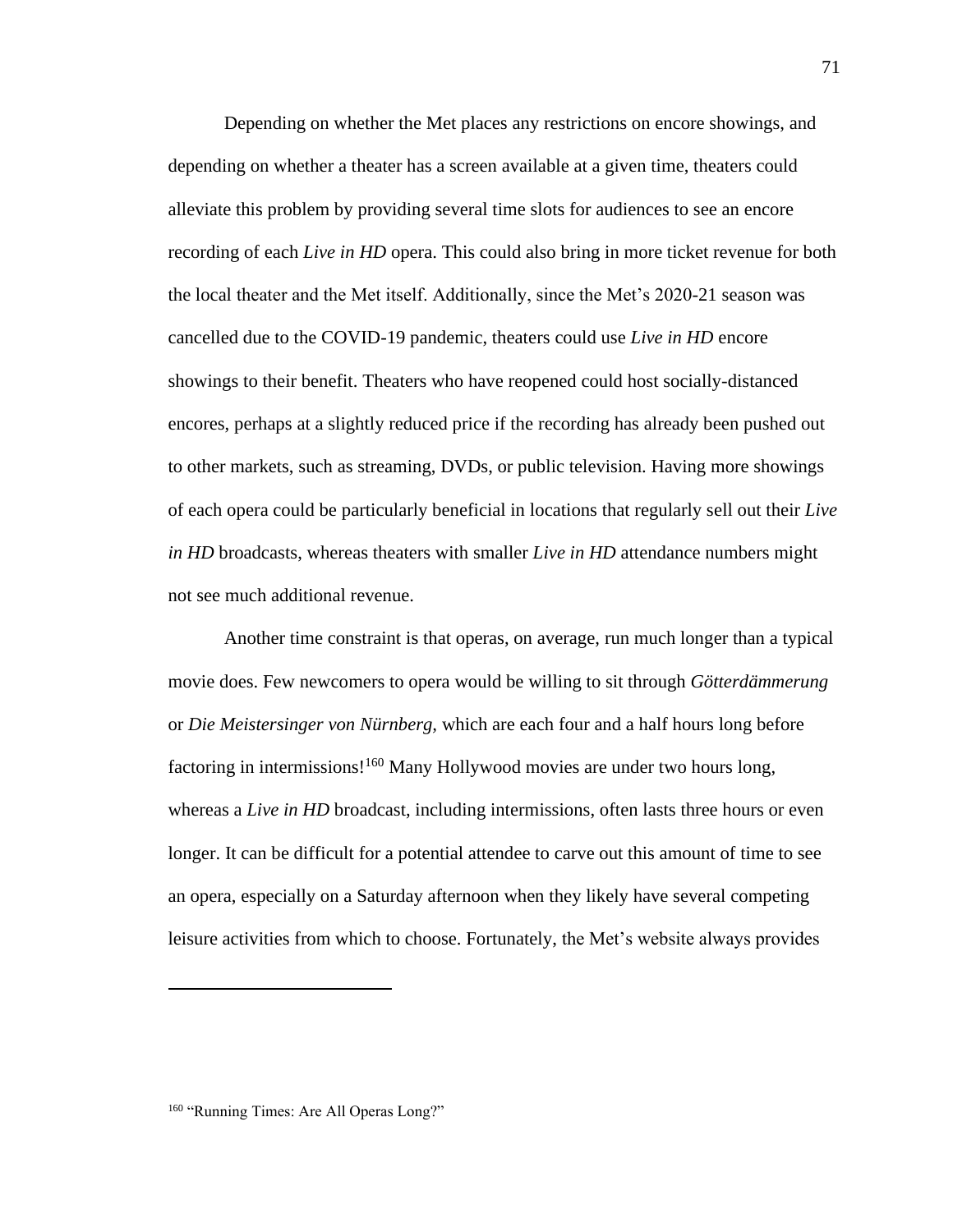the expected runtime for each broadcast, and movie theaters should provide this information on their websites as well. Marketing materials could indicate which operas have a relatively shorter runtime, so that potential audiences are not dissuaded by the idea of having to endure a very long opera. This is not to say that shorter operas are better, only that they could be a more palatable entry point for someone who is interested in opera but is intimidated by the potential time commitment.

#### Conclusion & Opportunities for Further Research

*The Met: Live in HD* has been an important, innovative, and lucrative development in the history of opera. Opera enthusiasts no longer need to travel to New York City to hear the Metropolitan Opera perform live – now, these world-class performances can be seen and heard in over two thousand movie theaters throughout not only the United States, but over seventy other countries. Such an innovation has the potential to reach thousands of people who might not otherwise have the opportunity to see a live opera in their local community, and it could increase interest in opera in communities that do have a local opera company.

However, the demographic information and audience surveys that have been made available indicate that *Live in HD* audiences consist mainly of older, wealthier people who already enjoyed opera prior to attending a *Live in HD* broadcast. It would benefit both the Met and local movie theaters to further study the demographics of *Live in HD* audiences, along with developing tactics to attract and retain new audience members. This will financially benefit both the Met and local theaters due to increased ticket sales, introduce more people to opera as an art form, and create opera fans who will support the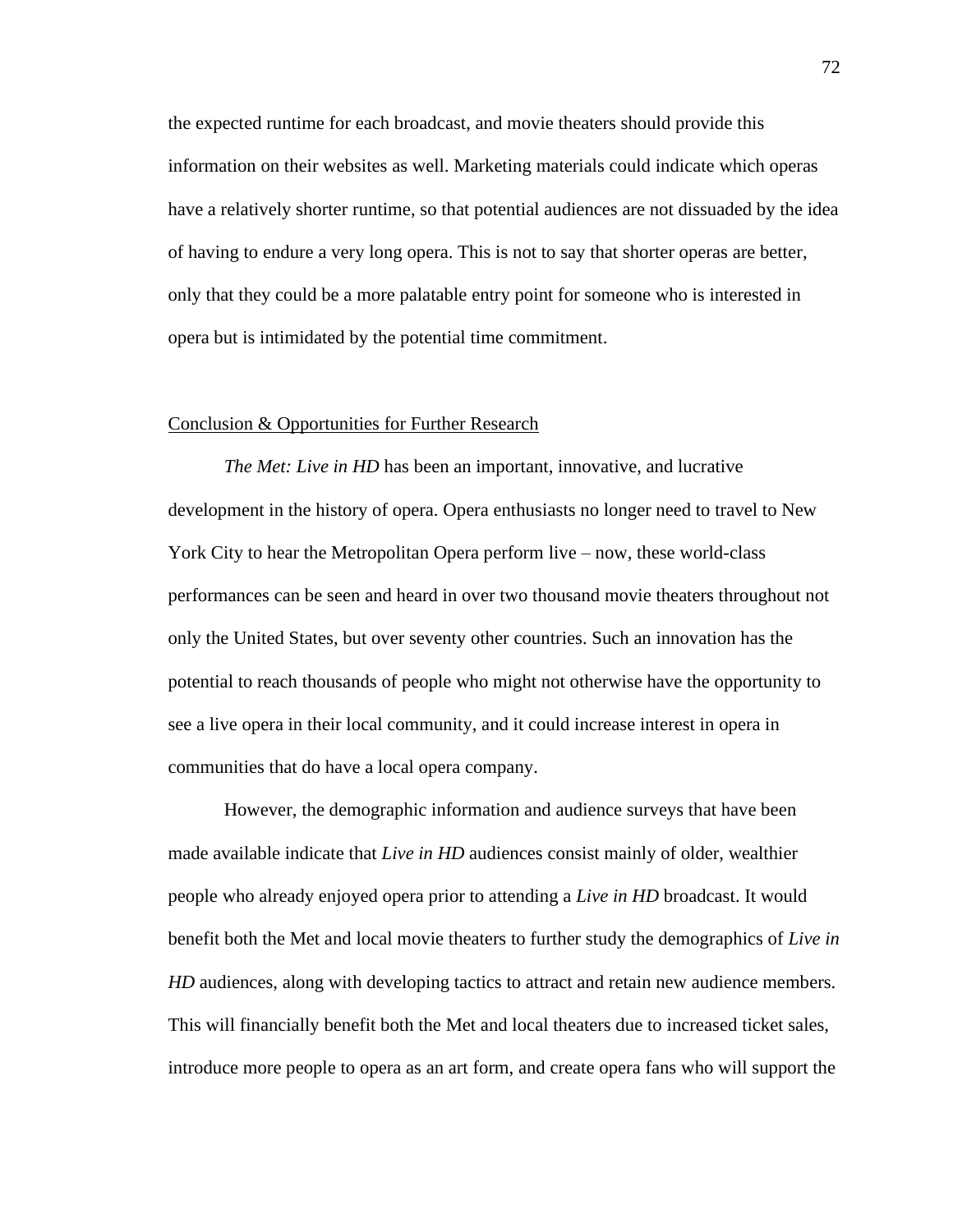Met, and opera as a whole, for decades to come. Potential areas of study include comparing *Live in HD* audiences in the United States to those in other countries – it would be interesting to see how the audience demographics differ. Do audiences skew a bit younger in Europe, where opera is more firmly settled in the cultural landscape? How do ticket prices for both *Live in HD* and local live opera events compare between countries?

Another interesting area for future research is to determine who is watching opera via the internet. Though the Met focuses on the "liveness" of the *Live in HD* experience, it is much less expensive to watch opera performances on a smaller screen. Are subscribers to the Met Opera on Demand streaming service generally also *Live in HD* attendees, and if so, how could the Met expand its reach to more potential subscribers? Which YouTube channels post the most opera content, and who watches those videos? Who tunes in to watch livestreamed student performances from universities and music schools? How many people in a particular community attend *Live in HD* broadcasts vs. watching the *Live in HD* recordings that are later broadcast on public television?

It is essential that the Met and other opera companies research potential new audience members and actively reach out to them in order to create a strong, diverse group of music lovers who regularly attend performances and financially support these organizations through ticket sales and donations. *The Met: Live in HD* is well-positioned to demonstrate that opera is not dying in America – it is a complex, beloved art form that just needs to determine the best ways to grow and diversify its audience.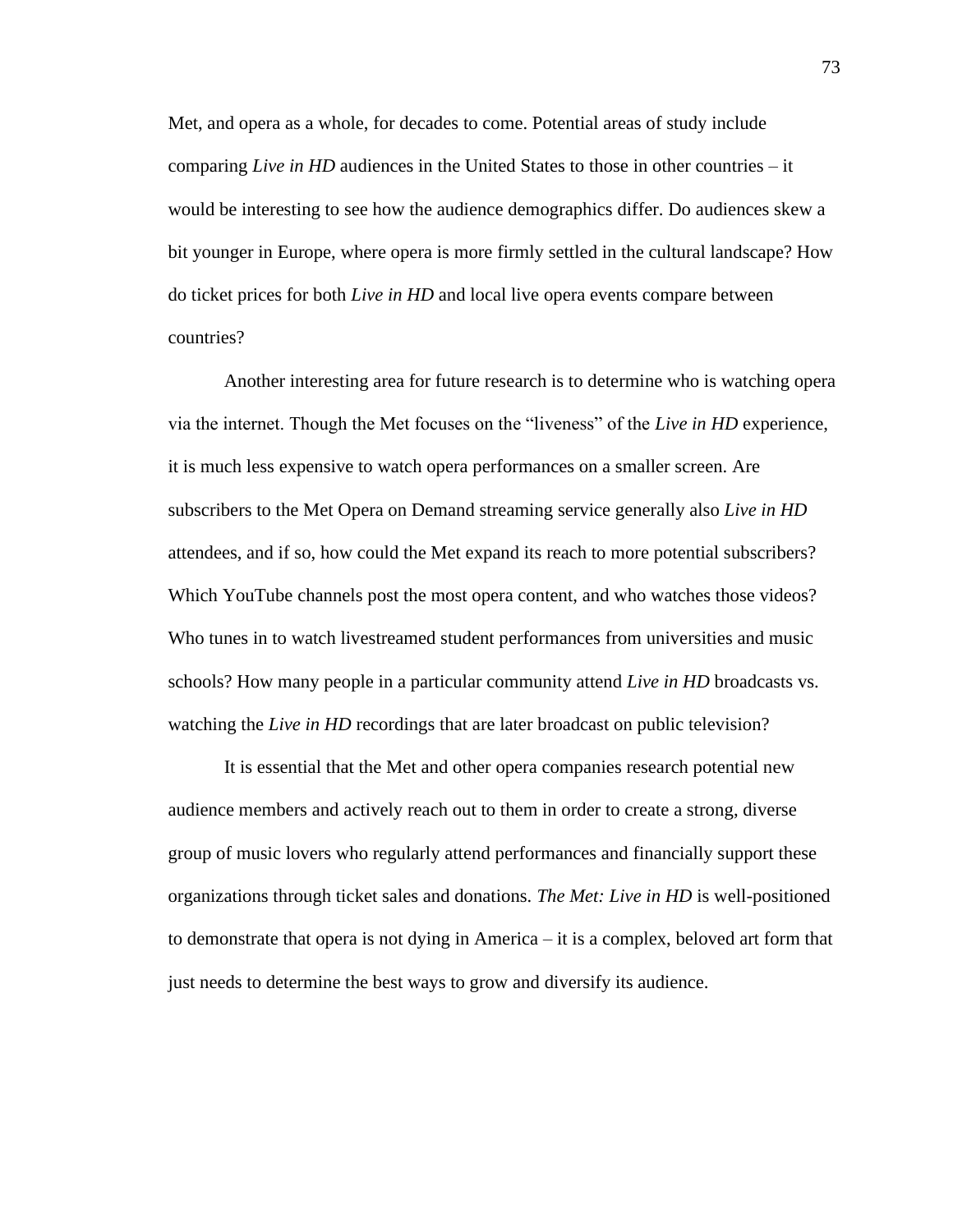### APPENDIX A: FULL LIST OF *LIVE IN HD* BROADCASTS

# Color Key

Green: Top 20 most-performed operas

Blue: Familiar operas

Orange: Unusual operas

Asterisks (\*) indicate repetition of operas that had been broadcast in a previous *Live in* 

*HD* season.

| <b>Title</b>                            | <b>Composer</b> | Year<br><b>Premiered</b> | Language | <b>Operabase</b><br>Popularity |
|-----------------------------------------|-----------------|--------------------------|----------|--------------------------------|
|                                         |                 |                          |          |                                |
| 2006-07                                 |                 |                          |          |                                |
| The Magic<br><b>Flute</b><br>(abridged) | Mozart          | 1791                     | English  | $\overline{7}$                 |
| I puritani                              | Bellini         | 1835                     | Italian  | 98                             |
| <b>The First</b><br><b>Emperor</b>      | <b>Tan Dun</b>  | 2006                     | English  | $>100$                         |
| Eugene Onegin                           | Tchaikovsky     | 1879                     | Russian  | 23                             |
| Il barbiere di<br>Siviglia              | Rossini         | 1816                     | Italian  | 5                              |
| Il tabarro                              | Puccini         | 1918                     | Italian  | 80                             |
| <b>Suor Angelica</b>                    | Puccini         | 1918                     | Italian  | 42                             |
| Gianni<br>Schicchi                      | Puccini         | 1918                     | Italian  | 35                             |
|                                         |                 |                          |          |                                |
| 2007-08                                 |                 |                          |          |                                |
| Roméo et<br>Juliette                    | Gounod          | 1867                     | French   | 17                             |
| Hansel and<br>Gretel                    | Humperdinck     | 1893                     | German   | 16                             |
| <b>Macbeth</b>                          | Verdi           | 1847                     | Italian  | 31                             |
| <b>Manon Lescaut</b>                    | Puccini         | 1893                     | Italian  | 53                             |
| <b>Peter Grimes</b>                     | <b>Britten</b>  | 1945                     | English  | $>100$                         |
| Tristan und<br><b>Isolde</b>            | Wagner          | 1865                     | German   | 84                             |
| La bohème                               | Puccini         | 1896                     | Italian  | $\mathbf{1}$                   |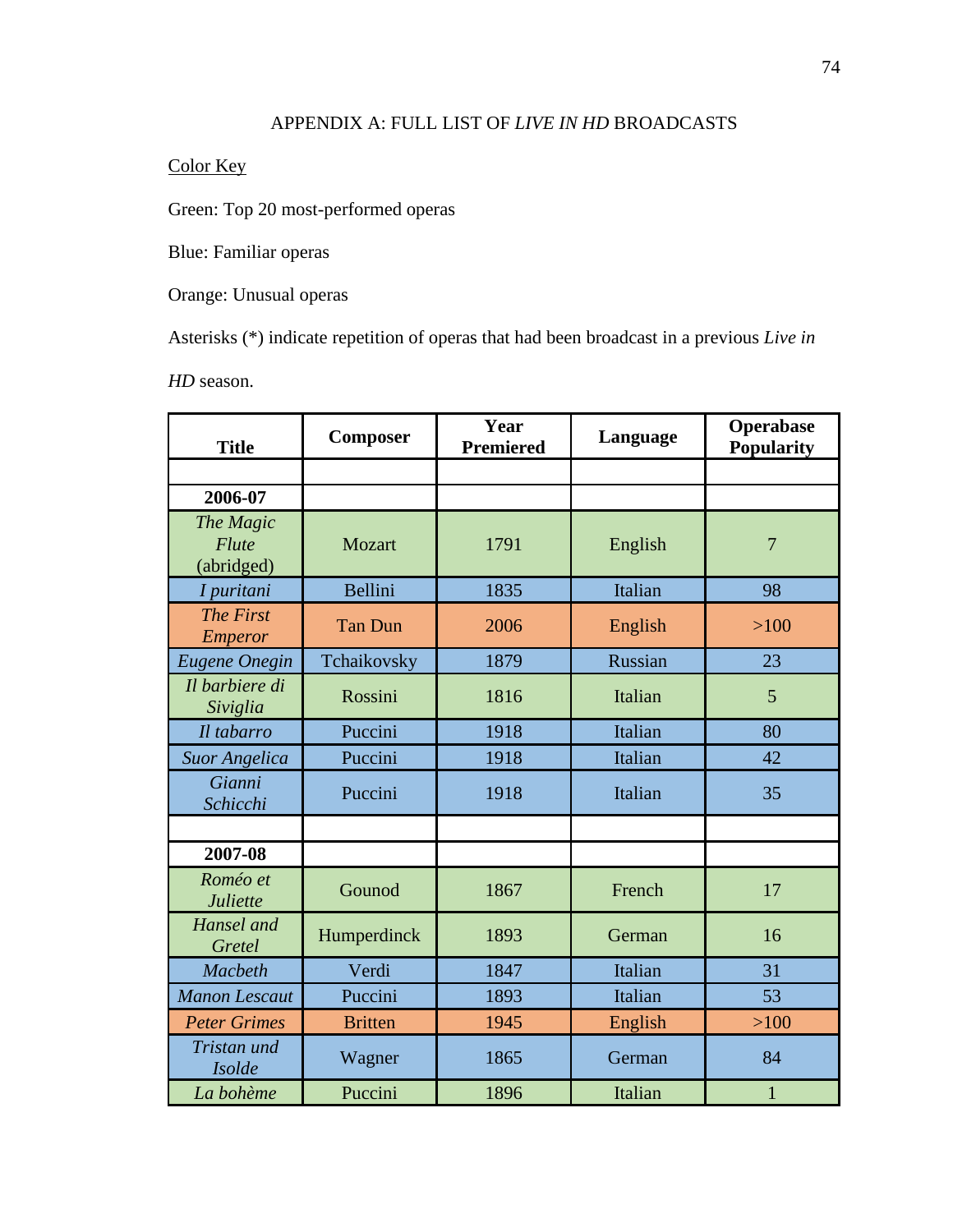| La fille du<br>régiment           | Donizetti       | 1840 | French  | 26             |
|-----------------------------------|-----------------|------|---------|----------------|
|                                   |                 |      |         |                |
| 2008-09                           |                 |      |         |                |
| Salome                            | <b>Strauss</b>  | 1905 | German  | 39             |
| <b>Doctor Atomic</b>              | <b>Adams</b>    | 2005 | English | >100           |
| La damnation<br>de Faust          | <b>Berlioz</b>  | 1845 | French  | >100           |
| <b>Thais</b>                      | <b>Massenet</b> | 1894 | French  | 100            |
| La rondine                        | Puccini         | 1917 | Italian | 64             |
| Orfeo ed<br>Euridice              | Gluck           | 1762 | Italian | 40             |
| Lucia di<br>Lammermoor            | Donizetti       | 1835 | Italian | 12             |
| Madama<br><b>Butterfly</b>        | Puccini         | 1904 | Italian | 3              |
| La sonnambula                     | Bellini         | 1831 | Italian | >100           |
| La Cenerentola                    | Rossini         | 1817 | Italian | 20             |
|                                   |                 |      |         |                |
| 2009-10                           |                 |      |         |                |
| Tosca                             | Puccini         | 1900 | Italian | 5              |
| Aida                              | Verdi           | 1871 | Italian | 13             |
| Turandot                          | Puccini         | 1926 | Italian | 14             |
| <b>Les Contes</b><br>d'Hoffman    | Offenbach       | 1881 | French  | 25             |
| Der<br>Rosenkavalier              | <b>Strauss</b>  | 1911 | German  | 69             |
| Carmen                            | <b>Bizet</b>    | 1875 | French  | $\overline{2}$ |
| <b>Simon</b><br><b>Boccanegra</b> | Verdi           | 1857 | Italian | 97             |
| Hamlet                            | <b>Thomas</b>   | 1868 | French  | $>100$         |
| Armida                            | Rossini         | 1817 | Italian | $>100$         |
|                                   |                 |      |         |                |
| 2010-11                           |                 |      |         |                |
| Das Rheingold                     | Wagner          | 1869 | German  | 49             |
| <b>Boris Godunov</b>              | Mussorgsky      | 1874 | Russian | 93             |
| Don Pasquale                      | Donizetti       | 1843 | Italian | 22             |
| Don Carlo                         | Verdi           | 1867 | French  | 44             |
| La fanciulla<br>del West          | Puccini         | 1910 | Italian | 38             |
| Nixon in China                    | <b>Adams</b>    | 1987 | English | 82             |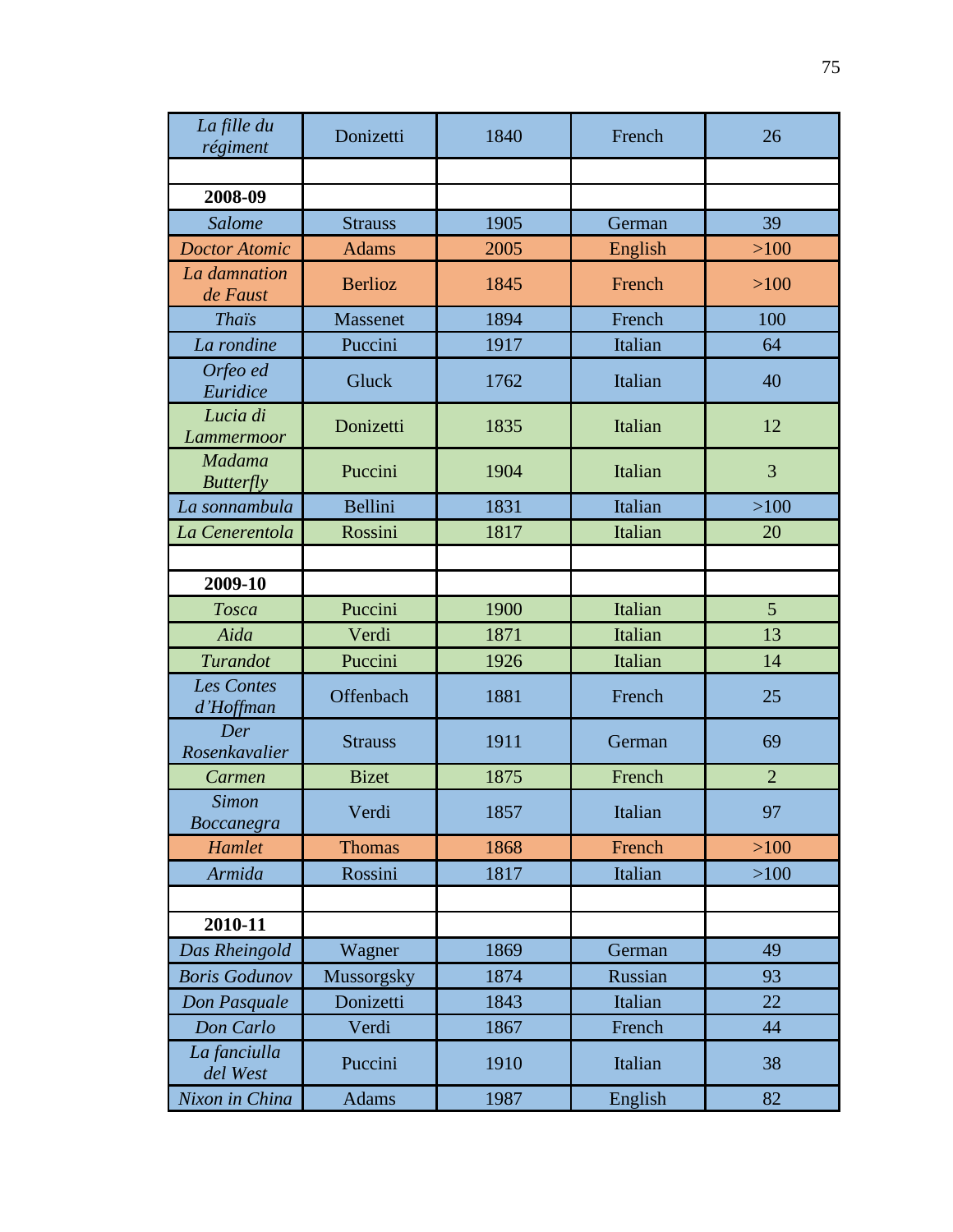| Iphigénie en<br>Tauride               | Gluck                                    | 1779 | French   | $>100$ |
|---------------------------------------|------------------------------------------|------|----------|--------|
| Lucia di<br>Lammermoor*               | Donizetti                                | 1835 | Italian  | 12     |
| Le Comte Ory                          | Rossini                                  | 1828 | French   | 81     |
| Capriccio                             | <b>Strauss</b>                           | 1942 | German   | $>100$ |
| Il trovatore                          | Verdi                                    | 1853 | Italian  | 18     |
| Die Walküre                           | Wagner                                   | 1870 | German   | 57     |
|                                       |                                          |      |          |        |
| 2011-12                               |                                          |      |          |        |
| Anna Bolena                           | Donizetti                                | 1830 | Italian  | 55     |
| Don Giovanni                          | Mozart                                   | 1787 | Italian  | 8      |
| Siegfried                             | Wagner                                   | 1876 | German   | 67     |
| Satyagraha                            | <b>Glass</b>                             | 1980 | Sanskrit | $>100$ |
| Rodelinda                             | Handel                                   | 1725 | Italian  | $>100$ |
| Faust                                 | Gounod                                   | 1859 | French   | 24     |
| <b>The Enchanted</b><br><b>Island</b> | Pastiche of<br>Handel/Vivaldi/<br>Rameau | 2011 | English  | $>100$ |
| Götterdämmerung                       | Wagner                                   | 1876 | German   | 78     |
| Ernani                                | Verdi                                    | 1844 | Italian  | $>100$ |
| <b>Manon</b>                          | Massenet                                 | 1884 | French   | 65     |
| La traviata                           | Verdi                                    | 1853 | Italian  | 3      |
|                                       |                                          |      |          |        |
| 2012-13                               |                                          |      |          |        |
| L'elisir<br>d'amore                   | Donizetti                                | 1832 | Italian  | 19     |
| <b>Otello</b>                         | Verdi                                    | 1816 | Italian  | 34     |
| <b>The Tempest</b>                    | Adès                                     | 2004 | English  | $>100$ |
| La clemenza di<br>Tito                | Mozart                                   | 1791 | Italian  | 66     |
| Un ballo in<br>maschera               | Verdi                                    | 1859 | Italian  | 41     |
| Aida*                                 | Verdi                                    | 1871 | Italian  | 13     |
| Les Troyens                           | <b>Berlioz</b>                           | 1863 | French   | $>100$ |
| Maria Stuarda                         | Donizetti                                | 1835 | Italian  | 77     |
| Rigoletto                             | Verdi                                    | 1851 | Italian  | 10     |
| Parsifal                              | Wagner                                   | 1882 | German   | $>100$ |
| Francesca da<br>Rimini                | Zandonai                                 | 1914 | Italian  | $>100$ |
| Giulio Cesare                         | Handel                                   | 1724 | Italian  | 72     |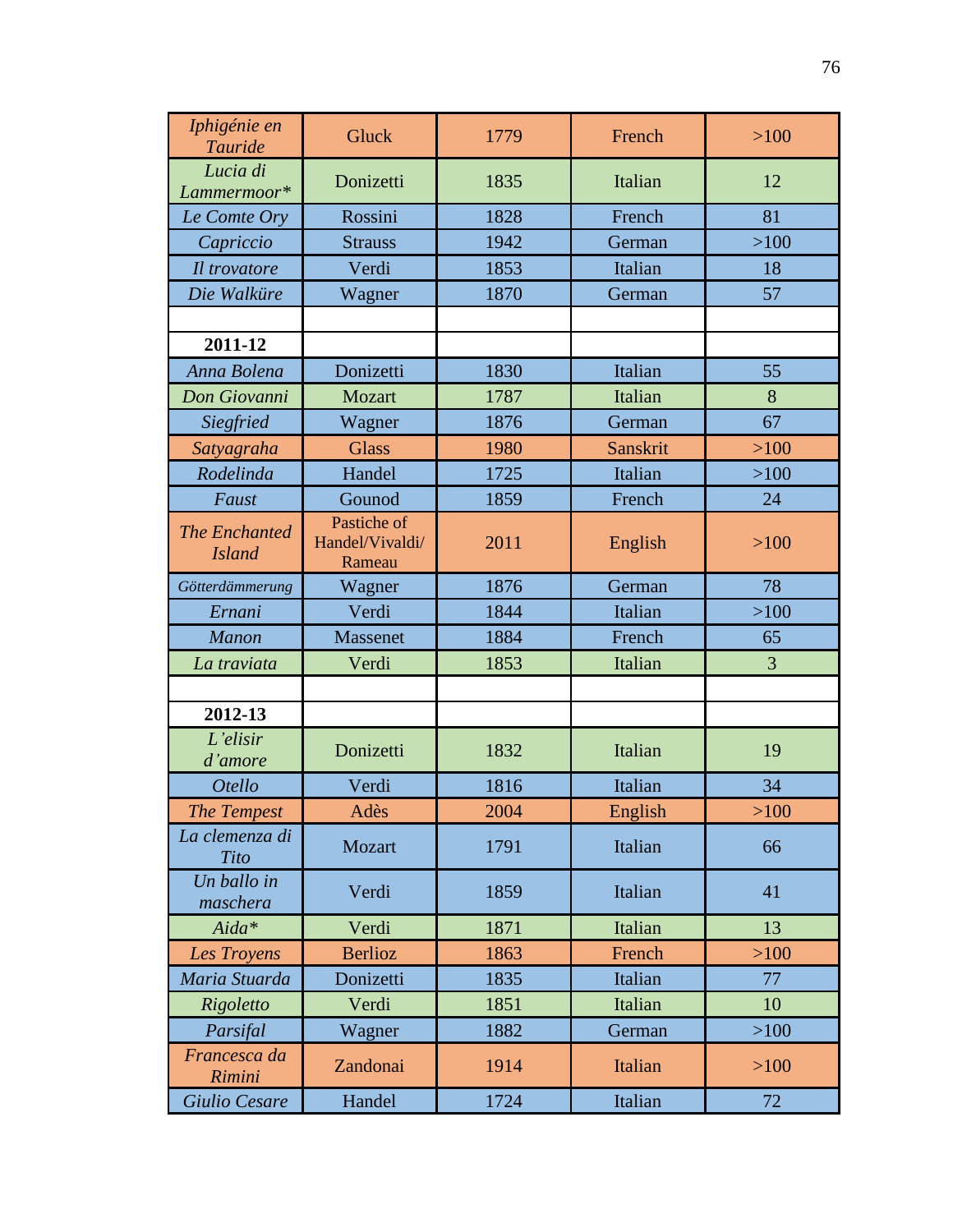| 2013-14                              |                |      |           |                |
|--------------------------------------|----------------|------|-----------|----------------|
| Eugene<br>$Onegin*$                  | Tchaikovsky    | 1879 | Russian   | 23             |
| The Nose                             | Shostakovich   | 1930 | Russian   | $>100$         |
| Tosca*                               | Puccini        | 1900 | Italian   | 5              |
| Falstaff                             | Verdi          | 1893 | Italian   | 28             |
| Rusalka                              | Dvořák         | 1901 | Czech     | 51             |
| Prince Igor                          | <b>Borodin</b> | 1890 | Russian   | $>100$         |
| Werther                              | Massenet       | 1892 | French    | 48             |
| La bohème*                           | Puccini        | 1896 | Italian   | $\mathbf{1}$   |
| Così fan tutte                       | Mozart         | 1790 | Italian   | 11             |
| La<br>Cenerentola*                   | Rossini        | 1817 | Italian   | 20             |
|                                      |                |      |           |                |
| 2014-15                              |                |      |           |                |
| Macbeth*                             | Verdi          | 1847 | Italian   | 31             |
| Le nozze di<br>Figaro                | <b>Mozart</b>  | 1786 | Italian   | 9              |
| Carmen*                              | <b>Bizet</b>   | 1875 | French    | $\overline{2}$ |
| Il barbiere di<br>Siviglia*          | Rossini        | 1816 | Italian   | 6              |
| Die<br>Meistersinger<br>von Nürnberg | Wagner         | 1868 | German    | >100           |
| The Merry<br>Widow                   | Lehár          | 1905 | German    | >100           |
| <b>Les Contes</b><br>d'Hoffman*      | Offenbach      | 1881 | French    | 25             |
| <b>Iolanta</b>                       | Tchaikovsky    | 1892 | Russian   | 92             |
| Duke<br><b>Bluebeard's</b><br>Castle | <b>Bartok</b>  | 1918 | Hungarian | 76             |
| La donna<br>del lago                 | Rossini        | 1819 | Italian   | >100           |
| Cavalleria<br>rusticana              | Mascagni       | 1890 | Italian   | 45             |
| Pagliacci                            | Leoncavallo    | 1892 | Italian   | 15             |
|                                      |                |      |           |                |
| 2015-16                              |                |      |           |                |
| Il trovatore*                        | Verdi          | 1853 | Italian   | 18             |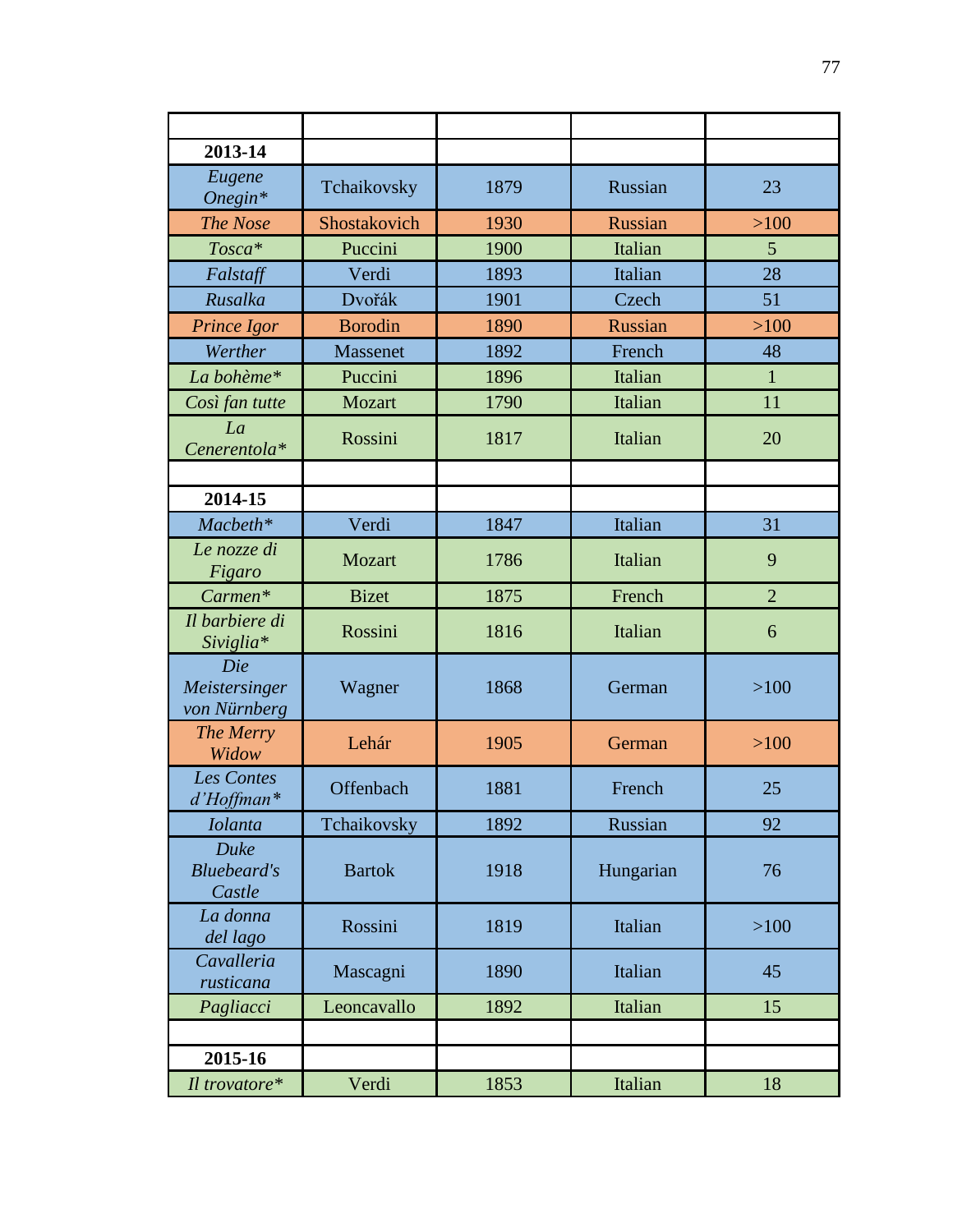| Otello*                              | Verdi          | 1816 | Italian | 34             |
|--------------------------------------|----------------|------|---------|----------------|
| <b>Tannhäuser</b>                    | Wagner         | 1845 | German  | $>100$         |
| Lulu                                 | <b>Berg</b>    | 1937 | German  | >100           |
| Les pêcheurs<br>de perles            | <b>Bizet</b>   | 1863 | French  | 21             |
| Turandot*                            | Puccini        | 1926 | Italian | 14             |
| <b>Manon</b><br>Lescaut*             | Puccini        | 1893 | Italian | 53             |
| <b>Madama</b><br>Butterfly*          | Puccini        | 1904 | Italian | $\overline{4}$ |
| Roberto<br>Devereux                  | Donizetti      | 1837 | Italian | >100           |
| Elektra                              | <b>Strauss</b> | 1909 | German  | 60             |
|                                      |                |      |         |                |
| 2016-17                              |                |      |         |                |
| Tristan und<br>Isolde*               | Wagner         | 1865 | German  | 84             |
| Don Giovanni*                        | Mozart         | 1787 | Italian | 8              |
| L'Amour de<br>loin                   | Saariaho       | 2000 | French  | >100           |
| Nabucco                              | Verdi          | 1842 | Italian | 33             |
| Roméo et<br>Juliette*                | Gounod         | 1867 | French  | 17             |
| Rusalka*                             | Dvořák         | 1901 | Czech   | 51             |
| La traviata*                         | Verdi          |      |         | 3              |
| <b>Idomeneo</b>                      | Mozart         | 1781 | Italian | 83             |
| Eugene<br>$Onegin*$                  | Tchaikovsky    | 1879 | Russian | 23             |
| Der<br>Rosenkavalier*                | <b>Strauss</b> | 1911 | German  | 69             |
|                                      |                |      |         |                |
| 2017-18                              |                |      |         |                |
| Norma                                | Bellini        | 1831 | Italian | 32             |
| Die<br>Zauberflöte                   | Mozart         | 1791 | German  | $\overline{7}$ |
| <b>The</b><br>Exterminating<br>Angel | Adès           | 2016 | English | >100           |
| Tosca*                               | Puccini        | 1900 | Italian | 5 <sup>5</sup> |
| L'elisir<br>$d'amore*$               | Donizetti      | 1832 | Italian | 19             |
| La bohème*                           | Puccini        | 1896 | Italian | $\mathbf{1}$   |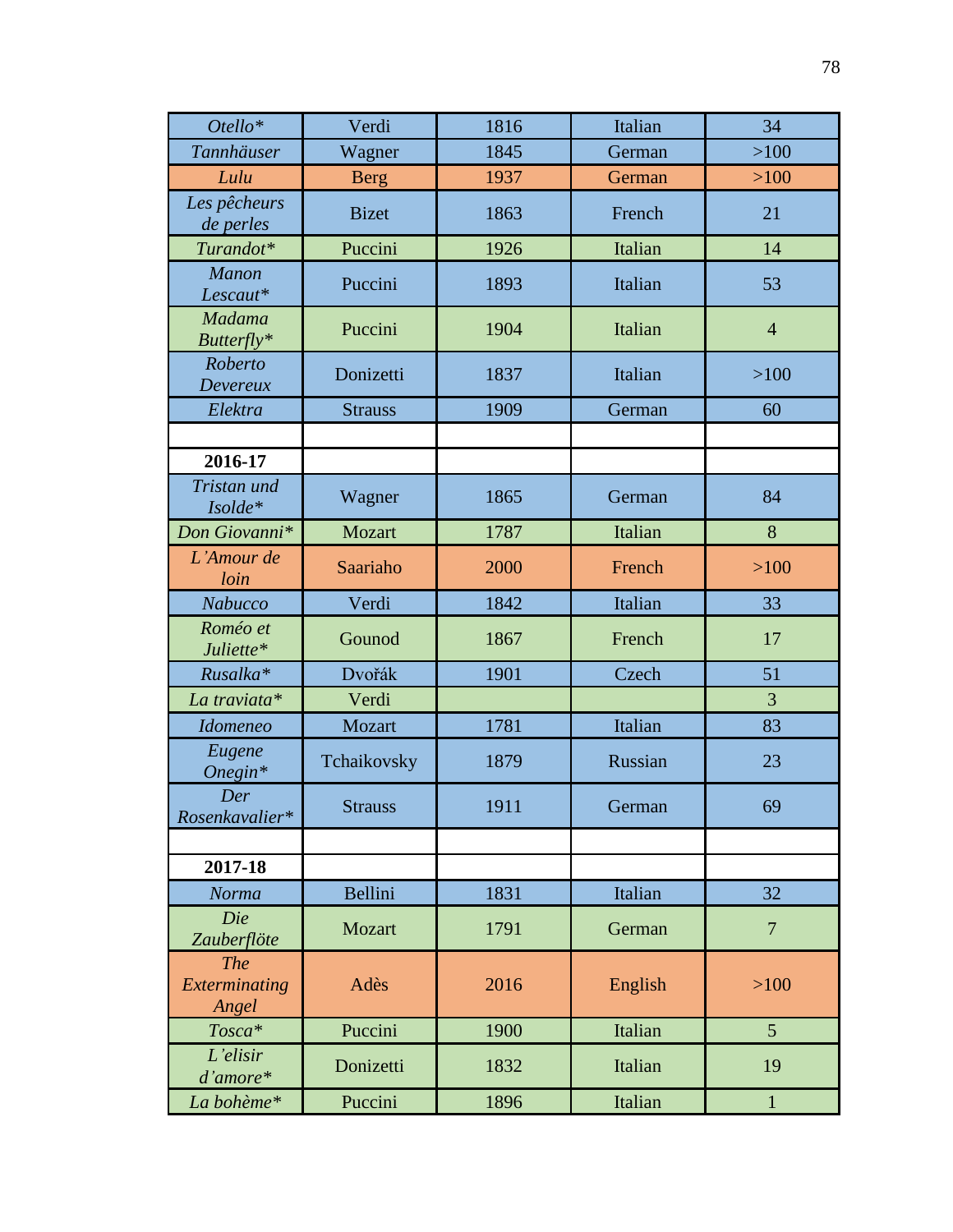| Semiramide                   | Rossini         | 1823 | Italian                         | $>100$         |
|------------------------------|-----------------|------|---------------------------------|----------------|
| Così fan tutte*              | Mozart          | 1790 | Italian                         | 11             |
| Luisa Miller                 | Verdi           | 1849 | Italian                         | $>100$         |
| Cendrillon                   | <b>Massenet</b> | 1899 | French                          | 73             |
|                              |                 |      |                                 |                |
| 2018-19                      |                 |      |                                 |                |
| Aida*                        | Verdi           | 1871 | Italian                         | 13             |
| Samson et<br>Dalila          | Saint-Saens     | 1877 | French                          | 70             |
| La fanciulla<br>del West*    | Puccini         | 1910 | Italian                         | 38             |
| <b>Marnie</b>                | <b>Muhly</b>    | 2017 | English                         | $>100$         |
| La traviata*                 | Verdi           | 1853 | Italian                         | 3              |
| <b>Adriana</b><br>Lecouvreur | Cilea           | 1902 | Italian                         | $>100$         |
| Carmen*                      | <b>Bizet</b>    | 1875 | French                          | $\overline{2}$ |
| La fille du<br>régiment*     | Donizetti       | 1940 | French                          | 26             |
| Die Walküre*                 | Wagner          | 1870 | German                          | 57             |
| Dialogues des<br>Carmélites  | Poulenc         | 1957 | French                          | 61             |
|                              |                 |      |                                 |                |
| 2019-20                      |                 |      |                                 |                |
| Turandot*                    | Puccini         | 1926 | Italian                         | 14             |
| Manon*                       | Massenet        | 1884 | French                          | 65             |
| <b>Madama</b><br>Butterfly*  | Puccini         | 1904 | Italian                         | $\overline{4}$ |
| Akhnaten                     | <b>Glass</b>    | 1984 | English/<br>Egyptian/<br>Hebrew | $>100$         |
| Wozzeck                      | <b>Berg</b>     | 1925 | German                          | 95             |
| Porgy and Bess               | Gershwin        | 1935 | English                         | 29             |
| Agrippina                    | Handel          | 1709 | Italian                         | $>100$         |
| Der fliegende<br>Holländer   | Wagner          | 1843 | German                          | 27             |
| Tosca*                       | Puccini         | 1900 | Italian                         | 5 <sup>5</sup> |
| Maria<br>Stuarda*            | Donizetti       | 1835 | Italian                         | 77             |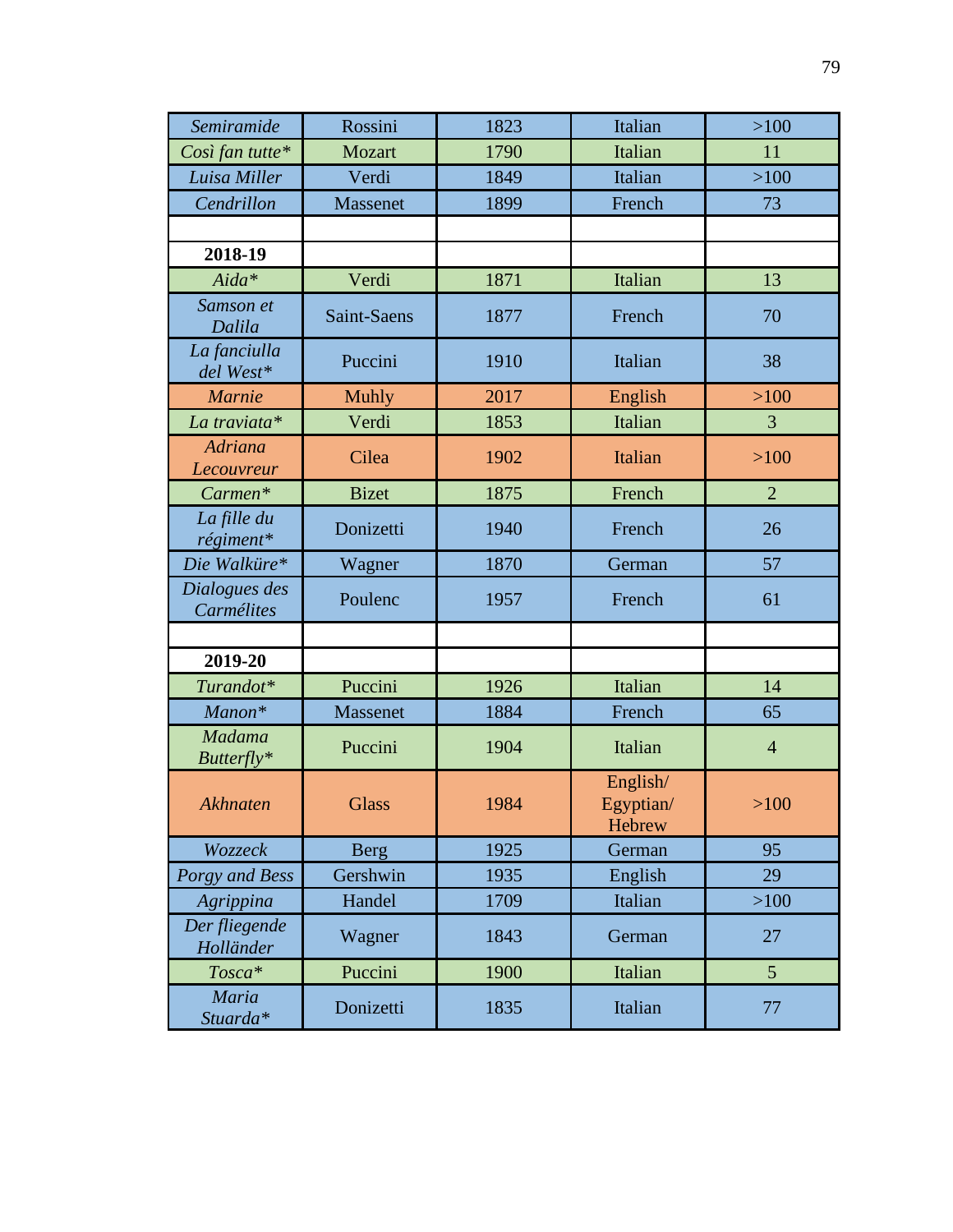# APPENDIX B: TOP 100 OPERAS BY NUMBER OF PERFORMANCES

### IN THE UNITED STATES, 2010-2019

# Data taken from Operabase.com on October 12, 2020.

Opera titles in this list sometimes vary from the title the Met used.

| Rank           | Title                   | Composer       |
|----------------|-------------------------|----------------|
| 1              | La bohème               | Puccini        |
| $\overline{2}$ | Carmen                  | <b>Bizet</b>   |
| 3              | La traviata             | Verdi          |
| $\overline{4}$ | Madama Butterfly        | Puccini        |
| 5              | Tosca                   | Puccini        |
| 6              | Il barbiere di Siviglia | Rossini        |
| 7              | Die Zauberflöte         | Mozart         |
| 8              | Don Giovanni            | Mozart         |
| 9              | Le nozze di Figaro      | Mozart         |
| 10             | Rigoletto               | Verdi          |
| 11             | Così fan tutte          | Mozart         |
| 12             | Lucia di Lammermoor     | Donizetti      |
| 13             | Aida                    | Verdi          |
| 14             | Turandot                | Puccini        |
| 15             | Pagliacci               | Leoncavallo    |
| 16             | Hänsel und Gretel       | Humperdinck    |
| 17             | Roméo et Juliette       | Gounod         |
| 18             | Il trovatore            | Verdi          |
| 19             | L'elisir d'amore        | Donizetti      |
| 20             | La Cenerentola          | Rossini        |
| 21             | Les pêcheurs de perles  | <b>Bizet</b>   |
| 22             | Don Pasquale            | Donizetti      |
| 23             | Eugene Onegin           | Tchaikovsky    |
| 24             | Faust                   | Gounod         |
| 25             | Les Contes d'Hoffmann   | Offenbach      |
| 26             | La fille du régiment    | Donizetti      |
| 27             | Der fliegende Holländer | Wagner         |
| 28             | Falstaff                | Verdi          |
| 29             | Porgy and Bess          | Gershwin       |
| 30             | Ariadne auf Naxos       | <b>Strauss</b> |
| 31             | Macbeth                 | Verdi          |
| 32             | Norma                   | Bellini        |
| 33             | Nabucco                 | Verdi          |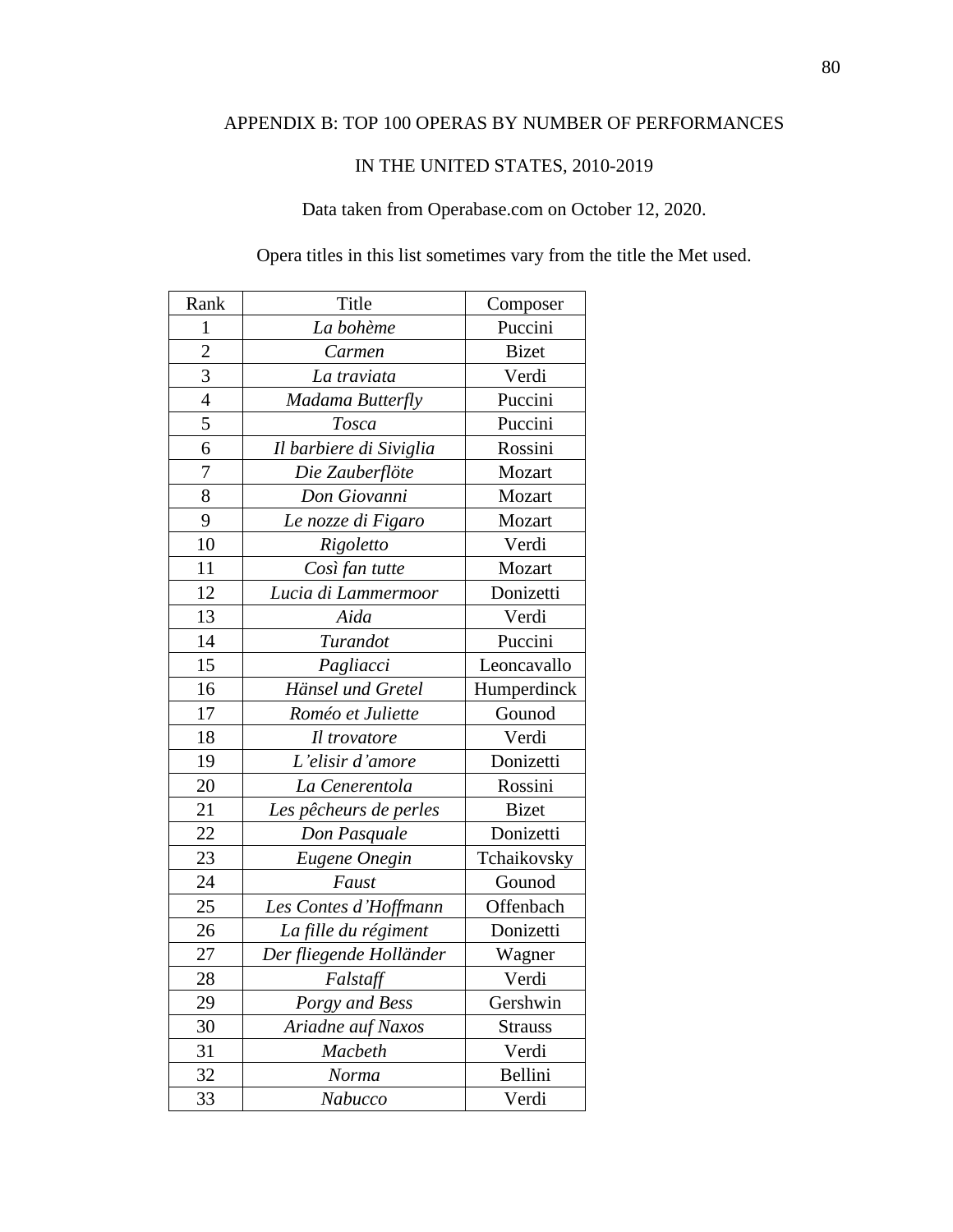| 34 | Otello                                 | Verdi          |
|----|----------------------------------------|----------------|
| 35 | Gianni Schicchi                        | Puccini        |
| 36 | Die Entführung aus dem<br>Serail       | Mozart         |
| 37 | Fidelio                                | Beethoven      |
| 38 | La fanciulla del West                  | Puccini        |
| 39 | Salome                                 | <b>Strauss</b> |
| 40 | Orfeo ed Euridice                      | Gluck          |
| 41 | Un ballo in maschera                   | Verdi          |
| 42 | Suor Angelica                          | Puccini        |
| 43 | L'italiana in Algeri                   | Rossini        |
| 44 | Don Carlo                              | Verdi          |
| 45 | Cavalleria rusticana                   | Mascagni       |
| 46 | Dead Man Walking                       | Jake Heggie    |
| 47 | Amahl and the Night<br><b>Visitors</b> | Menotti        |
| 48 | Werther                                | Massenet       |
| 49 | Das Rheingold                          | Wagner         |
| 50 | <b>Silent Night</b>                    | Puts           |
| 51 | Rusalka                                | Dvořák         |
| 52 | María de Buenos Aires                  | Piazzolla      |
| 53 | <b>Manon Lescaut</b>                   | Puccini        |
| 54 | As One                                 | Kaminsky       |
| 55 | Anna Bolena                            | Donizetti      |
| 56 | Florencia en el Amazonas               | Catán          |
| 57 | Die Walküre                            | Wagner         |
| 58 | <b>Three Decembers</b>                 | Heggie         |
| 59 | Moby-Dick                              | Heggie         |
| 60 | Elektra                                | <b>Strauss</b> |
| 61 | Dialogues des Carmélites               | Poulenc        |
| 62 | <b>Glory Denied</b>                    | Cipullo        |
| 63 | The Turn of the Screw                  | <b>Britten</b> |
| 64 | La rondine                             | Puccini        |
| 65 | <b>Manon</b>                           | Massenet       |
| 66 | La clemenza di Tito                    | Mozart         |
| 67 | Siegfried                              | Wagner         |
| 68 | La voix humaine                        | Poulenc        |
| 69 | Der Rosenkavalier                      | <b>Strauss</b> |
| 70 | Samson et Dalila                       | Saint-Saëns    |
| 71 | Little Women                           | Adamo          |
| 72 | Giulio Cesare in Egitto                | Handel         |
| 73 | Cendrillon                             | Massenet       |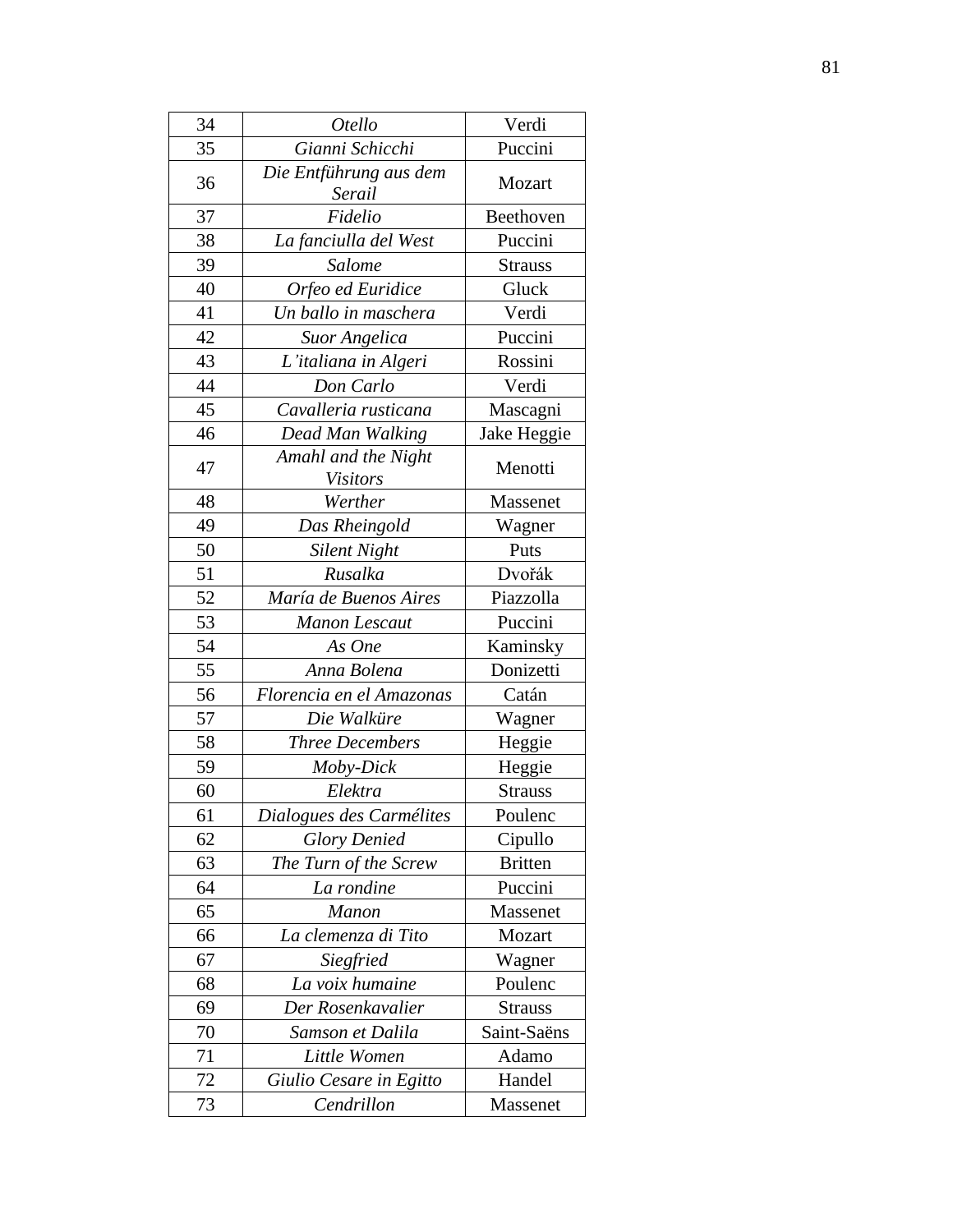| 74  | <b>A Streetcar Named Desire</b>                   | Previn         |
|-----|---------------------------------------------------|----------------|
| 75  | A Midsummer Night's<br>Dream                      | <b>Britten</b> |
| 76  | A kékszakállú herceg vára<br>[Bluebeard's Castle] | Bartók         |
| 77  | Maria Stuarda                                     | Donizetti      |
| 78  | Götterdämmerung                                   | Wagner         |
| 79  | Trouble in Tahiti                                 | Bernstein      |
| 80  | Il tabarro                                        | Puccini        |
| 81  | Le comte Ory                                      | Rossini        |
| 82  | Nixon in China                                    | <b>Adams</b>   |
| 83  | <i>Idomeneo</i>                                   | Mozart         |
| 84  | Tristan und Isolde                                | Wagner         |
| 85  | The Medium                                        | Menotti        |
| 86  | Dido and Aeneas                                   | Purcell        |
| 87  | The Rake's Progress                               | Stravinsky     |
| 88  | The Little Prince                                 | Portman        |
| 89  | The Consul                                        | Menotti        |
| 90  | L'incoronazione di Poppea                         | Monteverdi     |
| 91  | Les mamelles de Tirésias                          | Poulenc        |
| 92  | <b>Iolanta</b>                                    | Tchaikovsky    |
| 93  | <b>Boris Godunov</b>                              | Mussorgsky     |
| 94  | Arabella                                          | <b>Strauss</b> |
| 95  | Wozzeck                                           | Berg           |
| 96  | The Rape of Lucretia                              | <b>Britten</b> |
| 97  | Simon Boccanegra                                  | Verdi          |
| 98  | I puritani                                        | Bellini        |
| 99  | <b>Billy Budd</b>                                 | <b>Britten</b> |
| 100 | <b>Thais</b>                                      | Massenet       |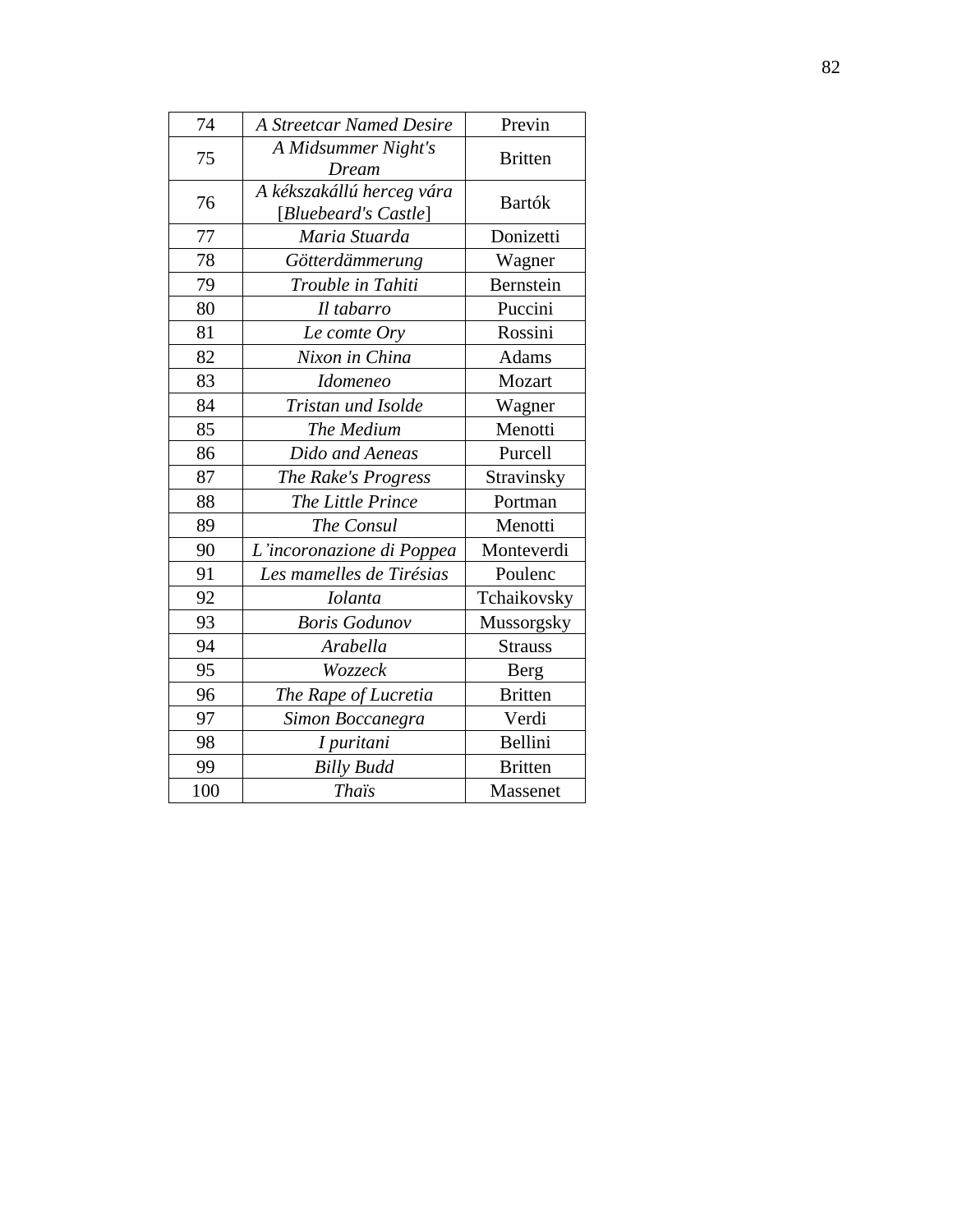# IN THE UNITED STATES, 2010-2019

# Data taken from Operabase.com on October 12, 2020.

| Rank           | Composer                     |
|----------------|------------------------------|
| $\mathbf{1}$   | Giacomo Puccini              |
| $\overline{c}$ | Giuseppe Verdi               |
| 3              | <b>Wolfgang Amadeus</b>      |
|                | Mozart                       |
| $\overline{4}$ | Gaetano Donizetti            |
| 5              | Gioachino Rossini            |
| 6              | Georges Bizet                |
| 7              | <b>Richard Wagner</b>        |
| 8              | <b>Richard Strauss</b>       |
| 9              | <b>Charles Gounod</b>        |
| 10             | George Frideric Handel       |
| 11             | Jake Heggie                  |
| 12             | Benjamin Britten             |
| 13             | <b>Jules Massenet</b>        |
| 14             | Pyotr Ilyich Tchaikovsky     |
| 15             | Ruggero Leoncavallo          |
| 16             | <b>Engelbert Humperdinck</b> |
| 17             | Vincenzo Bellini             |
| 18             | Gian Carlo Menotti           |

| 19 | <b>Philip Glass</b>       |
|----|---------------------------|
| 20 | Jacques Offenbach         |
| 21 | <b>Francis Poulenc</b>    |
| 22 | Christoph Willibald Gluck |
| 23 | George Gershwin           |
| 24 | Leoš Janáček              |
| 25 | Pietro Mascagni           |
| 26 | Ludwig van Beethoven      |
| 27 | <b>Kevin Puts</b>         |
| 28 | Daniel Catán              |
| 29 | <b>John Adams</b>         |
| 30 | Antonín Dvořák            |
| 31 | Carlisle Floyd            |
| 32 | Ástor Piazzolla           |
| 33 | Tom Cipullo               |
| 34 | Laura Kaminsky            |
| 35 | Kurt Weill                |
| 36 | Ricky Ian Gordon          |
| 37 | <b>Leonard Bernstein</b>  |
| 38 | Mark Adamo                |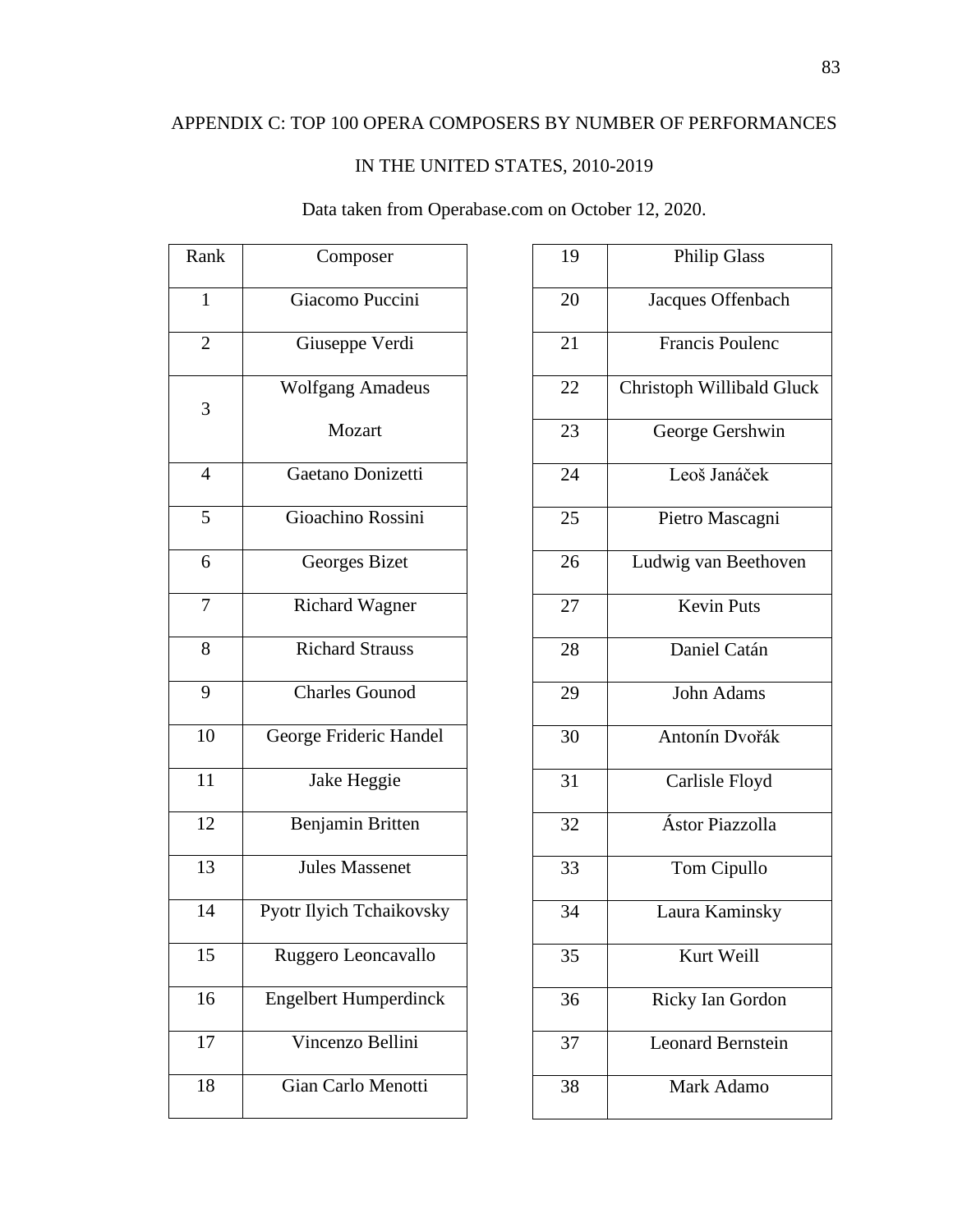| 39 | <b>Henry Purcell</b>     |
|----|--------------------------|
| 40 | Claudio Monteverdi       |
| 41 | Igor Stravinsky          |
| 42 | Camille Saint-Saëns      |
| 43 | André Previn             |
| 44 | <b>Béla Bartók</b>       |
| 45 | Nikolai Rimsky-Korsakov  |
| 46 | Alban Berg               |
| 47 | <b>Modest Mussorgsky</b> |
| 48 | <b>Hector Berlioz</b>    |
| 49 | <b>Tobias Picker</b>     |
| 50 | Nico Muhly               |
| 51 | David T. Little          |
| 52 | <b>John Musto</b>        |
| 53 | Francesco Cavalli        |
| 54 | <b>Jonathan Dove</b>     |
| 55 | <b>Rachel Portman</b>    |
| 56 | <b>Gregory Spears</b>    |
| 57 | Douglas Moore            |
| 58 | <b>Claude Debussy</b>    |
| 59 | Jeanine Tesori           |
| 60 | Thomas Adès              |
| 61 | Antonio Vivaldi          |

| 62 | Umberto Giordano         |
|----|--------------------------|
| 63 | <b>Terence Blanchard</b> |
| 64 | <b>Maurice Ravel</b>     |
| 65 | Mieczysław Weinberg      |
| 66 | Dmitri Shostakovich      |
| 67 | Missy Mazzoli            |
| 68 | Jean-Baptiste Lully      |
| 69 | John Paul Corigliano     |
| 70 | Robert Xavier Rodríguez  |
| 71 | Huang Ruo                |
| 72 | Arrigo Boito             |
| 73 | <b>Jack Perla</b>        |
| 74 | Michael Nyman            |
| 75 | Xavier Montsalvatge      |
| 76 | David Lang               |
| 77 | Hans Werner Henze        |
| 78 | Michael Ching            |
| 79 | <b>William Bolcom</b>    |
| 80 | Robert Ward              |
| 81 | Mark-Anthony Turnage     |
| 82 | <b>Thomas Pasatieri</b>  |
| 83 | Lee Hoiby                |
| 84 | <b>Mason Bates</b>       |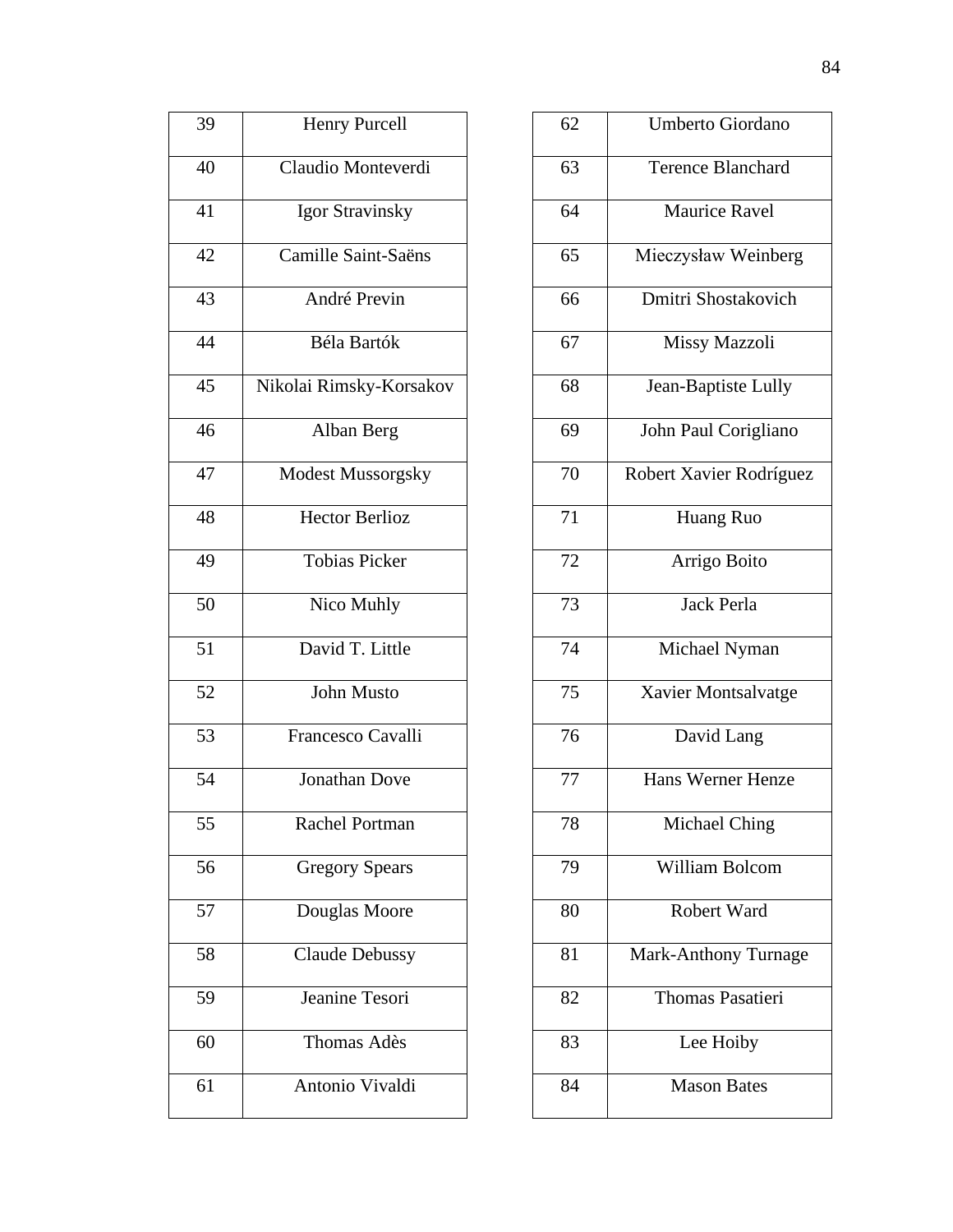| 85 | Samuel Barber           |
|----|-------------------------|
| 86 | Ralph Vaughan Williams  |
| 87 | Viktor Ullmann          |
| 88 | Dominick Argento        |
| 89 | Ermanno Wolf-Ferrari    |
| 90 | Daniel Schnyder         |
| 91 | Erich Wolfgang Korngold |
| 92 | Ted Hearne              |

| 93  | Iain Bell               |
|-----|-------------------------|
| 94  | Kamala Sankaram         |
| 95  | Kaija Saariaho          |
| 96  | Péter Eötvös            |
| 97  | Luigi Cherubini         |
| 98  | <b>Anton Rubinstein</b> |
| 99  | <b>Ned Rorem</b>        |
| 100 | Paul Moravec            |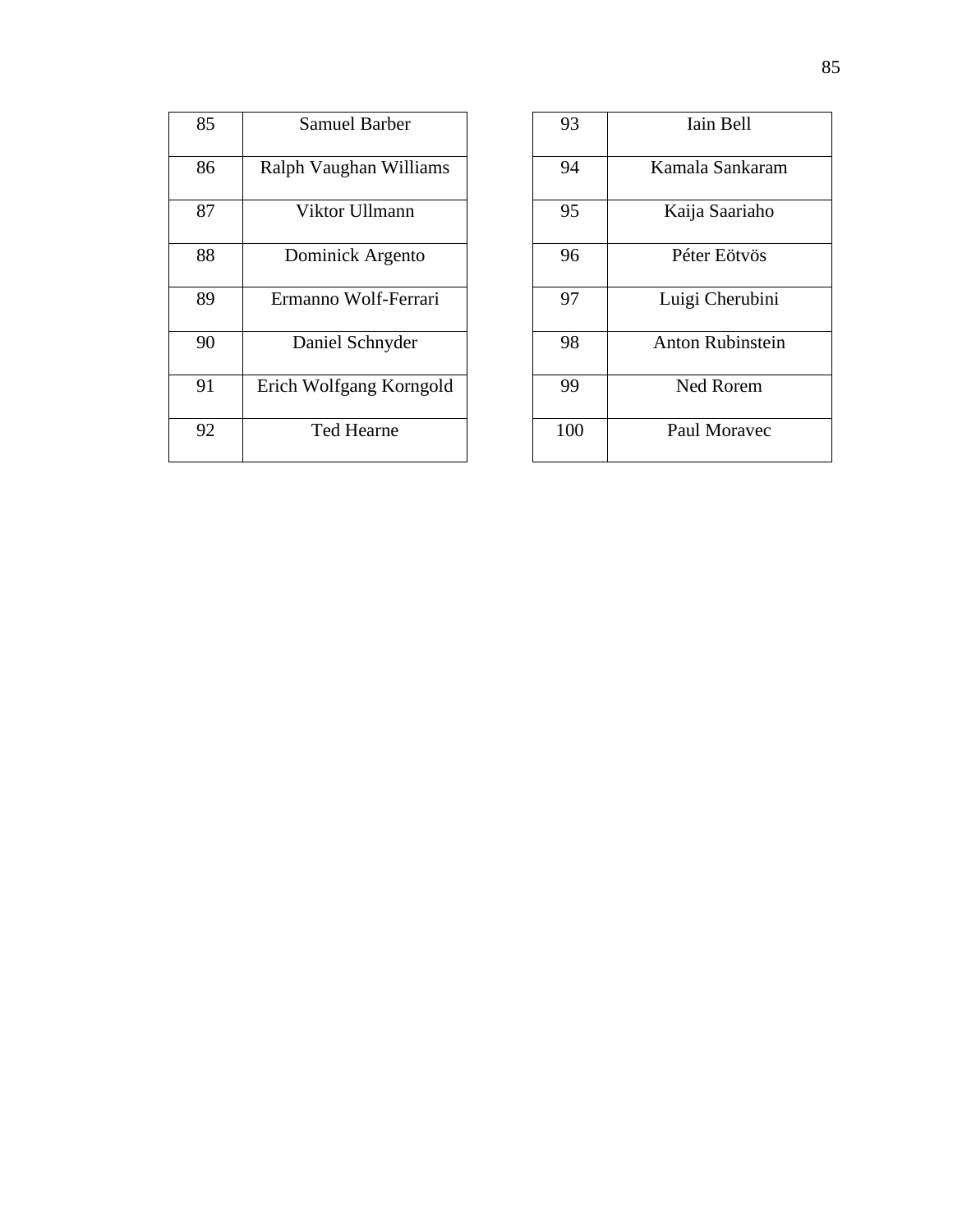### APPENDIX D: RECENT *LIVE IN HD* ATTENDANCE DATA FROM

# THE MARY RIEPMA ROSS MEDIA ARTS CENTER IN LINCOLN,  $\rm NEBRASKA^{161}$

| Live in HD<br>broadcast date | <b>Attendance</b>                                                                                               |
|------------------------------|-----------------------------------------------------------------------------------------------------------------|
|                              |                                                                                                                 |
|                              |                                                                                                                 |
|                              | 64                                                                                                              |
|                              | 59                                                                                                              |
|                              | 93                                                                                                              |
|                              | 91                                                                                                              |
|                              | 108                                                                                                             |
|                              | 76                                                                                                              |
|                              | 88                                                                                                              |
|                              | 141                                                                                                             |
| 4/26/2014                    | 101                                                                                                             |
|                              | 71                                                                                                              |
|                              |                                                                                                                 |
|                              |                                                                                                                 |
|                              |                                                                                                                 |
|                              |                                                                                                                 |
|                              |                                                                                                                 |
| 10/3/2015                    | 103                                                                                                             |
| 10/17/2015                   | No data                                                                                                         |
|                              | provided                                                                                                        |
| 10/31/2015                   | 71                                                                                                              |
| 11/20/2015                   | 94                                                                                                              |
| 12/11/2015                   | 112                                                                                                             |
| 1/30/2016                    | 163                                                                                                             |
| 3/5/2016                     | 87                                                                                                              |
| 4/2/2016                     | 158                                                                                                             |
| 4/16/2016                    | 91                                                                                                              |
| 4/29/2016                    | 57                                                                                                              |
|                              |                                                                                                                 |
|                              |                                                                                                                 |
| 10/8/2016                    | 67                                                                                                              |
|                              | 10/5/2013<br>10/26/2013<br>11/9/2013<br>12/4/2013<br>2/8/2014<br>3/1/2014<br>3/15/2014<br>4/5/2014<br>5/10/2014 |

<sup>&</sup>lt;sup>161</sup> Data provided by Danny Ladely, Director of the Mary Riepma Ross Media Arts Center. Attendance for each opera includes both the original live satellite broadcast, plus the encore showing the following day.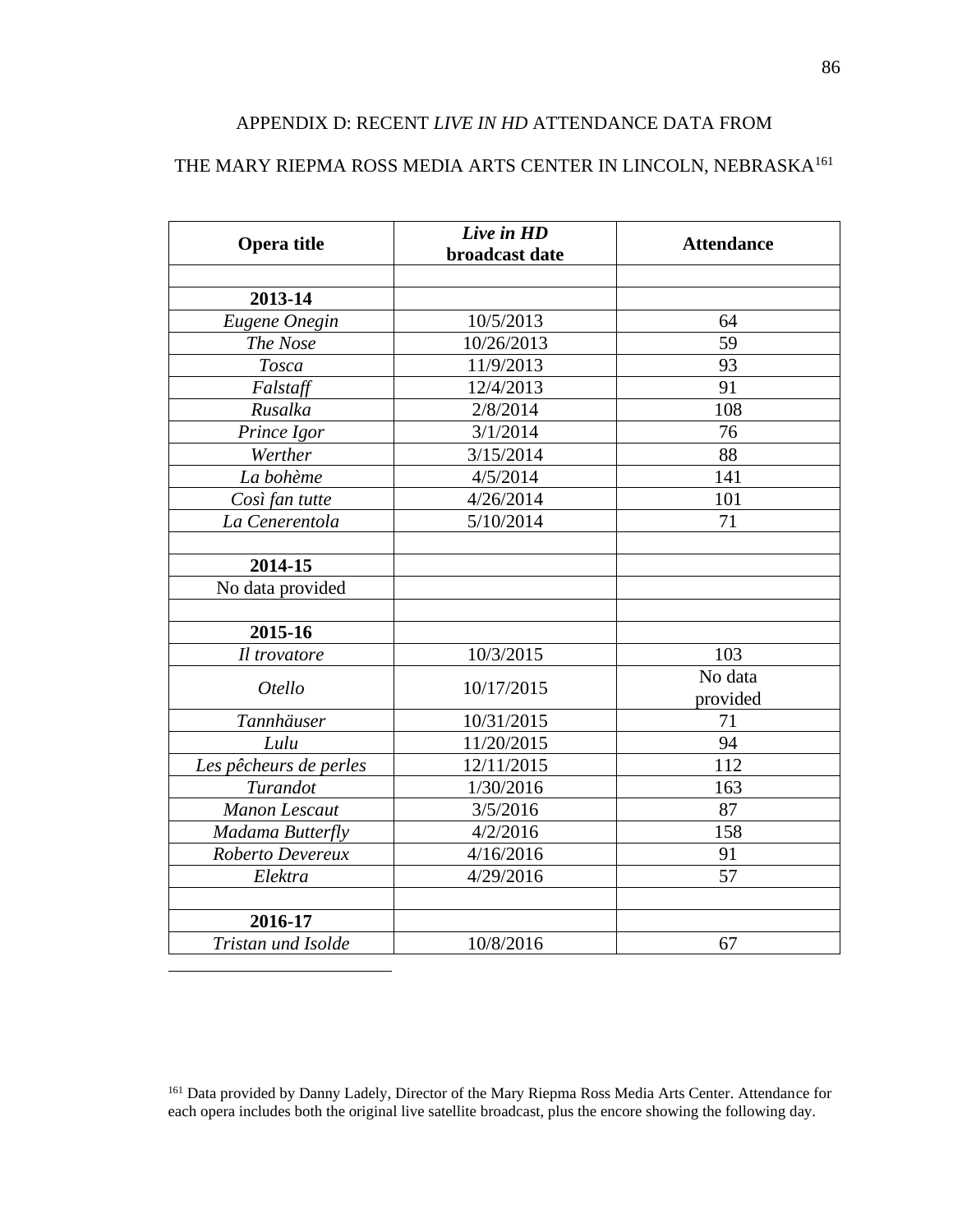| Don Giovanni            | 10/22/2016 | 139 |
|-------------------------|------------|-----|
| L'Amour de loin         | 12/10/2016 | 77  |
| Nabucco                 | 1/7/2017   | 156 |
| Roméo et Juliette       | 1/21/2017  | 79  |
| Rusalka                 | 2/25/2017  | 162 |
| La traviata             | 3/11/2017  | 180 |
| <b>Idomeneo</b>         | 3/25/2017  | 70  |
| Eugene Onegin           | 4/22/2017  | 60  |
| Der Rosenkavalier       | 5/13/2017  | 107 |
|                         |            |     |
| 2017-18                 |            |     |
| Norma                   | 10/7/2017  | 69  |
| Die Zauberflöte         | 10/14/2017 | 66  |
| The Exterminating Angel | 11/18/2017 | 73  |
| <b>Tosca</b>            | 1/27/2018  | 132 |
| L'elisir d'amore        | 2/10/2018  | 104 |
| La bohème               | 2/24/2018  | 75  |
| Semiramide              | 3/10/2018  | 55  |
| Così fan tutte          | 3/31/2018  | 125 |
| Luisa Miller            | 4/14/2018  | 45  |
| Cendrillon              | 4/28/2018  | 182 |
|                         |            |     |
| 2018-19                 |            |     |
| Aida                    | 10/6/2018  | 110 |
| Samson et Dalila        | 10/20/2018 | 88  |
| La fanciulla del West   | 10/27/2018 | 87  |
| Marnie                  | 11/10/2018 | 94  |
| La traviata             | 12/15/2018 | 134 |
| Adriana Lecouvreur      | 1/12/2019  | 47  |
| Carmen                  | 2/2/2019   | 110 |
| La fille du régiment    | 3/2/2019   | 126 |
| Die Walküre             | 3/30/2019  | 72  |
|                         |            |     |
| 2019-20                 |            |     |
| (limited data)          |            |     |
| Turandot                | 10/12/2019 | 76  |
| <b>Manon</b>            | 10/26/2019 | 36  |
| Madama Butterfly        | 11/9/2019  | 222 |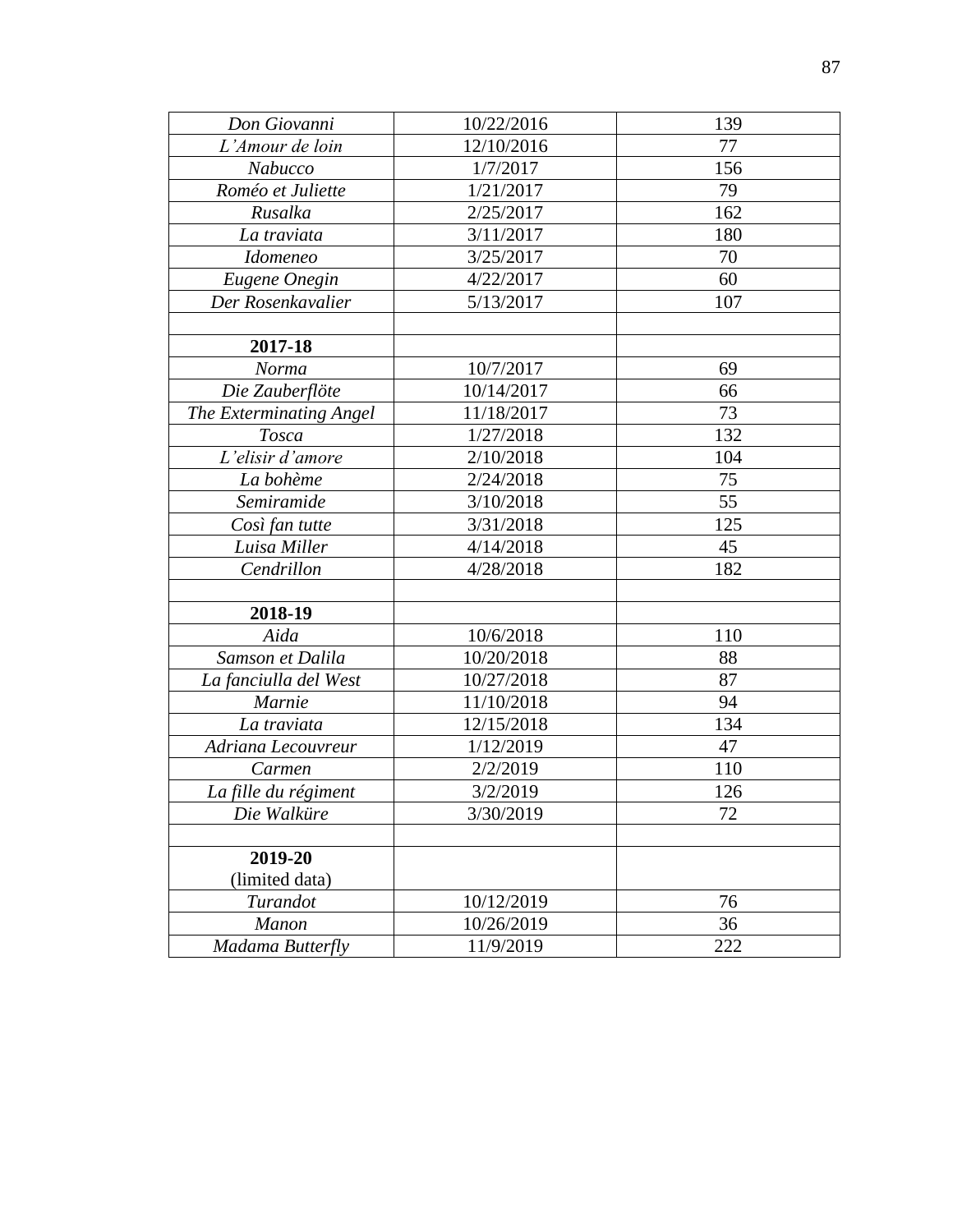#### BIBLIOGRAPHY

Armatage, Kay. "Barbara Willis Sweete: Queen of HD Transmissions." In *Doing Women's Film History: Reframing Cinemas, Past and Future,* edited by Christine Gledhill and Julia Knight, 244-255. Champaign: University of Illinois Press, 2015.

\_\_\_\_\_\_\_\_. "Cinematic Operatics: Barbara Willis Sweete Directs Metropolitan Opera HD Transmissions." *University of Toronto Quarterly* 81, no. 4 (Fall 2012): 909-927.

\_\_\_\_\_\_\_\_. "Operatic Cinematics: A New View from the Stalls." In *Audiences*, edited by Ian Christie, 218-224. Amsterdam: Amsterdam University Press, 2012.

- Arnold, Andrew. "Convenience Vs. Experience: Millennials Love Streaming But Aren't Ready To Dump Cinema Just Yet." *Forbes,* Oct 26, 2017. Accessed November 18, 2020. https://www.forbes.com/sites/andrewarnold/2017/10/26/millennialslove-streaming-but-arent-ready-to-dump-cinema-just-yet/.
- Asen, Cindy. *Building Millennial Audiences: Barriers and Opportunities.* New York: Wallace Foundation, February 2017. Accessed July 22, 2020. https://www.wallacefoundation.org/knowledge-center/Documents/Building-Millennial-Audiences.pdf.
- Ashley, Tim. "A Bit of New York Beamed Live into South London." *Guardian,* March 26, 2007. Accessed August 22, 2020. https://www.theguardian.com/music/musicblog/2007/mar/26/abitofnewyorkbeam edlive.
- Baade, Christina L., and James Deaville, eds. *Music and the Broadcast Experience: Performance, Production, and Audiences.* New York: Oxford University Press, 2016.
- Barker, Martin. *Live to Your Local Cinema: The Remarkable Rise of Livecasting.* Basingstoke: Palgrave Macmillan, 2013.
- Barron, James. "Leaving the Met, but Not for Valhalla." *New York Times,* May 17, 2013. Accessed November 18, 2020. https://www.nytimes.com/2013/05/18/arts/music/the-met-packs-up-its-notoriousring-machine.html.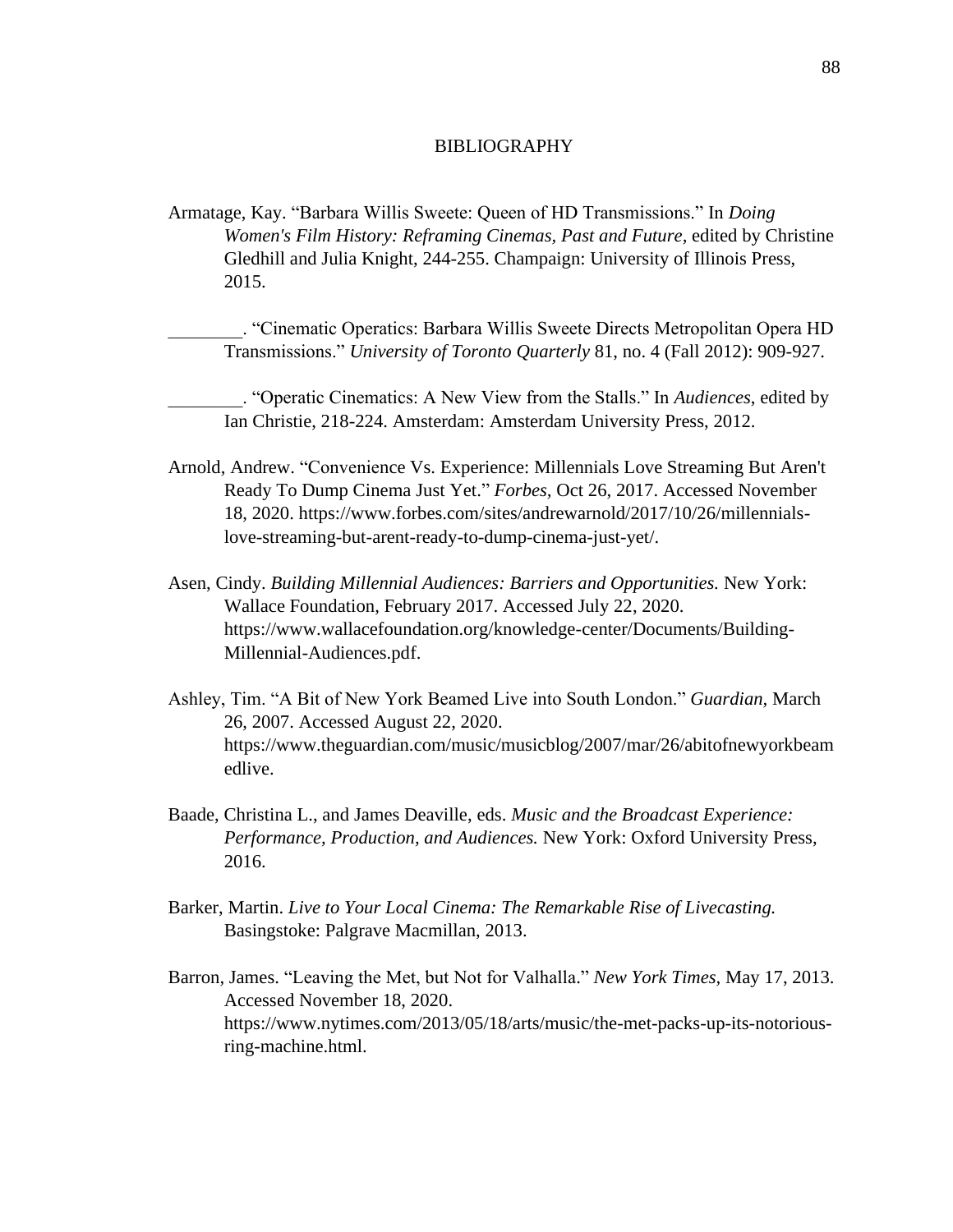- Blum, Ronald. "Met Announces Plan to Simulcast Opera." *Associated Press Online,* September 7, 2006. Accessed October 23, 2019, Nexis Uni.
- Bosman, Julie. "The Metropolitan Opera's New Stage." *New York Times,* August 29, 2006. Accessed November 8, 2020. https://www.nytimes.com/2006/08/29/business/media/29adco.html.
- Brooks, David. "Joe Strauss to Joe Six-Pack." *New York Times,* June 16, 2005. Accessed November 8, 2020. https://www.nytimes.com/2005/06/16/opinion/joe-strauss-tojoe-sixpack.html.
- Citron, Marcia J. *Opera on Screen.* New Haven: Yale University Press, 2000.
- Cochrane, Bernadette, and Frances Bonner. "Screening from the Met, the NT, or the House: What Changes with the Live Relay." *Adaptation* 7, no. 2 (August 2014): 121-133.
- Cookson, Robert. "Alternative Content at Cinemas Draws in the Masses." *Financial Times,* June 14, 2013. Accessed September 23, 2020. https://www.ft.com/content/f83bef68-d410-11e2-a464-00144feab7de.
- Cooper, Michael. "In the Met Opera's 'Agrippina,' the Roman Empire Never Ended." *New York Times,* January 31, 2020. Accessed November 9, 2020. https://www.nytimes.com/2020/01/31/arts/music/handel-agrippina-metopera.html.
- "First Public Presentation of Excerpts from 'Mr. Pickwick.'" *Radio Times* 53, no. 684 (November 6, 1936): 91. Accessed December 4, 2020. https://genome.ch.bbc.co.uk/fe8762dc7dd24696ba2b40f070102ba5.
- Fuhrmann, Andrew. "Designed for Camera Operators: Theatre on Screen." *Metro* 176 (Autumn 2013): 92-98. Accessed August 29, 2020, MasterFILE Complete.
- Gaylin, David H. *A Profile of the Performing Arts Industry: Culture and Commerce.* New York: Business Expert Press, 2016.
- Greiving, Tim. "Highbrow Opera for the Masses." *Variety* 329, no. 7 (August 24, 2015): 65. Accessed October 23, 2019, MasterFILE Complete.
- Heyer, Paul. "Live from the Met: Digital Broadcast Cinema, Medium Theory, and Opera for the Masses." *Canadian Journal of Communication* 33 (2008): 591-604.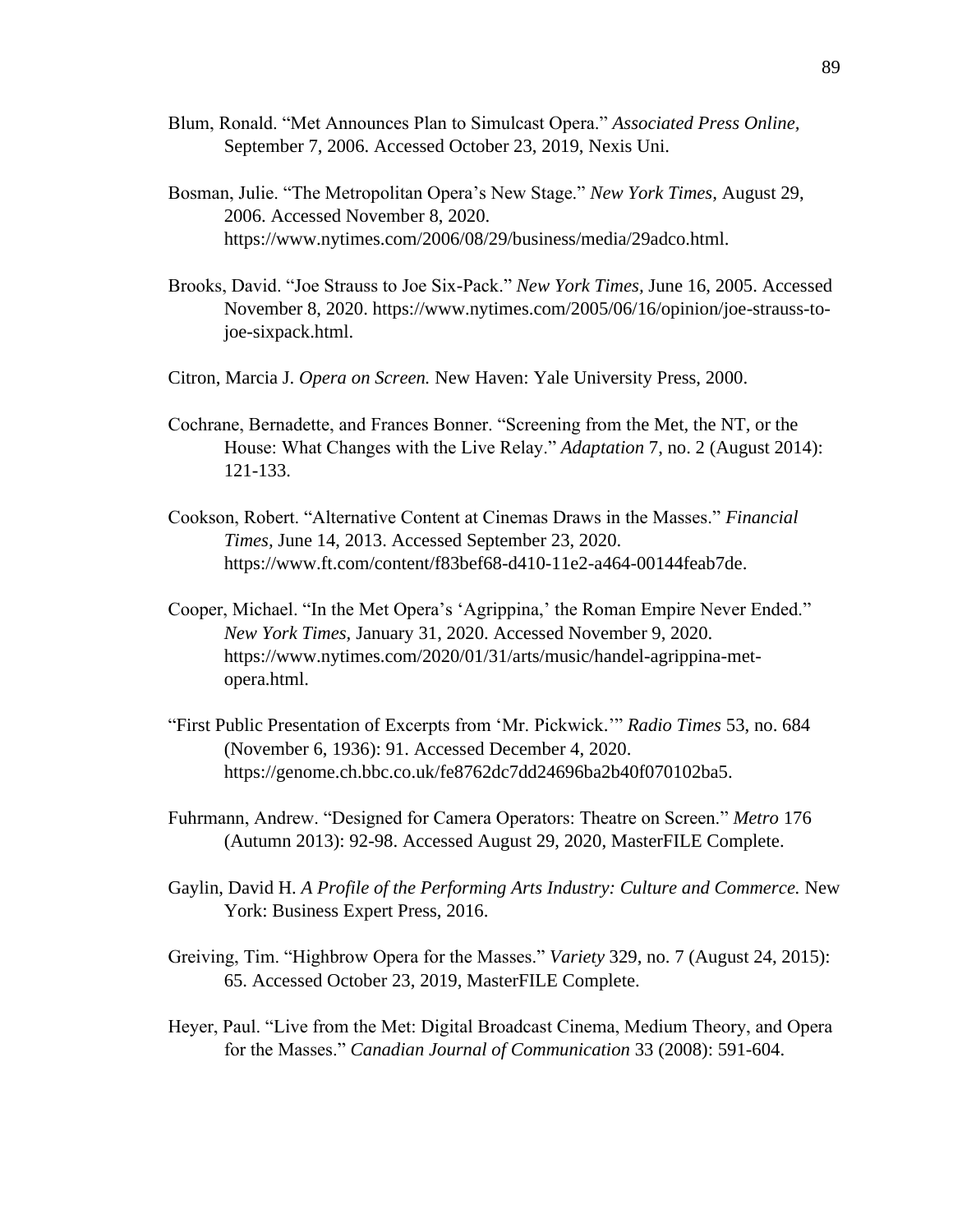- Irina, Mihaela. "The Spell of Live Performance: HD Opera and Liveness Today." PhD diss., Carleton University, 2016. Accessed November 14, 2019. https://curve.carleton.ca/9098f60d-cfc5-4f0e-8902-e1defa7bab47.
- Levy, Daniela Smolov. "Democratizing Opera in America, 1895 to the Present." PhD diss., Stanford University, 2014. Accessed October 23, 2019. https://stacks.stanford.edu/file/druid:ys875gk2432/Dissertation%20Complete%20 Final%20Corrected-augmented.pdf.
- MacMillian, Kyle. "HD Broadcasts of Met Reeling in Opera Lovers." *Denver Post,* October 1, 2009. Accessed August 29, 2020. https://www.denverpost.com/2009/10/01/hd-broadcasts-of-met-reeling-in-operalovers/.
- McDonald, E. F., Jr. "What We Think the Public Wants." *Radio Broadcast* 4, no. 5 (March 1924): 382-384. Accessed December 4, 2020. http://www.vacuumtubeera.net/RadioBroadcast-Vol-04-1924-03.pdf.
- Metropolitan Opera. *Annual Report 2016-17.* New York: Metropolitan Opera, 2017. Accessed August 30, 2020. https://www.metopera.org/globalassets/about/annualreports/fy17\_annual\_report.pdf.
- Metropolitan Opera. *The Met: Live in HD Press Fact Sheet 2012-2013*. New York: Metropolitan Opera, 2012. Accessed July 25, 2020. http://www.manisteemi.gov/DocumentCenter/View/900/HD-Fact-Sheet2012-13.
- Morgan, Scott C. "The Met Goes to the Movies: New York's Metropolitan Opera Brings Live Opera Simulcasts to Suburban Multiplexes." *Chicago Daily Herald,* December 22, 2006. Accessed October 23, 2019, Nexis Uni.
- Mueser, Daniela, and Peter Vlachos. "Almost Like Being There? A Conceptualisation of Live-Streaming Theatre." *International Journal of Event and Festival Management* 9, no. 2 (2018): 183-203. Accessed October 22, 2020. https://pdfs.semanticscholar.org/f2df/3c6f7631a38b9e326e78378bca7b1566d5c4. pdf.
- Munk, Nina. "The Met's Grand Gamble." *Vanity Fair,* March 30, 2010. Accessed November 13, 2020. https://www.vanityfair.com/culture/2010/05/metropolitanopera-201005.
- National Endowment for the Arts. *A Decade of Arts Engagement: Findings from the Survey of Public Participation in the Arts, 2002-2012.* Washington, DC: National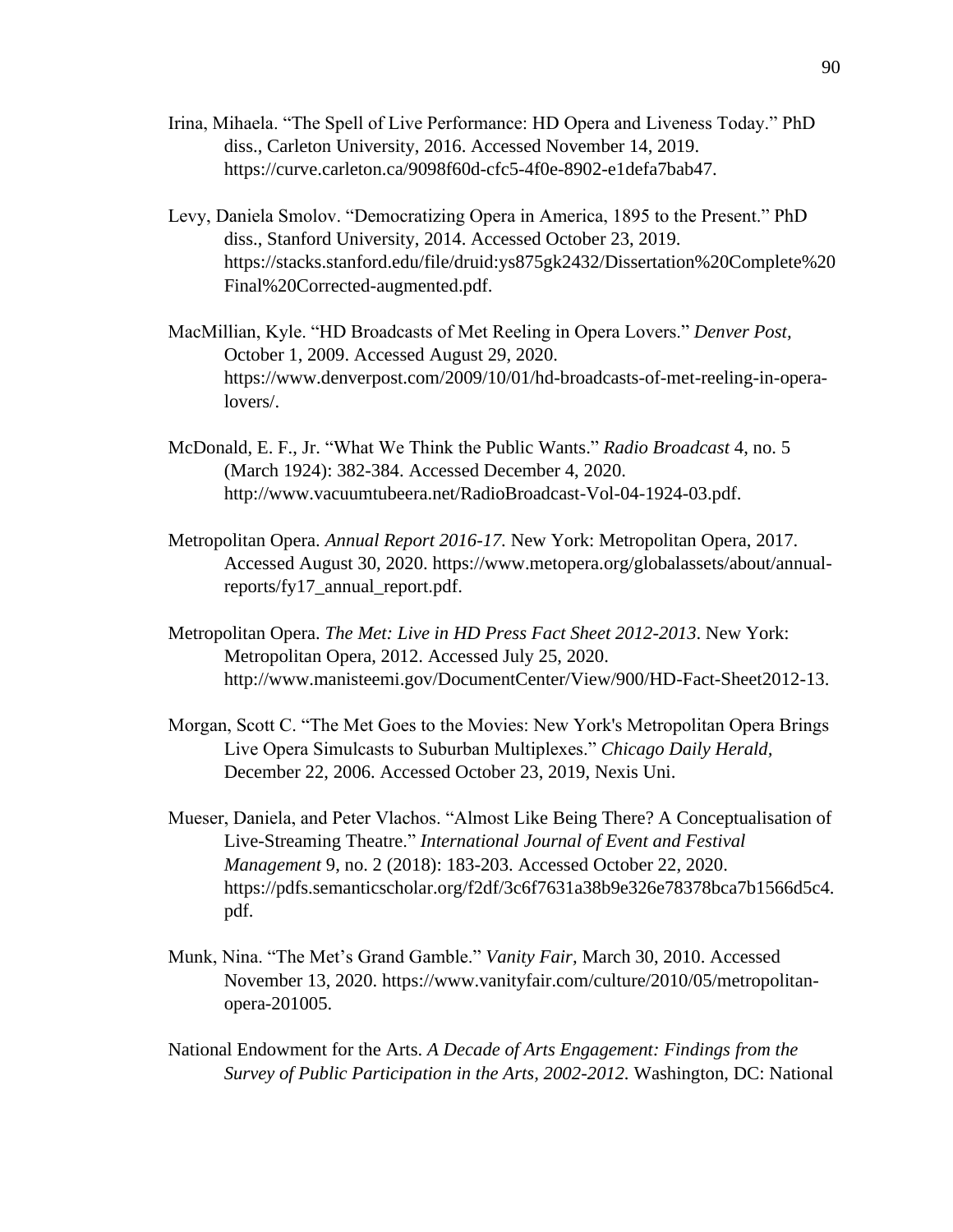Endowment for the Arts, January 2015. Accessed July 22, 2020. https://www.arts.gov/sites/default/files/2012-sppa-jan2015-rev.pdf.

\_\_\_\_\_\_\_\_. *When Going Gets Tough: Barriers and Motivations Affecting Arts Attendance.* Washington, DC: National Endowment for the Arts, January 2015. Accessed May 30, 2020. https://www.arts.gov/sites/default/files/when-going-getstough-revised2.pdf.

- Nockin, Maria. "Met Live in HD Begins to Pay Dividends." *Classical Singer* 27, no. 3 (March 2014): 6.
- Service, Tom, and Maev Kennedy. "New York's Met Opera House on Edge of Precipice, Says Peter Gelb." *Guardian,* June 6, 2014. Accessed October 24, 2020. https://www.theguardian.com/music/2014/jun/06/new-york-met-opera-houseedge-precipice.
- Shugoll Research. *Metropolitan Opera Live in HD Survey.* June 2008. Accessed May 30, 2020. http://web.archive.org/web/20200531011516/http://www.shugollresearch.com/upl oads/file/Metropolitan%20Opera%20Live%20in%20HD%20Survey%20Report.p df.
- Snowman, Daniel. *The Gilded Stage: A Social History of Opera*. London: Atlantic Books, 2009. Quoted in Daniela Smolov Levy, "Democratizing Opera in America, 1895 to the Present." PhD diss., Stanford University, 2014. Accessed October 23, 2019. https://stacks.stanford.edu/file/druid:ys875gk2432/Dissertation%20Complete%20 Final%20Corrected-augmented.pdf.
- Stearns, David P. "Opera on the Big Screen: Productions by the Met Will Be Simulcast in This Area and Elsewhere, and They Will Be in High-Definition." *Philadelphia Inquirer,* December 27, 2006. Accessed October 27, 2019, Nexis Uni.
- Steichen, James. "The Metropolitan Opera Goes Public: Peter Gelb and the Institutional Dramaturgy of *The Met: Live in HD*." *Music and the Moving Image* 2, no. 2 (Summer 2009): 24-30. Accessed October 23, 2019, RILM.
- Stern, Mark. *Age and Arts Participation: A Case Against Demographic Destiny.* Washington, DC: National Endowment for the Arts, February 2011. Accessed July 22, 2020. https://www.arts.gov/sites/default/files/2008-SPPA-Age.pdf.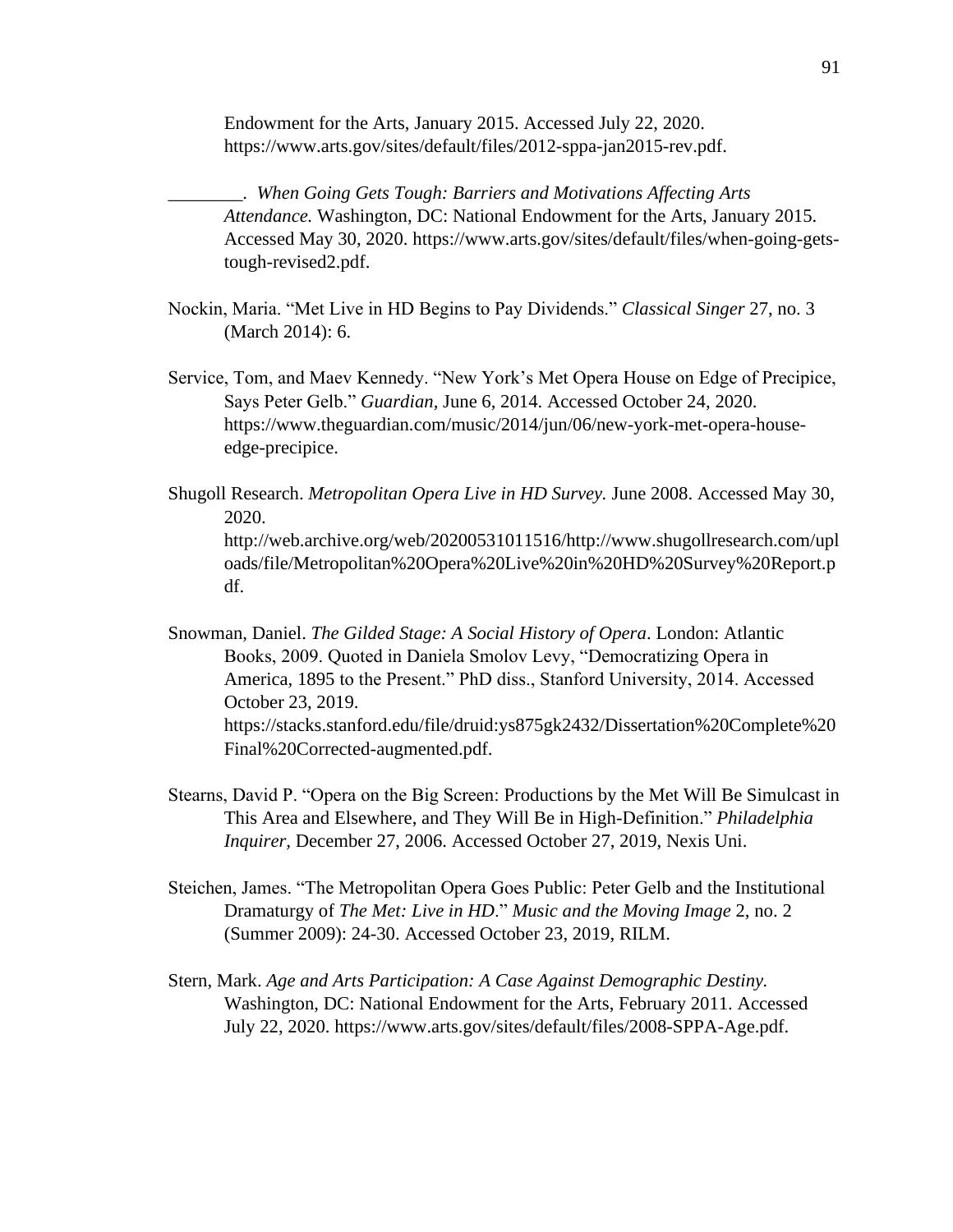Teachout, Terry. "The Fat Lady Is Singing." *Commentary,* October 2018. Accessed July 22, 2020. https://www.commentarymagazine.com/articles/terry-teachout/fat-ladysinging/.

\_\_\_\_\_\_\_\_. "Rampant Cost Disease May Be Killing the Met." *Wall Street Journal,* June 29, 2016. Accessed October 24, 2020. https://www.wsj.com/articles/rampantcost-disease-may-be-killing-the-met-1467233987.

- Tommasini, Anthony. "A Success in HD, but at What Cost?" *New York Times,* March 14, 2013. Accessed August 22, 2020. https://www.nytimes.com/2013/03/15/arts/music/mets-hd-broadcasts-success-butat-what-cost.html.
- Tsioulcas, Anastasia. "Met Opera Chief Peter Gelb Renews His Contract Through 2027." NPR, November 26, 2019. Accessed October 24, 2020. https://www.npr.org/2019/11/26/782905615/met-opera-chief-peter-gelb-renewshis-contract-through-2027.
- van Eeden, Stephan. "The Impact of *The Met: Live in HD* on Local Opera Attendance." Master's thesis, University of British Columbia, 2011. Accessed November 14, 2019. https://open.library.ubc.ca/cIRcle/collections/ubctheses/24/items/1.0071678.
- Vincent, Caitlin. "The Incredible Shrinking Opera Audience." *OperaPulse,* (n.d. [2011?]). Accessed July 22, 2020. http://web.archive.org/web/20190111164527/http://www.operapulse.com/explore -opera/features/the-incredible-shrinking-opera-audience.
- Vladica, Florin, and Charles H. Davis. "Value Propositions of Opera and Theater Live in Cinema." Paper presented at the 70th annual meeting of the World Media Economics & Management Conference, Thessaloniki, Greece, May 23-27, 2012. Accessed October 22, 2020. https://people.ryerson.ca/c5davis/publications/Vladica-Davis%20- %20value%20propositions%20of%20live%20cinema%20- %201%20May%202013.pdf.
- Wakin, Daniel J. "Puccini for the People: The Met's Free Lunch." *New York Times,* September 23, 2006. Accessed November 14, 2020. https://www.nytimes.com/2006/09/23/arts/music/23open.html.
- Ward-Griffin, Danielle. "As Seen on TV: Putting the NBC Opera on Stage." *Journal of the American Musicological Society* 71, no. 3 (2018): 641-647.